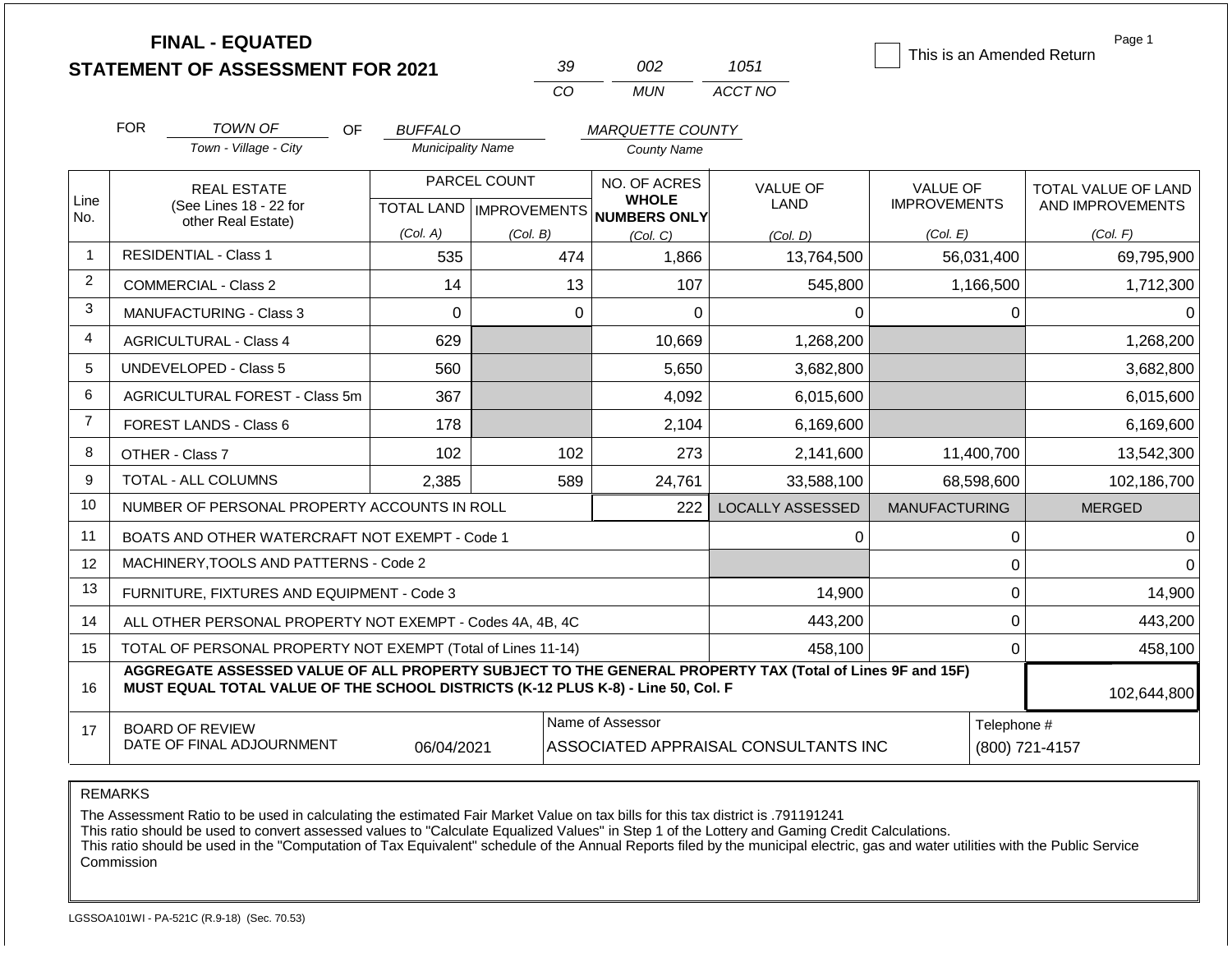2021 39 002 1051

FOREST LANDS (Line 7) and FOREST CROPS (in this section) - are **NOT** the same *YEAR CO MUN ACCT NO*

|    |                                                                                |           |  | Private Forest Crop - Reg Class @ 10¢ per acre                   |                                               | Private Forest Crop - Reg Class @ \$2.52 per acre                            |                 |                                                                 |                                                                    |                    |  |
|----|--------------------------------------------------------------------------------|-----------|--|------------------------------------------------------------------|-----------------------------------------------|------------------------------------------------------------------------------|-----------------|-----------------------------------------------------------------|--------------------------------------------------------------------|--------------------|--|
|    | (a) PARCELS                                                                    | (b) ACRES |  | (c) ASSESSED VALUE                                               |                                               | (d) PARCELS                                                                  |                 | (e) ACRES                                                       |                                                                    | (f) ASSESSED VALUE |  |
| 18 |                                                                                |           |  |                                                                  |                                               |                                                                              |                 |                                                                 |                                                                    |                    |  |
|    |                                                                                |           |  |                                                                  |                                               |                                                                              |                 |                                                                 |                                                                    |                    |  |
|    |                                                                                |           |  | Private Forest Crop - Special Class @ 20¢ per acre               |                                               | Entered Before 2005 Managed Forest - Ferrous Mining CLOSED @ \$7.87 per acre |                 |                                                                 |                                                                    | (f) ASSESSED VALUE |  |
| 19 | (b) ACRES<br>(a) PARCELS                                                       |           |  | (c) ASSESSED VALUE                                               |                                               | (d) PARCELS                                                                  |                 | (e) ACRES                                                       |                                                                    |                    |  |
|    |                                                                                |           |  |                                                                  |                                               |                                                                              |                 |                                                                 |                                                                    |                    |  |
|    | Entered Before 2005 Managed Forest - OPEN @ 74 ¢ per acre                      |           |  |                                                                  | Entered Before 2005 Managed Forest - CLOSED @ |                                                                              | \$1.75 per acre |                                                                 |                                                                    |                    |  |
| 20 | (a) PARCELS                                                                    | (b) ACRES |  | (c) ASSESSED VALUE                                               |                                               | (d) PARCELS                                                                  |                 | (e) ACRES                                                       |                                                                    | (f) ASSESSED VALUE |  |
|    |                                                                                |           |  |                                                                  |                                               |                                                                              |                 |                                                                 |                                                                    |                    |  |
|    |                                                                                |           |  |                                                                  |                                               | 31                                                                           |                 | 744.32                                                          |                                                                    | 2,204,800          |  |
|    | Entered After 2004 Managed Forest - OPEN @ \$2.04 per acre                     |           |  |                                                                  |                                               | Entered After 2004 Managed Forest - CLOSED @ \$10.20 per acre                |                 |                                                                 |                                                                    |                    |  |
| 21 | (a) PARCELS                                                                    | (b) ACRES |  | (c) ASSESSED VALUE                                               |                                               | (d) PARCELS                                                                  |                 | (e) ACRES                                                       |                                                                    | (f) ASSESSED VALUE |  |
|    |                                                                                |           |  |                                                                  |                                               |                                                                              |                 |                                                                 |                                                                    |                    |  |
|    |                                                                                |           |  |                                                                  |                                               | 40                                                                           |                 | 1,011.76                                                        |                                                                    | 2,945,500          |  |
|    | (a) County Forest Cropland Acres                                               |           |  | (b) Federal Acres                                                |                                               | (c) State Acres                                                              |                 | (d) County (NOT FOREST CROP) Acres                              |                                                                    | (e) Other Acres    |  |
| 22 |                                                                                |           |  |                                                                  |                                               |                                                                              |                 |                                                                 |                                                                    |                    |  |
|    |                                                                                |           |  | 1,204.35                                                         |                                               | 2,660.94                                                                     |                 | 173.69                                                          |                                                                    | 245.41             |  |
|    |                                                                                |           |  | Assessed Value of Omitted Property From Prior Years (Sec. 70.44) |                                               |                                                                              |                 | Assessed Value of Sec. 70.43 Corrections of Errors by Assessors |                                                                    |                    |  |
|    | (a) REAL ESTATE                                                                |           |  | (b) PERSONAL                                                     |                                               |                                                                              |                 | (c1) REAL ESTATE                                                |                                                                    | (c2) PERSONAL      |  |
| 23 |                                                                                |           |  |                                                                  |                                               |                                                                              |                 |                                                                 |                                                                    |                    |  |
|    | Manufacturing Equated Value of Omitted Property From Prior Years (Sec. 70.995) |           |  |                                                                  |                                               |                                                                              |                 |                                                                 | Mfg. Equated Value of Sec.70.43 Corrections of Errors by Assessors |                    |  |
|    | (d) REAL ESTATE                                                                |           |  | (e) PERSONAL                                                     |                                               |                                                                              |                 | (f1) REAL ESTATE                                                | (f2) PERSONAL                                                      |                    |  |
|    |                                                                                |           |  |                                                                  |                                               |                                                                              |                 |                                                                 |                                                                    |                    |  |
|    |                                                                                |           |  |                                                                  |                                               |                                                                              |                 |                                                                 |                                                                    |                    |  |

## **SPECIAL DISTRICTS**

| Line<br>No. | Enter 6-digit<br>Special District<br>Code (Col. A) | <b>Account</b><br><b>Number</b><br>(Col. B) | <b>Special District Name</b><br>(Col. C) | <b>Locally Assessed Value</b><br>of Real Estate and<br><b>Personal Property (Col. D)</b> | Mfg Value of Real Estate<br>and Personal Property<br>(Col. E) | <b>Merged Value of</b><br><b>Real Estate and</b><br>Personal Property (Col. F) |
|-------------|----------------------------------------------------|---------------------------------------------|------------------------------------------|------------------------------------------------------------------------------------------|---------------------------------------------------------------|--------------------------------------------------------------------------------|
| 24          |                                                    |                                             |                                          |                                                                                          |                                                               |                                                                                |
| 25          |                                                    |                                             |                                          |                                                                                          |                                                               |                                                                                |
| 26          |                                                    |                                             |                                          |                                                                                          |                                                               |                                                                                |
| 27          |                                                    |                                             |                                          |                                                                                          |                                                               |                                                                                |
| 28          |                                                    |                                             |                                          |                                                                                          |                                                               |                                                                                |
| 29          |                                                    |                                             |                                          |                                                                                          |                                                               |                                                                                |
| 30          |                                                    |                                             |                                          |                                                                                          |                                                               |                                                                                |
| 31          |                                                    |                                             |                                          |                                                                                          |                                                               |                                                                                |
| 32          |                                                    |                                             |                                          |                                                                                          |                                                               |                                                                                |
| 33          |                                                    |                                             |                                          |                                                                                          |                                                               |                                                                                |
| 34          |                                                    |                                             |                                          |                                                                                          |                                                               |                                                                                |
| 35          |                                                    |                                             |                                          |                                                                                          |                                                               |                                                                                |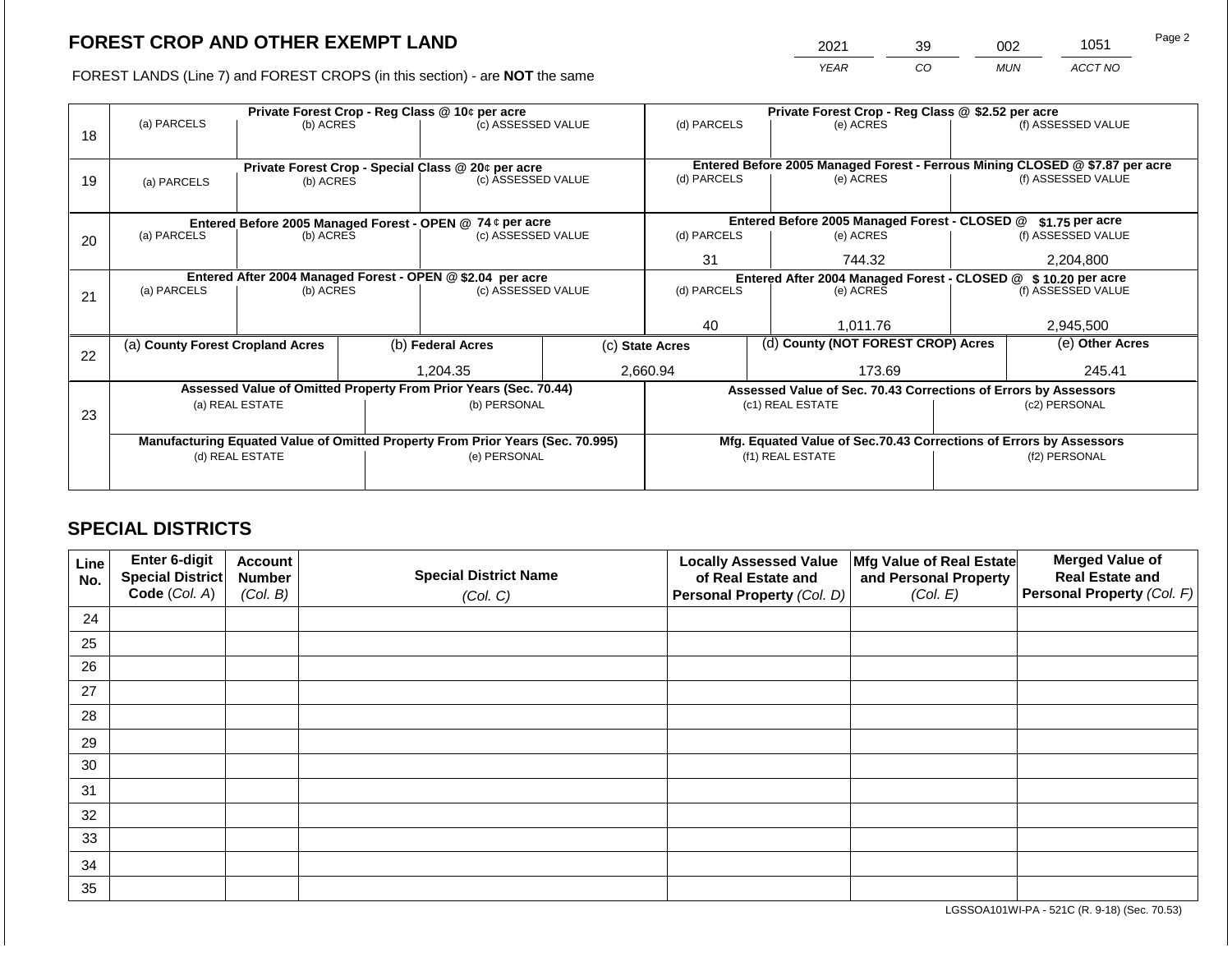|                 |                                                          |                                             |                                                         |             | <b>YEAR</b>                                                                       | $\overline{co}$<br><b>MUN</b>                                        | ACCT NO                                                                        |
|-----------------|----------------------------------------------------------|---------------------------------------------|---------------------------------------------------------|-------------|-----------------------------------------------------------------------------------|----------------------------------------------------------------------|--------------------------------------------------------------------------------|
| Line<br>No.     | Enter 6-digit<br><b>School District</b><br>Code (Col. A) | <b>Account</b><br><b>Number</b><br>(Col. B) | <b>School District Name</b><br>(Col. C)                 |             | <b>Locally Assessed Value</b><br>of Real Estate and<br>Personal Property (Col. D) | <b>Mfg Value of Real Estate</b><br>and Personal Property<br>(Col. E) | <b>Merged Value of</b><br><b>Real Estate and</b><br>Personal Property (Col. F) |
|                 | <b>SCHOOL DISTRICTS (K-8 and K-12)</b><br>A.             |                                             |                                                         |             |                                                                                   |                                                                      |                                                                                |
| 36              | 114228                                                   | 0072                                        | SCH D OF PARDEEVILLE AREA                               |             | 169,500                                                                           |                                                                      | 169,500                                                                        |
| 37              | 243325                                                   | 0152                                        | <b>SCH D OF MARKESAN</b>                                |             | 301,300                                                                           |                                                                      | 301,300                                                                        |
| 38              | 393689                                                   | 0231                                        | SCH D OF MONTELLO                                       |             | 102,174,000                                                                       |                                                                      | 102,174,000                                                                    |
| 39              |                                                          |                                             |                                                         |             |                                                                                   |                                                                      |                                                                                |
| 40              |                                                          |                                             |                                                         |             |                                                                                   |                                                                      |                                                                                |
| 41              |                                                          |                                             |                                                         |             |                                                                                   |                                                                      |                                                                                |
| 42              |                                                          |                                             |                                                         |             |                                                                                   |                                                                      |                                                                                |
| 43              |                                                          |                                             |                                                         |             |                                                                                   |                                                                      |                                                                                |
| 44              |                                                          |                                             |                                                         |             |                                                                                   |                                                                      |                                                                                |
| 45              |                                                          |                                             |                                                         |             |                                                                                   |                                                                      |                                                                                |
| $\overline{46}$ |                                                          |                                             |                                                         |             |                                                                                   |                                                                      |                                                                                |
| 47              |                                                          |                                             |                                                         |             |                                                                                   |                                                                      |                                                                                |
| 48              |                                                          |                                             |                                                         |             |                                                                                   |                                                                      |                                                                                |
| 49              |                                                          |                                             |                                                         |             |                                                                                   |                                                                      |                                                                                |
| 50              |                                                          |                                             | TOTAL ASSESSED VALUE OF SCHOOL DISTRICTS (K-8 and K-12) |             | 102,644,800                                                                       |                                                                      | 102,644,800                                                                    |
|                 | <b>B.</b><br><b>UNION HIGH SCHOOL DISTRICTS</b>          |                                             |                                                         |             |                                                                                   |                                                                      |                                                                                |
| 51              |                                                          |                                             |                                                         |             |                                                                                   |                                                                      |                                                                                |
| 52              |                                                          |                                             |                                                         |             |                                                                                   |                                                                      |                                                                                |
| 53              |                                                          |                                             |                                                         |             |                                                                                   |                                                                      |                                                                                |
| 54              |                                                          |                                             |                                                         |             |                                                                                   |                                                                      |                                                                                |
| 55              |                                                          |                                             | TOTAL ASSESSED VALUE OF UNION HIGH SCHOOLS              |             |                                                                                   |                                                                      |                                                                                |
|                 | <b>TECHNICAL COLLEGE DISTRICTS</b><br>C.                 |                                             |                                                         |             |                                                                                   |                                                                      |                                                                                |
| 56              | 000400                                                   | 0004                                        | MADISON AREA TECHNICAL COLLEGE                          | <b>MADN</b> | 102,343,500                                                                       |                                                                      | 102,343,500                                                                    |
| 57              | 001000                                                   | 0009                                        | MORAINE PARK TECHNICAL COLLEGE                          | <b>FDLC</b> | 301,300                                                                           |                                                                      | 301,300                                                                        |
| 58              |                                                          |                                             |                                                         |             |                                                                                   |                                                                      |                                                                                |
| 59              |                                                          |                                             | TOTAL ASSESSED VALUE OF TECHNICAL COLLEGES              |             | 102,644,800                                                                       |                                                                      | 102,644,800                                                                    |

| Name               |                             | Title | Submission date  |
|--------------------|-----------------------------|-------|------------------|
| LAURIE BEAHM       |                             |       | 17<br>2021<br>06 |
| Phone              | Email address               |       |                  |
| 920<br>394<br>3962 | TOWNSHIPOFBUFFALO@YAHOO.COM |       |                  |

LGSSOA101WI -PA-521C (R. 9-18) (Sec. 70.53)

Page 3

|  |  | <b>SCHOOL DISTRICTS</b> |  |  |
|--|--|-------------------------|--|--|
|  |  |                         |  |  |

2021 39 002 1051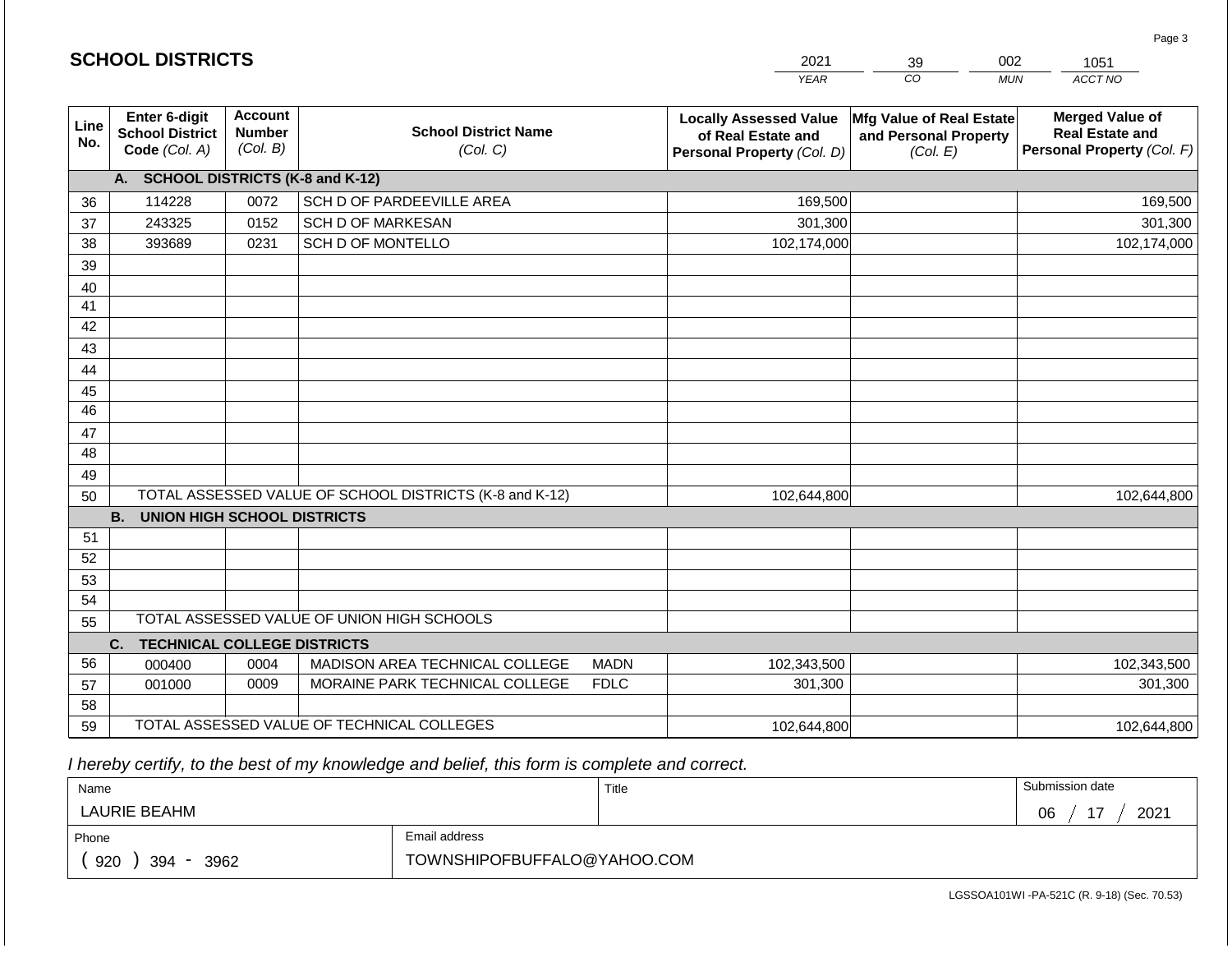- Each municipality's SOA is completed after the Board of Review and includes any changes made to the locally assessed values, under state law (sec. 70.53, Wis. Stats.)
- The Wisconsin Department of Revenue (DOR) merges the locally assessed values with the state assessed manufacturing values
- DOR provides the information regarding district names and codes. If a district is not listed, contact DOR.

Note: If you submit an amended SOA to DOR after your municipality's SOA is equated and posted to our website, we will process the SOA. However, DOR will not recalculate the *aggregate ratio or update the final SOA posted on our website. You should use the corrected values to calculate your tax rates.*

#### **Page 1: Real Estate and Personal Property**

- Lines 1-9 assessed real estate values, parcel counts and acres by classification
- Lines 10-15 assessed personal property values and number of accounts by class
- Line 16 aggregate assessed value of all property subject to general property; use to calculate tax rates. Note: This line equals the total assessed value of K-8 and K-12 school districts (Line 50) and total assessed value of technical colleges (Line 59).
- Remarks assessment ratio used to calculate estimated fair market value on property tax bills

#### **Page 2: Forest Crop, Other Exempt Land and Special Districts**

- Lines 18-21 private forest crop and managed forest lands assessed values
- Line  $22 -$  tax exempt land acres
- Line 23 prior years assessed value of omitted property under sec. 70.44 and correction of errors under sec. 70.43 shown by locally assessed or manufacturing real estate and personal property. Note: If there is an amount on this line, report the corresponding tax in the Statement of Taxes, Sections J or K.
- Lines 24-35 special district assessed values. These values are used to calculate tax rates for the special districts.

#### **Page 3: School Districts**

- Lines 36-50 school districts (K-8 and K-12) assessed values. These values are used to calculate tax rates for school districts.
- Lines 51-55 union high school district assessed values. These values are used to calculate tax rates for union high school districts.
- Lines 56-59 technical college assessed values. These values are used to calculate tax rates for technical colleges.

If you have questions: Email: lgs@wisconsin.gov

 Phone: (608) 266-2569 or (608) 264-6892 Fax: (608) 264-6887

TOWN OF BUFFALO LAURIE BEAHM N1183 17TH ROAD DALTON, WI 53926 N1183 17TH ROAD DALTON, WI 53926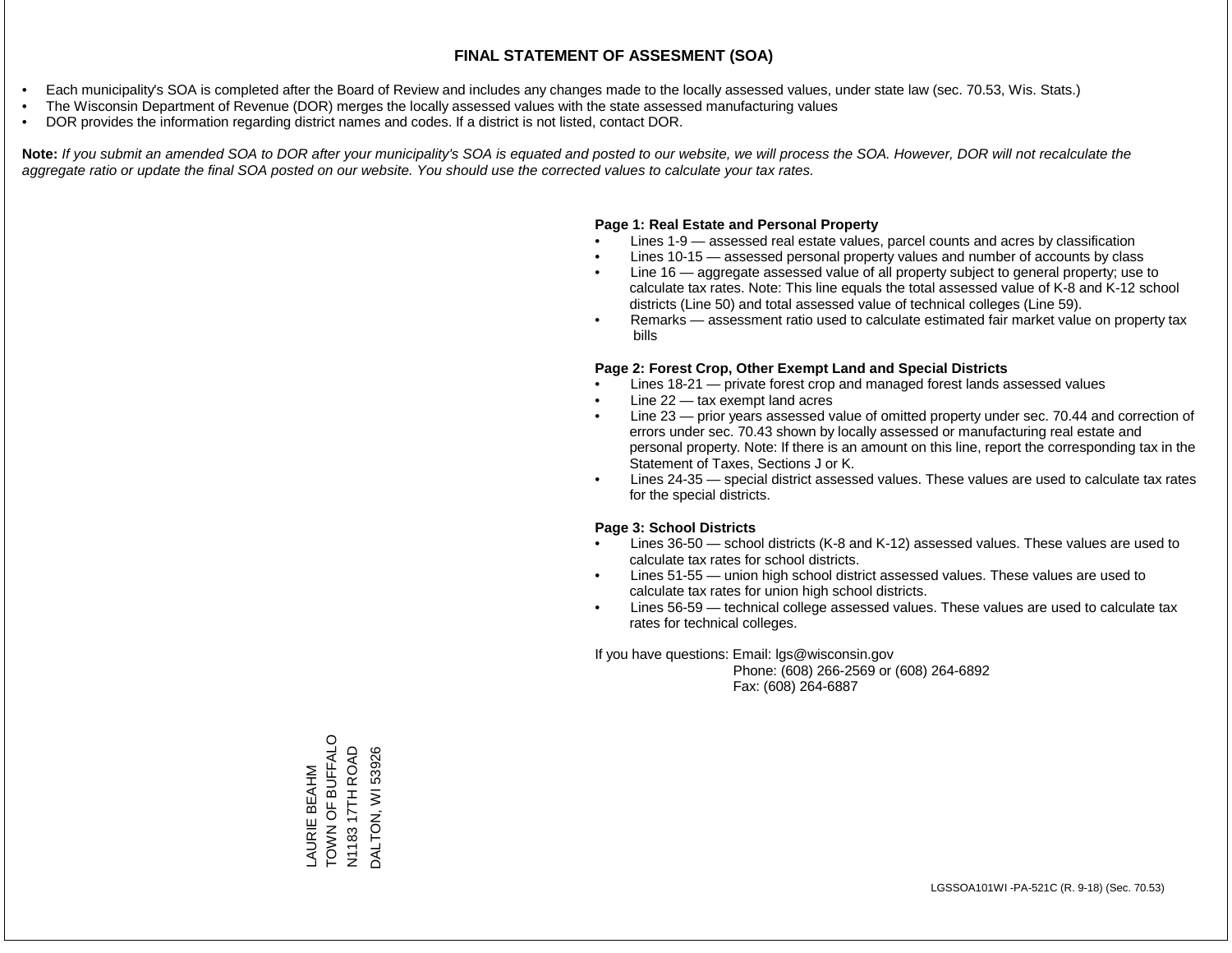|                | <b>FINAL - EQUATED</b><br><b>STATEMENT OF ASSESSMENT FOR 2021</b>                                                                                                                            |                          | 39                                        | 004                          | 1052                    | This is an Amended Return       | Page 1                                  |  |
|----------------|----------------------------------------------------------------------------------------------------------------------------------------------------------------------------------------------|--------------------------|-------------------------------------------|------------------------------|-------------------------|---------------------------------|-----------------------------------------|--|
|                |                                                                                                                                                                                              |                          | CO                                        | <b>MUN</b>                   | ACCT NO                 |                                 |                                         |  |
|                | <b>FOR</b><br><b>TOWN OF</b><br>OF                                                                                                                                                           | <b>CRYSTAL LAKE</b>      |                                           | <b>MARQUETTE COUNTY</b>      |                         |                                 |                                         |  |
|                | Town - Village - City                                                                                                                                                                        | <b>Municipality Name</b> |                                           | <b>County Name</b>           |                         |                                 |                                         |  |
| Line           | <b>REAL ESTATE</b><br>(See Lines 18 - 22 for                                                                                                                                                 |                          | PARCEL COUNT<br>TOTAL LAND   IMPROVEMENTS | NO. OF ACRES<br><b>WHOLE</b> | <b>VALUE OF</b><br>LAND | VALUE OF<br><b>IMPROVEMENTS</b> | TOTAL VALUE OF LAND<br>AND IMPROVEMENTS |  |
| No.            | other Real Estate)                                                                                                                                                                           | (Col. A)                 | (Col. B)                                  | NUMBERS ONLY<br>(Col, C)     | (Col. D)                | (Col. E)                        | (Col. F)                                |  |
| $\mathbf{1}$   | <b>RESIDENTIAL - Class 1</b>                                                                                                                                                                 | 758                      | 580                                       | 2,108                        | 39,882,536              | 63,288,126                      | 103,170,662                             |  |
| $\overline{c}$ | <b>COMMERCIAL - Class 2</b>                                                                                                                                                                  | 11                       | 6                                         | 187                          | 514,226                 | 919,770                         | 1,433,996                               |  |
| 3              | <b>MANUFACTURING - Class 3</b>                                                                                                                                                               | $\mathbf 0$              | $\Omega$                                  | $\Omega$                     | $\Omega$                | 0                               | 0                                       |  |
| 4              | <b>AGRICULTURAL - Class 4</b>                                                                                                                                                                | 235                      |                                           | 3,664                        | 452,251                 |                                 | 452,251                                 |  |
| 5              | <b>UNDEVELOPED - Class 5</b>                                                                                                                                                                 | 420                      |                                           | 4,814                        | 5,736,578               |                                 | 5,736,578                               |  |
| 6              | AGRICULTURAL FOREST - Class 5m                                                                                                                                                               | 102                      |                                           | 1,311                        | 1,902,006               |                                 | 1,902,006                               |  |
| $\overline{7}$ | FOREST LANDS - Class 6                                                                                                                                                                       | 244                      |                                           | 3,987                        | 11,576,452              |                                 | 11,576,452                              |  |
| 8              | OTHER - Class 7                                                                                                                                                                              | 44                       | 52                                        | 88                           | 527,260                 | 3,140,830                       | 3,668,090                               |  |
| 9              | <b>TOTAL - ALL COLUMNS</b>                                                                                                                                                                   | 1,814                    | 638                                       | 16,159                       | 60,591,309              | 67,348,726                      | 127,940,035                             |  |
| 10             | NUMBER OF PERSONAL PROPERTY ACCOUNTS IN ROLL                                                                                                                                                 |                          |                                           | 10 <sup>1</sup>              | <b>LOCALLY ASSESSED</b> | <b>MANUFACTURING</b>            | <b>MERGED</b>                           |  |
| 11             | BOATS AND OTHER WATERCRAFT NOT EXEMPT - Code 1                                                                                                                                               |                          |                                           |                              | 0                       | 0                               | 0                                       |  |
| 12             | MACHINERY, TOOLS AND PATTERNS - Code 2                                                                                                                                                       |                          |                                           |                              |                         | 0                               | $\Omega$                                |  |
| 13             | FURNITURE, FIXTURES AND EQUIPMENT - Code 3                                                                                                                                                   |                          |                                           |                              | 15,778                  | 0                               | 15,778                                  |  |
| 14             | ALL OTHER PERSONAL PROPERTY NOT EXEMPT - Codes 4A, 4B, 4C                                                                                                                                    |                          |                                           |                              | 148,352                 | 0                               | 148,352                                 |  |
| 15             | TOTAL OF PERSONAL PROPERTY NOT EXEMPT (Total of Lines 11-14)                                                                                                                                 |                          |                                           |                              | 164,130                 | 0                               | 164,130                                 |  |
| 16             | AGGREGATE ASSESSED VALUE OF ALL PROPERTY SUBJECT TO THE GENERAL PROPERTY TAX (Total of Lines 9F and 15F)<br>MUST EQUAL TOTAL VALUE OF THE SCHOOL DISTRICTS (K-12 PLUS K-8) - Line 50, Col. F |                          |                                           |                              |                         |                                 | 128,104,165                             |  |
| 17             | <b>BOARD OF REVIEW</b>                                                                                                                                                                       |                          |                                           | Name of Assessor             |                         | Telephone #                     |                                         |  |
|                | DATE OF FINAL ADJOURNMENT                                                                                                                                                                    | 05/04/2021               |                                           | <b>JOHN BLADER</b>           |                         |                                 | (920) 787-4355                          |  |

REMARKS

The Assessment Ratio to be used in calculating the estimated Fair Market Value on tax bills for this tax district is .922834291

This ratio should be used to convert assessed values to "Calculate Equalized Values" in Step 1 of the Lottery and Gaming Credit Calculations.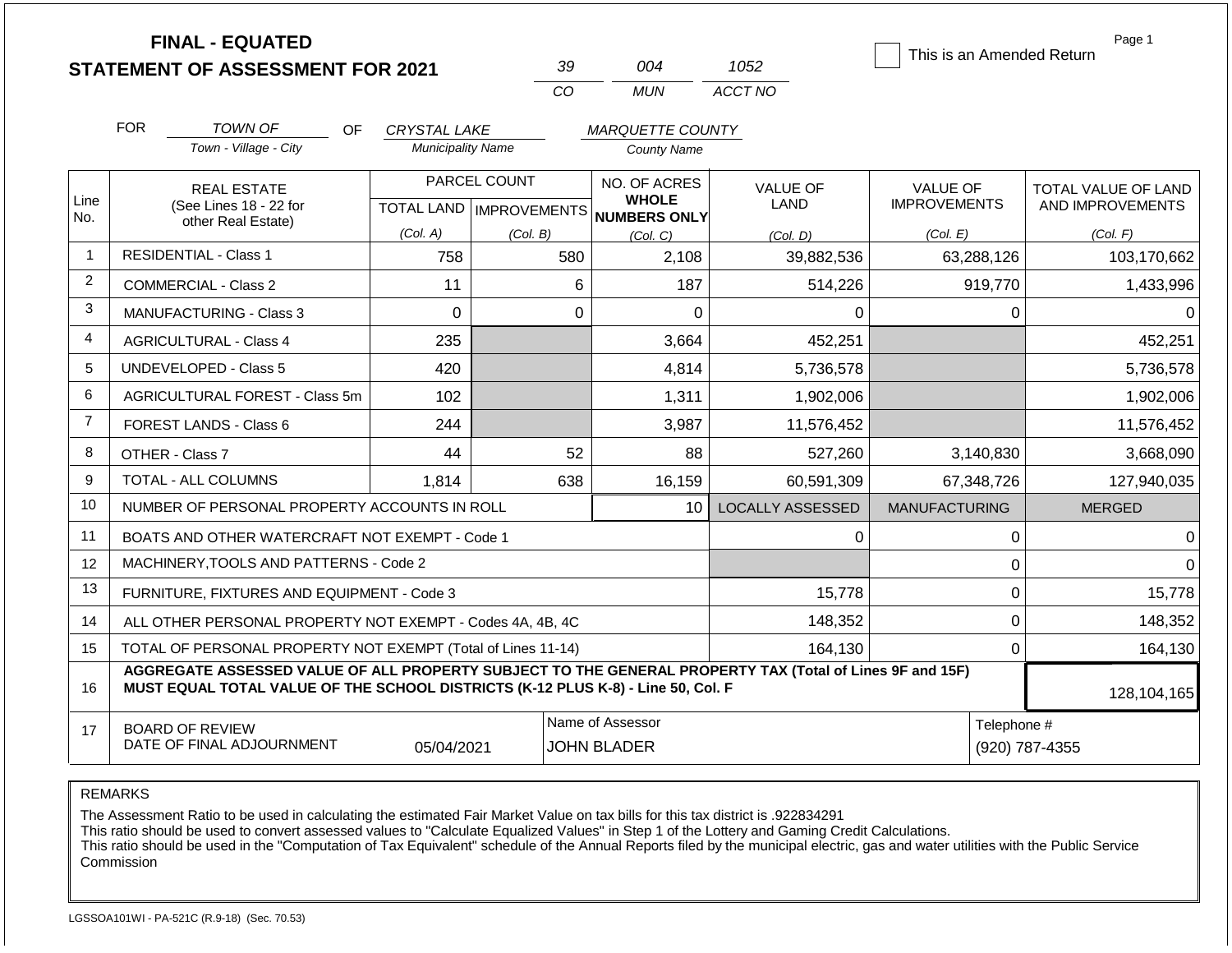2021 39 004 1052 Page 2

FOREST LANDS (Line 7) and FOREST CROPS (in this section) - are **NOT** the same *YEAR CO MUN ACCT NO*

|    |                                                                                |                 |  | Private Forest Crop - Reg Class @ 10¢ per acre                   |  | Private Forest Crop - Reg Class @ \$2.52 per acre             |                                                                              |                                                                    |               |                    |
|----|--------------------------------------------------------------------------------|-----------------|--|------------------------------------------------------------------|--|---------------------------------------------------------------|------------------------------------------------------------------------------|--------------------------------------------------------------------|---------------|--------------------|
| 18 | (a) PARCELS                                                                    | (b) ACRES       |  | (c) ASSESSED VALUE                                               |  | (d) PARCELS                                                   |                                                                              | (e) ACRES                                                          |               | (f) ASSESSED VALUE |
|    |                                                                                |                 |  | Private Forest Crop - Special Class @ 20¢ per acre               |  |                                                               | Entered Before 2005 Managed Forest - Ferrous Mining CLOSED @ \$7.87 per acre |                                                                    |               |                    |
| 19 | (a) PARCELS                                                                    | (b) ACRES       |  | (c) ASSESSED VALUE                                               |  | (d) PARCELS                                                   |                                                                              | (e) ACRES                                                          |               | (f) ASSESSED VALUE |
|    |                                                                                |                 |  |                                                                  |  |                                                               |                                                                              |                                                                    |               |                    |
|    |                                                                                |                 |  | Entered Before 2005 Managed Forest - OPEN @ 74 ¢ per acre        |  |                                                               |                                                                              | Entered Before 2005 Managed Forest - CLOSED @                      |               | $$1.75$ per acre   |
| 20 | (a) PARCELS                                                                    | (b) ACRES       |  | (c) ASSESSED VALUE                                               |  | (d) PARCELS                                                   |                                                                              | (e) ACRES                                                          |               | (f) ASSESSED VALUE |
|    |                                                                                |                 |  |                                                                  |  | 41                                                            |                                                                              | 896.05                                                             |               | 2,199,795          |
|    |                                                                                |                 |  | Entered After 2004 Managed Forest - OPEN @ \$2.04 per acre       |  | Entered After 2004 Managed Forest - CLOSED @ \$10.20 per acre |                                                                              |                                                                    |               |                    |
| 21 | (a) PARCELS                                                                    | (b) ACRES       |  | (c) ASSESSED VALUE                                               |  | (d) PARCELS                                                   |                                                                              | (e) ACRES                                                          |               | (f) ASSESSED VALUE |
|    |                                                                                |                 |  |                                                                  |  |                                                               |                                                                              |                                                                    |               |                    |
|    |                                                                                |                 |  |                                                                  |  | 81                                                            |                                                                              | 2,109.61                                                           |               | 5,972,319          |
| 22 | (a) County Forest Cropland Acres                                               |                 |  | (b) Federal Acres<br>(c) State Acres                             |  |                                                               |                                                                              | (d) County (NOT FOREST CROP) Acres                                 |               | (e) Other Acres    |
|    |                                                                                |                 |  |                                                                  |  | 3,377.68                                                      |                                                                              | .86                                                                |               | 22.91              |
|    |                                                                                |                 |  | Assessed Value of Omitted Property From Prior Years (Sec. 70.44) |  |                                                               |                                                                              | Assessed Value of Sec. 70.43 Corrections of Errors by Assessors    |               |                    |
| 23 |                                                                                | (a) REAL ESTATE |  | (b) PERSONAL                                                     |  |                                                               |                                                                              | (c1) REAL ESTATE                                                   |               | (c2) PERSONAL      |
|    |                                                                                |                 |  |                                                                  |  |                                                               |                                                                              |                                                                    |               |                    |
|    | Manufacturing Equated Value of Omitted Property From Prior Years (Sec. 70.995) |                 |  |                                                                  |  |                                                               |                                                                              | Mfg. Equated Value of Sec.70.43 Corrections of Errors by Assessors |               |                    |
|    |                                                                                | (d) REAL ESTATE |  | (e) PERSONAL                                                     |  |                                                               |                                                                              | (f1) REAL ESTATE                                                   | (f2) PERSONAL |                    |
|    |                                                                                |                 |  |                                                                  |  |                                                               |                                                                              |                                                                    |               |                    |
|    |                                                                                |                 |  |                                                                  |  |                                                               |                                                                              |                                                                    |               |                    |

## **SPECIAL DISTRICTS**

| Line<br>No. | Enter 6-digit<br>Special District<br>Code (Col. A) | <b>Account</b><br><b>Number</b><br>(Col. B) | <b>Special District Name</b><br>(Col. C) | <b>Locally Assessed Value</b><br>of Real Estate and<br>Personal Property (Col. D) | Mfg Value of Real Estate<br>and Personal Property<br>(Col. E) | <b>Merged Value of</b><br><b>Real Estate and</b><br>Personal Property (Col. F) |
|-------------|----------------------------------------------------|---------------------------------------------|------------------------------------------|-----------------------------------------------------------------------------------|---------------------------------------------------------------|--------------------------------------------------------------------------------|
| 24          | 398100                                             | 0520                                        | <b>TUTTLE LAKE DISTRICT</b>              | 23,141,307                                                                        |                                                               | 23, 141, 307                                                                   |
| 25          |                                                    |                                             |                                          |                                                                                   |                                                               |                                                                                |
| 26          |                                                    |                                             |                                          |                                                                                   |                                                               |                                                                                |
| 27          |                                                    |                                             |                                          |                                                                                   |                                                               |                                                                                |
| 28          |                                                    |                                             |                                          |                                                                                   |                                                               |                                                                                |
| 29          |                                                    |                                             |                                          |                                                                                   |                                                               |                                                                                |
| 30          |                                                    |                                             |                                          |                                                                                   |                                                               |                                                                                |
| 31          |                                                    |                                             |                                          |                                                                                   |                                                               |                                                                                |
| 32          |                                                    |                                             |                                          |                                                                                   |                                                               |                                                                                |
| 33          |                                                    |                                             |                                          |                                                                                   |                                                               |                                                                                |
| 34          |                                                    |                                             |                                          |                                                                                   |                                                               |                                                                                |
| 35          |                                                    |                                             |                                          |                                                                                   |                                                               |                                                                                |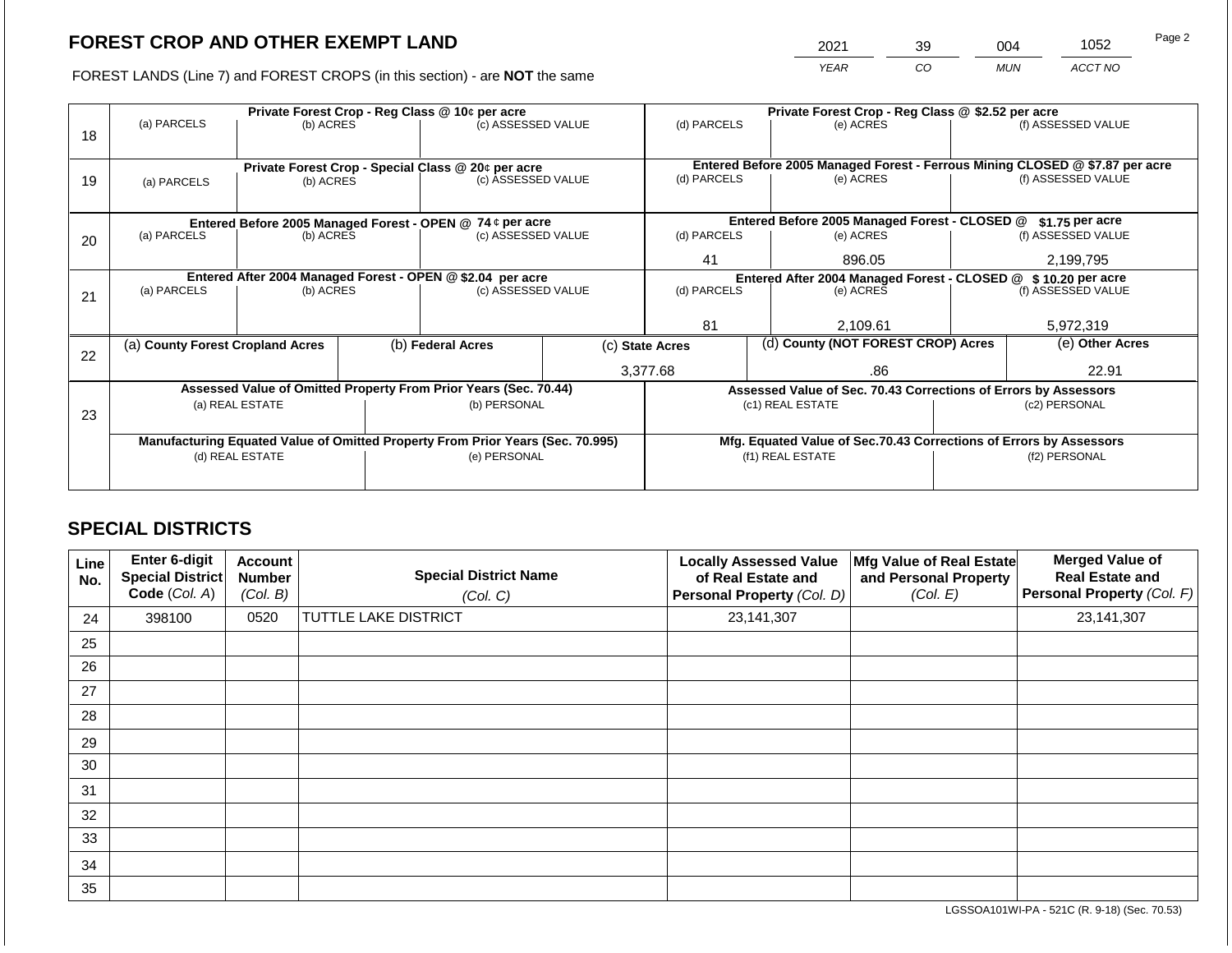|             | <b>SCHOOL DISTRICTS</b>                                  |                                             |                                                         |             | 2021                                                                              | 39                                                            | 004        | 1052                                                                           |
|-------------|----------------------------------------------------------|---------------------------------------------|---------------------------------------------------------|-------------|-----------------------------------------------------------------------------------|---------------------------------------------------------------|------------|--------------------------------------------------------------------------------|
|             |                                                          |                                             |                                                         |             | <b>YEAR</b>                                                                       | CO                                                            | <b>MUN</b> | ACCT NO                                                                        |
| Line<br>No. | Enter 6-digit<br><b>School District</b><br>Code (Col. A) | <b>Account</b><br><b>Number</b><br>(Col. B) | <b>School District Name</b><br>(Col. C)                 |             | <b>Locally Assessed Value</b><br>of Real Estate and<br>Personal Property (Col. D) | Mfg Value of Real Estate<br>and Personal Property<br>(Col. E) |            | <b>Merged Value of</b><br><b>Real Estate and</b><br>Personal Property (Col. F) |
|             | A.                                                       |                                             | <b>SCHOOL DISTRICTS (K-8 and K-12)</b>                  |             |                                                                                   |                                                               |            |                                                                                |
| 36          | 396335                                                   | 0232                                        | <b>SCH D OF WESTFIELD</b>                               |             | 128,104,165                                                                       |                                                               |            | 128,104,165                                                                    |
| 37          |                                                          |                                             |                                                         |             |                                                                                   |                                                               |            |                                                                                |
| 38          |                                                          |                                             |                                                         |             |                                                                                   |                                                               |            |                                                                                |
| 39          |                                                          |                                             |                                                         |             |                                                                                   |                                                               |            |                                                                                |
| 40<br>41    |                                                          |                                             |                                                         |             |                                                                                   |                                                               |            |                                                                                |
| 42          |                                                          |                                             |                                                         |             |                                                                                   |                                                               |            |                                                                                |
| 43          |                                                          |                                             |                                                         |             |                                                                                   |                                                               |            |                                                                                |
| 44          |                                                          |                                             |                                                         |             |                                                                                   |                                                               |            |                                                                                |
| 45          |                                                          |                                             |                                                         |             |                                                                                   |                                                               |            |                                                                                |
| 46          |                                                          |                                             |                                                         |             |                                                                                   |                                                               |            |                                                                                |
| 47          |                                                          |                                             |                                                         |             |                                                                                   |                                                               |            |                                                                                |
| 48          |                                                          |                                             |                                                         |             |                                                                                   |                                                               |            |                                                                                |
| 49          |                                                          |                                             |                                                         |             |                                                                                   |                                                               |            |                                                                                |
| 50          |                                                          |                                             | TOTAL ASSESSED VALUE OF SCHOOL DISTRICTS (K-8 and K-12) |             | 128,104,165                                                                       |                                                               |            | 128,104,165                                                                    |
|             | <b>B.</b><br><b>UNION HIGH SCHOOL DISTRICTS</b>          |                                             |                                                         |             |                                                                                   |                                                               |            |                                                                                |
| 51<br>52    |                                                          |                                             |                                                         |             |                                                                                   |                                                               |            |                                                                                |
| 53          |                                                          |                                             |                                                         |             |                                                                                   |                                                               |            |                                                                                |
| 54          |                                                          |                                             |                                                         |             |                                                                                   |                                                               |            |                                                                                |
| 55          |                                                          |                                             | TOTAL ASSESSED VALUE OF UNION HIGH SCHOOLS              |             |                                                                                   |                                                               |            |                                                                                |
|             | <b>TECHNICAL COLLEGE DISTRICTS</b><br>C.                 |                                             |                                                         |             |                                                                                   |                                                               |            |                                                                                |
| 56          | 000400                                                   | 0004                                        | MADISON AREA TECHNICAL COLLEGE                          | <b>MADN</b> | 128,104,165                                                                       |                                                               |            | 128,104,165                                                                    |
| 57          |                                                          |                                             |                                                         |             |                                                                                   |                                                               |            |                                                                                |
| 58          |                                                          |                                             |                                                         |             |                                                                                   |                                                               |            |                                                                                |
| 59          |                                                          |                                             | TOTAL ASSESSED VALUE OF TECHNICAL COLLEGES              |             | 128,104,165                                                                       |                                                               |            | 128,104,165                                                                    |

| Name               |                              | Title | Submission date  |
|--------------------|------------------------------|-------|------------------|
| SANDRA VAUGHAN     |                              |       | 2021<br>06<br>03 |
| Phone              | Email address                |       |                  |
| 920<br>293<br>4681 | TOWNOFCRYSTALLAKE@HUGHES.NET |       |                  |

Page 3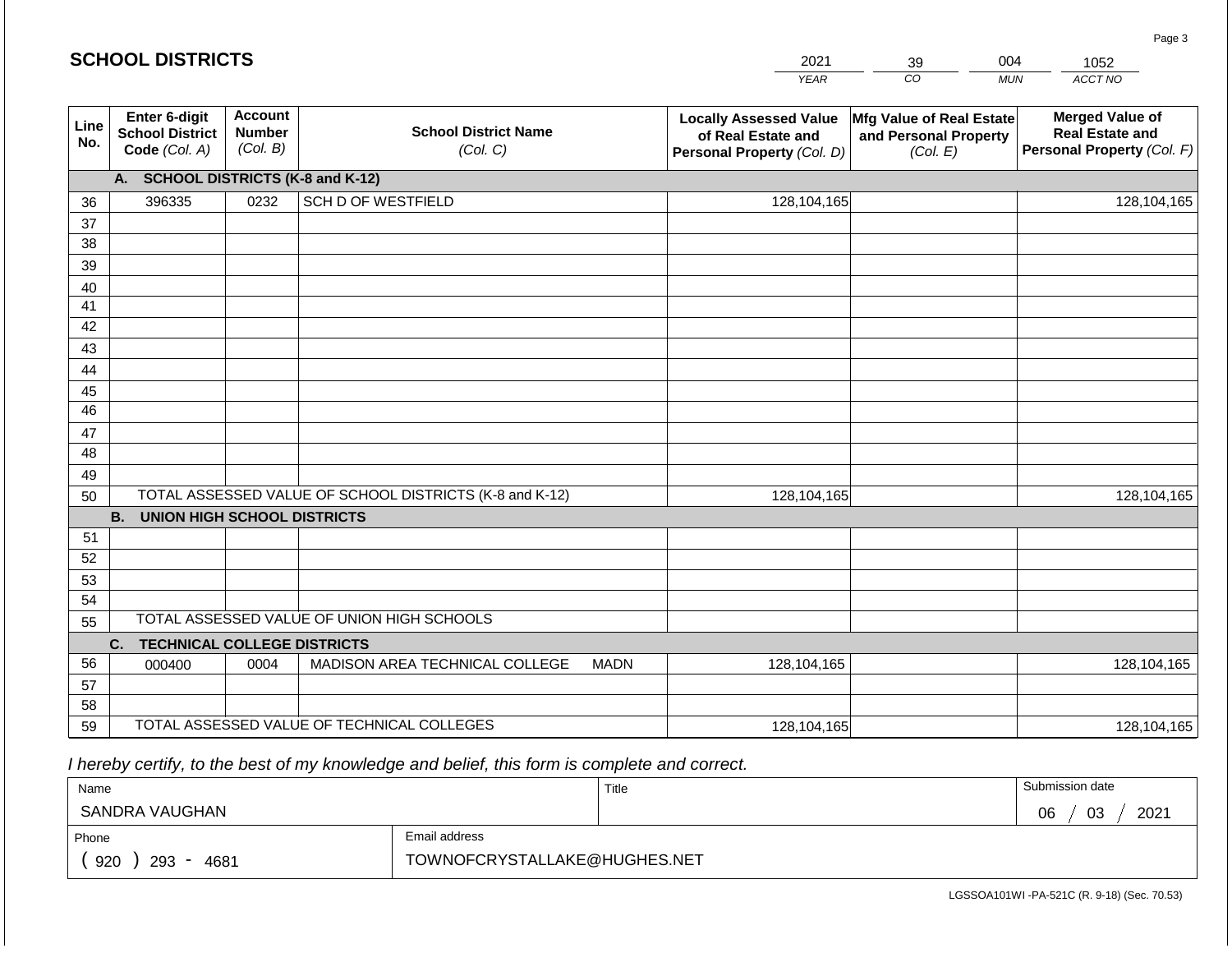- Each municipality's SOA is completed after the Board of Review and includes any changes made to the locally assessed values, under state law (sec. 70.53, Wis. Stats.)
- The Wisconsin Department of Revenue (DOR) merges the locally assessed values with the state assessed manufacturing values
- DOR provides the information regarding district names and codes. If a district is not listed, contact DOR.

Note: If you submit an amended SOA to DOR after your municipality's SOA is equated and posted to our website, we will process the SOA. However, DOR will not recalculate the *aggregate ratio or update the final SOA posted on our website. You should use the corrected values to calculate your tax rates.*

### **Page 1: Real Estate and Personal Property**

- Lines 1-9 assessed real estate values, parcel counts and acres by classification
- Lines 10-15 assessed personal property values and number of accounts by class
- Line 16 aggregate assessed value of all property subject to general property; use to calculate tax rates. Note: This line equals the total assessed value of K-8 and K-12 school districts (Line 50) and total assessed value of technical colleges (Line 59).
- Remarks assessment ratio used to calculate estimated fair market value on property tax bills

### **Page 2: Forest Crop, Other Exempt Land and Special Districts**

- Lines 18-21 private forest crop and managed forest lands assessed values
- Line  $22 -$  tax exempt land acres
- Line 23 prior years assessed value of omitted property under sec. 70.44 and correction of errors under sec. 70.43 shown by locally assessed or manufacturing real estate and personal property. Note: If there is an amount on this line, report the corresponding tax in the Statement of Taxes, Sections J or K.
- Lines 24-35 special district assessed values. These values are used to calculate tax rates for the special districts.

### **Page 3: School Districts**

- Lines 36-50 school districts (K-8 and K-12) assessed values. These values are used to calculate tax rates for school districts.
- Lines 51-55 union high school district assessed values. These values are used to calculate tax rates for union high school districts.
- Lines 56-59 technical college assessed values. These values are used to calculate tax rates for technical colleges.

If you have questions: Email: lgs@wisconsin.gov

 Phone: (608) 266-2569 or (608) 264-6892 Fax: (608) 264-6887

**NESHKORO, WI 54960 - 8354** NESHKORO, WI 54960 - 8354SANDRA VAUGHAN<br>TOWN OF CRYSTAL LAKE TOWN OF CRYSTAL LAKE DEERBORN DR W2891 DEERBORN DR SANDRA VAUGHAN W2891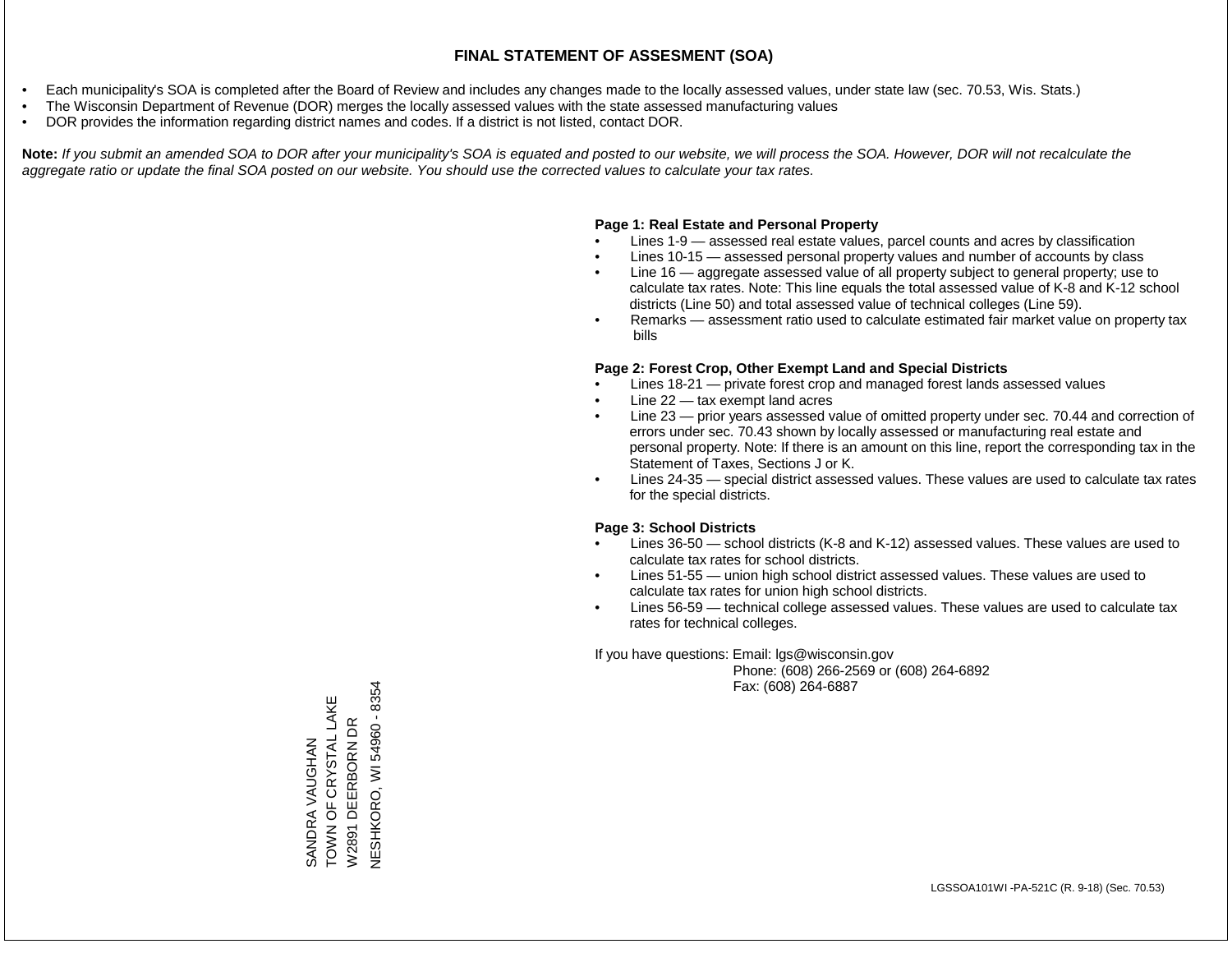|             | <b>FINAL - EQUATED</b>                                                                                                                                                                       |                          |                           |                                     |                         | This is an Amended Return | Page 1              |  |  |  |
|-------------|----------------------------------------------------------------------------------------------------------------------------------------------------------------------------------------------|--------------------------|---------------------------|-------------------------------------|-------------------------|---------------------------|---------------------|--|--|--|
|             | <b>STATEMENT OF ASSESSMENT FOR 2021</b>                                                                                                                                                      |                          | 39                        | 006                                 | 1053                    |                           |                     |  |  |  |
|             |                                                                                                                                                                                              |                          | CO                        | <b>MUN</b>                          | ACCT NO                 |                           |                     |  |  |  |
|             | <b>FOR</b><br>TOWN OF<br><b>OF</b>                                                                                                                                                           | <b>DOUGLAS</b>           |                           | <b>MARQUETTE COUNTY</b>             |                         |                           |                     |  |  |  |
|             | Town - Village - City                                                                                                                                                                        | <b>Municipality Name</b> |                           | <b>County Name</b>                  |                         |                           |                     |  |  |  |
|             | <b>REAL ESTATE</b>                                                                                                                                                                           |                          | PARCEL COUNT              | NO. OF ACRES                        | VALUE OF                | <b>VALUE OF</b>           | TOTAL VALUE OF LAND |  |  |  |
| Line<br>No. | (See Lines 18 - 22 for<br>other Real Estate)                                                                                                                                                 |                          | TOTAL LAND   IMPROVEMENTS | <b>WHOLE</b><br><b>NUMBERS ONLY</b> | <b>LAND</b>             | <b>IMPROVEMENTS</b>       | AND IMPROVEMENTS    |  |  |  |
|             |                                                                                                                                                                                              | (Col. A)                 | (Col. B)                  | (Col. C)                            | (Col. D)                | (Col. E)                  | (Col. F)            |  |  |  |
| -1          | <b>RESIDENTIAL - Class 1</b>                                                                                                                                                                 | 423                      | 368                       | 1,194                               | 8,913,872               | 38,421,501                | 47,335,373          |  |  |  |
| 2           | <b>COMMERCIAL - Class 2</b>                                                                                                                                                                  | 9                        | 9                         | 8                                   | 645,000                 | 1,159,300                 | 1,804,300           |  |  |  |
| 3           | <b>MANUFACTURING - Class 3</b>                                                                                                                                                               | $\mathbf 0$              | $\mathbf 0$               | 0                                   | 0                       | $\mathbf 0$               |                     |  |  |  |
| 4           | <b>AGRICULTURAL - Class 4</b>                                                                                                                                                                | 452                      |                           | 9,508                               | 1,326,011               |                           | 1,326,011           |  |  |  |
| 5           | <b>UNDEVELOPED - Class 5</b>                                                                                                                                                                 | 391                      |                           | 4,660                               | 3,502,961               |                           | 3,502,961           |  |  |  |
| 6           | AGRICULTURAL FOREST - Class 5m                                                                                                                                                               | 119                      |                           | 1,162                               | 1,847,232               |                           | 1,847,232           |  |  |  |
| 7           | FOREST LANDS - Class 6                                                                                                                                                                       | 69                       |                           | 736                                 | 2,287,477               |                           | 2,287,477           |  |  |  |
| 8           | OTHER - Class 7                                                                                                                                                                              | 104                      | 109                       | 273                                 | 1,585,064               | 11,976,650                | 13,561,714          |  |  |  |
| 9           | TOTAL - ALL COLUMNS                                                                                                                                                                          | 1,567                    | 486                       | 17,541                              | 20,107,617              | 51,557,451                | 71,665,068          |  |  |  |
| 10          | NUMBER OF PERSONAL PROPERTY ACCOUNTS IN ROLL                                                                                                                                                 |                          |                           | 20                                  | <b>LOCALLY ASSESSED</b> | <b>MANUFACTURING</b>      | <b>MERGED</b>       |  |  |  |
| 11          | BOATS AND OTHER WATERCRAFT NOT EXEMPT - Code 1                                                                                                                                               |                          |                           |                                     | 0                       | 0                         |                     |  |  |  |
| 12          | MACHINERY, TOOLS AND PATTERNS - Code 2                                                                                                                                                       |                          |                           |                                     |                         | 0                         |                     |  |  |  |
| 13          | FURNITURE, FIXTURES AND EQUIPMENT - Code 3                                                                                                                                                   |                          |                           |                                     | 38,705                  | $\mathbf 0$               | 38,705              |  |  |  |
| 14          | ALL OTHER PERSONAL PROPERTY NOT EXEMPT - Codes 4A, 4B, 4C                                                                                                                                    |                          |                           |                                     | 13,637                  | $\mathbf 0$               | 13,637              |  |  |  |
| 15          | TOTAL OF PERSONAL PROPERTY NOT EXEMPT (Total of Lines 11-14)                                                                                                                                 |                          |                           |                                     | 52,342                  | $\mathbf 0$               | 52,342              |  |  |  |
| 16          | AGGREGATE ASSESSED VALUE OF ALL PROPERTY SUBJECT TO THE GENERAL PROPERTY TAX (Total of Lines 9F and 15F)<br>MUST EQUAL TOTAL VALUE OF THE SCHOOL DISTRICTS (K-12 PLUS K-8) - Line 50, Col. F |                          |                           |                                     |                         |                           |                     |  |  |  |
| 17          | <b>BOARD OF REVIEW</b>                                                                                                                                                                       |                          |                           | Name of Assessor                    |                         | Telephone #               |                     |  |  |  |
|             | DATE OF FINAL ADJOURNMENT                                                                                                                                                                    | 05/17/2021               |                           | <b>JOHN BLADER</b>                  |                         |                           | (920) 787-4355      |  |  |  |

REMARKS

The Assessment Ratio to be used in calculating the estimated Fair Market Value on tax bills for this tax district is .803762646

This ratio should be used to convert assessed values to "Calculate Equalized Values" in Step 1 of the Lottery and Gaming Credit Calculations.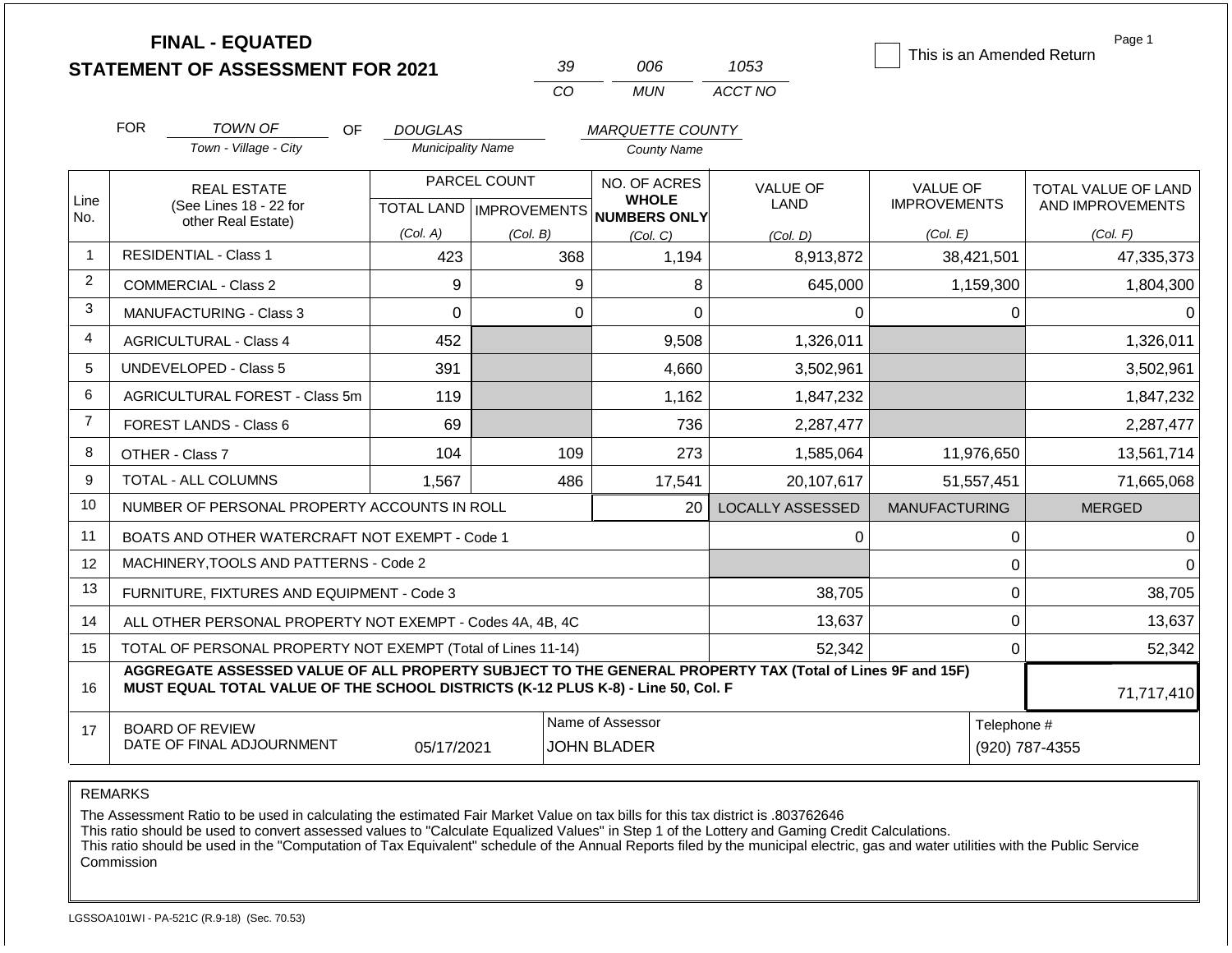2021 39 006 1053

FOREST LANDS (Line 7) and FOREST CROPS (in this section) - are **NOT** the same *YEAR CO MUN ACCT NO*

|    | Private Forest Crop - Reg Class @ 10¢ per acre             |                 |  |                                                                                |                 | Private Forest Crop - Reg Class @ \$2.52 per acre             |       |                                                                              |               |                    |
|----|------------------------------------------------------------|-----------------|--|--------------------------------------------------------------------------------|-----------------|---------------------------------------------------------------|-------|------------------------------------------------------------------------------|---------------|--------------------|
|    | (a) PARCELS                                                | (b) ACRES       |  | (c) ASSESSED VALUE                                                             |                 | (d) PARCELS                                                   |       | (e) ACRES                                                                    |               | (f) ASSESSED VALUE |
| 18 |                                                            |                 |  |                                                                                |                 |                                                               |       |                                                                              |               |                    |
|    |                                                            |                 |  |                                                                                |                 |                                                               |       |                                                                              |               |                    |
|    |                                                            |                 |  | Private Forest Crop - Special Class @ 20¢ per acre                             |                 |                                                               |       | Entered Before 2005 Managed Forest - Ferrous Mining CLOSED @ \$7.87 per acre |               |                    |
| 19 | (a) PARCELS                                                | (b) ACRES       |  | (c) ASSESSED VALUE                                                             |                 | (d) PARCELS                                                   |       | (e) ACRES                                                                    |               | (f) ASSESSED VALUE |
|    |                                                            |                 |  |                                                                                |                 |                                                               |       |                                                                              |               |                    |
|    | Entered Before 2005 Managed Forest - OPEN @ 74 ¢ per acre  |                 |  |                                                                                |                 |                                                               |       | Entered Before 2005 Managed Forest - CLOSED @                                |               | \$1.75 per acre    |
| 20 | (a) PARCELS                                                | (b) ACRES       |  | (c) ASSESSED VALUE                                                             |                 | (d) PARCELS                                                   |       | (e) ACRES                                                                    |               | (f) ASSESSED VALUE |
|    |                                                            |                 |  |                                                                                |                 |                                                               |       |                                                                              |               |                    |
|    |                                                            |                 |  |                                                                                | 31              |                                                               | 467.2 |                                                                              | 1,233,040     |                    |
|    | Entered After 2004 Managed Forest - OPEN @ \$2.04 per acre |                 |  |                                                                                |                 | Entered After 2004 Managed Forest - CLOSED @ \$10.20 per acre |       |                                                                              |               |                    |
| 21 | (a) PARCELS                                                | (b) ACRES       |  | (c) ASSESSED VALUE                                                             |                 | (d) PARCELS                                                   |       | (e) ACRES                                                                    |               | (f) ASSESSED VALUE |
|    |                                                            |                 |  |                                                                                |                 |                                                               |       |                                                                              |               |                    |
|    |                                                            |                 |  |                                                                                |                 | 10                                                            |       | 200.81                                                                       |               | 619,200            |
|    | (a) County Forest Cropland Acres                           |                 |  | (b) Federal Acres                                                              | (c) State Acres |                                                               |       | (d) County (NOT FOREST CROP) Acres                                           |               | (e) Other Acres    |
| 22 |                                                            |                 |  |                                                                                |                 |                                                               |       |                                                                              |               |                    |
|    |                                                            |                 |  |                                                                                |                 | 22.52                                                         |       | 1.29                                                                         |               | 66.11              |
|    |                                                            |                 |  | Assessed Value of Omitted Property From Prior Years (Sec. 70.44)               |                 |                                                               |       | Assessed Value of Sec. 70.43 Corrections of Errors by Assessors              |               |                    |
|    |                                                            | (a) REAL ESTATE |  | (b) PERSONAL                                                                   |                 |                                                               |       | (c1) REAL ESTATE                                                             |               | (c2) PERSONAL      |
| 23 |                                                            |                 |  |                                                                                |                 |                                                               |       |                                                                              |               |                    |
|    |                                                            |                 |  | Manufacturing Equated Value of Omitted Property From Prior Years (Sec. 70.995) |                 |                                                               |       | Mfg. Equated Value of Sec.70.43 Corrections of Errors by Assessors           |               |                    |
|    |                                                            | (d) REAL ESTATE |  | (e) PERSONAL                                                                   |                 |                                                               |       | (f1) REAL ESTATE                                                             | (f2) PERSONAL |                    |
|    |                                                            |                 |  |                                                                                |                 |                                                               |       |                                                                              |               |                    |
|    |                                                            |                 |  |                                                                                |                 |                                                               |       |                                                                              |               |                    |

## **SPECIAL DISTRICTS**

| Line<br>No. | <b>Enter 6-digit</b><br>Special District<br>Code (Col. A) | <b>Account</b><br><b>Number</b><br>(Col. B) | <b>Special District Name</b><br>(Col. C) | <b>Locally Assessed Value</b><br>of Real Estate and<br>Personal Property (Col. D) | Mfg Value of Real Estate<br>and Personal Property<br>(Col. E) | <b>Merged Value of</b><br><b>Real Estate and</b><br>Personal Property (Col. F) |
|-------------|-----------------------------------------------------------|---------------------------------------------|------------------------------------------|-----------------------------------------------------------------------------------|---------------------------------------------------------------|--------------------------------------------------------------------------------|
| 24          | 018070                                                    | 0556                                        | LAKE MASON MANAGEMENT DISTRICT           | 10,135,671                                                                        |                                                               | 10,135,671                                                                     |
| 25          |                                                           |                                             |                                          |                                                                                   |                                                               |                                                                                |
| 26          |                                                           |                                             |                                          |                                                                                   |                                                               |                                                                                |
| 27          |                                                           |                                             |                                          |                                                                                   |                                                               |                                                                                |
| 28          |                                                           |                                             |                                          |                                                                                   |                                                               |                                                                                |
| 29          |                                                           |                                             |                                          |                                                                                   |                                                               |                                                                                |
| 30          |                                                           |                                             |                                          |                                                                                   |                                                               |                                                                                |
| 31          |                                                           |                                             |                                          |                                                                                   |                                                               |                                                                                |
| 32          |                                                           |                                             |                                          |                                                                                   |                                                               |                                                                                |
| 33          |                                                           |                                             |                                          |                                                                                   |                                                               |                                                                                |
| 34          |                                                           |                                             |                                          |                                                                                   |                                                               |                                                                                |
| 35          |                                                           |                                             |                                          |                                                                                   |                                                               |                                                                                |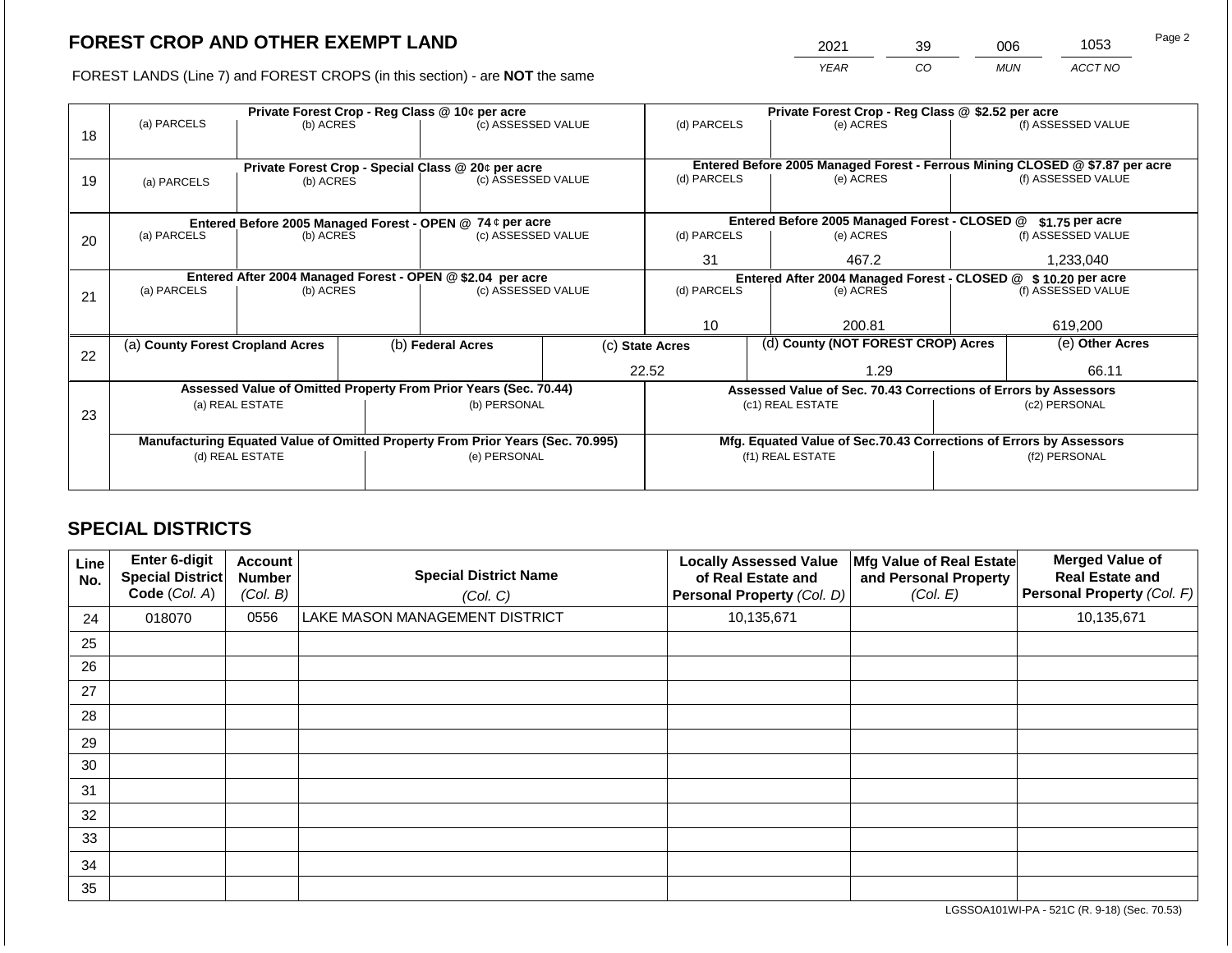|                 |                                                          |                                             |                                                         |             | <b>YEAR</b>                                                                       | $\overline{co}$<br><b>MUN</b>                                 | ACCT NO                                                                        |
|-----------------|----------------------------------------------------------|---------------------------------------------|---------------------------------------------------------|-------------|-----------------------------------------------------------------------------------|---------------------------------------------------------------|--------------------------------------------------------------------------------|
| Line<br>No.     | Enter 6-digit<br><b>School District</b><br>Code (Col. A) | <b>Account</b><br><b>Number</b><br>(Col. B) | <b>School District Name</b><br>(Col. C)                 |             | <b>Locally Assessed Value</b><br>of Real Estate and<br>Personal Property (Col. D) | Mfg Value of Real Estate<br>and Personal Property<br>(Col. E) | <b>Merged Value of</b><br><b>Real Estate and</b><br>Personal Property (Col. F) |
|                 | A. SCHOOL DISTRICTS (K-8 and K-12)                       |                                             |                                                         |             |                                                                                   |                                                               |                                                                                |
| 36              | 114501                                                   | 0073                                        | SCH D OF PORTAGE COMMUNITY                              |             | 18,132,121                                                                        |                                                               | 18,132,121                                                                     |
| 37              | 396335                                                   | 0232                                        | <b>SCH D OF WESTFIELD</b>                               |             | 8,847,837                                                                         |                                                               | 8,847,837                                                                      |
| 38              | 566678                                                   | 0338                                        | SCH D OF WISCONSIN DELLS                                |             | 44,737,452                                                                        |                                                               | 44,737,452                                                                     |
| 39              |                                                          |                                             |                                                         |             |                                                                                   |                                                               |                                                                                |
| 40              |                                                          |                                             |                                                         |             |                                                                                   |                                                               |                                                                                |
| 41              |                                                          |                                             |                                                         |             |                                                                                   |                                                               |                                                                                |
| 42              |                                                          |                                             |                                                         |             |                                                                                   |                                                               |                                                                                |
| 43              |                                                          |                                             |                                                         |             |                                                                                   |                                                               |                                                                                |
| 44              |                                                          |                                             |                                                         |             |                                                                                   |                                                               |                                                                                |
| 45              |                                                          |                                             |                                                         |             |                                                                                   |                                                               |                                                                                |
| $\overline{46}$ |                                                          |                                             |                                                         |             |                                                                                   |                                                               |                                                                                |
| 47              |                                                          |                                             |                                                         |             |                                                                                   |                                                               |                                                                                |
| 48              |                                                          |                                             |                                                         |             |                                                                                   |                                                               |                                                                                |
| 49              |                                                          |                                             |                                                         |             |                                                                                   |                                                               |                                                                                |
| 50              |                                                          |                                             | TOTAL ASSESSED VALUE OF SCHOOL DISTRICTS (K-8 and K-12) |             | 71,717,410                                                                        |                                                               | 71,717,410                                                                     |
| 51              | <b>B.</b><br><b>UNION HIGH SCHOOL DISTRICTS</b>          |                                             |                                                         |             |                                                                                   |                                                               |                                                                                |
| 52              |                                                          |                                             |                                                         |             |                                                                                   |                                                               |                                                                                |
| 53              |                                                          |                                             |                                                         |             |                                                                                   |                                                               |                                                                                |
| 54              |                                                          |                                             |                                                         |             |                                                                                   |                                                               |                                                                                |
| 55              |                                                          |                                             | TOTAL ASSESSED VALUE OF UNION HIGH SCHOOLS              |             |                                                                                   |                                                               |                                                                                |
|                 | <b>TECHNICAL COLLEGE DISTRICTS</b><br>C.                 |                                             |                                                         |             |                                                                                   |                                                               |                                                                                |
| 56              | 000400                                                   | 0004                                        | MADISON AREA TECHNICAL COLLEGE                          | <b>MADN</b> | 71,717,410                                                                        |                                                               | 71,717,410                                                                     |
| 57              |                                                          |                                             |                                                         |             |                                                                                   |                                                               |                                                                                |
| 58              |                                                          |                                             |                                                         |             |                                                                                   |                                                               |                                                                                |
| 59              |                                                          |                                             | TOTAL ASSESSED VALUE OF TECHNICAL COLLEGES              |             | 71,717,410                                                                        |                                                               | 71,717,410                                                                     |

2021

39

006

1053

Page 3

 *I hereby certify, to the best of my knowledge and belief, this form is complete and correct.*

**SCHOOL DISTRICTS**

| Name                  |                      | Title | Submission date  |
|-----------------------|----------------------|-------|------------------|
| <b>MENA MC FAUL</b>   |                      |       | 2021<br>03<br>06 |
| Phone                 | Email address        |       |                  |
| 608<br>617<br>$-6715$ | MCMENA3143@GMAIL.COM |       |                  |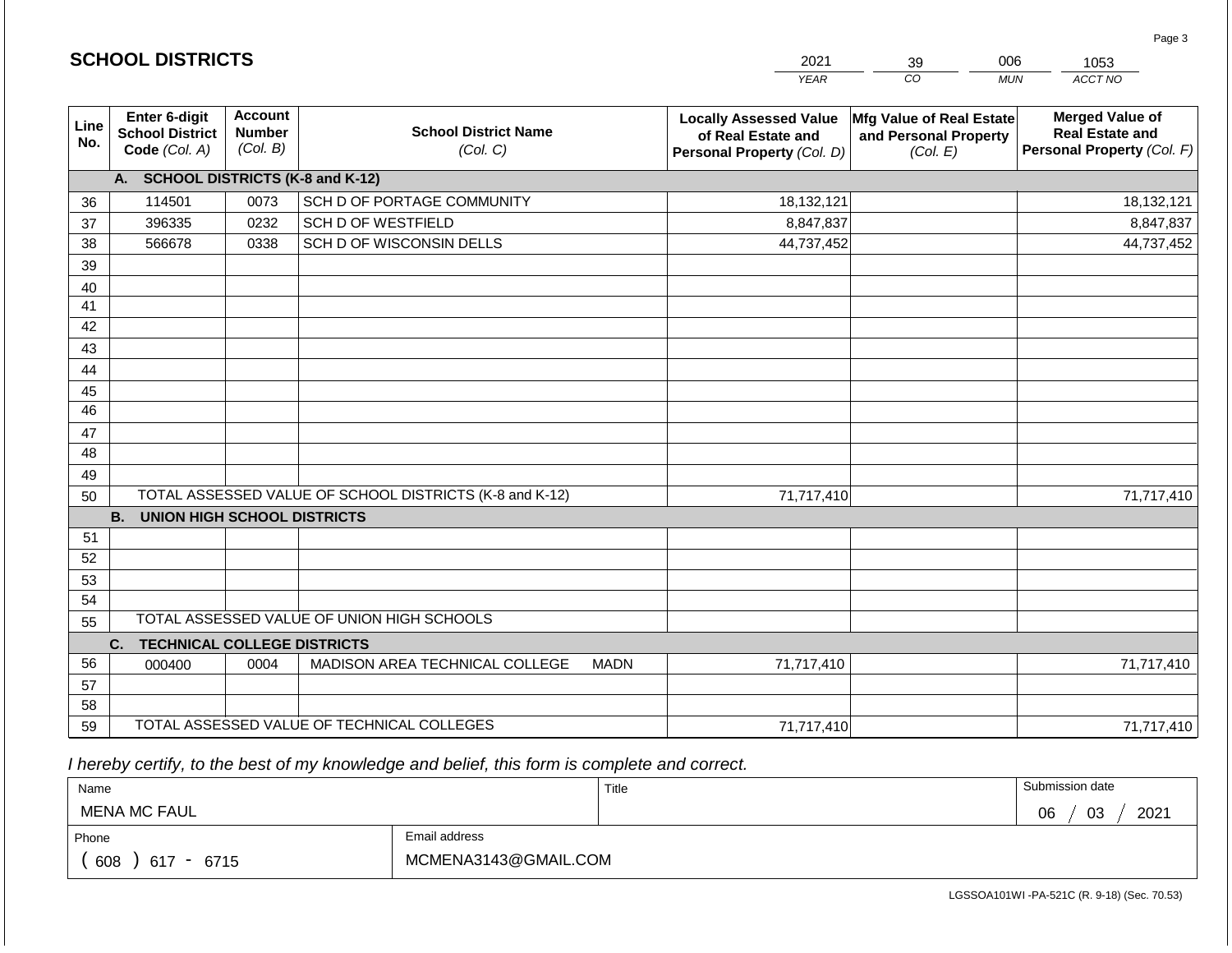- Each municipality's SOA is completed after the Board of Review and includes any changes made to the locally assessed values, under state law (sec. 70.53, Wis. Stats.)
- The Wisconsin Department of Revenue (DOR) merges the locally assessed values with the state assessed manufacturing values
- DOR provides the information regarding district names and codes. If a district is not listed, contact DOR.

Note: If you submit an amended SOA to DOR after your municipality's SOA is equated and posted to our website, we will process the SOA. However, DOR will not recalculate the *aggregate ratio or update the final SOA posted on our website. You should use the corrected values to calculate your tax rates.*

### **Page 1: Real Estate and Personal Property**

- Lines 1-9 assessed real estate values, parcel counts and acres by classification
- Lines 10-15 assessed personal property values and number of accounts by class
- Line 16 aggregate assessed value of all property subject to general property; use to calculate tax rates. Note: This line equals the total assessed value of K-8 and K-12 school districts (Line 50) and total assessed value of technical colleges (Line 59).
- Remarks assessment ratio used to calculate estimated fair market value on property tax bills

### **Page 2: Forest Crop, Other Exempt Land and Special Districts**

- Lines 18-21 private forest crop and managed forest lands assessed values
- Line  $22 -$  tax exempt land acres
- Line 23 prior years assessed value of omitted property under sec. 70.44 and correction of errors under sec. 70.43 shown by locally assessed or manufacturing real estate and personal property. Note: If there is an amount on this line, report the corresponding tax in the Statement of Taxes, Sections J or K.
- Lines 24-35 special district assessed values. These values are used to calculate tax rates for the special districts.

### **Page 3: School Districts**

- Lines 36-50 school districts (K-8 and K-12) assessed values. These values are used to calculate tax rates for school districts.
- Lines 51-55 union high school district assessed values. These values are used to calculate tax rates for union high school districts.
- Lines 56-59 technical college assessed values. These values are used to calculate tax rates for technical colleges.

If you have questions: Email: lgs@wisconsin.gov

 Phone: (608) 266-2569 or (608) 264-6892 Fax: (608) 264-6887

TOWN OF DOUGLAS<br>PO BOX 96<br>3RIGGSVILLE, WI 53920 - 0043 BRIGGSVILLE, WI 53920 - 0043TOWN OF DOUGLAS **VIENA MCFAUL** MENA MCFAUL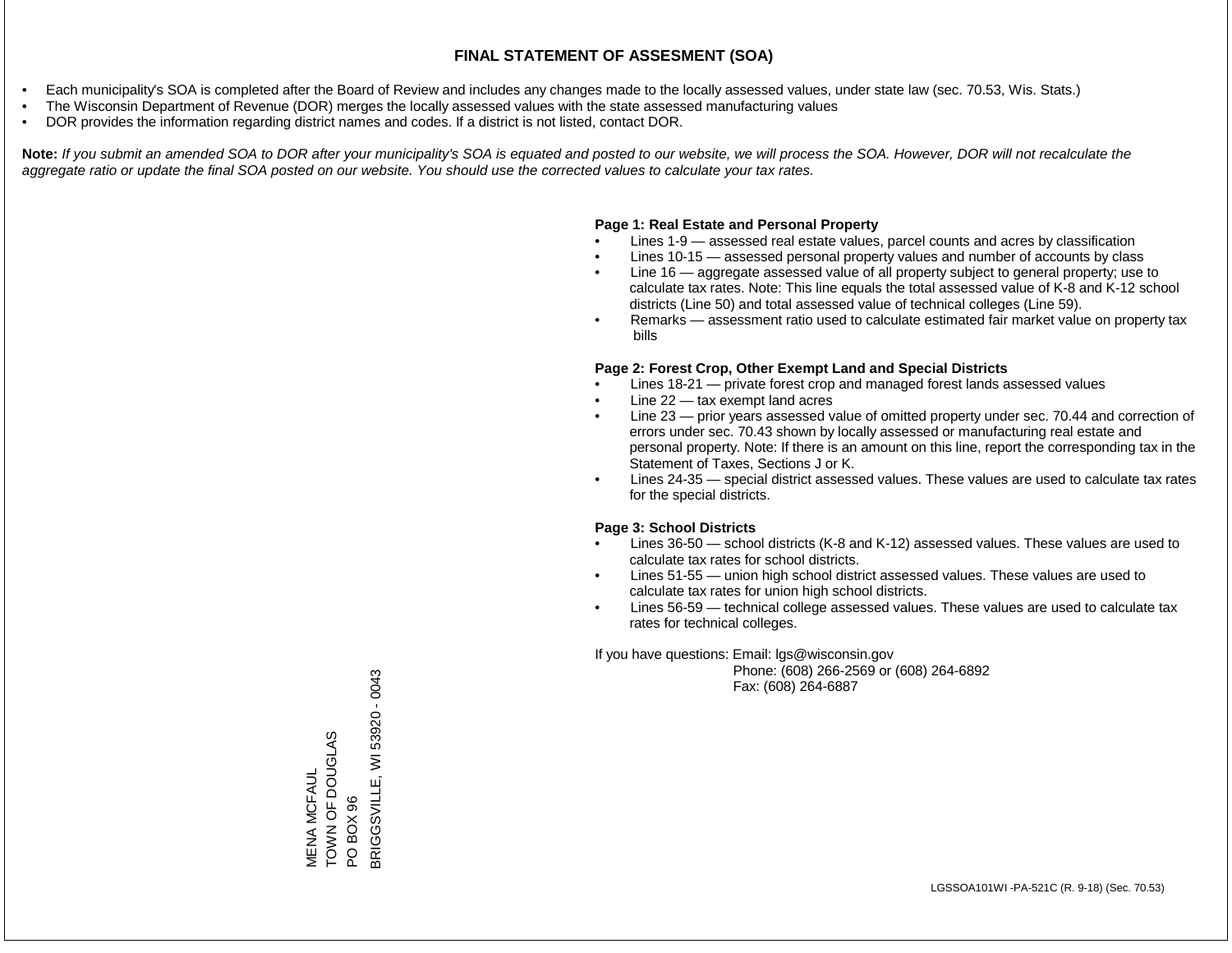|                |                                                              | <b>FINAL - EQUATED</b><br><b>STATEMENT OF ASSESSMENT FOR 2021</b>                                                                                                                            |                          | 39           | 008                                                  | 1054                    | This is an Amended Return | Page 1                     |
|----------------|--------------------------------------------------------------|----------------------------------------------------------------------------------------------------------------------------------------------------------------------------------------------|--------------------------|--------------|------------------------------------------------------|-------------------------|---------------------------|----------------------------|
|                |                                                              |                                                                                                                                                                                              |                          | <b>CO</b>    | <b>MUN</b>                                           | ACCT NO                 |                           |                            |
|                | <b>FOR</b>                                                   | TOWN OF<br><b>OF</b>                                                                                                                                                                         | <b>HARRIS</b>            |              | <b>MARQUETTE COUNTY</b>                              |                         |                           |                            |
|                |                                                              | Town - Village - City                                                                                                                                                                        | <b>Municipality Name</b> |              | <b>County Name</b>                                   |                         |                           |                            |
|                |                                                              | <b>REAL ESTATE</b>                                                                                                                                                                           |                          | PARCEL COUNT | NO. OF ACRES                                         | <b>VALUE OF</b>         | <b>VALUE OF</b>           | <b>TOTAL VALUE OF LAND</b> |
| Line<br>No.    |                                                              | (See Lines 18 - 22 for                                                                                                                                                                       |                          |              | <b>WHOLE</b><br>TOTAL LAND IMPROVEMENTS NUMBERS ONLY | LAND                    | <b>IMPROVEMENTS</b>       | AND IMPROVEMENTS           |
|                |                                                              | other Real Estate)                                                                                                                                                                           | (Col. A)                 | (Col. B)     | (Col. C)                                             | (Col, D)                | (Col. E)                  | (Col. F)                   |
| $\mathbf{1}$   |                                                              | <b>RESIDENTIAL - Class 1</b>                                                                                                                                                                 | 565                      | 453          | 1,599                                                | 7,543,900               | 41,522,000                | 49,065,900                 |
| 2              |                                                              | <b>COMMERCIAL - Class 2</b>                                                                                                                                                                  | 13                       |              | 12<br>42                                             | 380,000                 | 3,194,700                 | 3,574,700                  |
| 3              |                                                              | <b>MANUFACTURING - Class 3</b>                                                                                                                                                               | $\Omega$                 |              | $\Omega$<br>$\Omega$                                 | $\Omega$                | 0                         | $\Omega$                   |
| $\overline{4}$ |                                                              | <b>AGRICULTURAL - Class 4</b>                                                                                                                                                                | 374                      |              | 6,541                                                | 885,600                 |                           | 885,600                    |
| 5              |                                                              | <b>UNDEVELOPED - Class 5</b>                                                                                                                                                                 | 224                      |              | 2,408                                                | 1,684,300               |                           | 1,684,300                  |
| 6              |                                                              | AGRICULTURAL FOREST - Class 5m                                                                                                                                                               | 208                      |              | 2,701                                                | 3,951,700               |                           | 3,951,700                  |
| $\overline{7}$ |                                                              | <b>FOREST LANDS - Class 6</b>                                                                                                                                                                | 222                      |              | 3,521                                                | 10,617,900              |                           | 10,617,900                 |
| 8              |                                                              | OTHER - Class 7                                                                                                                                                                              | 41                       |              | 41<br>52                                             | 344,600                 | 3,415,200                 | 3,759,800                  |
| 9              |                                                              | TOTAL - ALL COLUMNS                                                                                                                                                                          | 1,647                    | 506          | 16,864                                               | 25,408,000              | 48,131,900                | 73,539,900                 |
| 10             |                                                              | NUMBER OF PERSONAL PROPERTY ACCOUNTS IN ROLL                                                                                                                                                 |                          |              | 20                                                   | <b>LOCALLY ASSESSED</b> | <b>MANUFACTURING</b>      | <b>MERGED</b>              |
| 11             |                                                              | BOATS AND OTHER WATERCRAFT NOT EXEMPT - Code 1                                                                                                                                               |                          |              |                                                      | 0                       | 0                         | $\Omega$                   |
| 12             |                                                              | MACHINERY, TOOLS AND PATTERNS - Code 2                                                                                                                                                       |                          |              |                                                      |                         | 0                         | $\Omega$                   |
| 13             |                                                              | FURNITURE, FIXTURES AND EQUIPMENT - Code 3                                                                                                                                                   |                          |              |                                                      | 51,500                  | 1,100                     | 52,600                     |
| 14             |                                                              | ALL OTHER PERSONAL PROPERTY NOT EXEMPT - Codes 4A, 4B, 4C                                                                                                                                    |                          |              | 287,500                                              |                         | 500                       | 288,000                    |
| 15             | TOTAL OF PERSONAL PROPERTY NOT EXEMPT (Total of Lines 11-14) |                                                                                                                                                                                              |                          |              |                                                      | 339,000                 | 1,600                     | 340,600                    |
| 16             |                                                              | AGGREGATE ASSESSED VALUE OF ALL PROPERTY SUBJECT TO THE GENERAL PROPERTY TAX (Total of Lines 9F and 15F)<br>MUST EQUAL TOTAL VALUE OF THE SCHOOL DISTRICTS (K-12 PLUS K-8) - Line 50, Col. F |                          |              |                                                      |                         |                           | 73,880,500                 |
| 17             |                                                              | <b>BOARD OF REVIEW</b>                                                                                                                                                                       |                          |              | Name of Assessor                                     | Telephone #             |                           |                            |

REMARKS

The Assessment Ratio to be used in calculating the estimated Fair Market Value on tax bills for this tax district is .877493524

This ratio should be used to convert assessed values to "Calculate Equalized Values" in Step 1 of the Lottery and Gaming Credit Calculations.

 This ratio should be used in the "Computation of Tax Equivalent" schedule of the Annual Reports filed by the municipal electric, gas and water utilities with the Public Service Commission

05/17/2021 BOWMAR APPRAISAL (920) 733-5369

DATE OF FINAL ADJOURNMENT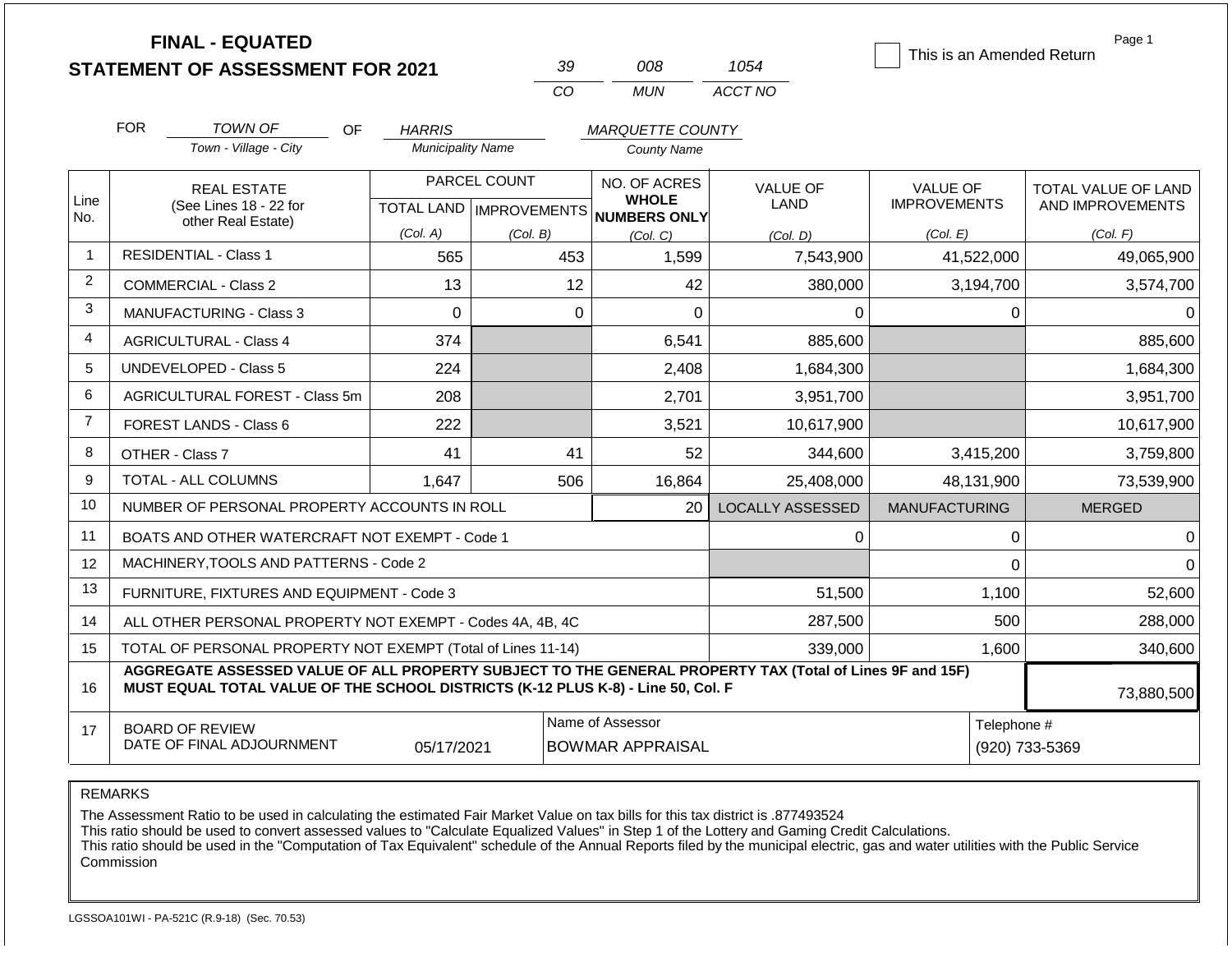2021 39 008 1054

FOREST LANDS (Line 7) and FOREST CROPS (in this section) - are **NOT** the same *YEAR CO MUN ACCT NO*

|    | Private Forest Crop - Reg Class @ 10¢ per acre                                 |                 |  |                                                                  |                                                                    | Private Forest Crop - Reg Class @ \$2.52 per acre |  |                                                                              |               |                    |
|----|--------------------------------------------------------------------------------|-----------------|--|------------------------------------------------------------------|--------------------------------------------------------------------|---------------------------------------------------|--|------------------------------------------------------------------------------|---------------|--------------------|
|    | (a) PARCELS                                                                    | (b) ACRES       |  | (c) ASSESSED VALUE                                               |                                                                    | (d) PARCELS                                       |  | (e) ACRES                                                                    |               | (f) ASSESSED VALUE |
| 18 |                                                                                |                 |  |                                                                  |                                                                    |                                                   |  |                                                                              |               |                    |
|    |                                                                                |                 |  |                                                                  |                                                                    |                                                   |  |                                                                              |               |                    |
|    |                                                                                |                 |  | Private Forest Crop - Special Class @ 20¢ per acre               |                                                                    |                                                   |  | Entered Before 2005 Managed Forest - Ferrous Mining CLOSED @ \$7.87 per acre |               |                    |
| 19 | (a) PARCELS                                                                    | (b) ACRES       |  | (c) ASSESSED VALUE                                               |                                                                    | (d) PARCELS                                       |  | (e) ACRES                                                                    |               | (f) ASSESSED VALUE |
|    |                                                                                |                 |  |                                                                  |                                                                    |                                                   |  |                                                                              |               |                    |
|    |                                                                                |                 |  | Entered Before 2005 Managed Forest - OPEN @ 74 ¢ per acre        |                                                                    |                                                   |  | Entered Before 2005 Managed Forest - CLOSED @                                |               | $$1.75$ per acre   |
| 20 | (a) PARCELS                                                                    | (b) ACRES       |  | (c) ASSESSED VALUE                                               |                                                                    | (d) PARCELS                                       |  | (e) ACRES                                                                    |               | (f) ASSESSED VALUE |
|    |                                                                                |                 |  |                                                                  |                                                                    |                                                   |  |                                                                              |               |                    |
|    |                                                                                |                 |  |                                                                  |                                                                    | 20<br>449.9                                       |  |                                                                              | 1,341,100     |                    |
|    | Entered After 2004 Managed Forest - OPEN @ \$2.04 per acre                     |                 |  |                                                                  | Entered After 2004 Managed Forest - CLOSED @ \$ 10.20 per acre     |                                                   |  |                                                                              |               |                    |
| 21 | (a) PARCELS                                                                    | (b) ACRES       |  | (c) ASSESSED VALUE                                               |                                                                    | (d) PARCELS                                       |  | (e) ACRES                                                                    |               | (f) ASSESSED VALUE |
|    |                                                                                |                 |  |                                                                  |                                                                    |                                                   |  |                                                                              |               |                    |
|    | 6                                                                              | 210             |  | 640,600                                                          |                                                                    | 78                                                |  | 1,757.53                                                                     |               | 5,163,403          |
|    | (a) County Forest Cropland Acres                                               |                 |  | (b) Federal Acres                                                | (c) State Acres                                                    |                                                   |  | (d) County (NOT FOREST CROP) Acres                                           |               | (e) Other Acres    |
| 22 |                                                                                |                 |  |                                                                  |                                                                    |                                                   |  |                                                                              |               |                    |
|    |                                                                                |                 |  |                                                                  |                                                                    | 53.2                                              |  | 42.97                                                                        |               | 223.81             |
|    |                                                                                |                 |  | Assessed Value of Omitted Property From Prior Years (Sec. 70.44) |                                                                    |                                                   |  | Assessed Value of Sec. 70.43 Corrections of Errors by Assessors              |               |                    |
|    |                                                                                | (a) REAL ESTATE |  | (b) PERSONAL                                                     |                                                                    |                                                   |  | (c1) REAL ESTATE                                                             | (c2) PERSONAL |                    |
| 23 |                                                                                |                 |  |                                                                  |                                                                    |                                                   |  |                                                                              |               |                    |
|    | Manufacturing Equated Value of Omitted Property From Prior Years (Sec. 70.995) |                 |  |                                                                  | Mfg. Equated Value of Sec.70.43 Corrections of Errors by Assessors |                                                   |  |                                                                              |               |                    |
|    |                                                                                |                 |  | (e) PERSONAL                                                     |                                                                    |                                                   |  | (f1) REAL ESTATE                                                             | (f2) PERSONAL |                    |
|    | (d) REAL ESTATE                                                                |                 |  |                                                                  |                                                                    |                                                   |  |                                                                              |               |                    |
|    |                                                                                |                 |  |                                                                  |                                                                    |                                                   |  |                                                                              |               |                    |

## **SPECIAL DISTRICTS**

| Line<br>No. | Enter 6-digit<br>Special District | <b>Account</b><br><b>Number</b> | <b>Special District Name</b> | <b>Locally Assessed Value</b><br>of Real Estate and | Mfg Value of Real Estate<br>and Personal Property | <b>Merged Value of</b><br><b>Real Estate and</b> |
|-------------|-----------------------------------|---------------------------------|------------------------------|-----------------------------------------------------|---------------------------------------------------|--------------------------------------------------|
|             | Code (Col. A)                     | (Col. B)                        | (Col. C)                     | Personal Property (Col. D)                          | (Col. E)                                          | Personal Property (Col. F)                       |
| 24          |                                   |                                 |                              |                                                     |                                                   |                                                  |
| 25          |                                   |                                 |                              |                                                     |                                                   |                                                  |
| 26          |                                   |                                 |                              |                                                     |                                                   |                                                  |
| 27          |                                   |                                 |                              |                                                     |                                                   |                                                  |
| 28          |                                   |                                 |                              |                                                     |                                                   |                                                  |
| 29          |                                   |                                 |                              |                                                     |                                                   |                                                  |
| 30          |                                   |                                 |                              |                                                     |                                                   |                                                  |
| 31          |                                   |                                 |                              |                                                     |                                                   |                                                  |
| 32          |                                   |                                 |                              |                                                     |                                                   |                                                  |
| 33          |                                   |                                 |                              |                                                     |                                                   |                                                  |
| 34          |                                   |                                 |                              |                                                     |                                                   |                                                  |
| 35          |                                   |                                 |                              |                                                     |                                                   |                                                  |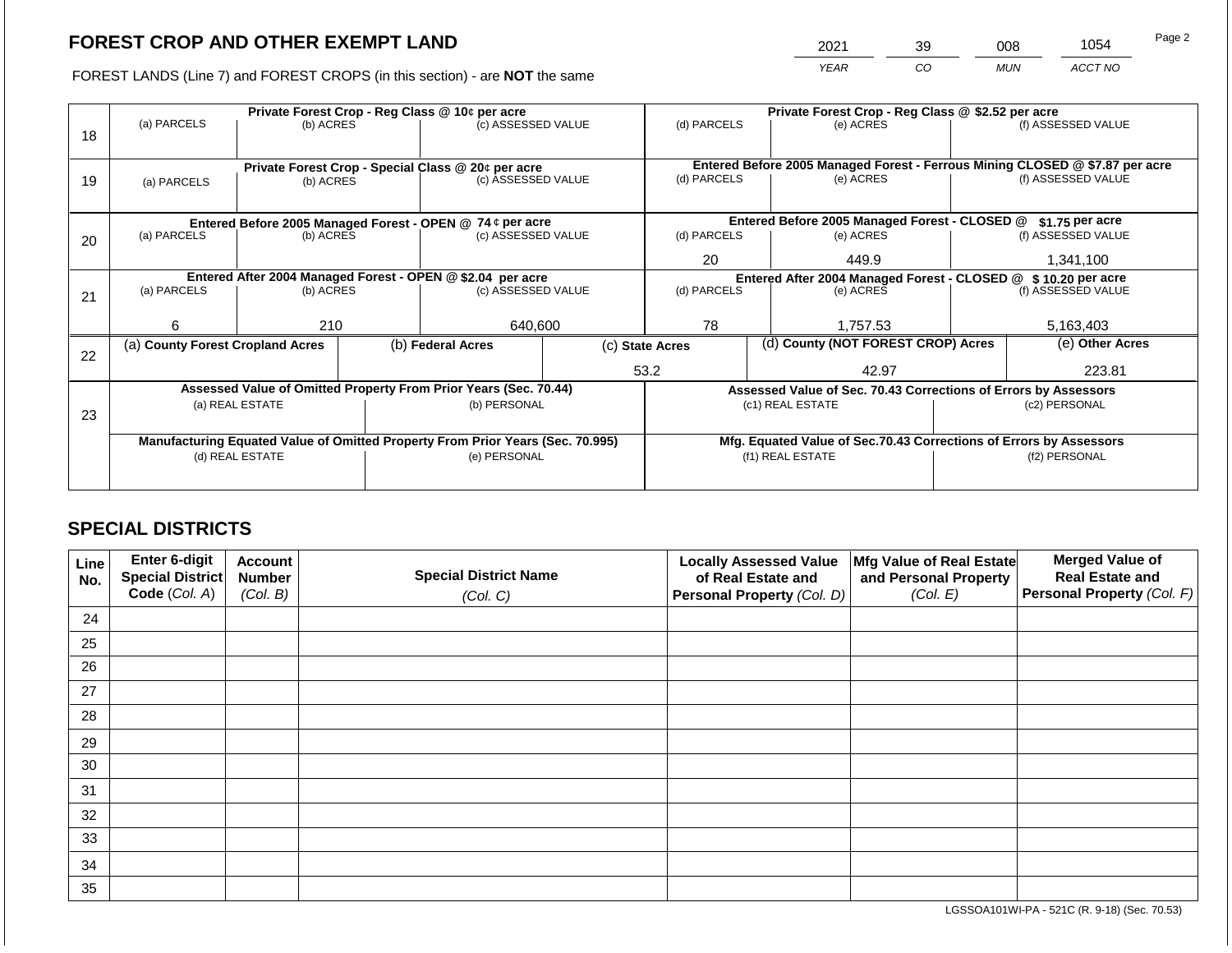|             | <b>SCHOOL DISTRICTS</b>                                                                                                                            |      |                                                         |             | 2021                                                                              | 008<br>39                                                     | 1054                                                                           |  |
|-------------|----------------------------------------------------------------------------------------------------------------------------------------------------|------|---------------------------------------------------------|-------------|-----------------------------------------------------------------------------------|---------------------------------------------------------------|--------------------------------------------------------------------------------|--|
|             |                                                                                                                                                    |      |                                                         |             | <b>YEAR</b>                                                                       | CO<br><b>MUN</b>                                              | ACCT NO                                                                        |  |
| Line<br>No. | Enter 6-digit<br><b>Account</b><br><b>School District Name</b><br><b>Number</b><br><b>School District</b><br>(Col. B)<br>Code (Col. A)<br>(Col. C) |      |                                                         |             | <b>Locally Assessed Value</b><br>of Real Estate and<br>Personal Property (Col. D) | Mfg Value of Real Estate<br>and Personal Property<br>(Col. E) | <b>Merged Value of</b><br><b>Real Estate and</b><br>Personal Property (Col. F) |  |
|             | A. SCHOOL DISTRICTS (K-8 and K-12)                                                                                                                 |      |                                                         |             |                                                                                   |                                                               |                                                                                |  |
| 36          | 396335                                                                                                                                             | 0232 | <b>SCH D OF WESTFIELD</b>                               |             | 73,878,900                                                                        | 1,600                                                         | 73,880,500                                                                     |  |
| 37          |                                                                                                                                                    |      |                                                         |             |                                                                                   |                                                               |                                                                                |  |
| 38          |                                                                                                                                                    |      |                                                         |             |                                                                                   |                                                               |                                                                                |  |
| 39          |                                                                                                                                                    |      |                                                         |             |                                                                                   |                                                               |                                                                                |  |
| 40          |                                                                                                                                                    |      |                                                         |             |                                                                                   |                                                               |                                                                                |  |
| 41<br>42    |                                                                                                                                                    |      |                                                         |             |                                                                                   |                                                               |                                                                                |  |
| 43          |                                                                                                                                                    |      |                                                         |             |                                                                                   |                                                               |                                                                                |  |
| 44          |                                                                                                                                                    |      |                                                         |             |                                                                                   |                                                               |                                                                                |  |
| 45          |                                                                                                                                                    |      |                                                         |             |                                                                                   |                                                               |                                                                                |  |
| 46          |                                                                                                                                                    |      |                                                         |             |                                                                                   |                                                               |                                                                                |  |
| 47          |                                                                                                                                                    |      |                                                         |             |                                                                                   |                                                               |                                                                                |  |
| 48          |                                                                                                                                                    |      |                                                         |             |                                                                                   |                                                               |                                                                                |  |
| 49          |                                                                                                                                                    |      |                                                         |             |                                                                                   |                                                               |                                                                                |  |
| 50          |                                                                                                                                                    |      | TOTAL ASSESSED VALUE OF SCHOOL DISTRICTS (K-8 and K-12) |             | 73,878,900                                                                        | 1,600                                                         | 73,880,500                                                                     |  |
|             | <b>B.</b><br><b>UNION HIGH SCHOOL DISTRICTS</b>                                                                                                    |      |                                                         |             |                                                                                   |                                                               |                                                                                |  |
| 51          |                                                                                                                                                    |      |                                                         |             |                                                                                   |                                                               |                                                                                |  |
| 52<br>53    |                                                                                                                                                    |      |                                                         |             |                                                                                   |                                                               |                                                                                |  |
| 54          |                                                                                                                                                    |      |                                                         |             |                                                                                   |                                                               |                                                                                |  |
| 55          |                                                                                                                                                    |      | TOTAL ASSESSED VALUE OF UNION HIGH SCHOOLS              |             |                                                                                   |                                                               |                                                                                |  |
|             | C.<br><b>TECHNICAL COLLEGE DISTRICTS</b>                                                                                                           |      |                                                         |             |                                                                                   |                                                               |                                                                                |  |
| 56          | 000400                                                                                                                                             | 0004 | MADISON AREA TECHNICAL COLLEGE                          | <b>MADN</b> | 73,878,900                                                                        | 1,600                                                         | 73,880,500                                                                     |  |
| 57          |                                                                                                                                                    |      |                                                         |             |                                                                                   |                                                               |                                                                                |  |
| 58          |                                                                                                                                                    |      |                                                         |             |                                                                                   |                                                               |                                                                                |  |
| 59          |                                                                                                                                                    |      | TOTAL ASSESSED VALUE OF TECHNICAL COLLEGES              | 73,878,900  | 1,600                                                                             | 73,880,500                                                    |                                                                                |  |

**SCHOOL DISTRICTS**

| Name                  |                          | Title | Submission date  |
|-----------------------|--------------------------|-------|------------------|
| PHYLLIS M INGRAM      |                          |       | 2021<br>03<br>06 |
| Phone                 | Email address            |       |                  |
| 608<br>296<br>$-4711$ | HARRISTOWNCLERK@MAQS.NET |       |                  |

Page 3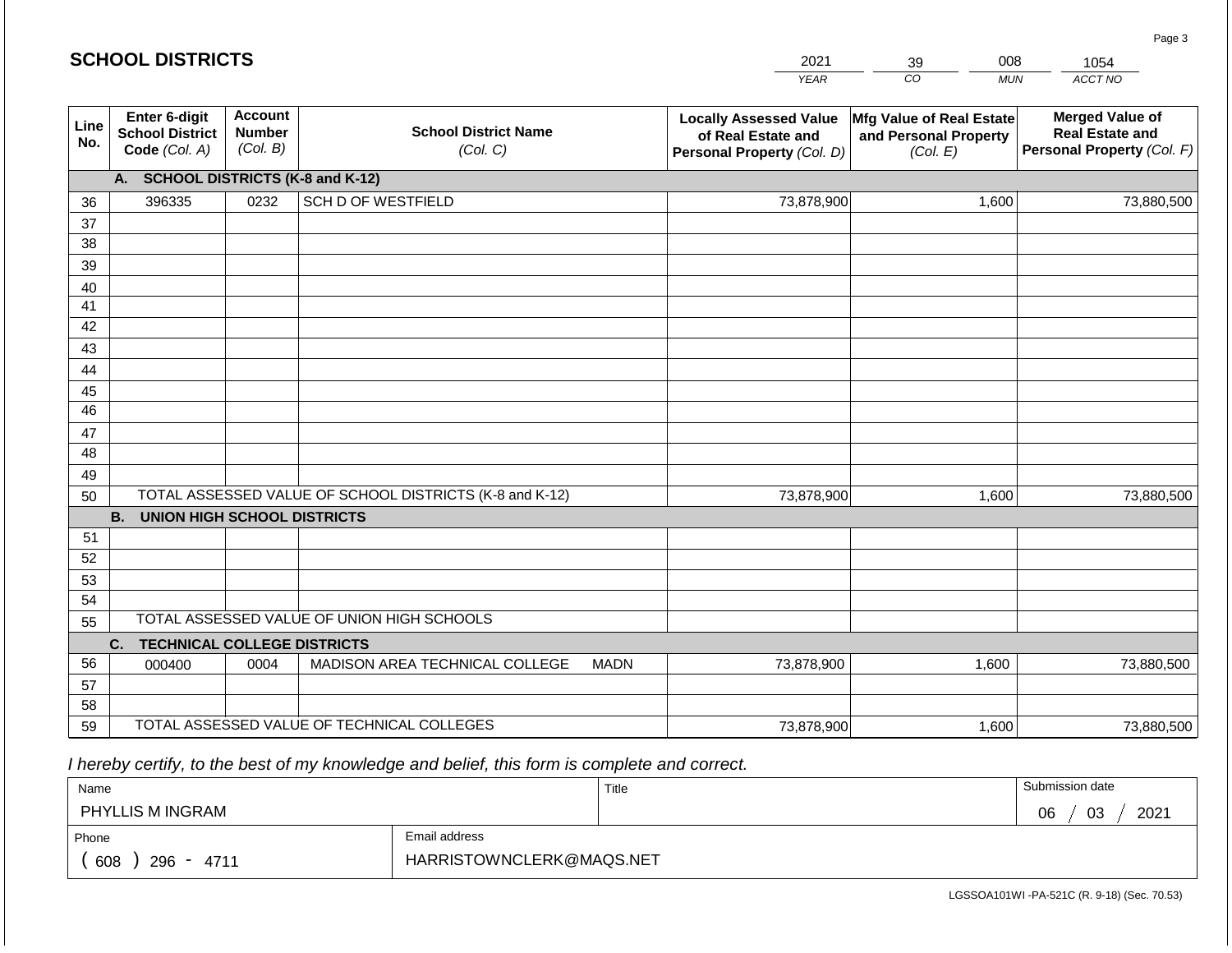- Each municipality's SOA is completed after the Board of Review and includes any changes made to the locally assessed values, under state law (sec. 70.53, Wis. Stats.)
- The Wisconsin Department of Revenue (DOR) merges the locally assessed values with the state assessed manufacturing values
- DOR provides the information regarding district names and codes. If a district is not listed, contact DOR.

Note: If you submit an amended SOA to DOR after your municipality's SOA is equated and posted to our website, we will process the SOA. However, DOR will not recalculate the *aggregate ratio or update the final SOA posted on our website. You should use the corrected values to calculate your tax rates.*

### **Page 1: Real Estate and Personal Property**

- Lines 1-9 assessed real estate values, parcel counts and acres by classification
- Lines 10-15 assessed personal property values and number of accounts by class
- Line 16 aggregate assessed value of all property subject to general property; use to calculate tax rates. Note: This line equals the total assessed value of K-8 and K-12 school districts (Line 50) and total assessed value of technical colleges (Line 59).
- Remarks assessment ratio used to calculate estimated fair market value on property tax bills

### **Page 2: Forest Crop, Other Exempt Land and Special Districts**

- Lines 18-21 private forest crop and managed forest lands assessed values
- Line  $22 -$  tax exempt land acres
- Line 23 prior years assessed value of omitted property under sec. 70.44 and correction of errors under sec. 70.43 shown by locally assessed or manufacturing real estate and personal property. Note: If there is an amount on this line, report the corresponding tax in the Statement of Taxes, Sections J or K.
- Lines 24-35 special district assessed values. These values are used to calculate tax rates for the special districts.

### **Page 3: School Districts**

- Lines 36-50 school districts (K-8 and K-12) assessed values. These values are used to calculate tax rates for school districts.
- Lines 51-55 union high school district assessed values. These values are used to calculate tax rates for union high school districts.
- Lines 56-59 technical college assessed values. These values are used to calculate tax rates for technical colleges.

If you have questions: Email: lgs@wisconsin.gov

 Phone: (608) 266-2569 or (608) 264-6892 Fax: (608) 264-6887

N6095 11TH RD<br>VIONTELLO, WI 53949 - 8118 MONTELLO, WI 53949 - 8118PHYLLIS M. INGRAM<br>TOWN OF HARRIS PHYLLIS M. INGRAM TOWN OF HARRIS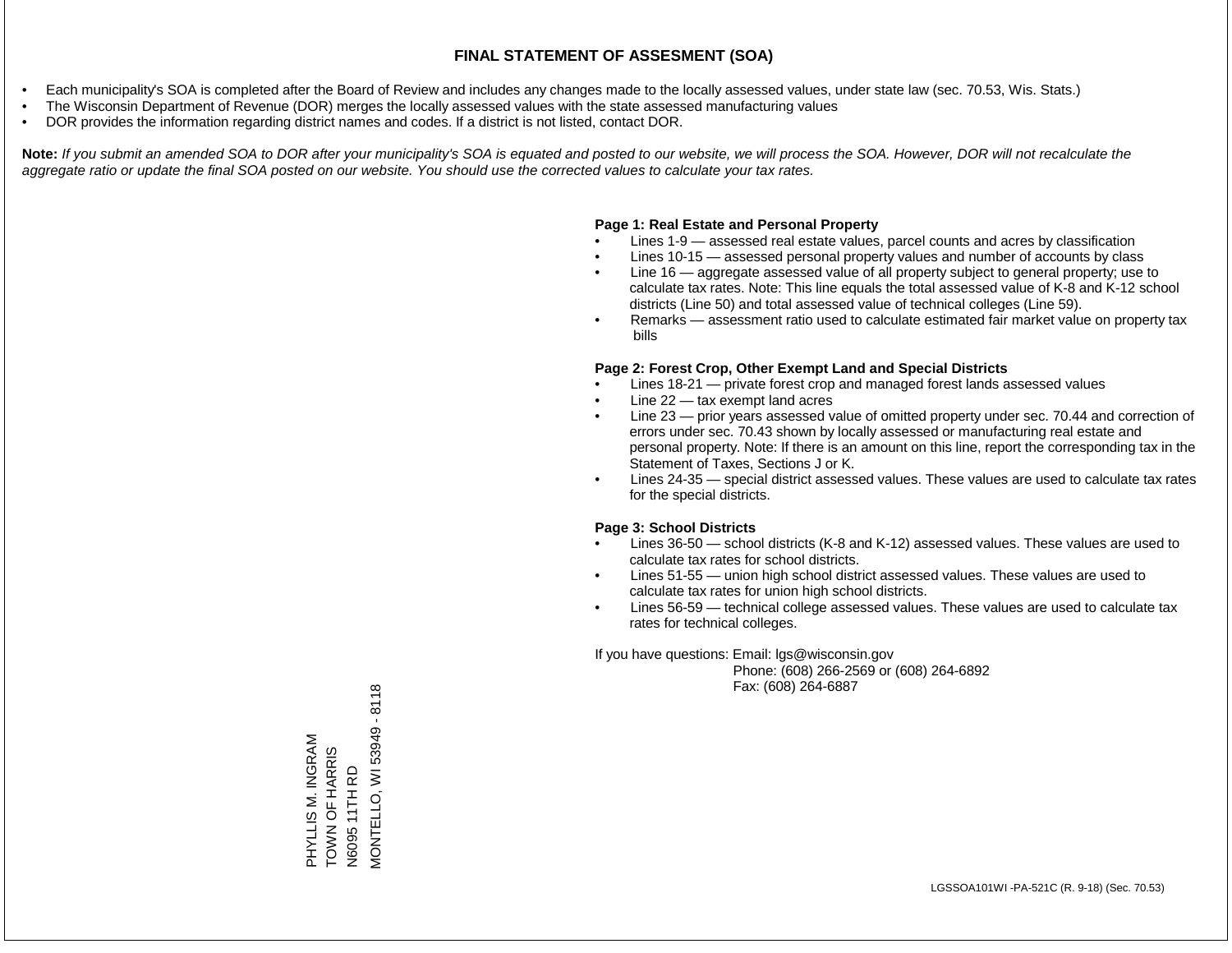**FINAL - EQUATED**

|          | 11(1)                | ממו ו        |
|----------|----------------------|--------------|
| $\cdots$ | <b>INI</b><br>1. A I | ACCT NO<br>. |

This is an Amended Return

Page 1

|                |                                                                                                                                                                                                             |                                                              |                           | CO                        | <b>MUN</b>                   | ACCT NO                 |                      |                     |
|----------------|-------------------------------------------------------------------------------------------------------------------------------------------------------------------------------------------------------------|--------------------------------------------------------------|---------------------------|---------------------------|------------------------------|-------------------------|----------------------|---------------------|
|                | <b>FOR</b>                                                                                                                                                                                                  | TOWN OF                                                      | <b>OF</b><br><b>MECAN</b> |                           | <b>MARQUETTE COUNTY</b>      |                         |                      |                     |
|                |                                                                                                                                                                                                             | Town - Village - City                                        | <b>Municipality Name</b>  |                           | <b>County Name</b>           |                         |                      |                     |
|                |                                                                                                                                                                                                             | <b>REAL ESTATE</b>                                           |                           | PARCEL COUNT              | NO. OF ACRES                 | <b>VALUE OF</b>         | VALUE OF             | TOTAL VALUE OF LAND |
| Line<br>No.    | (See Lines 18 - 22 for<br>other Real Estate)                                                                                                                                                                |                                                              |                           | TOTAL LAND   IMPROVEMENTS | <b>WHOLE</b><br>NUMBERS ONLY | <b>LAND</b>             | <b>IMPROVEMENTS</b>  | AND IMPROVEMENTS    |
|                |                                                                                                                                                                                                             |                                                              | (Col. A)                  | (Col. B)                  | (Col. C)                     | (Col. D)                | (Col. E)             | (Col. F)            |
| $\mathbf{1}$   |                                                                                                                                                                                                             | <b>RESIDENTIAL - Class 1</b>                                 | 921                       | 636                       | 1,493                        | 22,813,200              | 62,504,100           | 85,317,300          |
| $\overline{2}$ |                                                                                                                                                                                                             | <b>COMMERCIAL - Class 2</b>                                  | 33                        | 24                        | 261                          | 2,236,000               | 4,198,700            | 6,434,700           |
| 3              |                                                                                                                                                                                                             | MANUFACTURING - Class 3                                      | 0                         | 0                         | $\overline{0}$               | 0                       | 0                    |                     |
| $\overline{4}$ |                                                                                                                                                                                                             | <b>AGRICULTURAL - Class 4</b>                                | 246                       |                           | 5,007                        | 682,300                 |                      | 682,300             |
| 5              | <b>UNDEVELOPED - Class 5</b>                                                                                                                                                                                |                                                              | 422                       |                           | 5,572                        | 4,531,300               |                      | 4,531,300           |
| $\,6$          | AGRICULTURAL FOREST - Class 5m                                                                                                                                                                              |                                                              | 134                       |                           | 1,219                        | 1,854,400               |                      | 1,854,400           |
| $\overline{7}$ |                                                                                                                                                                                                             | <b>FOREST LANDS - Class 6</b>                                | 157                       |                           | 2,218                        | 6,655,700               |                      | 6,655,700           |
| 8              |                                                                                                                                                                                                             | OTHER - Class 7                                              | 63                        | 62                        | 116                          | 651,600                 | 7,117,000            | 7,768,600           |
| 9              |                                                                                                                                                                                                             | <b>TOTAL - ALL COLUMNS</b>                                   | 1,976                     | 722                       | 15,886                       | 39,424,500              | 73,819,800           | 113,244,300         |
| 10             |                                                                                                                                                                                                             | NUMBER OF PERSONAL PROPERTY ACCOUNTS IN ROLL                 |                           |                           | 384                          | <b>LOCALLY ASSESSED</b> | <b>MANUFACTURING</b> | <b>MERGED</b>       |
| 11             |                                                                                                                                                                                                             | BOATS AND OTHER WATERCRAFT NOT EXEMPT - Code 1               |                           |                           |                              | 47,200                  | 0                    | 47,200              |
| 12             |                                                                                                                                                                                                             | MACHINERY, TOOLS AND PATTERNS - Code 2                       |                           |                           |                              |                         | 0                    | $\Omega$            |
| 13             |                                                                                                                                                                                                             | FURNITURE, FIXTURES AND EQUIPMENT - Code 3                   |                           |                           |                              | 45,900                  | $\mathsf 0$          | 45,900              |
| 14             |                                                                                                                                                                                                             | ALL OTHER PERSONAL PROPERTY NOT EXEMPT - Codes 4A, 4B, 4C    |                           |                           |                              | 4,617,300               | 0                    | 4,617,300           |
| 15             |                                                                                                                                                                                                             | TOTAL OF PERSONAL PROPERTY NOT EXEMPT (Total of Lines 11-14) |                           |                           |                              | 4,710,400               | 0                    | 4,710,400           |
| 16             | AGGREGATE ASSESSED VALUE OF ALL PROPERTY SUBJECT TO THE GENERAL PROPERTY TAX (Total of Lines 9F and 15F)<br>MUST EQUAL TOTAL VALUE OF THE SCHOOL DISTRICTS (K-12 PLUS K-8) - Line 50, Col. F<br>117,954,700 |                                                              |                           |                           |                              |                         |                      |                     |
| 17             |                                                                                                                                                                                                             | <b>BOARD OF REVIEW</b>                                       |                           |                           | Name of Assessor             |                         | Telephone #          |                     |
|                |                                                                                                                                                                                                             | DATE OF FINAL ADJOURNMENT                                    | 05/12/2021                |                           | <b>KEVIN WARZYNSKI</b>       |                         |                      | (608) 296-1975      |

REMARKS

The Assessment Ratio to be used in calculating the estimated Fair Market Value on tax bills for this tax district is .9661552

This ratio should be used to convert assessed values to "Calculate Equalized Values" in Step 1 of the Lottery and Gaming Credit Calculations.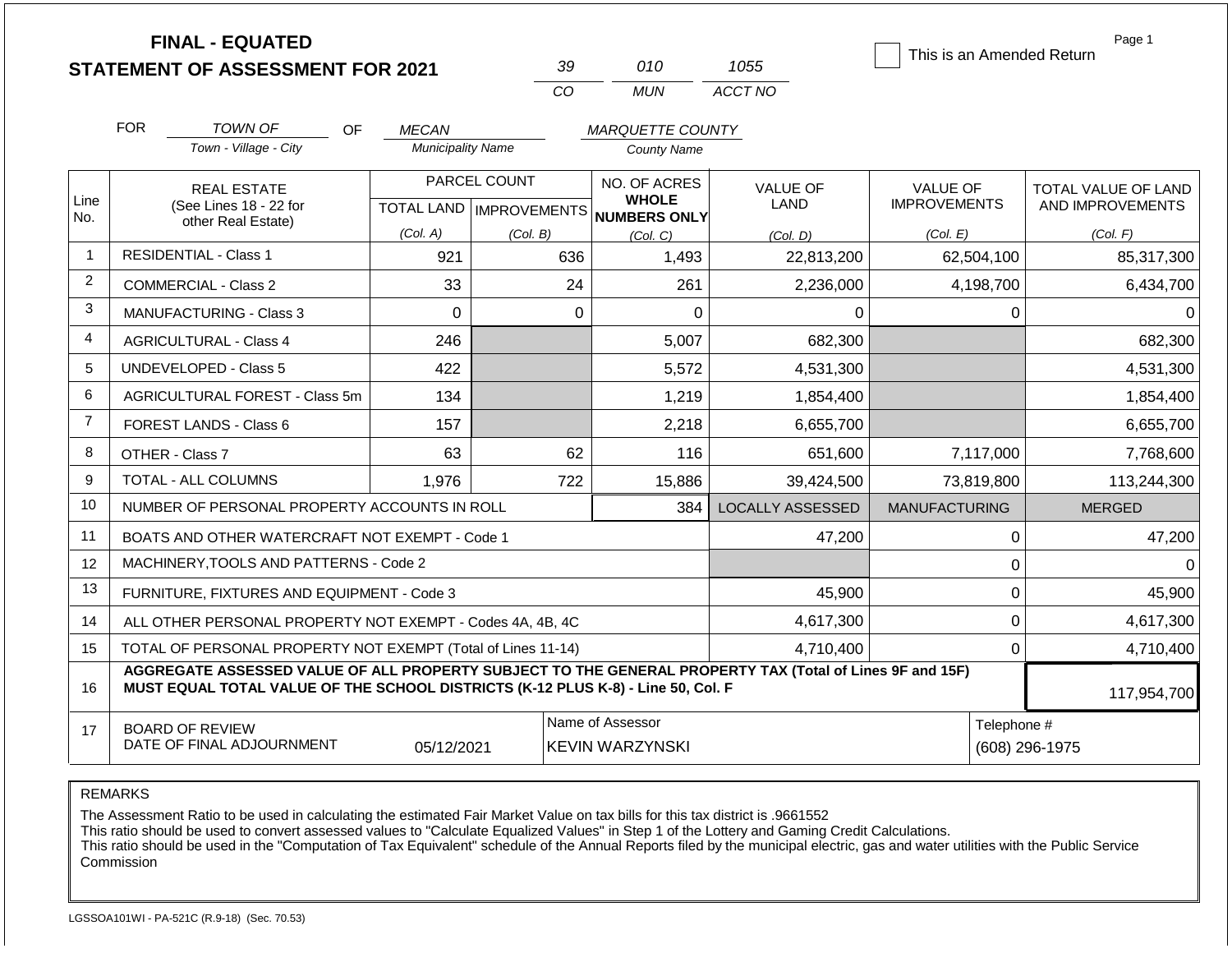2021 39 010 1055

FOREST LANDS (Line 7) and FOREST CROPS (in this section) - are **NOT** the same *YEAR CO MUN ACCT NO*

|    |                                                                                        |                 |                                                           | Private Forest Crop - Reg Class @ 10¢ per acre                           |                                                                            | Private Forest Crop - Reg Class @ \$2.52 per acre |                                               |                                                                              |                 |                    |
|----|----------------------------------------------------------------------------------------|-----------------|-----------------------------------------------------------|--------------------------------------------------------------------------|----------------------------------------------------------------------------|---------------------------------------------------|-----------------------------------------------|------------------------------------------------------------------------------|-----------------|--------------------|
| 18 | (a) PARCELS                                                                            | (b) ACRES       |                                                           | (c) ASSESSED VALUE                                                       |                                                                            | (d) PARCELS                                       |                                               | (e) ACRES                                                                    |                 | (f) ASSESSED VALUE |
|    |                                                                                        |                 |                                                           |                                                                          |                                                                            |                                                   |                                               |                                                                              |                 |                    |
|    |                                                                                        |                 |                                                           |                                                                          |                                                                            |                                                   |                                               | Entered Before 2005 Managed Forest - Ferrous Mining CLOSED @ \$7.87 per acre |                 |                    |
| 19 | (a) PARCELS                                                                            | (b) ACRES       |                                                           | Private Forest Crop - Special Class @ 20¢ per acre<br>(c) ASSESSED VALUE |                                                                            | (d) PARCELS                                       |                                               | (e) ACRES                                                                    |                 | (f) ASSESSED VALUE |
|    |                                                                                        |                 |                                                           |                                                                          |                                                                            |                                                   |                                               |                                                                              |                 |                    |
|    |                                                                                        |                 |                                                           |                                                                          |                                                                            |                                                   |                                               |                                                                              |                 |                    |
|    |                                                                                        |                 | Entered Before 2005 Managed Forest - OPEN @ 74 ¢ per acre |                                                                          |                                                                            |                                                   | Entered Before 2005 Managed Forest - CLOSED @ |                                                                              | \$1.75 per acre |                    |
| 20 | (a) PARCELS<br>(b) ACRES                                                               |                 |                                                           | (c) ASSESSED VALUE                                                       |                                                                            | (d) PARCELS                                       |                                               | (e) ACRES                                                                    |                 | (f) ASSESSED VALUE |
|    |                                                                                        |                 |                                                           |                                                                          | 14                                                                         |                                                   | 284.9                                         |                                                                              | 854.700         |                    |
|    |                                                                                        |                 |                                                           |                                                                          |                                                                            |                                                   |                                               |                                                                              |                 |                    |
|    | Entered After 2004 Managed Forest - OPEN @ \$2.04 per acre<br>(a) PARCELS<br>(b) ACRES |                 | (d) PARCELS                                               |                                                                          | Entered After 2004 Managed Forest - CLOSED @ \$10.20 per acre<br>(e) ACRES |                                                   | (f) ASSESSED VALUE                            |                                                                              |                 |                    |
| 21 |                                                                                        |                 |                                                           |                                                                          | (c) ASSESSED VALUE                                                         |                                                   |                                               |                                                                              |                 |                    |
|    |                                                                                        |                 |                                                           |                                                                          |                                                                            |                                                   |                                               |                                                                              |                 |                    |
|    |                                                                                        | 5               |                                                           | 15,000                                                                   |                                                                            | 38                                                |                                               | 1.016.81                                                                     |                 | 3,050,500          |
|    | (a) County Forest Cropland Acres                                                       |                 |                                                           | (b) Federal Acres                                                        |                                                                            | (c) State Acres                                   |                                               | (d) County (NOT FOREST CROP) Acres                                           |                 | (e) Other Acres    |
| 22 |                                                                                        |                 |                                                           |                                                                          |                                                                            |                                                   |                                               |                                                                              |                 |                    |
|    |                                                                                        |                 |                                                           |                                                                          |                                                                            | .16                                               |                                               | 21.26                                                                        | 28.35           |                    |
|    |                                                                                        |                 |                                                           | Assessed Value of Omitted Property From Prior Years (Sec. 70.44)         |                                                                            |                                                   |                                               | Assessed Value of Sec. 70.43 Corrections of Errors by Assessors              |                 |                    |
|    |                                                                                        | (a) REAL ESTATE |                                                           | (b) PERSONAL                                                             |                                                                            |                                                   |                                               | (c1) REAL ESTATE                                                             |                 | (c2) PERSONAL      |
| 23 |                                                                                        |                 |                                                           |                                                                          |                                                                            |                                                   |                                               |                                                                              |                 |                    |
|    | Manufacturing Equated Value of Omitted Property From Prior Years (Sec. 70.995)         |                 |                                                           |                                                                          |                                                                            |                                                   |                                               | Mfg. Equated Value of Sec.70.43 Corrections of Errors by Assessors           |                 |                    |
|    | (d) REAL ESTATE                                                                        |                 |                                                           | (e) PERSONAL                                                             |                                                                            |                                                   |                                               | (f1) REAL ESTATE                                                             | (f2) PERSONAL   |                    |
|    |                                                                                        |                 |                                                           |                                                                          |                                                                            |                                                   |                                               |                                                                              |                 |                    |
|    |                                                                                        |                 |                                                           |                                                                          |                                                                            |                                                   |                                               |                                                                              |                 |                    |

## **SPECIAL DISTRICTS**

| Line<br>No. | <b>Enter 6-digit</b><br>Special District<br>Code (Col. A) | <b>Account</b><br><b>Number</b><br>(Col. B) | <b>Special District Name</b><br>(Col. C) | <b>Locally Assessed Value</b><br>of Real Estate and<br>Personal Property (Col. D) | Mfg Value of Real Estate<br>and Personal Property<br>(Col. E) | <b>Merged Value of</b><br><b>Real Estate and</b><br>Personal Property (Col. F) |
|-------------|-----------------------------------------------------------|---------------------------------------------|------------------------------------------|-----------------------------------------------------------------------------------|---------------------------------------------------------------|--------------------------------------------------------------------------------|
| 24          | 248020                                                    | 0160                                        | LAKE PUCKAWAY PRO & REHAB DISTRICT       | 56,867,500                                                                        |                                                               | 56,867,500                                                                     |
| 25          | 398110                                                    | 0527                                        | WHITE LAKE MANAGEMENT DISTRICT           | 350,600                                                                           |                                                               | 350,600                                                                        |
| 26          |                                                           |                                             |                                          |                                                                                   |                                                               |                                                                                |
| 27          |                                                           |                                             |                                          |                                                                                   |                                                               |                                                                                |
| 28          |                                                           |                                             |                                          |                                                                                   |                                                               |                                                                                |
| 29          |                                                           |                                             |                                          |                                                                                   |                                                               |                                                                                |
| 30          |                                                           |                                             |                                          |                                                                                   |                                                               |                                                                                |
| 31          |                                                           |                                             |                                          |                                                                                   |                                                               |                                                                                |
| 32          |                                                           |                                             |                                          |                                                                                   |                                                               |                                                                                |
| 33          |                                                           |                                             |                                          |                                                                                   |                                                               |                                                                                |
| 34          |                                                           |                                             |                                          |                                                                                   |                                                               |                                                                                |
| 35          |                                                           |                                             |                                          |                                                                                   |                                                               |                                                                                |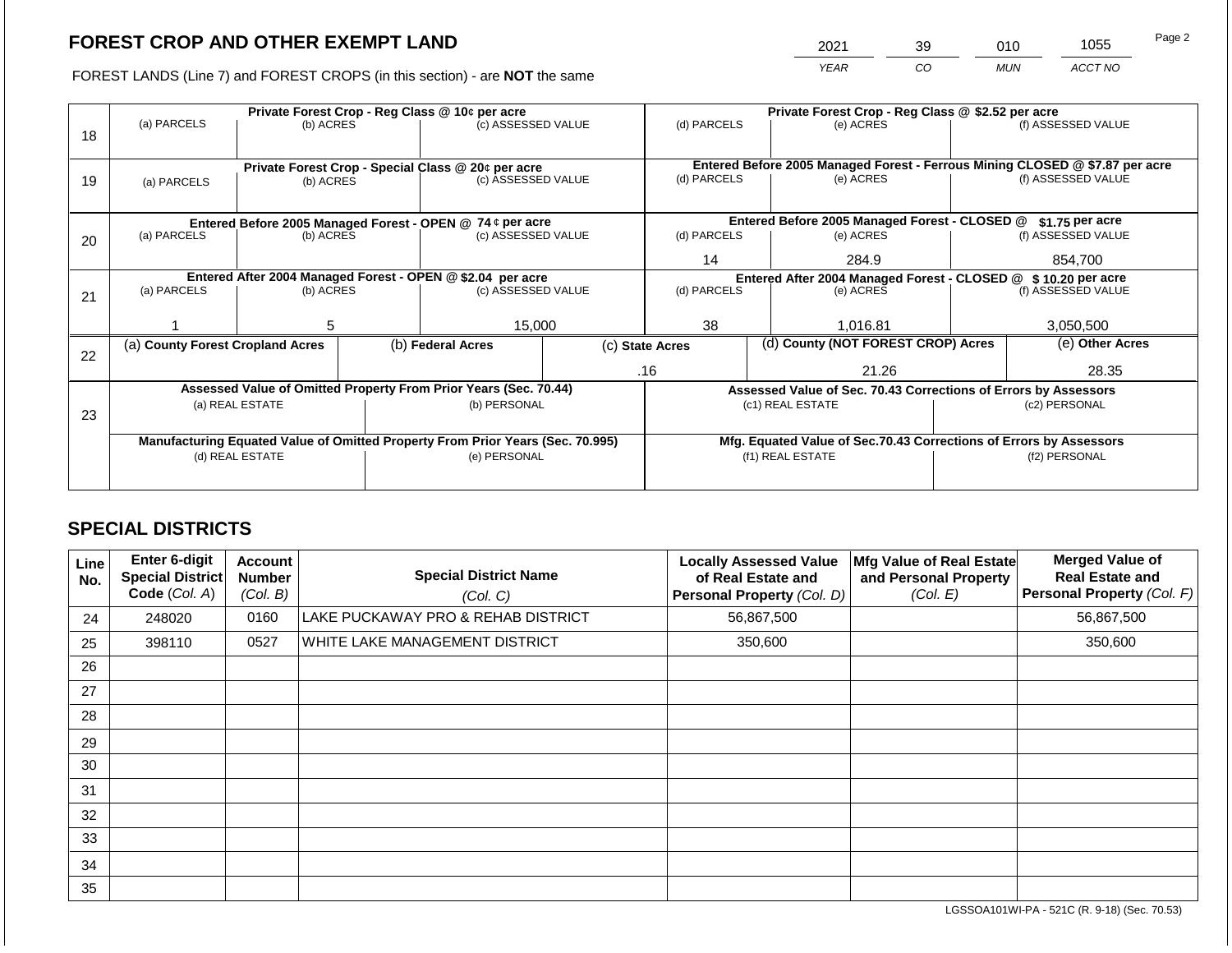|                       | <b>SCHOOL DISTRICTS</b>                                  |                                             |                                                         |             | 2021                                                                              | 39                                                            | 010        | 1055                                                                           |
|-----------------------|----------------------------------------------------------|---------------------------------------------|---------------------------------------------------------|-------------|-----------------------------------------------------------------------------------|---------------------------------------------------------------|------------|--------------------------------------------------------------------------------|
|                       |                                                          |                                             |                                                         |             | <b>YEAR</b>                                                                       | CO                                                            | <b>MUN</b> | ACCT NO                                                                        |
| Line<br>No.           | Enter 6-digit<br><b>School District</b><br>Code (Col. A) | <b>Account</b><br><b>Number</b><br>(Col. B) | <b>School District Name</b><br>(Col. C)                 |             | <b>Locally Assessed Value</b><br>of Real Estate and<br>Personal Property (Col. D) | Mfg Value of Real Estate<br>and Personal Property<br>(Col. E) |            | <b>Merged Value of</b><br><b>Real Estate and</b><br>Personal Property (Col. F) |
|                       | A. SCHOOL DISTRICTS (K-8 and K-12)                       |                                             |                                                         |             |                                                                                   |                                                               |            |                                                                                |
| 36                    | 244606                                                   | 0153                                        | <b>SCH D OF PRINCETON</b>                               |             | 15,362,800                                                                        |                                                               |            | 15,362,800                                                                     |
| 37                    | 393689                                                   | 0231                                        | SCH D OF MONTELLO                                       |             | 102,591,900                                                                       |                                                               |            | 102,591,900                                                                    |
| 38                    |                                                          |                                             |                                                         |             |                                                                                   |                                                               |            |                                                                                |
| 39                    |                                                          |                                             |                                                         |             |                                                                                   |                                                               |            |                                                                                |
| 40                    |                                                          |                                             |                                                         |             |                                                                                   |                                                               |            |                                                                                |
| 41                    |                                                          |                                             |                                                         |             |                                                                                   |                                                               |            |                                                                                |
| 42                    |                                                          |                                             |                                                         |             |                                                                                   |                                                               |            |                                                                                |
| 43                    |                                                          |                                             |                                                         |             |                                                                                   |                                                               |            |                                                                                |
| 44                    |                                                          |                                             |                                                         |             |                                                                                   |                                                               |            |                                                                                |
| 45<br>$\overline{46}$ |                                                          |                                             |                                                         |             |                                                                                   |                                                               |            |                                                                                |
|                       |                                                          |                                             |                                                         |             |                                                                                   |                                                               |            |                                                                                |
| 47<br>48              |                                                          |                                             |                                                         |             |                                                                                   |                                                               |            |                                                                                |
| 49                    |                                                          |                                             |                                                         |             |                                                                                   |                                                               |            |                                                                                |
| 50                    |                                                          |                                             | TOTAL ASSESSED VALUE OF SCHOOL DISTRICTS (K-8 and K-12) |             | 117,954,700                                                                       |                                                               |            | 117,954,700                                                                    |
|                       | <b>B.</b><br><b>UNION HIGH SCHOOL DISTRICTS</b>          |                                             |                                                         |             |                                                                                   |                                                               |            |                                                                                |
| 51                    |                                                          |                                             |                                                         |             |                                                                                   |                                                               |            |                                                                                |
| 52                    |                                                          |                                             |                                                         |             |                                                                                   |                                                               |            |                                                                                |
| 53                    |                                                          |                                             |                                                         |             |                                                                                   |                                                               |            |                                                                                |
| 54                    |                                                          |                                             |                                                         |             |                                                                                   |                                                               |            |                                                                                |
| 55                    |                                                          |                                             | TOTAL ASSESSED VALUE OF UNION HIGH SCHOOLS              |             |                                                                                   |                                                               |            |                                                                                |
|                       | C.<br><b>TECHNICAL COLLEGE DISTRICTS</b>                 |                                             |                                                         |             |                                                                                   |                                                               |            |                                                                                |
| 56                    | 000400                                                   | 0004                                        | MADISON AREA TECHNICAL COLLEGE                          | <b>MADN</b> | 102,591,900                                                                       |                                                               |            | 102,591,900                                                                    |
| 57                    | 001000                                                   | 0009                                        | MORAINE PARK TECHNICAL COLLEGE                          | <b>FDLC</b> | 15,362,800                                                                        |                                                               |            | 15,362,800                                                                     |
| 58                    |                                                          |                                             |                                                         |             |                                                                                   |                                                               |            |                                                                                |
| 59                    |                                                          |                                             | TOTAL ASSESSED VALUE OF TECHNICAL COLLEGES              |             | 117,954,700                                                                       |                                                               |            | 117,954,700                                                                    |

**SCHOOL DISTRICTS**

| Name                   |                         | Title | Submission date  |
|------------------------|-------------------------|-------|------------------|
| <b>CAROLINE GEMOLL</b> |                         |       | 2021<br>03<br>06 |
| Phone                  | Email address           |       |                  |
| 920<br>295<br>6724     | CGEMOLL@TOWNOFMECAN.ORG |       |                  |

Page 3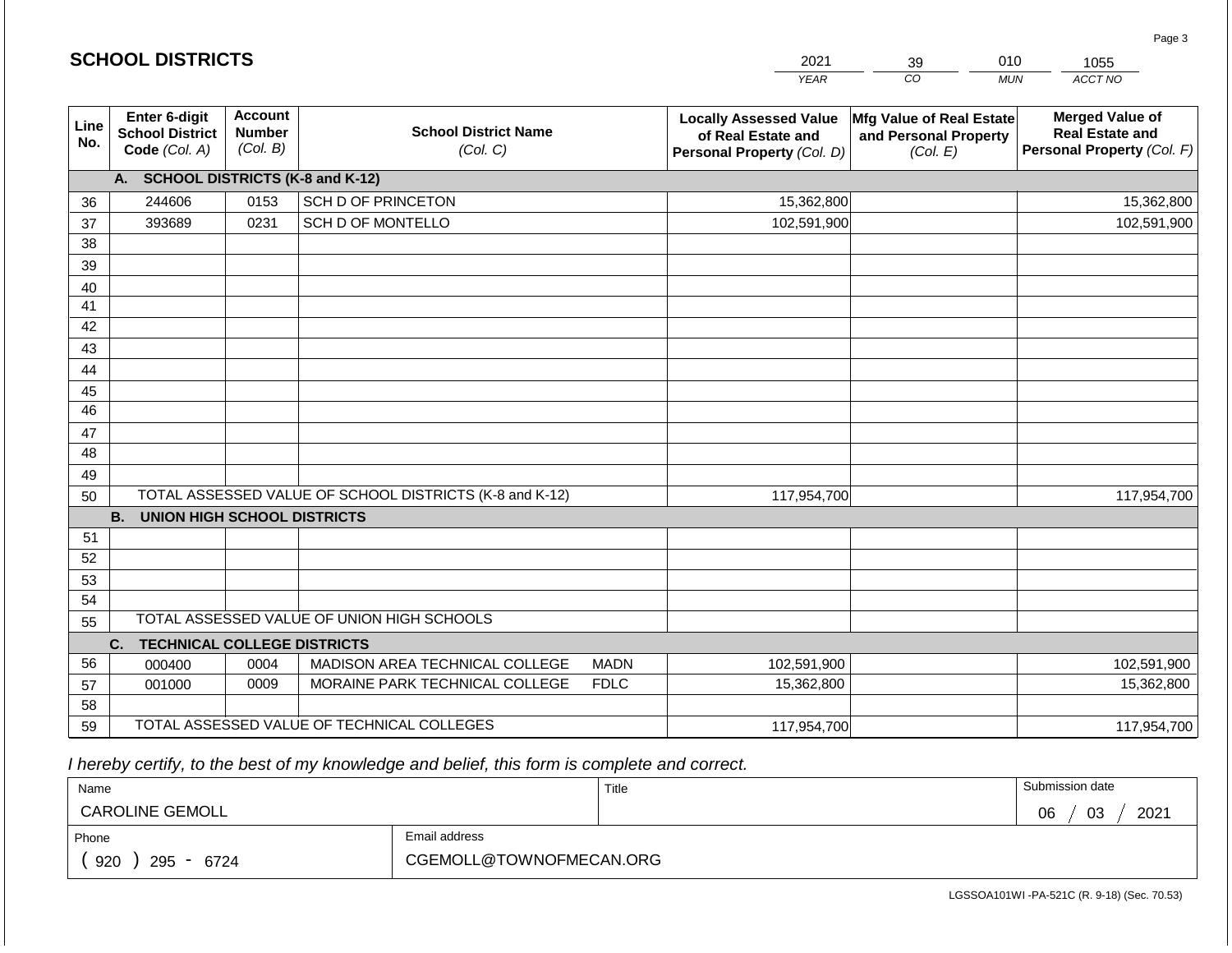- Each municipality's SOA is completed after the Board of Review and includes any changes made to the locally assessed values, under state law (sec. 70.53, Wis. Stats.)
- The Wisconsin Department of Revenue (DOR) merges the locally assessed values with the state assessed manufacturing values
- DOR provides the information regarding district names and codes. If a district is not listed, contact DOR.

Note: If you submit an amended SOA to DOR after your municipality's SOA is equated and posted to our website, we will process the SOA. However, DOR will not recalculate the *aggregate ratio or update the final SOA posted on our website. You should use the corrected values to calculate your tax rates.*

#### **Page 1: Real Estate and Personal Property**

- Lines 1-9 assessed real estate values, parcel counts and acres by classification
- Lines 10-15 assessed personal property values and number of accounts by class
- Line 16 aggregate assessed value of all property subject to general property; use to calculate tax rates. Note: This line equals the total assessed value of K-8 and K-12 school districts (Line 50) and total assessed value of technical colleges (Line 59).
- Remarks assessment ratio used to calculate estimated fair market value on property tax bills

#### **Page 2: Forest Crop, Other Exempt Land and Special Districts**

- Lines 18-21 private forest crop and managed forest lands assessed values
- Line  $22 -$  tax exempt land acres
- Line 23 prior years assessed value of omitted property under sec. 70.44 and correction of errors under sec. 70.43 shown by locally assessed or manufacturing real estate and personal property. Note: If there is an amount on this line, report the corresponding tax in the Statement of Taxes, Sections J or K.
- Lines 24-35 special district assessed values. These values are used to calculate tax rates for the special districts.

#### **Page 3: School Districts**

- Lines 36-50 school districts (K-8 and K-12) assessed values. These values are used to calculate tax rates for school districts.
- Lines 51-55 union high school district assessed values. These values are used to calculate tax rates for union high school districts.
- Lines 56-59 technical college assessed values. These values are used to calculate tax rates for technical colleges.

If you have questions: Email: lgs@wisconsin.gov

 Phone: (608) 266-2569 or (608) 264-6892 Fax: (608) 264-6887

TOWN OF MECAN<br>N3544 W TOMAHAWK TRAIL N3544 W TOMAHAWK TRAIL VIONTELLO, WI 53949 MONTELLO, WI 53949CAROLINE GEMOLL CAROLINE GEMOLL TOWN OF MECAN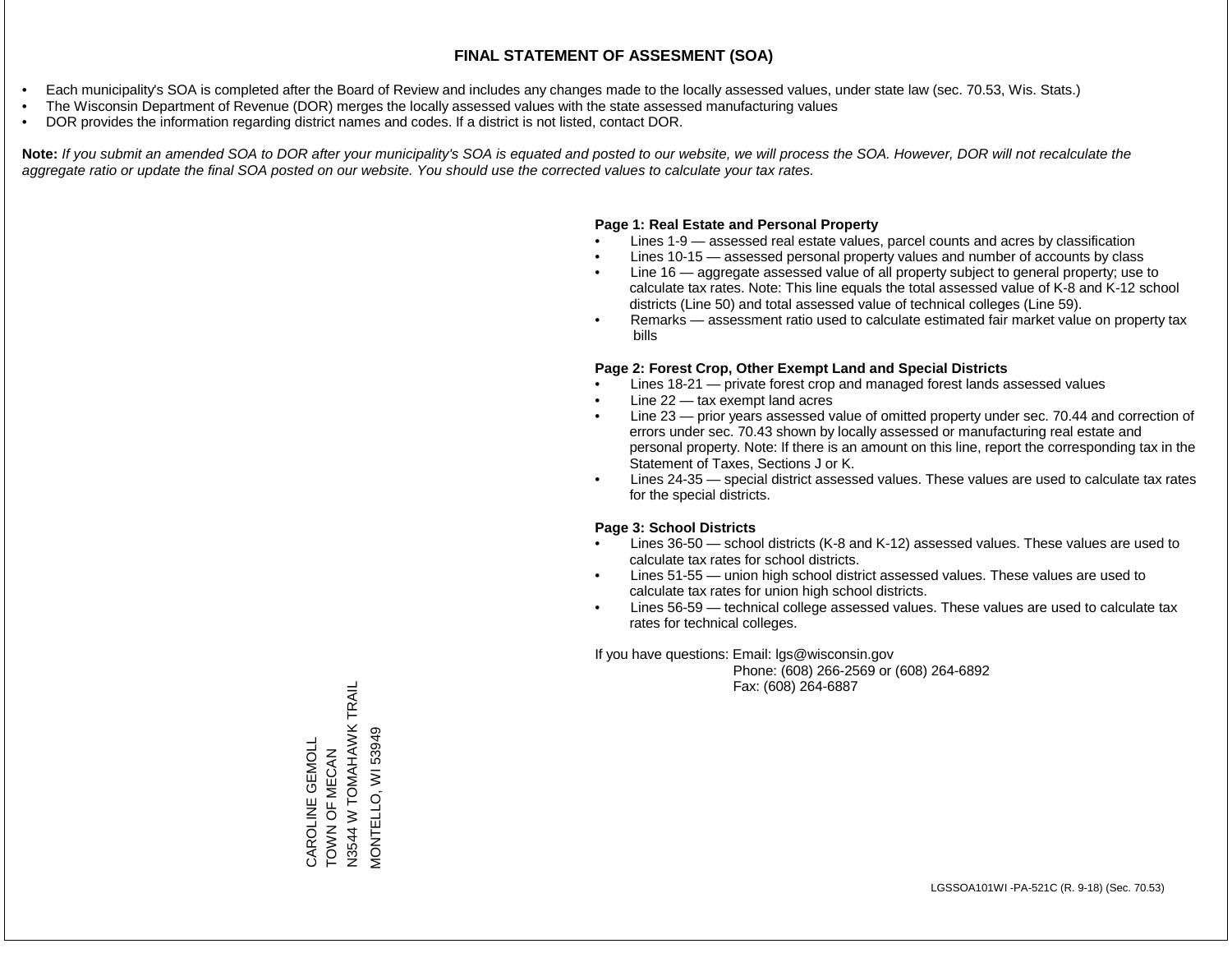|                |            | <b>FINAL - EQUATED</b>                                                                                                                                                                       |                          |                           |             |                                            |                         | Page 1<br>This is an Amended Return |                |                     |
|----------------|------------|----------------------------------------------------------------------------------------------------------------------------------------------------------------------------------------------|--------------------------|---------------------------|-------------|--------------------------------------------|-------------------------|-------------------------------------|----------------|---------------------|
|                |            | <b>STATEMENT OF ASSESSMENT FOR 2021</b>                                                                                                                                                      |                          |                           | 39          | 012                                        | 1056                    |                                     |                |                     |
|                |            |                                                                                                                                                                                              |                          |                           | CO          | <b>MUN</b>                                 | ACCT NO                 |                                     |                |                     |
|                | <b>FOR</b> | <b>TOWN OF</b><br>OF                                                                                                                                                                         | <b>MONTELLO</b>          |                           |             | <b>MARQUETTE COUNTY</b>                    |                         |                                     |                |                     |
|                |            | Town - Village - City                                                                                                                                                                        | <b>Municipality Name</b> |                           |             | <b>County Name</b>                         |                         |                                     |                |                     |
|                |            | <b>REAL ESTATE</b>                                                                                                                                                                           |                          | PARCEL COUNT              |             | NO. OF ACRES                               | <b>VALUE OF</b>         | <b>VALUE OF</b>                     |                | TOTAL VALUE OF LAND |
| Line<br>No.    |            | (See Lines 18 - 22 for                                                                                                                                                                       |                          | TOTAL LAND   IMPROVEMENTS |             | <b>WHOLE</b><br><b>NUMBERS ONLY</b>        | <b>LAND</b>             | <b>IMPROVEMENTS</b>                 |                | AND IMPROVEMENTS    |
|                |            | other Real Estate)                                                                                                                                                                           | (Col. A)                 | (Col. B)                  |             | (Col, C)                                   | (Col. D)                | (Col. E)                            |                | (Col. F)            |
| $\overline{1}$ |            | <b>RESIDENTIAL - Class 1</b>                                                                                                                                                                 | 1,159                    |                           | 815         | 2,404                                      | 29,669,300              | 91,410,300                          |                | 121,079,600         |
| 2              |            | <b>COMMERCIAL - Class 2</b>                                                                                                                                                                  | 46                       |                           | 42          | 285                                        | 1,537,700               | 5,911,500                           |                | 7,449,200           |
| 3              |            | <b>MANUFACTURING - Class 3</b>                                                                                                                                                               | $\Omega$                 |                           | $\mathbf 0$ | $\overline{0}$                             | 0                       |                                     | $\mathbf 0$    | 0                   |
| 4              |            | <b>AGRICULTURAL - Class 4</b>                                                                                                                                                                | 292                      |                           |             | 5,625                                      | 748,100                 |                                     |                | 748,100             |
| 5              |            | <b>UNDEVELOPED - Class 5</b>                                                                                                                                                                 | 457                      |                           |             | 7,341                                      | 6,308,600               |                                     |                | 6,308,600           |
| 6              |            | AGRICULTURAL FOREST - Class 5m                                                                                                                                                               | 104                      |                           |             | 1,042                                      | 1,616,500               |                                     |                | 1,616,500           |
| $\overline{7}$ |            | FOREST LANDS - Class 6                                                                                                                                                                       | 107                      |                           |             | 1,323                                      | 4,101,500               |                                     |                | 4,101,500           |
| 8              |            | OTHER - Class 7                                                                                                                                                                              | 60                       |                           | 60          | 111                                        | 685,900                 | 6,144,000                           |                | 6,829,900           |
| 9              |            | TOTAL - ALL COLUMNS                                                                                                                                                                          | 2,225                    |                           | 917         | 18,131                                     | 44,667,600              | 103,465,800                         |                | 148,133,400         |
| 10             |            | NUMBER OF PERSONAL PROPERTY ACCOUNTS IN ROLL                                                                                                                                                 |                          |                           |             | 117                                        | <b>LOCALLY ASSESSED</b> | <b>MANUFACTURING</b>                |                | <b>MERGED</b>       |
| 11             |            | BOATS AND OTHER WATERCRAFT NOT EXEMPT - Code 1                                                                                                                                               |                          |                           |             |                                            | 0                       |                                     | 0              | ∩                   |
| 12             |            | MACHINERY, TOOLS AND PATTERNS - Code 2                                                                                                                                                       |                          |                           |             |                                            |                         |                                     | 0              |                     |
| 13             |            | FURNITURE, FIXTURES AND EQUIPMENT - Code 3                                                                                                                                                   |                          |                           |             |                                            | 54,300                  |                                     | $\mathbf 0$    | 54,300              |
| 14             |            | ALL OTHER PERSONAL PROPERTY NOT EXEMPT - Codes 4A, 4B, 4C                                                                                                                                    |                          |                           |             |                                            | 1,518,000               |                                     | 0              | 1,518,000           |
| 15             |            | TOTAL OF PERSONAL PROPERTY NOT EXEMPT (Total of Lines 11-14)                                                                                                                                 |                          |                           |             |                                            | 1,572,300               |                                     | $\overline{0}$ | 1,572,300           |
| 16             |            | AGGREGATE ASSESSED VALUE OF ALL PROPERTY SUBJECT TO THE GENERAL PROPERTY TAX (Total of Lines 9F and 15F)<br>MUST EQUAL TOTAL VALUE OF THE SCHOOL DISTRICTS (K-12 PLUS K-8) - Line 50, Col. F |                          |                           |             |                                            |                         |                                     |                | 149,705,700         |
| 17             |            | <b>BOARD OF REVIEW</b><br>DATE OF FINAL ADJOURNMENT                                                                                                                                          | 05/14/2021               |                           |             | Name of Assessor<br><b>JAMES WARZYNSKI</b> |                         |                                     | Telephone #    | (608) 296-3308      |

REMARKS

The Assessment Ratio to be used in calculating the estimated Fair Market Value on tax bills for this tax district is .851404081

This ratio should be used to convert assessed values to "Calculate Equalized Values" in Step 1 of the Lottery and Gaming Credit Calculations.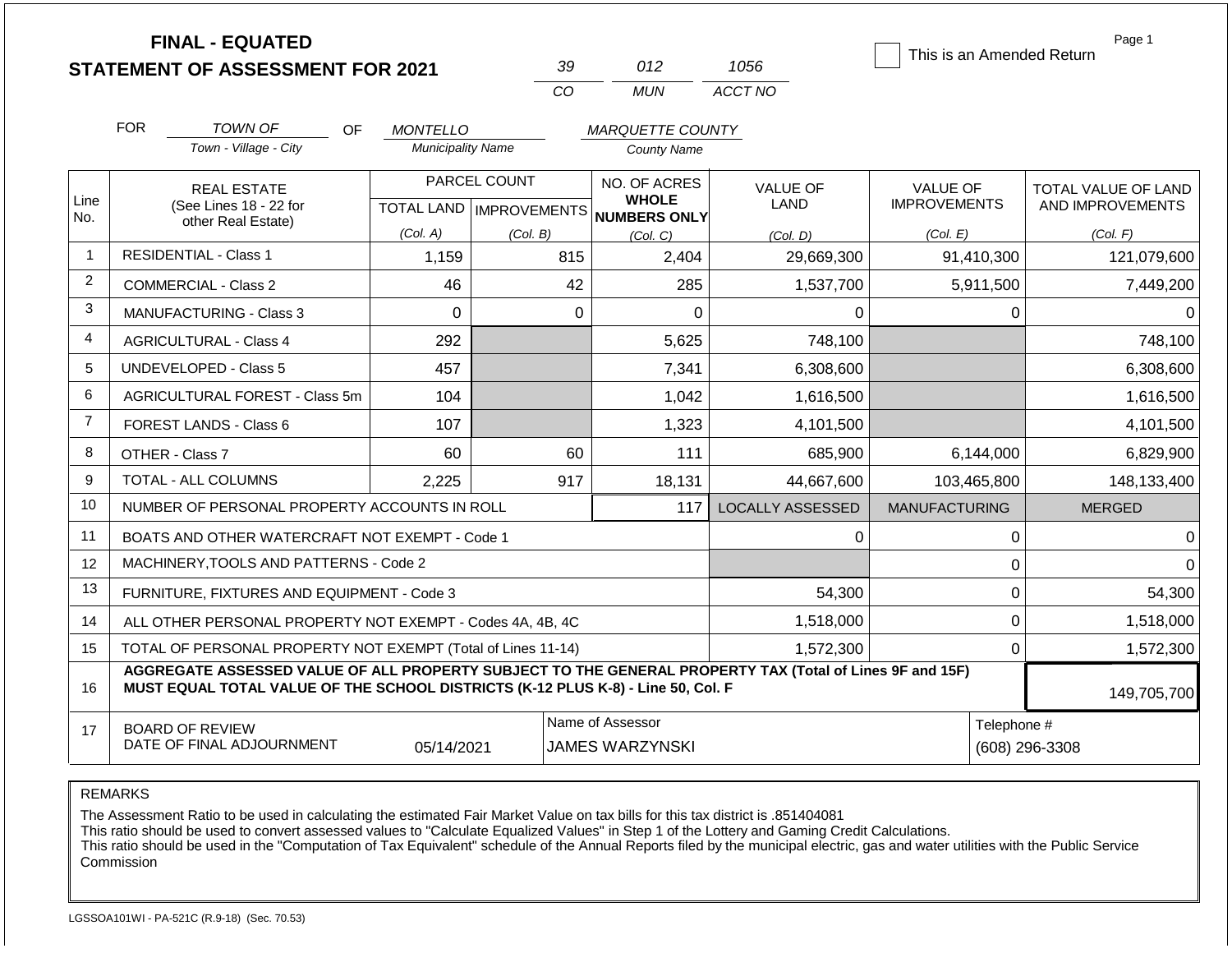2021 39 012 1056

FOREST LANDS (Line 7) and FOREST CROPS (in this section) - are **NOT** the same *YEAR CO MUN ACCT NO*

|    |                                                                                |                 |  | Private Forest Crop - Reg Class @ 10¢ per acre                   |  | Private Forest Crop - Reg Class @ \$2.52 per acre              |                                                                              |                                                                    |  |                    |
|----|--------------------------------------------------------------------------------|-----------------|--|------------------------------------------------------------------|--|----------------------------------------------------------------|------------------------------------------------------------------------------|--------------------------------------------------------------------|--|--------------------|
|    | (a) PARCELS                                                                    | (b) ACRES       |  | (c) ASSESSED VALUE                                               |  | (d) PARCELS                                                    |                                                                              | (e) ACRES                                                          |  | (f) ASSESSED VALUE |
| 18 |                                                                                |                 |  |                                                                  |  |                                                                |                                                                              |                                                                    |  |                    |
|    |                                                                                |                 |  |                                                                  |  |                                                                |                                                                              |                                                                    |  |                    |
|    |                                                                                |                 |  | Private Forest Crop - Special Class @ 20¢ per acre               |  |                                                                | Entered Before 2005 Managed Forest - Ferrous Mining CLOSED @ \$7.87 per acre |                                                                    |  |                    |
| 19 | (a) PARCELS                                                                    | (b) ACRES       |  | (c) ASSESSED VALUE                                               |  | (d) PARCELS                                                    |                                                                              | (e) ACRES                                                          |  | (f) ASSESSED VALUE |
|    |                                                                                |                 |  |                                                                  |  |                                                                |                                                                              |                                                                    |  |                    |
|    |                                                                                |                 |  | Entered Before 2005 Managed Forest - OPEN @ 74 ¢ per acre        |  |                                                                |                                                                              | Entered Before 2005 Managed Forest - CLOSED @                      |  | $$1.75$ per acre   |
| 20 | (a) PARCELS<br>(b) ACRES                                                       |                 |  | (c) ASSESSED VALUE                                               |  | (d) PARCELS                                                    |                                                                              | (e) ACRES                                                          |  | (f) ASSESSED VALUE |
|    |                                                                                |                 |  |                                                                  |  |                                                                |                                                                              |                                                                    |  |                    |
|    |                                                                                |                 |  |                                                                  |  | 5                                                              |                                                                              | 74                                                                 |  | 229,400            |
|    | Entered After 2004 Managed Forest - OPEN @ \$2.04 per acre                     |                 |  |                                                                  |  | Entered After 2004 Managed Forest - CLOSED @ \$ 10.20 per acre |                                                                              |                                                                    |  |                    |
| 21 | (a) PARCELS                                                                    | (b) ACRES       |  | (c) ASSESSED VALUE                                               |  | (d) PARCELS                                                    |                                                                              | (e) ACRES                                                          |  | (f) ASSESSED VALUE |
|    |                                                                                |                 |  |                                                                  |  |                                                                |                                                                              |                                                                    |  |                    |
|    |                                                                                |                 |  |                                                                  |  | 25                                                             |                                                                              | 571.53                                                             |  | 1,771,700          |
|    | (a) County Forest Cropland Acres                                               |                 |  | (b) Federal Acres                                                |  | (c) State Acres                                                |                                                                              | (d) County (NOT FOREST CROP) Acres                                 |  | (e) Other Acres    |
| 22 |                                                                                |                 |  |                                                                  |  |                                                                |                                                                              |                                                                    |  |                    |
|    |                                                                                |                 |  | 181.97                                                           |  | 1,074.69                                                       |                                                                              | 29.01                                                              |  | 186.23             |
|    |                                                                                |                 |  | Assessed Value of Omitted Property From Prior Years (Sec. 70.44) |  |                                                                |                                                                              | Assessed Value of Sec. 70.43 Corrections of Errors by Assessors    |  |                    |
|    |                                                                                | (a) REAL ESTATE |  | (b) PERSONAL                                                     |  |                                                                |                                                                              | (c1) REAL ESTATE                                                   |  | (c2) PERSONAL      |
| 23 |                                                                                |                 |  |                                                                  |  |                                                                |                                                                              |                                                                    |  |                    |
|    | Manufacturing Equated Value of Omitted Property From Prior Years (Sec. 70.995) |                 |  |                                                                  |  |                                                                |                                                                              | Mfg. Equated Value of Sec.70.43 Corrections of Errors by Assessors |  |                    |
|    | (d) REAL ESTATE                                                                |                 |  | (e) PERSONAL                                                     |  | (f1) REAL ESTATE                                               |                                                                              |                                                                    |  | (f2) PERSONAL      |
|    |                                                                                |                 |  |                                                                  |  |                                                                |                                                                              |                                                                    |  |                    |
|    |                                                                                |                 |  |                                                                  |  |                                                                |                                                                              |                                                                    |  |                    |

## **SPECIAL DISTRICTS**

| Line<br>No. | Enter 6-digit<br>Special District<br>Code (Col. A) | <b>Account</b><br><b>Number</b><br>(Col. B) | <b>Special District Name</b><br>(Col. C)     | <b>Locally Assessed Value</b><br>of Real Estate and<br><b>Personal Property (Col. D)</b> | Mfg Value of Real Estate<br>and Personal Property<br>(Col. E) | <b>Merged Value of</b><br><b>Real Estate and</b><br>Personal Property (Col. F) |
|-------------|----------------------------------------------------|---------------------------------------------|----------------------------------------------|------------------------------------------------------------------------------------------|---------------------------------------------------------------|--------------------------------------------------------------------------------|
| 24          | 398040                                             | 0242                                        | MONTELLO LAKE PRO & REHAB DISTRICT           | 10,633,600                                                                               |                                                               | 10,633,600                                                                     |
| 25          | 398080                                             | 0246                                        | <b>BUFFALO LAKE PRO &amp; REHAB DISTRICT</b> | 21,069,800                                                                               |                                                               | 21,069,800                                                                     |
| 26          | 398090                                             | 0247                                        | KILBY LAKE DISTRICT                          | 769,800                                                                                  |                                                               | 769,800                                                                        |
| 27          | 398110                                             | 0527                                        | WHITE LAKE MANAGEMENT DISTRICT               | 23,453,200                                                                               |                                                               | 23,453,200                                                                     |
| 28          |                                                    |                                             |                                              |                                                                                          |                                                               |                                                                                |
| 29          |                                                    |                                             |                                              |                                                                                          |                                                               |                                                                                |
| 30          |                                                    |                                             |                                              |                                                                                          |                                                               |                                                                                |
| 31          |                                                    |                                             |                                              |                                                                                          |                                                               |                                                                                |
| 32          |                                                    |                                             |                                              |                                                                                          |                                                               |                                                                                |
| 33          |                                                    |                                             |                                              |                                                                                          |                                                               |                                                                                |
| 34          |                                                    |                                             |                                              |                                                                                          |                                                               |                                                                                |
| 35          |                                                    |                                             |                                              |                                                                                          |                                                               |                                                                                |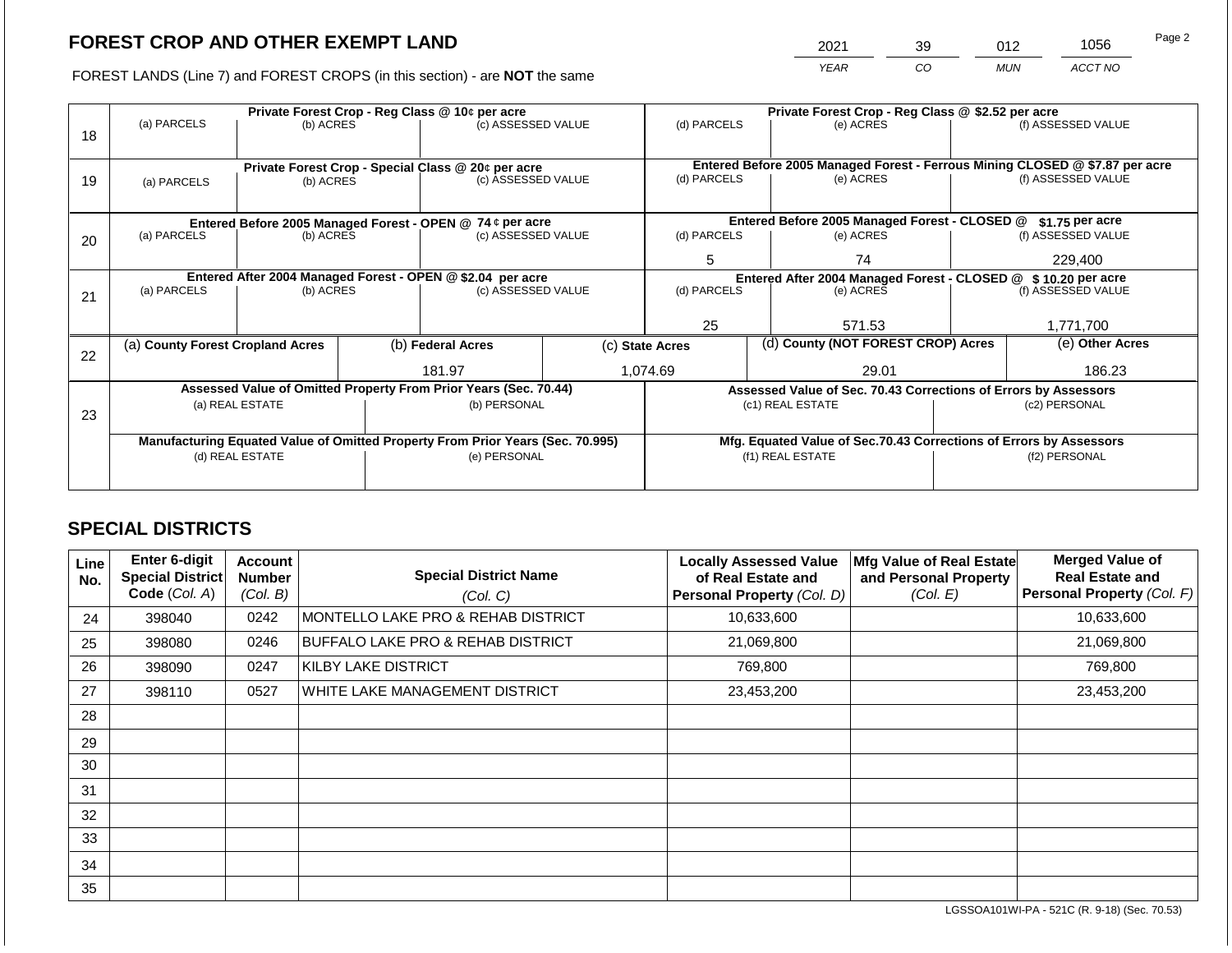|                       | <b>SCHOOL DISTRICTS</b>                                  |                                             |                                                         |             | 2021                                                                              | 39                                                            | 012        | 1056                                                                           |
|-----------------------|----------------------------------------------------------|---------------------------------------------|---------------------------------------------------------|-------------|-----------------------------------------------------------------------------------|---------------------------------------------------------------|------------|--------------------------------------------------------------------------------|
|                       |                                                          |                                             |                                                         |             | <b>YEAR</b>                                                                       | CO                                                            | <b>MUN</b> | ACCT NO                                                                        |
| Line<br>No.           | Enter 6-digit<br><b>School District</b><br>Code (Col. A) | <b>Account</b><br><b>Number</b><br>(Col. B) | <b>School District Name</b><br>(Col. C)                 |             | <b>Locally Assessed Value</b><br>of Real Estate and<br>Personal Property (Col. D) | Mfg Value of Real Estate<br>and Personal Property<br>(Col. E) |            | <b>Merged Value of</b><br><b>Real Estate and</b><br>Personal Property (Col. F) |
|                       | A. SCHOOL DISTRICTS (K-8 and K-12)                       |                                             |                                                         |             |                                                                                   |                                                               |            |                                                                                |
| 36                    | 243325                                                   | 0152                                        | <b>SCH D OF MARKESAN</b>                                |             | 1,755,400                                                                         |                                                               |            | 1,755,400                                                                      |
| 37                    | 393689                                                   | 0231                                        | SCH D OF MONTELLO                                       |             | 147,950,300                                                                       |                                                               |            | 147,950,300                                                                    |
| 38                    |                                                          |                                             |                                                         |             |                                                                                   |                                                               |            |                                                                                |
| 39                    |                                                          |                                             |                                                         |             |                                                                                   |                                                               |            |                                                                                |
| 40                    |                                                          |                                             |                                                         |             |                                                                                   |                                                               |            |                                                                                |
| 41                    |                                                          |                                             |                                                         |             |                                                                                   |                                                               |            |                                                                                |
| 42                    |                                                          |                                             |                                                         |             |                                                                                   |                                                               |            |                                                                                |
| 43                    |                                                          |                                             |                                                         |             |                                                                                   |                                                               |            |                                                                                |
| 44                    |                                                          |                                             |                                                         |             |                                                                                   |                                                               |            |                                                                                |
| 45<br>$\overline{46}$ |                                                          |                                             |                                                         |             |                                                                                   |                                                               |            |                                                                                |
| 47                    |                                                          |                                             |                                                         |             |                                                                                   |                                                               |            |                                                                                |
| 48                    |                                                          |                                             |                                                         |             |                                                                                   |                                                               |            |                                                                                |
| 49                    |                                                          |                                             |                                                         |             |                                                                                   |                                                               |            |                                                                                |
| 50                    |                                                          |                                             | TOTAL ASSESSED VALUE OF SCHOOL DISTRICTS (K-8 and K-12) |             | 149,705,700                                                                       |                                                               |            | 149,705,700                                                                    |
|                       | <b>B.</b><br><b>UNION HIGH SCHOOL DISTRICTS</b>          |                                             |                                                         |             |                                                                                   |                                                               |            |                                                                                |
| 51                    |                                                          |                                             |                                                         |             |                                                                                   |                                                               |            |                                                                                |
| 52                    |                                                          |                                             |                                                         |             |                                                                                   |                                                               |            |                                                                                |
| 53                    |                                                          |                                             |                                                         |             |                                                                                   |                                                               |            |                                                                                |
| 54                    |                                                          |                                             |                                                         |             |                                                                                   |                                                               |            |                                                                                |
| 55                    |                                                          |                                             | TOTAL ASSESSED VALUE OF UNION HIGH SCHOOLS              |             |                                                                                   |                                                               |            |                                                                                |
|                       | C.<br><b>TECHNICAL COLLEGE DISTRICTS</b>                 |                                             |                                                         |             |                                                                                   |                                                               |            |                                                                                |
| 56                    | 000400                                                   | 0004                                        | MADISON AREA TECHNICAL COLLEGE                          | <b>MADN</b> | 147,950,300                                                                       |                                                               |            | 147,950,300                                                                    |
| 57                    | 001000                                                   | 0009                                        | MORAINE PARK TECHNICAL COLLEGE                          | <b>FDLC</b> | 1,755,400                                                                         |                                                               |            | 1,755,400                                                                      |
| 58                    |                                                          |                                             |                                                         |             |                                                                                   |                                                               |            |                                                                                |
| 59                    |                                                          |                                             | TOTAL ASSESSED VALUE OF TECHNICAL COLLEGES              |             | 149,705,700                                                                       |                                                               |            | 149,705,700                                                                    |

**SCHOOL DISTRICTS**

| Name                                           |                   | Title | Submission date  |
|------------------------------------------------|-------------------|-------|------------------|
| EILEEN NAPRALLA                                |                   |       | 03<br>2021<br>06 |
| Phone                                          | Email address     |       |                  |
| 608<br>297<br>7469<br>$\overline{\phantom{a}}$ | NAPTIRE@YAHOO.COM |       |                  |

Page 3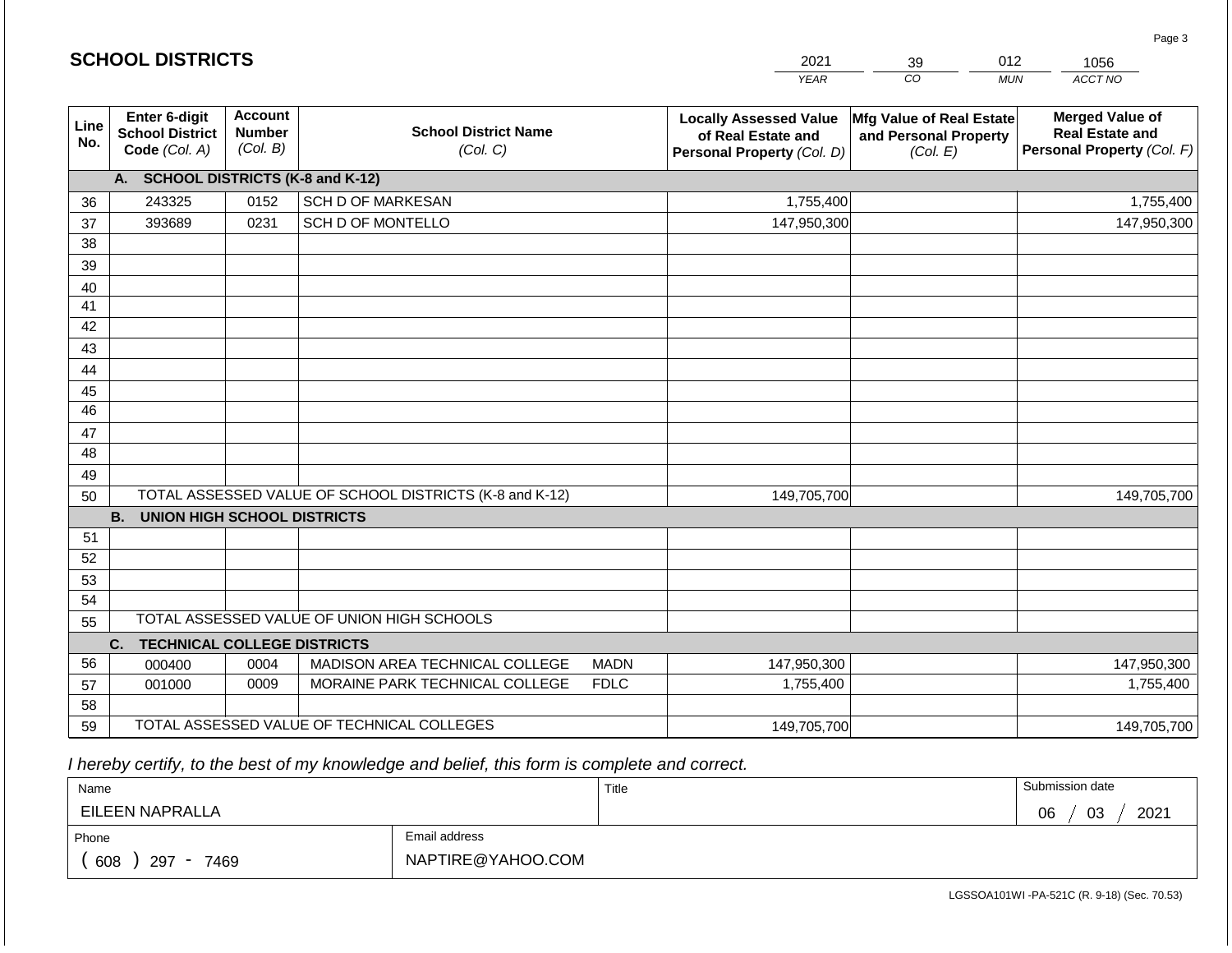- Each municipality's SOA is completed after the Board of Review and includes any changes made to the locally assessed values, under state law (sec. 70.53, Wis. Stats.)
- The Wisconsin Department of Revenue (DOR) merges the locally assessed values with the state assessed manufacturing values
- DOR provides the information regarding district names and codes. If a district is not listed, contact DOR.

Note: If you submit an amended SOA to DOR after your municipality's SOA is equated and posted to our website, we will process the SOA. However, DOR will not recalculate the *aggregate ratio or update the final SOA posted on our website. You should use the corrected values to calculate your tax rates.*

#### **Page 1: Real Estate and Personal Property**

- Lines 1-9 assessed real estate values, parcel counts and acres by classification
- Lines 10-15 assessed personal property values and number of accounts by class
- Line 16 aggregate assessed value of all property subject to general property; use to calculate tax rates. Note: This line equals the total assessed value of K-8 and K-12 school districts (Line 50) and total assessed value of technical colleges (Line 59).
- Remarks assessment ratio used to calculate estimated fair market value on property tax bills

#### **Page 2: Forest Crop, Other Exempt Land and Special Districts**

- Lines 18-21 private forest crop and managed forest lands assessed values
- Line  $22 -$  tax exempt land acres
- Line 23 prior years assessed value of omitted property under sec. 70.44 and correction of errors under sec. 70.43 shown by locally assessed or manufacturing real estate and personal property. Note: If there is an amount on this line, report the corresponding tax in the Statement of Taxes, Sections J or K.
- Lines 24-35 special district assessed values. These values are used to calculate tax rates for the special districts.

#### **Page 3: School Districts**

- Lines 36-50 school districts (K-8 and K-12) assessed values. These values are used to calculate tax rates for school districts.
- Lines 51-55 union high school district assessed values. These values are used to calculate tax rates for union high school districts.
- Lines 56-59 technical college assessed values. These values are used to calculate tax rates for technical colleges.

If you have questions: Email: lgs@wisconsin.gov

 Phone: (608) 266-2569 or (608) 264-6892 Fax: (608) 264-6887

EILEEN NAPRALLA OHN DO MONTELLO EILEEN NAPRALLA<br>TOWN OF MONTELLO<br>PO BOX 463<br>MONTELLO, WI 53949 - 0463 MONTELLO, WI 53949 - 0463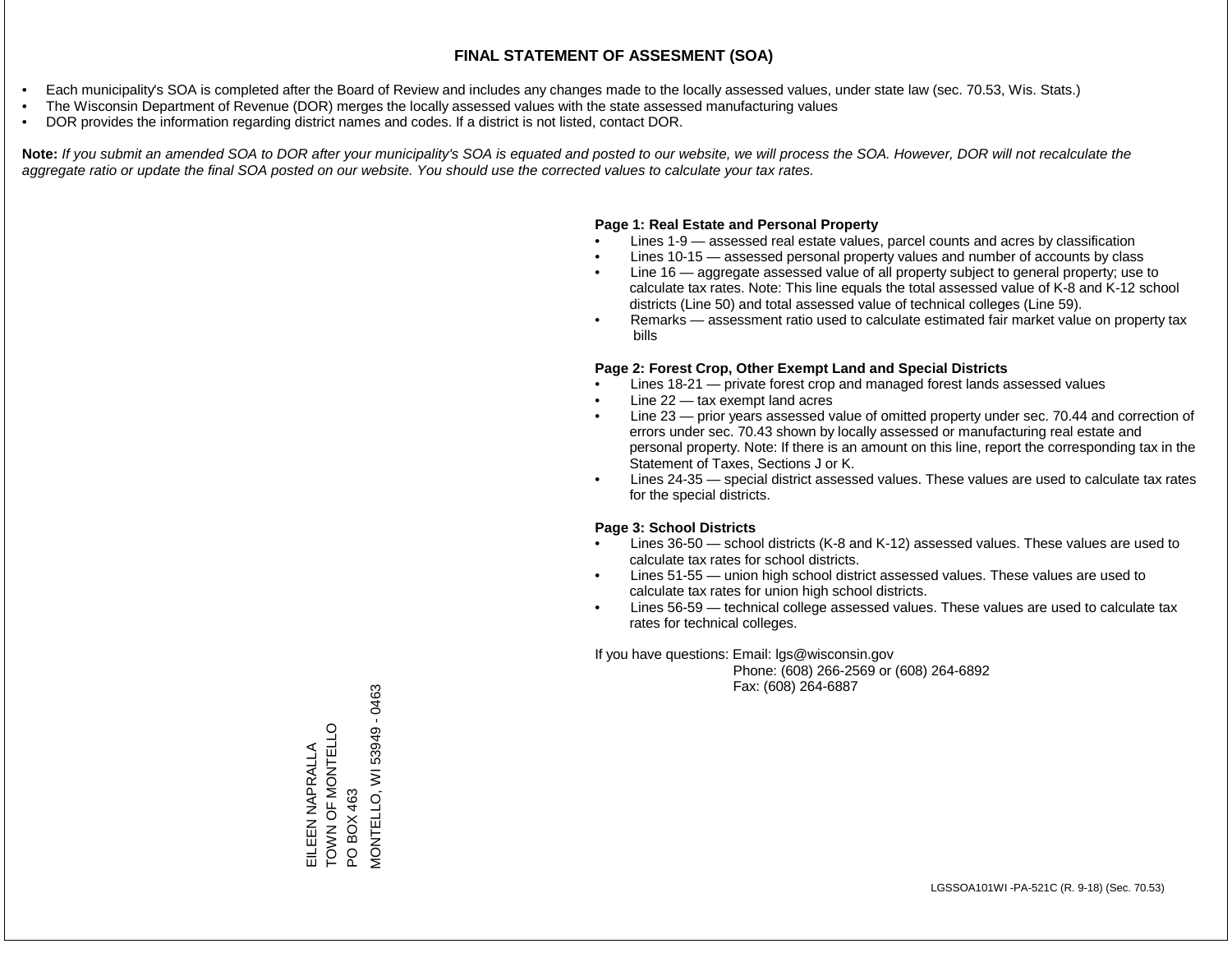**STATEMENT OF ASSESSMENT FOR 2021** 39 014 1057 **X** This is an Amended Return<br> **STATEMENT OF ASSESSMENT FOR 2021** 39 014 1057

| 39. | N14 | 1057    |
|-----|-----|---------|
| CO. | MUN | ACCT NO |

Page 1

|                   | <b>FOR</b><br><b>TOWN OF</b><br><b>OF</b>                                                                                                                                                    | <b>MOUNDVILLE</b>                         |                 | <b>MARQUETTE COUNTY</b>      |                                 |                                        |                                         |
|-------------------|----------------------------------------------------------------------------------------------------------------------------------------------------------------------------------------------|-------------------------------------------|-----------------|------------------------------|---------------------------------|----------------------------------------|-----------------------------------------|
|                   | Town - Village - City                                                                                                                                                                        | <b>Municipality Name</b>                  |                 | <b>County Name</b>           |                                 |                                        |                                         |
| Line              | <b>REAL ESTATE</b><br>(See Lines 18 - 22 for                                                                                                                                                 | PARCEL COUNT<br>TOTAL LAND   IMPROVEMENTS |                 | NO. OF ACRES<br><b>WHOLE</b> | <b>VALUE OF</b><br><b>LAND</b>  | <b>VALUE OF</b><br><b>IMPROVEMENTS</b> | TOTAL VALUE OF LAND<br>AND IMPROVEMENTS |
| No.               | other Real Estate)                                                                                                                                                                           | (Col. A)                                  |                 | NUMBERS ONLY                 |                                 | (Col. E)                               | (Col. F)                                |
| $\mathbf{1}$      | <b>RESIDENTIAL - Class 1</b>                                                                                                                                                                 | 270                                       | (Col. B)<br>231 | (Col, C)<br>667              | (Col, D)<br>3,662,800           | 24,364,100                             | 28,026,900                              |
| $\overline{2}$    | <b>COMMERCIAL - Class 2</b>                                                                                                                                                                  | 8                                         | 8               | 53                           | 295,900                         | 5,057,700                              | 5,353,600                               |
| 3                 | <b>MANUFACTURING - Class 3</b>                                                                                                                                                               | 0                                         | 0               | 0                            | U                               | 0                                      |                                         |
| 4                 | <b>AGRICULTURAL - Class 4</b>                                                                                                                                                                | 308                                       |                 | 6,528                        | 972,400                         |                                        | 972,400                                 |
| 5                 | <b>UNDEVELOPED - Class 5</b>                                                                                                                                                                 | 258                                       |                 | 3,121                        | 2,044,700                       |                                        | 2,044,700                               |
| 6                 | AGRICULTURAL FOREST - Class 5m                                                                                                                                                               | 109                                       |                 | 1,513                        | 2,222,900                       |                                        | 2,222,900                               |
| $\overline{7}$    | FOREST LANDS - Class 6                                                                                                                                                                       | 96                                        |                 | 1,460                        | 4,344,000                       |                                        | 4,344,000                               |
| 8                 | OTHER - Class 7                                                                                                                                                                              | 34                                        | 34              | 60                           | 409,300                         | 4,160,600                              | 4,569,900                               |
| 9                 | <b>TOTAL - ALL COLUMNS</b>                                                                                                                                                                   | 1,083                                     | 273             | 13,402                       | 13,952,000                      | 33,582,400                             | 47,534,400                              |
| 10                | NUMBER OF PERSONAL PROPERTY ACCOUNTS IN ROLL                                                                                                                                                 |                                           |                 | 15                           | <b>LOCALLY ASSESSED</b>         | <b>MANUFACTURING</b>                   | <b>MERGED</b>                           |
| 11                | BOATS AND OTHER WATERCRAFT NOT EXEMPT - Code 1                                                                                                                                               |                                           |                 |                              | U                               | 0                                      |                                         |
| $12 \overline{ }$ | MACHINERY, TOOLS AND PATTERNS - Code 2                                                                                                                                                       |                                           |                 |                              |                                 | 0                                      |                                         |
| 13                | FURNITURE, FIXTURES AND EQUIPMENT - Code 3                                                                                                                                                   |                                           |                 |                              | 315,300                         | 0                                      | 315,300                                 |
| 14                | ALL OTHER PERSONAL PROPERTY NOT EXEMPT - Codes 4A, 4B, 4C                                                                                                                                    |                                           |                 |                              | 110,700                         | 0                                      | 110,700                                 |
| 15                | TOTAL OF PERSONAL PROPERTY NOT EXEMPT (Total of Lines 11-14)                                                                                                                                 |                                           |                 |                              | 426,000                         | $\Omega$                               | 426,000                                 |
| 16                | AGGREGATE ASSESSED VALUE OF ALL PROPERTY SUBJECT TO THE GENERAL PROPERTY TAX (Total of Lines 9F and 15F)<br>MUST EQUAL TOTAL VALUE OF THE SCHOOL DISTRICTS (K-12 PLUS K-8) - Line 50, Col. F |                                           |                 |                              |                                 |                                        | 47,960,400                              |
| 17                | <b>BOARD OF REVIEW</b>                                                                                                                                                                       |                                           |                 | Name of Assessor             |                                 | Telephone #                            |                                         |
|                   | DATE OF FINAL ADJOURNMENT                                                                                                                                                                    | 05/25/2021                                |                 |                              | JOHN BODOUSKI, BOWMAR APPRAISAL |                                        | (920) 733-5369                          |

REMARKS

The Assessment Ratio to be used in calculating the estimated Fair Market Value on tax bills for this tax district is .878104511

This ratio should be used to convert assessed values to "Calculate Equalized Values" in Step 1 of the Lottery and Gaming Credit Calculations.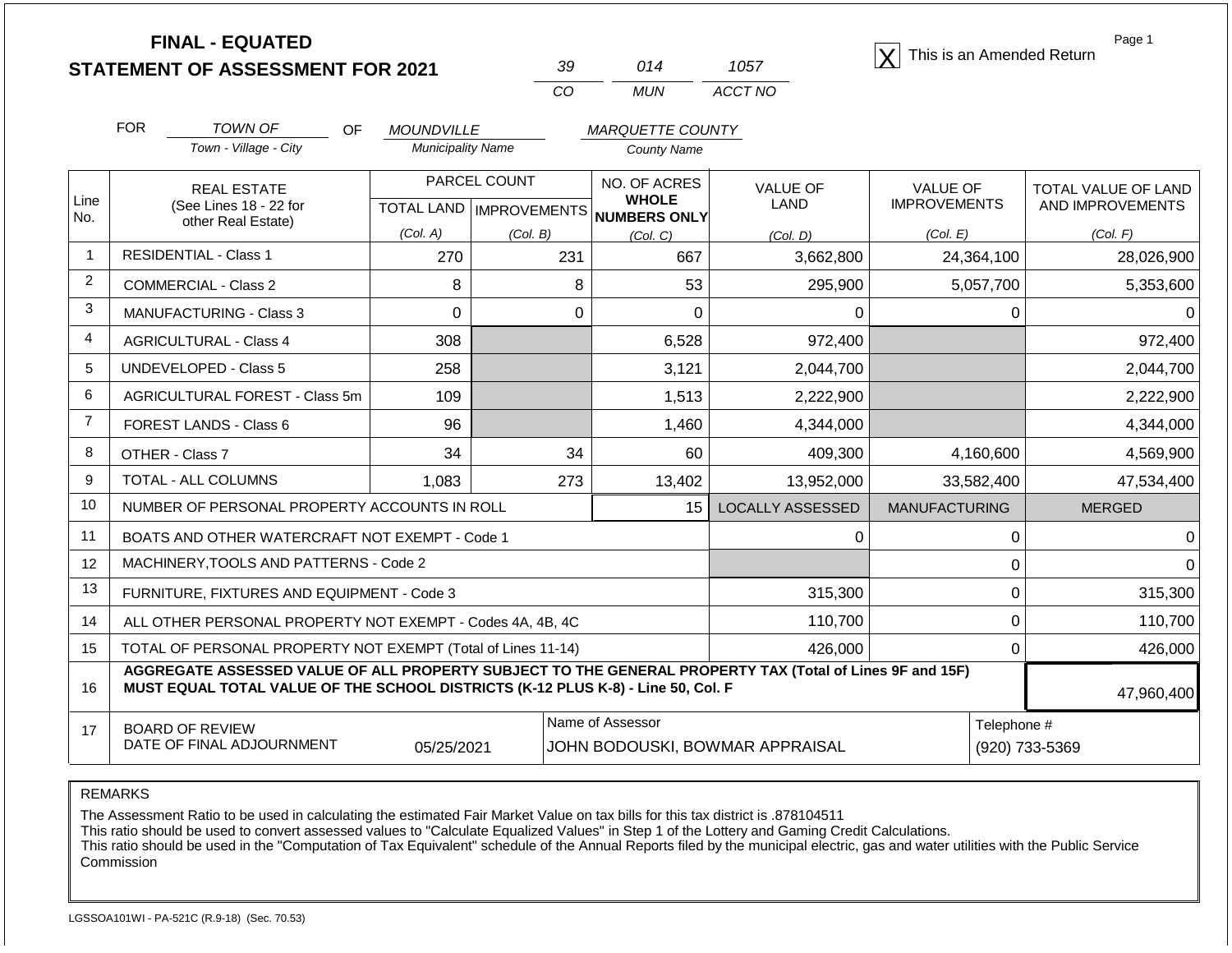2021 39 014 1057

FOREST LANDS (Line 7) and FOREST CROPS (in this section) - are **NOT** the same *YEAR CO MUN ACCT NO*

|    |                                                                                |                 |  | Private Forest Crop - Reg Class @ 10¢ per acre                   |                    | Private Forest Crop - Reg Class @ \$2.52 per acre |  |                                                                              |               |                    |
|----|--------------------------------------------------------------------------------|-----------------|--|------------------------------------------------------------------|--------------------|---------------------------------------------------|--|------------------------------------------------------------------------------|---------------|--------------------|
|    | (a) PARCELS                                                                    | (b) ACRES       |  | (c) ASSESSED VALUE                                               |                    | (d) PARCELS                                       |  | (e) ACRES                                                                    |               | (f) ASSESSED VALUE |
| 18 |                                                                                |                 |  |                                                                  |                    |                                                   |  |                                                                              |               |                    |
|    |                                                                                |                 |  |                                                                  |                    |                                                   |  | Entered Before 2005 Managed Forest - Ferrous Mining CLOSED @ \$7.87 per acre |               |                    |
| 19 |                                                                                |                 |  | Private Forest Crop - Special Class @ 20¢ per acre               | (c) ASSESSED VALUE |                                                   |  | (e) ACRES                                                                    |               | (f) ASSESSED VALUE |
|    | (a) PARCELS                                                                    | (b) ACRES       |  |                                                                  |                    | (d) PARCELS                                       |  |                                                                              |               |                    |
|    |                                                                                |                 |  |                                                                  |                    |                                                   |  |                                                                              |               |                    |
|    |                                                                                |                 |  | Entered Before 2005 Managed Forest - OPEN @ 74 ¢ per acre        |                    |                                                   |  | Entered Before 2005 Managed Forest - CLOSED @                                |               | $$1.75$ per acre   |
| 20 | (a) PARCELS<br>(b) ACRES                                                       |                 |  | (c) ASSESSED VALUE                                               |                    | (d) PARCELS                                       |  | (e) ACRES                                                                    |               | (f) ASSESSED VALUE |
|    |                                                                                |                 |  |                                                                  |                    | 6                                                 |  | 203                                                                          |               | 619,200            |
|    |                                                                                |                 |  |                                                                  |                    |                                                   |  |                                                                              |               |                    |
|    | Entered After 2004 Managed Forest - OPEN @ \$2.04 per acre                     |                 |  |                                                                  |                    | (d) PARCELS                                       |  | Entered After 2004 Managed Forest - CLOSED @ \$10.20 per acre                |               | (f) ASSESSED VALUE |
| 21 | (a) PARCELS                                                                    | (b) ACRES       |  | (c) ASSESSED VALUE                                               |                    |                                                   |  | (e) ACRES                                                                    |               |                    |
|    |                                                                                |                 |  |                                                                  |                    |                                                   |  |                                                                              |               |                    |
|    |                                                                                |                 |  |                                                                  |                    | 21                                                |  | 522.54                                                                       |               | 1,370,900          |
|    | (a) County Forest Cropland Acres                                               |                 |  | (b) Federal Acres                                                |                    | (c) State Acres                                   |  | (d) County (NOT FOREST CROP) Acres                                           |               | (e) Other Acres    |
| 22 |                                                                                |                 |  |                                                                  |                    |                                                   |  |                                                                              |               |                    |
|    |                                                                                |                 |  |                                                                  |                    | 60                                                |  |                                                                              | 11            |                    |
|    |                                                                                |                 |  | Assessed Value of Omitted Property From Prior Years (Sec. 70.44) |                    |                                                   |  | Assessed Value of Sec. 70.43 Corrections of Errors by Assessors              |               |                    |
|    |                                                                                | (a) REAL ESTATE |  | (b) PERSONAL                                                     |                    |                                                   |  | (c1) REAL ESTATE                                                             |               | (c2) PERSONAL      |
| 23 |                                                                                |                 |  |                                                                  |                    |                                                   |  |                                                                              |               |                    |
|    | Manufacturing Equated Value of Omitted Property From Prior Years (Sec. 70.995) |                 |  |                                                                  |                    |                                                   |  | Mfg. Equated Value of Sec.70.43 Corrections of Errors by Assessors           |               |                    |
|    | (d) REAL ESTATE                                                                |                 |  | (e) PERSONAL                                                     |                    |                                                   |  | (f1) REAL ESTATE                                                             | (f2) PERSONAL |                    |
|    |                                                                                |                 |  |                                                                  |                    |                                                   |  |                                                                              |               |                    |
|    |                                                                                |                 |  |                                                                  |                    |                                                   |  |                                                                              |               |                    |

## **SPECIAL DISTRICTS**

| Line<br>No. | Enter 6-digit<br>Special District<br>Code (Col. A) | <b>Account</b><br><b>Number</b><br>(Col. B) | <b>Locally Assessed Value</b><br><b>Special District Name</b><br>of Real Estate and<br><b>Personal Property (Col. D)</b><br>(Col. C) |  | Mfg Value of Real Estate<br>and Personal Property<br>(Col. E) | <b>Merged Value of</b><br><b>Real Estate and</b><br>Personal Property (Col. F) |
|-------------|----------------------------------------------------|---------------------------------------------|--------------------------------------------------------------------------------------------------------------------------------------|--|---------------------------------------------------------------|--------------------------------------------------------------------------------|
| 24          |                                                    |                                             |                                                                                                                                      |  |                                                               |                                                                                |
| 25          |                                                    |                                             |                                                                                                                                      |  |                                                               |                                                                                |
| 26          |                                                    |                                             |                                                                                                                                      |  |                                                               |                                                                                |
| 27          |                                                    |                                             |                                                                                                                                      |  |                                                               |                                                                                |
| 28          |                                                    |                                             |                                                                                                                                      |  |                                                               |                                                                                |
| 29          |                                                    |                                             |                                                                                                                                      |  |                                                               |                                                                                |
| 30          |                                                    |                                             |                                                                                                                                      |  |                                                               |                                                                                |
| 31          |                                                    |                                             |                                                                                                                                      |  |                                                               |                                                                                |
| 32          |                                                    |                                             |                                                                                                                                      |  |                                                               |                                                                                |
| 33          |                                                    |                                             |                                                                                                                                      |  |                                                               |                                                                                |
| 34          |                                                    |                                             |                                                                                                                                      |  |                                                               |                                                                                |
| 35          |                                                    |                                             |                                                                                                                                      |  |                                                               |                                                                                |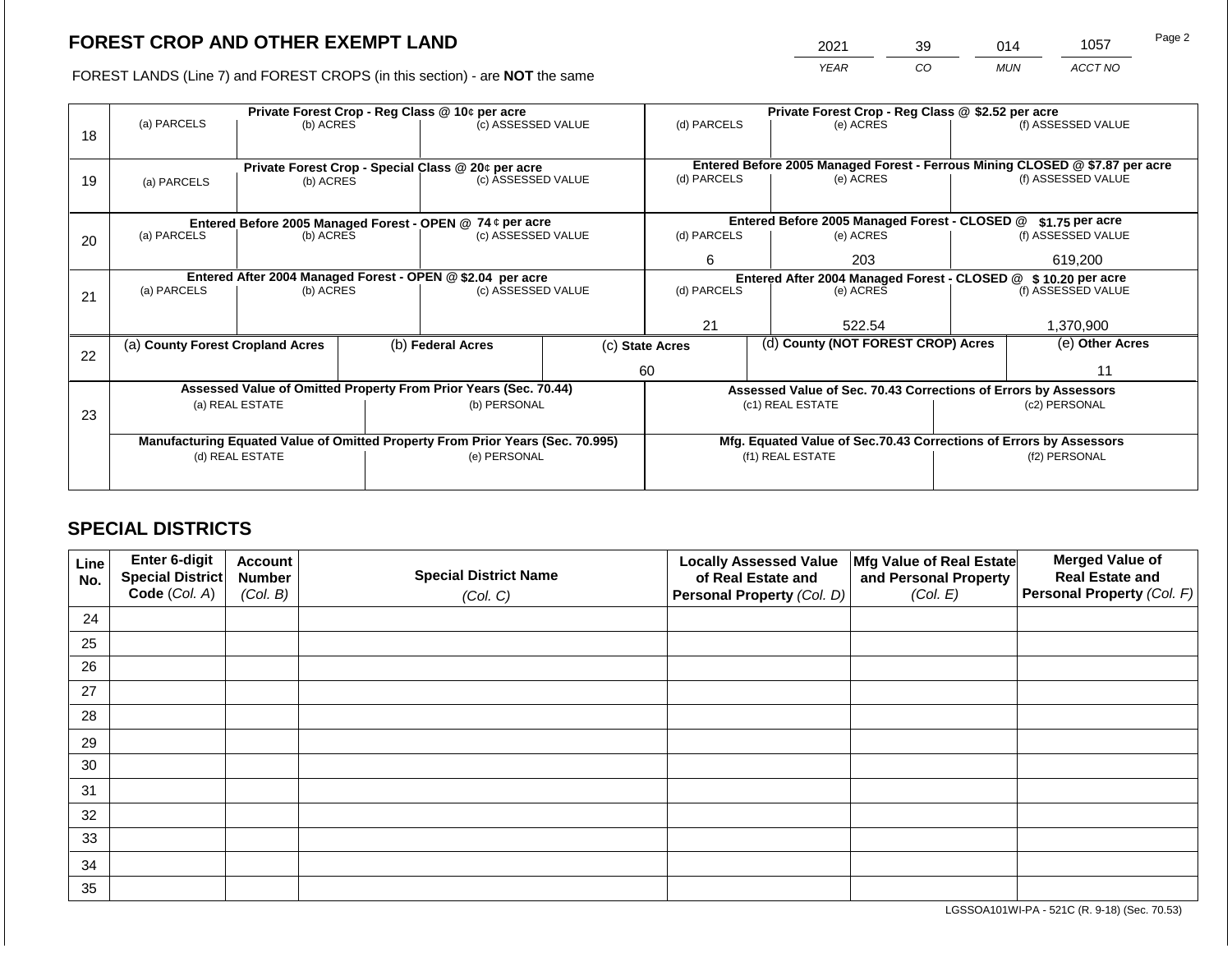|             | <b>SCHOOL DISTRICTS</b>                                         |                                             |                                                         | 2021        | 39                                                                                | 014                                                                  | 1057       |                                                                                |
|-------------|-----------------------------------------------------------------|---------------------------------------------|---------------------------------------------------------|-------------|-----------------------------------------------------------------------------------|----------------------------------------------------------------------|------------|--------------------------------------------------------------------------------|
|             |                                                                 |                                             |                                                         |             | <b>YEAR</b>                                                                       | CO                                                                   | <b>MUN</b> | ACCT NO                                                                        |
| Line<br>No. | <b>Enter 6-digit</b><br><b>School District</b><br>Code (Col. A) | <b>Account</b><br><b>Number</b><br>(Col. B) | <b>School District Name</b><br>(Col. C)                 |             | <b>Locally Assessed Value</b><br>of Real Estate and<br>Personal Property (Col. D) | <b>Mfg Value of Real Estate</b><br>and Personal Property<br>(Col. E) |            | <b>Merged Value of</b><br><b>Real Estate and</b><br>Personal Property (Col. F) |
|             | A.                                                              |                                             | <b>SCHOOL DISTRICTS (K-8 and K-12)</b>                  |             |                                                                                   |                                                                      |            |                                                                                |
| 36          | 114501                                                          | 0073                                        | SCH D OF PORTAGE COMMUNITY                              |             | 47,960,400                                                                        |                                                                      |            | 47,960,400                                                                     |
| 37          |                                                                 |                                             |                                                         |             |                                                                                   |                                                                      |            |                                                                                |
| 38          |                                                                 |                                             |                                                         |             |                                                                                   |                                                                      |            |                                                                                |
| 39          |                                                                 |                                             |                                                         |             |                                                                                   |                                                                      |            |                                                                                |
| 40          |                                                                 |                                             |                                                         |             |                                                                                   |                                                                      |            |                                                                                |
| 41<br>42    |                                                                 |                                             |                                                         |             |                                                                                   |                                                                      |            |                                                                                |
| 43          |                                                                 |                                             |                                                         |             |                                                                                   |                                                                      |            |                                                                                |
| 44          |                                                                 |                                             |                                                         |             |                                                                                   |                                                                      |            |                                                                                |
| 45          |                                                                 |                                             |                                                         |             |                                                                                   |                                                                      |            |                                                                                |
| 46          |                                                                 |                                             |                                                         |             |                                                                                   |                                                                      |            |                                                                                |
| 47          |                                                                 |                                             |                                                         |             |                                                                                   |                                                                      |            |                                                                                |
| 48          |                                                                 |                                             |                                                         |             |                                                                                   |                                                                      |            |                                                                                |
| 49          |                                                                 |                                             |                                                         |             |                                                                                   |                                                                      |            |                                                                                |
| 50          |                                                                 |                                             | TOTAL ASSESSED VALUE OF SCHOOL DISTRICTS (K-8 and K-12) |             | 47,960,400                                                                        |                                                                      |            | 47,960,400                                                                     |
|             | <b>B. UNION HIGH SCHOOL DISTRICTS</b>                           |                                             |                                                         |             |                                                                                   |                                                                      |            |                                                                                |
| 51          |                                                                 |                                             |                                                         |             |                                                                                   |                                                                      |            |                                                                                |
| 52          |                                                                 |                                             |                                                         |             |                                                                                   |                                                                      |            |                                                                                |
| 53          |                                                                 |                                             |                                                         |             |                                                                                   |                                                                      |            |                                                                                |
| 54          |                                                                 |                                             | TOTAL ASSESSED VALUE OF UNION HIGH SCHOOLS              |             |                                                                                   |                                                                      |            |                                                                                |
| 55          |                                                                 |                                             |                                                         |             |                                                                                   |                                                                      |            |                                                                                |
| 56          | C.<br><b>TECHNICAL COLLEGE DISTRICTS</b>                        |                                             |                                                         |             |                                                                                   |                                                                      |            |                                                                                |
| 57          | 000400                                                          | 0004                                        | MADISON AREA TECHNICAL COLLEGE                          | <b>MADN</b> | 47,960,400                                                                        |                                                                      |            | 47,960,400                                                                     |
| 58          |                                                                 |                                             |                                                         |             |                                                                                   |                                                                      |            |                                                                                |
| 59          |                                                                 |                                             | TOTAL ASSESSED VALUE OF TECHNICAL COLLEGES              |             | 47,960,400                                                                        |                                                                      |            | 47,960,400                                                                     |

| Name                   |      |                           | Title        | Submission date |
|------------------------|------|---------------------------|--------------|-----------------|
| <b>TAMMY CUMMINGS</b>  |      |                           | <b>CLERK</b> | 2021<br>06      |
| Email address<br>Phone |      |                           |              |                 |
| 608<br>587             | 2391 | MOUNDVILLECLERK@YAHOO.COM |              |                 |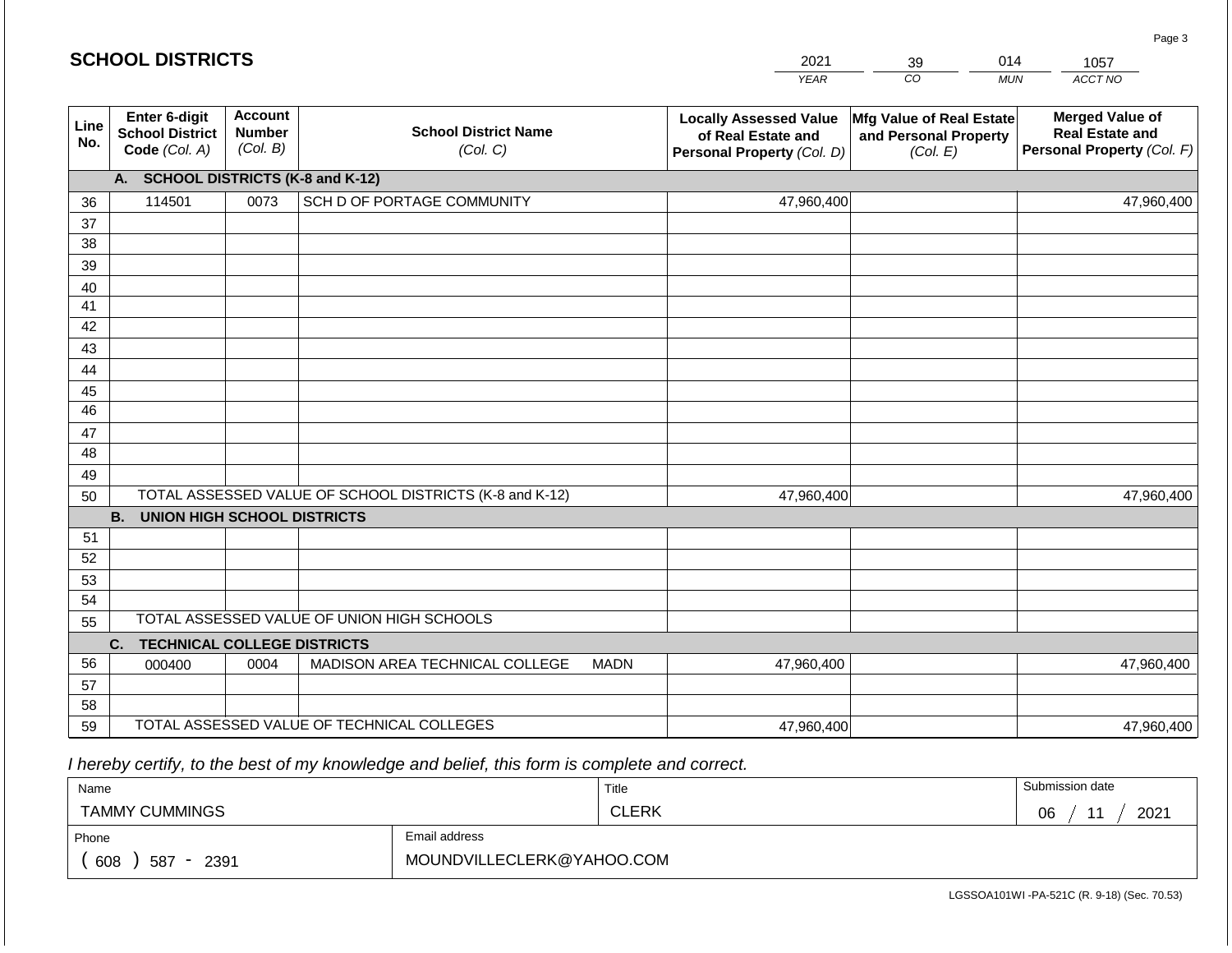- Each municipality's SOA is completed after the Board of Review and includes any changes made to the locally assessed values, under state law (sec. 70.53, Wis. Stats.)
- The Wisconsin Department of Revenue (DOR) merges the locally assessed values with the state assessed manufacturing values
- DOR provides the information regarding district names and codes. If a district is not listed, contact DOR.

Note: If you submit an amended SOA to DOR after your municipality's SOA is equated and posted to our website, we will process the SOA. However, DOR will not recalculate the *aggregate ratio or update the final SOA posted on our website. You should use the corrected values to calculate your tax rates.*

### **Page 1: Real Estate and Personal Property**

- Lines 1-9 assessed real estate values, parcel counts and acres by classification
- Lines 10-15 assessed personal property values and number of accounts by class
- Line 16 aggregate assessed value of all property subject to general property; use to calculate tax rates. Note: This line equals the total assessed value of K-8 and K-12 school districts (Line 50) and total assessed value of technical colleges (Line 59).
- Remarks assessment ratio used to calculate estimated fair market value on property tax bills

### **Page 2: Forest Crop, Other Exempt Land and Special Districts**

- Lines 18-21 private forest crop and managed forest lands assessed values
- Line  $22 -$  tax exempt land acres
- Line 23 prior years assessed value of omitted property under sec. 70.44 and correction of errors under sec. 70.43 shown by locally assessed or manufacturing real estate and personal property. Note: If there is an amount on this line, report the corresponding tax in the Statement of Taxes, Sections J or K.
- Lines 24-35 special district assessed values. These values are used to calculate tax rates for the special districts.

### **Page 3: School Districts**

- Lines 36-50 school districts (K-8 and K-12) assessed values. These values are used to calculate tax rates for school districts.
- Lines 51-55 union high school district assessed values. These values are used to calculate tax rates for union high school districts.
- Lines 56-59 technical college assessed values. These values are used to calculate tax rates for technical colleges.

If you have questions: Email: lgs@wisconsin.gov

 Phone: (608) 266-2569 or (608) 264-6892 Fax: (608) 264-6887

 $\mathbf{a}$ TAMMY CUMMINGS<br>TOWN OF MOUNDVILLE TOWN OF MONDOW AND MULTING W6862 COUNTY ROAD P W6862 COUNTY ROAD ENDEAVOR, WI 53930 ENDEAVOR, WI 53930TAMMY CUMMINGS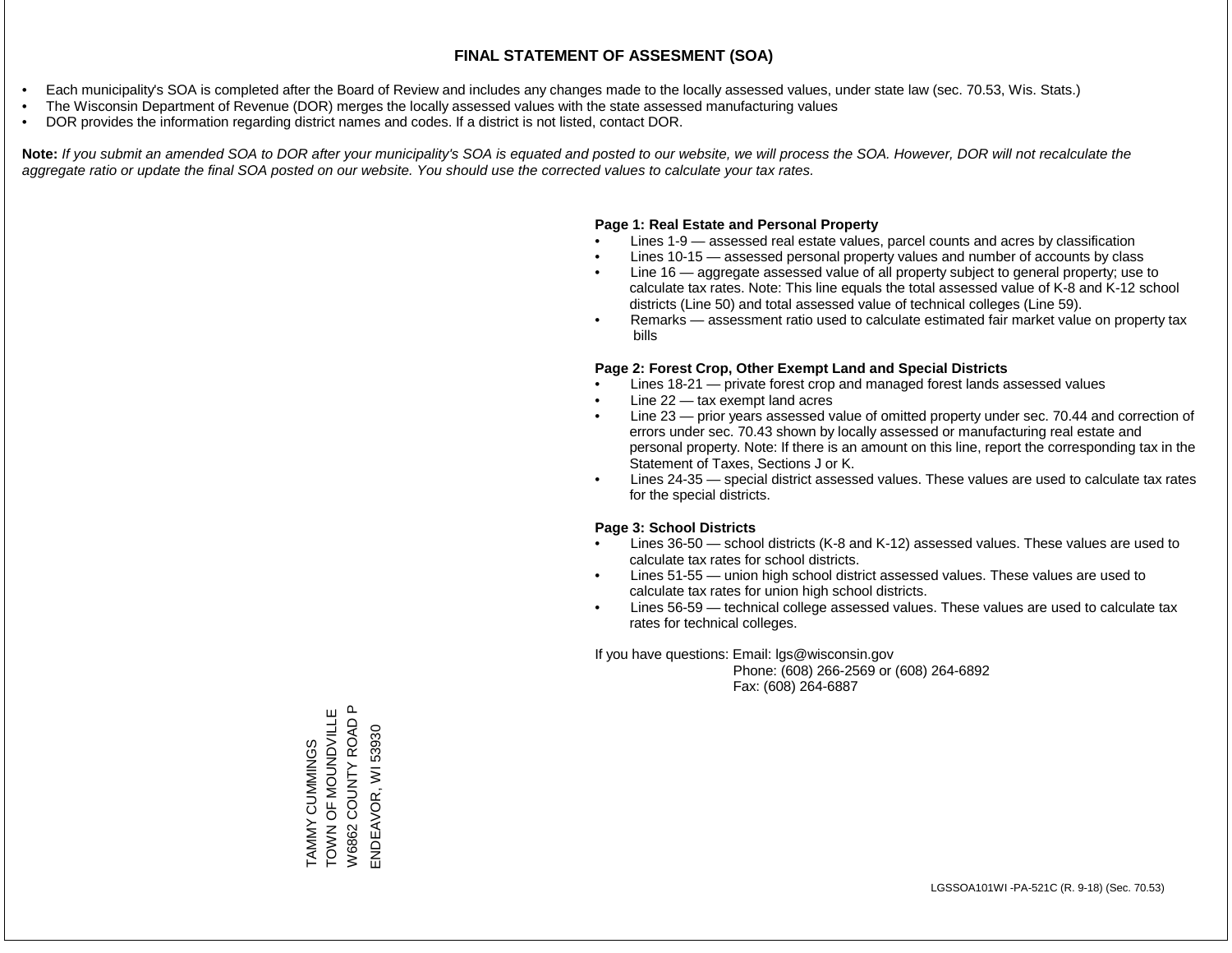|                | <b>FINAL - EQUATED</b><br><b>STATEMENT OF ASSESSMENT FOR 2021</b>                                                                                                                            |                          | 39                                               | 016                                                 | 1058                                 | This is an Amended Return              | Page 1                                  |  |
|----------------|----------------------------------------------------------------------------------------------------------------------------------------------------------------------------------------------|--------------------------|--------------------------------------------------|-----------------------------------------------------|--------------------------------------|----------------------------------------|-----------------------------------------|--|
|                |                                                                                                                                                                                              |                          | CO                                               | <b>MUN</b>                                          | ACCT NO                              |                                        |                                         |  |
|                | <b>FOR</b><br><b>TOWN OF</b><br>OF                                                                                                                                                           | <b>NESHKORO</b>          | <b>MARQUETTE COUNTY</b>                          |                                                     |                                      |                                        |                                         |  |
|                | Town - Village - City                                                                                                                                                                        | <b>Municipality Name</b> |                                                  | <b>County Name</b>                                  |                                      |                                        |                                         |  |
| Line<br>No.    | <b>REAL ESTATE</b><br>(See Lines 18 - 22 for                                                                                                                                                 |                          | PARCEL COUNT<br><b>TOTAL LAND   IMPROVEMENTS</b> | NO. OF ACRES<br><b>WHOLE</b><br><b>NUMBERS ONLY</b> | <b>VALUE OF</b><br>LAND              | <b>VALUE OF</b><br><b>IMPROVEMENTS</b> | TOTAL VALUE OF LAND<br>AND IMPROVEMENTS |  |
|                | other Real Estate)                                                                                                                                                                           | (Col. A)                 | (Col. B)                                         | (Col, C)                                            | (Col, D)                             | (Col. E)                               | (Col. F)                                |  |
| $\overline{1}$ | <b>RESIDENTIAL - Class 1</b>                                                                                                                                                                 | 620                      | 557                                              | 1,394                                               | 23,903,200                           | 49,775,900                             | 73,679,100                              |  |
| $\overline{2}$ | <b>COMMERCIAL - Class 2</b>                                                                                                                                                                  | 11                       | 10                                               | 31                                                  | 133,500                              | 873,400                                | 1,006,900                               |  |
| 3              | <b>MANUFACTURING - Class 3</b>                                                                                                                                                               | $\Omega$                 | $\Omega$                                         | 0                                                   | 0                                    | 0                                      |                                         |  |
| $\overline{4}$ | <b>AGRICULTURAL - Class 4</b>                                                                                                                                                                | 138                      |                                                  | 1,918                                               | 263,300                              |                                        | 263,300                                 |  |
| 5              | <b>UNDEVELOPED - Class 5</b>                                                                                                                                                                 | 370                      |                                                  | 5,123                                               | 4,975,000                            |                                        | 4,975,000                               |  |
| 6              | AGRICULTURAL FOREST - Class 5m                                                                                                                                                               | 84                       |                                                  | 833                                                 | 1,200,900                            |                                        | 1,200,900                               |  |
| $\overline{7}$ | FOREST LANDS - Class 6                                                                                                                                                                       | 185                      |                                                  | 1,837                                               | 5,352,400                            |                                        | 5,352,400                               |  |
| 8              | OTHER - Class 7                                                                                                                                                                              | 24                       | 24                                               | 53                                                  | 328,900                              | 1,621,100                              | 1,950,000                               |  |
| 9              | <b>TOTAL - ALL COLUMNS</b>                                                                                                                                                                   | 1,432                    | 591                                              | 11,189                                              | 36, 157, 200                         | 52,270,400                             | 88,427,600                              |  |
| 10             | NUMBER OF PERSONAL PROPERTY ACCOUNTS IN ROLL                                                                                                                                                 |                          |                                                  | 8                                                   | <b>LOCALLY ASSESSED</b>              | <b>MANUFACTURING</b>                   | <b>MERGED</b>                           |  |
| 11             | BOATS AND OTHER WATERCRAFT NOT EXEMPT - Code 1                                                                                                                                               |                          |                                                  |                                                     | 0                                    | 0                                      | $\Omega$                                |  |
| 12             | MACHINERY, TOOLS AND PATTERNS - Code 2                                                                                                                                                       |                          |                                                  |                                                     |                                      | 0                                      | $\Omega$                                |  |
| 13             | FURNITURE, FIXTURES AND EQUIPMENT - Code 3                                                                                                                                                   |                          |                                                  |                                                     | 2,700                                | 0                                      | 2,700                                   |  |
| 14             | ALL OTHER PERSONAL PROPERTY NOT EXEMPT - Codes 4A, 4B, 4C                                                                                                                                    |                          |                                                  |                                                     | 9,500                                | $\boldsymbol{0}$                       | 9,500                                   |  |
| 15             | TOTAL OF PERSONAL PROPERTY NOT EXEMPT (Total of Lines 11-14)                                                                                                                                 |                          |                                                  | 12,200                                              | $\mathbf 0$                          | 12,200                                 |                                         |  |
| 16             | AGGREGATE ASSESSED VALUE OF ALL PROPERTY SUBJECT TO THE GENERAL PROPERTY TAX (Total of Lines 9F and 15F)<br>MUST EQUAL TOTAL VALUE OF THE SCHOOL DISTRICTS (K-12 PLUS K-8) - Line 50, Col. F |                          |                                                  |                                                     |                                      |                                        | 88,439,800                              |  |
| 17             | <b>BOARD OF REVIEW</b><br>DATE OF FINAL ADJOURNMENT                                                                                                                                          | 05/20/2021               |                                                  | Name of Assessor                                    | ASSOCIATED APPRAISAL CONSULTANTS INC | Telephone #                            | (800) 721-4157                          |  |

### REMARKS

The Assessment Ratio to be used in calculating the estimated Fair Market Value on tax bills for this tax district is .892771302

This ratio should be used to convert assessed values to "Calculate Equalized Values" in Step 1 of the Lottery and Gaming Credit Calculations.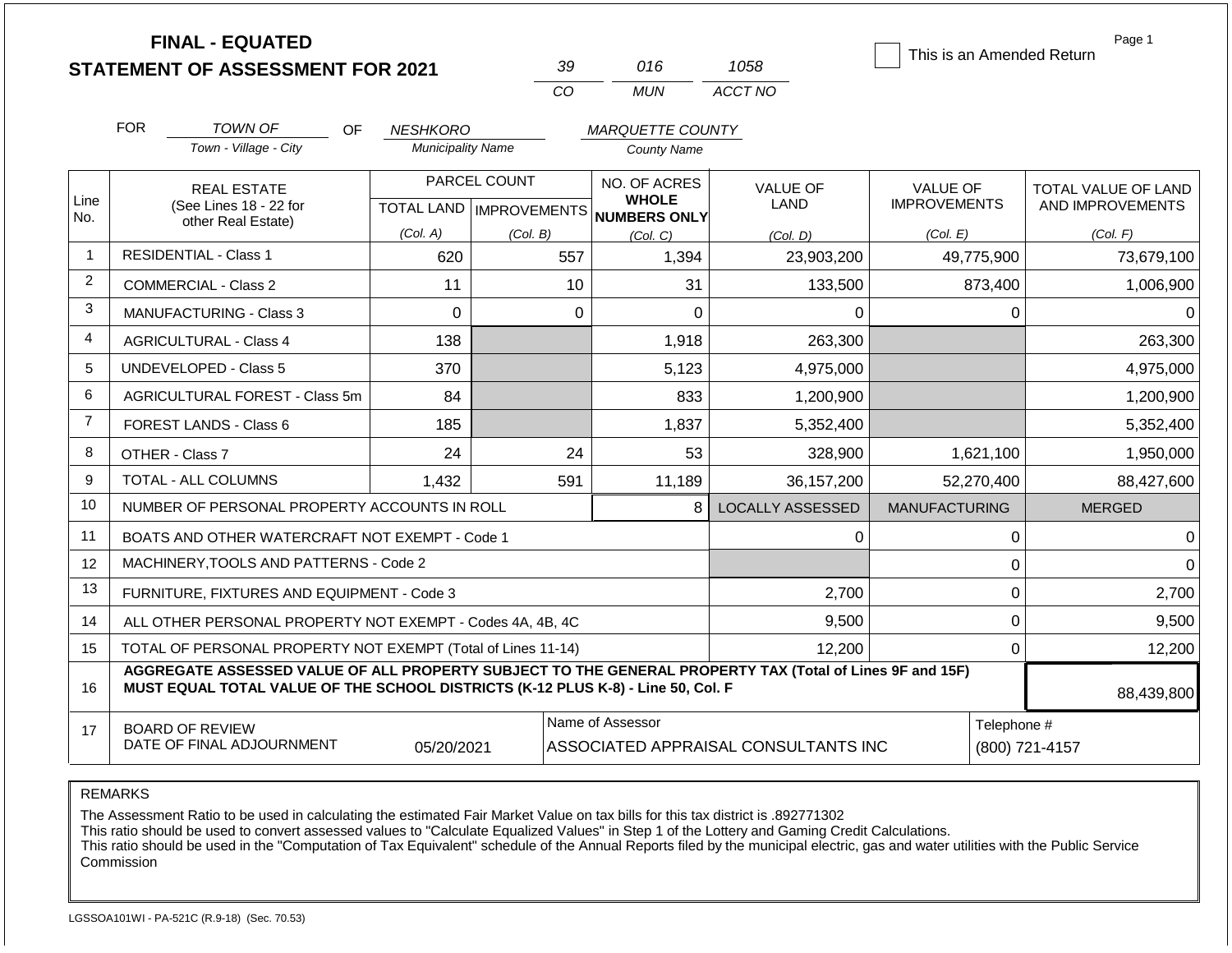2021 39 016 1058

FOREST LANDS (Line 7) and FOREST CROPS (in this section) - are **NOT** the same *YEAR CO MUN ACCT NO*

|    |                                                                                |                 | Private Forest Crop - Reg Class @ \$2.52 per acre |                                                                  |                                               |                                                                              |                  |                                                                    |               |                    |
|----|--------------------------------------------------------------------------------|-----------------|---------------------------------------------------|------------------------------------------------------------------|-----------------------------------------------|------------------------------------------------------------------------------|------------------|--------------------------------------------------------------------|---------------|--------------------|
| 18 | (a) PARCELS                                                                    | (b) ACRES       |                                                   | (c) ASSESSED VALUE                                               |                                               | (d) PARCELS                                                                  |                  | (e) ACRES                                                          |               | (f) ASSESSED VALUE |
|    |                                                                                |                 |                                                   |                                                                  |                                               |                                                                              |                  |                                                                    |               |                    |
|    |                                                                                |                 |                                                   | Private Forest Crop - Special Class @ 20¢ per acre               |                                               | Entered Before 2005 Managed Forest - Ferrous Mining CLOSED @ \$7.87 per acre |                  |                                                                    |               |                    |
| 19 | (a) PARCELS                                                                    | (b) ACRES       |                                                   | (c) ASSESSED VALUE                                               |                                               | (d) PARCELS                                                                  |                  | (e) ACRES                                                          |               | (f) ASSESSED VALUE |
|    |                                                                                |                 |                                                   |                                                                  |                                               |                                                                              |                  |                                                                    |               |                    |
|    | Entered Before 2005 Managed Forest - OPEN @ 74 ¢ per acre                      |                 |                                                   |                                                                  | Entered Before 2005 Managed Forest - CLOSED @ |                                                                              | $$1.75$ per acre |                                                                    |               |                    |
| 20 | (a) PARCELS                                                                    | (b) ACRES       |                                                   | (c) ASSESSED VALUE                                               |                                               | (d) PARCELS                                                                  |                  | (e) ACRES                                                          |               | (f) ASSESSED VALUE |
|    |                                                                                |                 |                                                   | 13                                                               |                                               | 251.59                                                                       |                  | 689,100                                                            |               |                    |
|    |                                                                                |                 |                                                   | Entered After 2004 Managed Forest - OPEN @ \$2.04 per acre       |                                               | Entered After 2004 Managed Forest - CLOSED @ \$10.20 per acre                |                  |                                                                    |               |                    |
| 21 | (a) PARCELS                                                                    | (b) ACRES       |                                                   | (c) ASSESSED VALUE                                               |                                               | (d) PARCELS                                                                  |                  | (e) ACRES                                                          |               | (f) ASSESSED VALUE |
|    |                                                                                |                 |                                                   |                                                                  |                                               |                                                                              |                  |                                                                    |               |                    |
|    |                                                                                |                 |                                                   |                                                                  |                                               | 47                                                                           |                  | 882.68                                                             |               | 2,292,300          |
| 22 | (a) County Forest Cropland Acres                                               |                 |                                                   | (b) Federal Acres                                                |                                               | (c) State Acres                                                              |                  | (d) County (NOT FOREST CROP) Acres                                 |               | (e) Other Acres    |
|    |                                                                                |                 |                                                   |                                                                  |                                               | 882.29                                                                       |                  | 1.95                                                               |               | 224.4              |
|    |                                                                                |                 |                                                   | Assessed Value of Omitted Property From Prior Years (Sec. 70.44) |                                               |                                                                              |                  | Assessed Value of Sec. 70.43 Corrections of Errors by Assessors    |               |                    |
|    |                                                                                | (a) REAL ESTATE |                                                   | (b) PERSONAL                                                     |                                               | (c1) REAL ESTATE                                                             |                  |                                                                    | (c2) PERSONAL |                    |
| 23 |                                                                                |                 |                                                   |                                                                  |                                               |                                                                              |                  |                                                                    |               |                    |
|    | Manufacturing Equated Value of Omitted Property From Prior Years (Sec. 70.995) |                 |                                                   |                                                                  |                                               |                                                                              |                  | Mfg. Equated Value of Sec.70.43 Corrections of Errors by Assessors |               |                    |
|    | (d) REAL ESTATE                                                                |                 |                                                   | (e) PERSONAL                                                     |                                               | (f1) REAL ESTATE                                                             |                  |                                                                    | (f2) PERSONAL |                    |
|    |                                                                                |                 |                                                   |                                                                  |                                               |                                                                              |                  |                                                                    |               |                    |
|    |                                                                                |                 |                                                   |                                                                  |                                               |                                                                              |                  |                                                                    |               |                    |

## **SPECIAL DISTRICTS**

| Line<br>No. | Enter 6-digit<br>Special District<br>Code (Col. A) | <b>Account</b><br><b>Number</b><br>(Col. B) | <b>Locally Assessed Value</b><br><b>Special District Name</b><br>of Real Estate and<br><b>Personal Property (Col. D)</b><br>(Col. C) |  | Mfg Value of Real Estate<br>and Personal Property<br>(Col. E) | <b>Merged Value of</b><br><b>Real Estate and</b><br>Personal Property (Col. F) |
|-------------|----------------------------------------------------|---------------------------------------------|--------------------------------------------------------------------------------------------------------------------------------------|--|---------------------------------------------------------------|--------------------------------------------------------------------------------|
| 24          |                                                    |                                             |                                                                                                                                      |  |                                                               |                                                                                |
| 25          |                                                    |                                             |                                                                                                                                      |  |                                                               |                                                                                |
| 26          |                                                    |                                             |                                                                                                                                      |  |                                                               |                                                                                |
| 27          |                                                    |                                             |                                                                                                                                      |  |                                                               |                                                                                |
| 28          |                                                    |                                             |                                                                                                                                      |  |                                                               |                                                                                |
| 29          |                                                    |                                             |                                                                                                                                      |  |                                                               |                                                                                |
| 30          |                                                    |                                             |                                                                                                                                      |  |                                                               |                                                                                |
| 31          |                                                    |                                             |                                                                                                                                      |  |                                                               |                                                                                |
| 32          |                                                    |                                             |                                                                                                                                      |  |                                                               |                                                                                |
| 33          |                                                    |                                             |                                                                                                                                      |  |                                                               |                                                                                |
| 34          |                                                    |                                             |                                                                                                                                      |  |                                                               |                                                                                |
| 35          |                                                    |                                             |                                                                                                                                      |  |                                                               |                                                                                |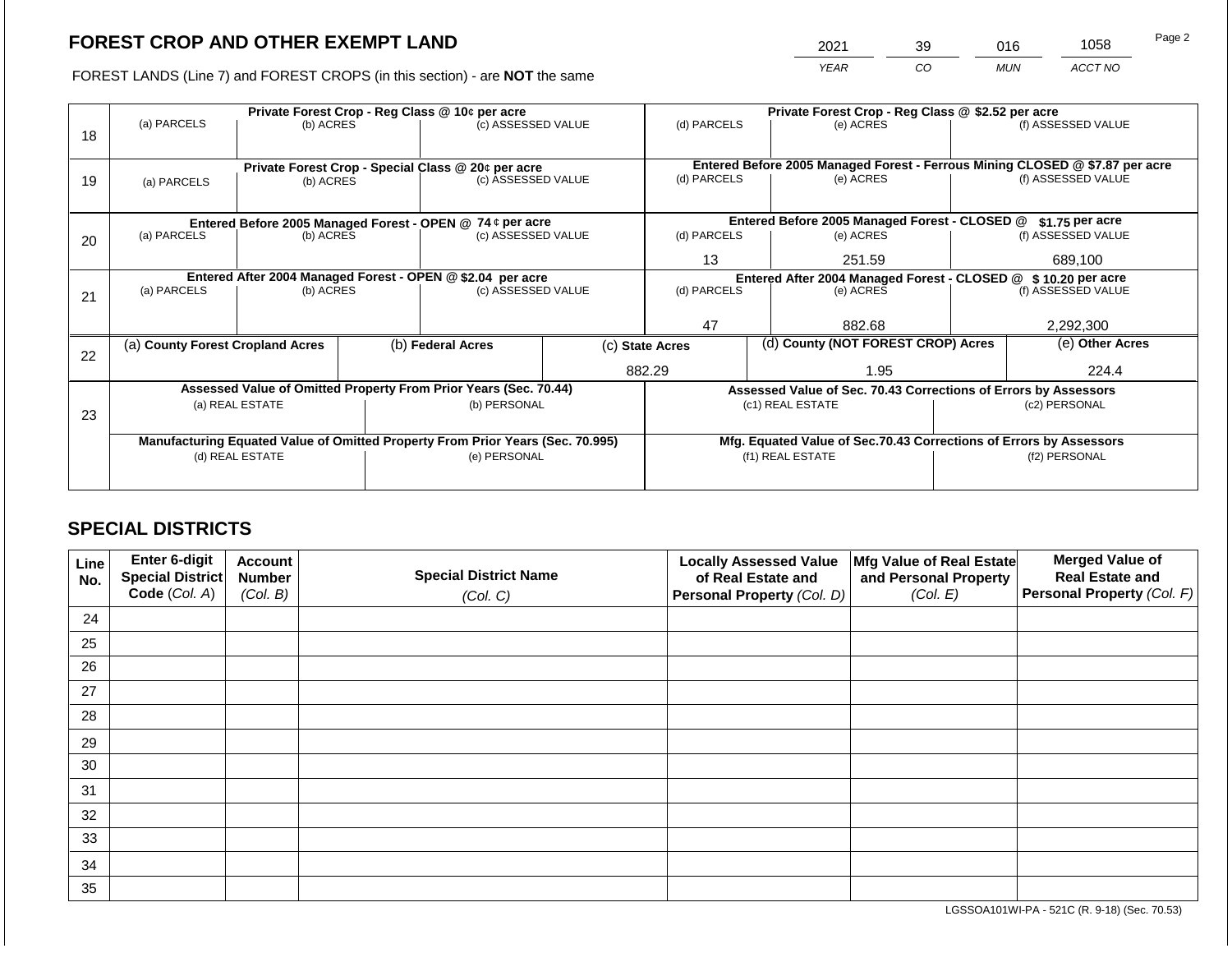| <b>SCHOOL DISTRICTS</b> |                                                                                                         |      |                                                         |                                                                                   | 2021                                                          | 39 | 016                                                                            | 1058       |
|-------------------------|---------------------------------------------------------------------------------------------------------|------|---------------------------------------------------------|-----------------------------------------------------------------------------------|---------------------------------------------------------------|----|--------------------------------------------------------------------------------|------------|
|                         |                                                                                                         |      |                                                         |                                                                                   | <b>YEAR</b>                                                   | CO | <b>MUN</b>                                                                     | ACCT NO    |
| Line<br>No.             | <b>Account</b><br>Enter 6-digit<br><b>Number</b><br><b>School District</b><br>(Col. B)<br>Code (Col. A) |      | <b>School District Name</b><br>(Col. C)                 | <b>Locally Assessed Value</b><br>of Real Estate and<br>Personal Property (Col. D) | Mfg Value of Real Estate<br>and Personal Property<br>(Col. E) |    | <b>Merged Value of</b><br><b>Real Estate and</b><br>Personal Property (Col. F) |            |
|                         | <b>SCHOOL DISTRICTS (K-8 and K-12)</b><br>A.                                                            |      |                                                         |                                                                                   |                                                               |    |                                                                                |            |
| 36                      | 244606                                                                                                  | 0153 | <b>SCH D OF PRINCETON</b>                               |                                                                                   | 14,874,900                                                    |    |                                                                                | 14,874,900 |
| 37                      | 396335                                                                                                  | 0232 | SCH D OF WESTFIELD                                      |                                                                                   | 73,564,900                                                    |    |                                                                                | 73,564,900 |
| 38                      |                                                                                                         |      |                                                         |                                                                                   |                                                               |    |                                                                                |            |
| 39                      |                                                                                                         |      |                                                         |                                                                                   |                                                               |    |                                                                                |            |
| 40                      |                                                                                                         |      |                                                         |                                                                                   |                                                               |    |                                                                                |            |
| 41                      |                                                                                                         |      |                                                         |                                                                                   |                                                               |    |                                                                                |            |
| 42                      |                                                                                                         |      |                                                         |                                                                                   |                                                               |    |                                                                                |            |
| 43                      |                                                                                                         |      |                                                         |                                                                                   |                                                               |    |                                                                                |            |
| 44                      |                                                                                                         |      |                                                         |                                                                                   |                                                               |    |                                                                                |            |
| 45<br>$\overline{46}$   |                                                                                                         |      |                                                         |                                                                                   |                                                               |    |                                                                                |            |
| 47                      |                                                                                                         |      |                                                         |                                                                                   |                                                               |    |                                                                                |            |
| 48                      |                                                                                                         |      |                                                         |                                                                                   |                                                               |    |                                                                                |            |
| 49                      |                                                                                                         |      |                                                         |                                                                                   |                                                               |    |                                                                                |            |
| 50                      |                                                                                                         |      | TOTAL ASSESSED VALUE OF SCHOOL DISTRICTS (K-8 and K-12) |                                                                                   | 88,439,800                                                    |    |                                                                                | 88,439,800 |
|                         | <b>B.</b><br><b>UNION HIGH SCHOOL DISTRICTS</b>                                                         |      |                                                         |                                                                                   |                                                               |    |                                                                                |            |
| 51                      |                                                                                                         |      |                                                         |                                                                                   |                                                               |    |                                                                                |            |
| 52                      |                                                                                                         |      |                                                         |                                                                                   |                                                               |    |                                                                                |            |
| 53                      |                                                                                                         |      |                                                         |                                                                                   |                                                               |    |                                                                                |            |
| 54                      |                                                                                                         |      |                                                         |                                                                                   |                                                               |    |                                                                                |            |
| 55                      |                                                                                                         |      | TOTAL ASSESSED VALUE OF UNION HIGH SCHOOLS              |                                                                                   |                                                               |    |                                                                                |            |
|                         | <b>TECHNICAL COLLEGE DISTRICTS</b><br>C.                                                                |      |                                                         |                                                                                   |                                                               |    |                                                                                |            |
| 56                      | 000400                                                                                                  | 0004 | MADISON AREA TECHNICAL COLLEGE                          | <b>MADN</b>                                                                       | 73,564,900                                                    |    |                                                                                | 73,564,900 |
| 57                      | 001000                                                                                                  | 0009 | MORAINE PARK TECHNICAL COLLEGE                          | <b>FDLC</b>                                                                       | 14,874,900                                                    |    |                                                                                | 14,874,900 |
| 58                      |                                                                                                         |      |                                                         |                                                                                   |                                                               |    |                                                                                |            |
| 59                      |                                                                                                         |      | TOTAL ASSESSED VALUE OF TECHNICAL COLLEGES              |                                                                                   | 88,439,800                                                    |    |                                                                                | 88,439,800 |

**SCHOOL DISTRICTS**

| Name               |                           | Title | Submission date  |
|--------------------|---------------------------|-------|------------------|
| CHERYL MILBRANDT   |                           |       | 03<br>2021<br>06 |
| Phone              | Email address             |       |                  |
| 920<br>293<br>4531 | CHERYLMILBRANDT@GMAIL.COM |       |                  |

LGSSOA101WI -PA-521C (R. 9-18) (Sec. 70.53)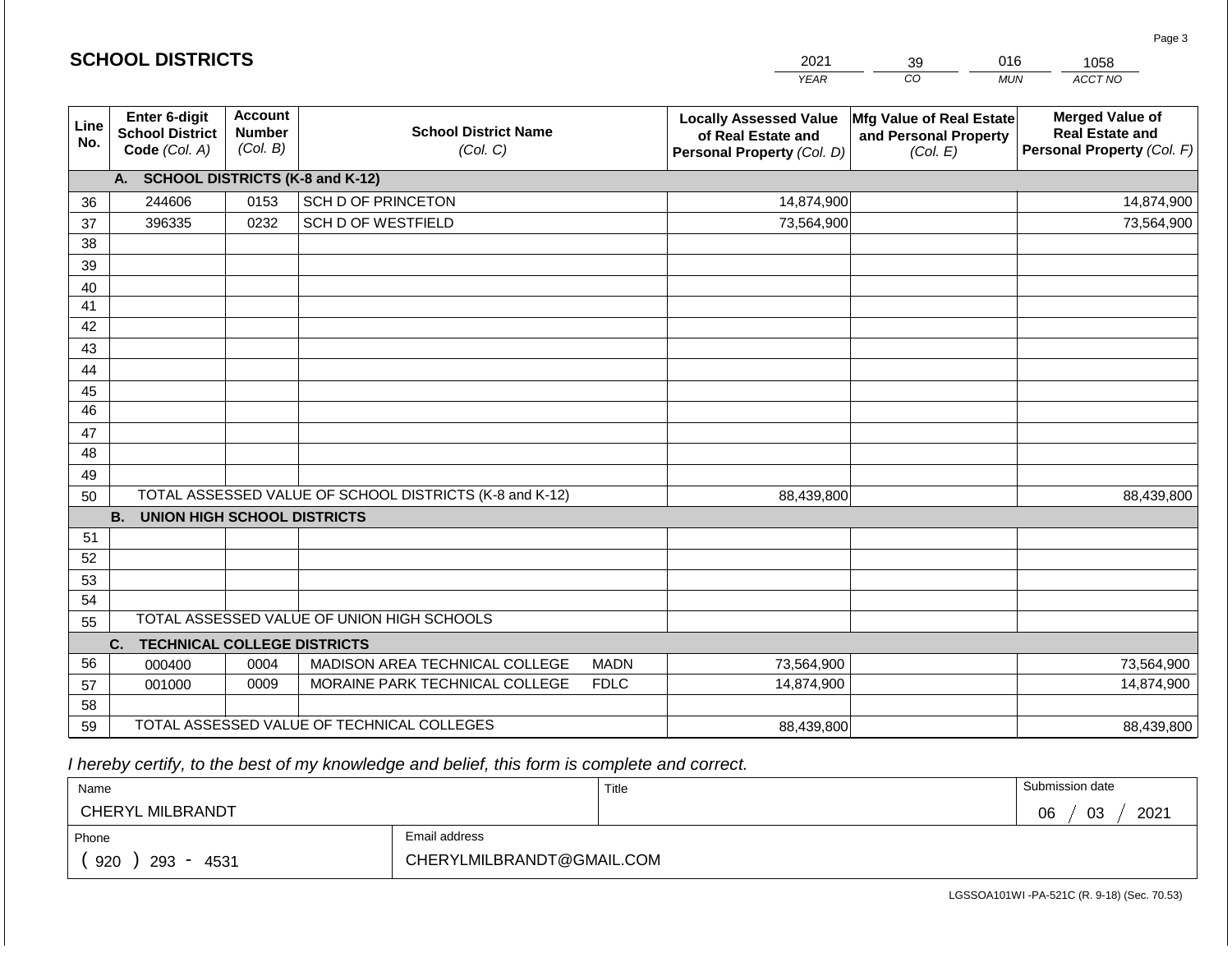- Each municipality's SOA is completed after the Board of Review and includes any changes made to the locally assessed values, under state law (sec. 70.53, Wis. Stats.)
- The Wisconsin Department of Revenue (DOR) merges the locally assessed values with the state assessed manufacturing values
- DOR provides the information regarding district names and codes. If a district is not listed, contact DOR.

Note: If you submit an amended SOA to DOR after your municipality's SOA is equated and posted to our website, we will process the SOA. However, DOR will not recalculate the *aggregate ratio or update the final SOA posted on our website. You should use the corrected values to calculate your tax rates.*

### **Page 1: Real Estate and Personal Property**

- Lines 1-9 assessed real estate values, parcel counts and acres by classification
- Lines 10-15 assessed personal property values and number of accounts by class
- Line 16 aggregate assessed value of all property subject to general property; use to calculate tax rates. Note: This line equals the total assessed value of K-8 and K-12 school districts (Line 50) and total assessed value of technical colleges (Line 59).
- Remarks assessment ratio used to calculate estimated fair market value on property tax bills

### **Page 2: Forest Crop, Other Exempt Land and Special Districts**

- Lines 18-21 private forest crop and managed forest lands assessed values
- Line  $22 -$  tax exempt land acres
- Line 23 prior years assessed value of omitted property under sec. 70.44 and correction of errors under sec. 70.43 shown by locally assessed or manufacturing real estate and personal property. Note: If there is an amount on this line, report the corresponding tax in the Statement of Taxes, Sections J or K.
- Lines 24-35 special district assessed values. These values are used to calculate tax rates for the special districts.

### **Page 3: School Districts**

- Lines 36-50 school districts (K-8 and K-12) assessed values. These values are used to calculate tax rates for school districts.
- Lines 51-55 union high school district assessed values. These values are used to calculate tax rates for union high school districts.
- Lines 56-59 technical college assessed values. These values are used to calculate tax rates for technical colleges.

If you have questions: Email: lgs@wisconsin.gov

 Phone: (608) 266-2569 or (608) 264-6892 Fax: (608) 264-6887

TOWN OF NESHKORO TOWN OF NESHKORO W217 COUNTY RD DD W217 COUNTY RD DD **NESHKORO, WI 54960** NESHKORO, WI 54960CHERYL MILBRANDT CHERYL MILBRANDT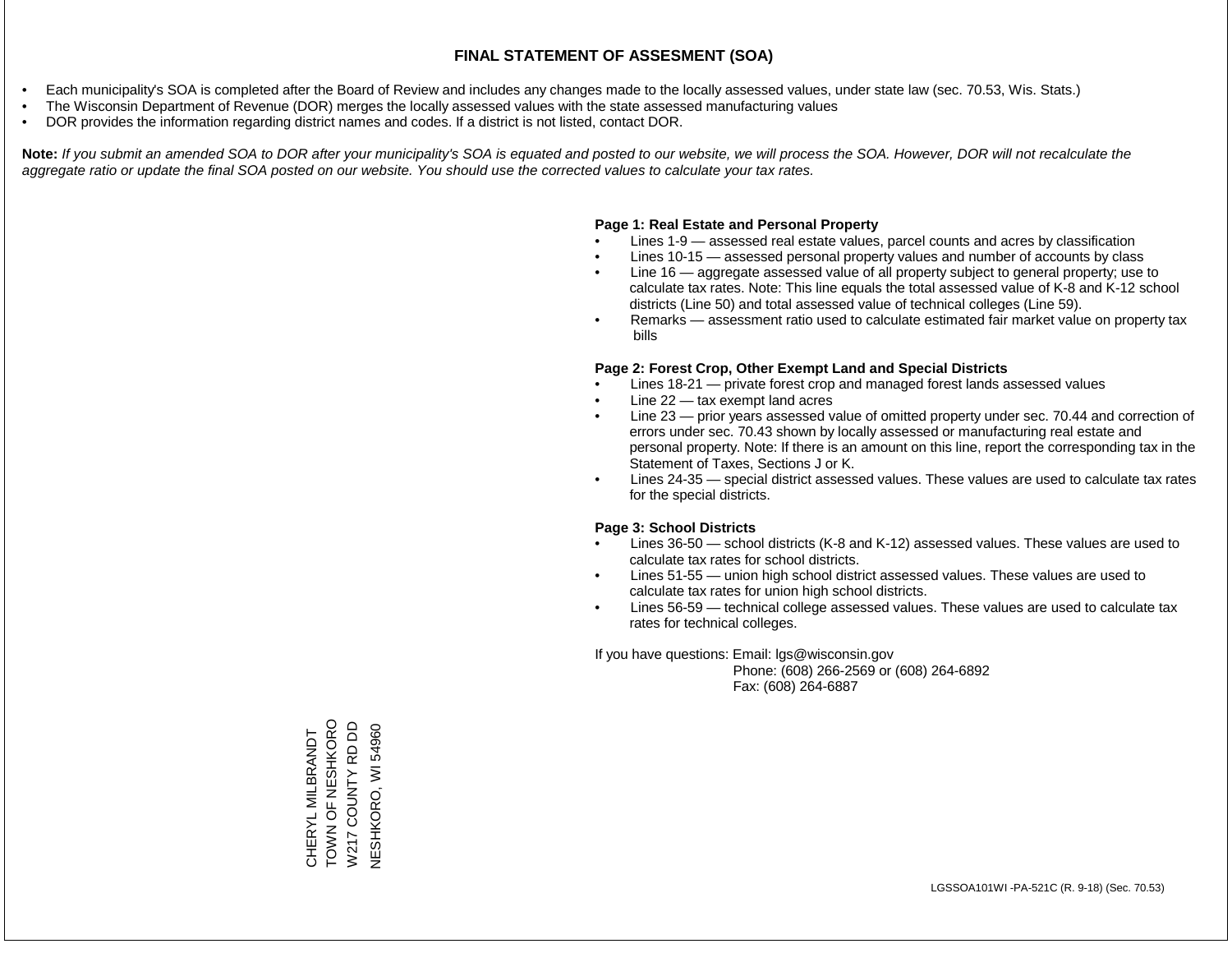|                         | <b>FINAL - EQUATED</b>                                             |                                           |                                 |                                               |                         | This is an Amended Return              | Page 1                                  |
|-------------------------|--------------------------------------------------------------------|-------------------------------------------|---------------------------------|-----------------------------------------------|-------------------------|----------------------------------------|-----------------------------------------|
|                         | <b>STATEMENT OF ASSESSMENT FOR 2021</b>                            |                                           | 39                              | 018                                           | 1059                    |                                        |                                         |
|                         |                                                                    |                                           | CO                              | <b>MUN</b>                                    | ACCT NO                 |                                        |                                         |
|                         | <b>FOR</b><br><b>TOWN OF</b><br><b>OF</b><br>Town - Village - City | <b>NEWTON</b><br><b>Municipality Name</b> |                                 | <b>MARQUETTE COUNTY</b><br><b>County Name</b> |                         |                                        |                                         |
| Line                    | <b>REAL ESTATE</b><br>(See Lines 18 - 22 for                       | PARCEL COUNT<br><b>TOTAL LAND</b>         |                                 | NO. OF ACRES<br><b>WHOLE</b>                  | <b>VALUE OF</b><br>LAND | <b>VALUE OF</b><br><b>IMPROVEMENTS</b> | TOTAL VALUE OF LAND<br>AND IMPROVEMENTS |
| No.                     | other Real Estate)                                                 | (Col. A)                                  | <b>IMPROVEMENTS</b><br>(Col. B) | <b>NUMBERS ONLY</b><br>(Col. C)               | (Col. D)                | (Col. E)                               | (Col. F)                                |
| $\overline{\mathbf{1}}$ | <b>RESIDENTIAL - Class 1</b>                                       | 426                                       | 364                             | 1,268                                         | 8,554,130               | 32,196,310                             | 40,750,440                              |
| $\overline{2}$          | COMMERCIAL - Class 2                                               | 7                                         | 5                               | 27                                            | 140,960                 | 1,203,700                              | 1,344,660                               |
| 3                       | <b>MANUFACTURING - Class 3</b>                                     | 0                                         | 0                               | 0                                             | 0                       |                                        | 0                                       |
| $\overline{4}$          | <b>AGRICULTURAL - Class 4</b>                                      | 334                                       |                                 | 6,561                                         | 785,869                 |                                        | 785,869                                 |
| 5                       | UNDEVELOPED - Class 5                                              | 442                                       |                                 | 4,910                                         | 4,830,584               |                                        | 4,830,584                               |
| 6                       | AGRICULTURAL FOREST - Class 5m                                     | 193                                       |                                 | 2,069                                         | 2,995,020               |                                        | 2,995,020                               |

LOCALLY ASSESSED | MANUFACTURING | MERGED

67,398,211

 0 0 0 0 0 64,886  $0 | 101,669$  $0$  166,555

Name of Assessor **Telephone #** 

05/05/2021 JOHN BLADER (920) 787-4355

 $210$  8,835,090 8,835,090 8,835,090 8,835,090 75 79 154 967,841 6,722,152 7,689,993 1,687 448 18,037 27,109,494 40,122,162 67,231,656

0

 64,886 101,669 166,555

11

BOARD OF REVIEW

DATE OF FINAL ADJOURNMENT

FOREST LANDS - Class 6

TOTAL - ALL COLUMNS

OTHER - Class 7

REMARKS

7

8 9 10

11 12 13

> 14 15

> 16

17

The Assessment Ratio to be used in calculating the estimated Fair Market Value on tax bills for this tax district is .897886195

**MUST EQUAL TOTAL VALUE OF THE SCHOOL DISTRICTS (K-12 PLUS K-8) - Line 50, Col. F**

TOTAL OF PERSONAL PROPERTY NOT EXEMPT (Total of Lines 11-14)

ALL OTHER PERSONAL PROPERTY NOT EXEMPT - Codes 4A, 4B, 4C

NUMBER OF PERSONAL PROPERTY ACCOUNTS IN ROLL BOATS AND OTHER WATERCRAFT NOT EXEMPT - Code 1

MACHINERY,TOOLS AND PATTERNS - Code 2

FURNITURE, FIXTURES AND EQUIPMENT - Code 3

This ratio should be used to convert assessed values to "Calculate Equalized Values" in Step 1 of the Lottery and Gaming Credit Calculations.

**AGGREGATE ASSESSED VALUE OF ALL PROPERTY SUBJECT TO THE GENERAL PROPERTY TAX (Total of Lines 9F and 15F)**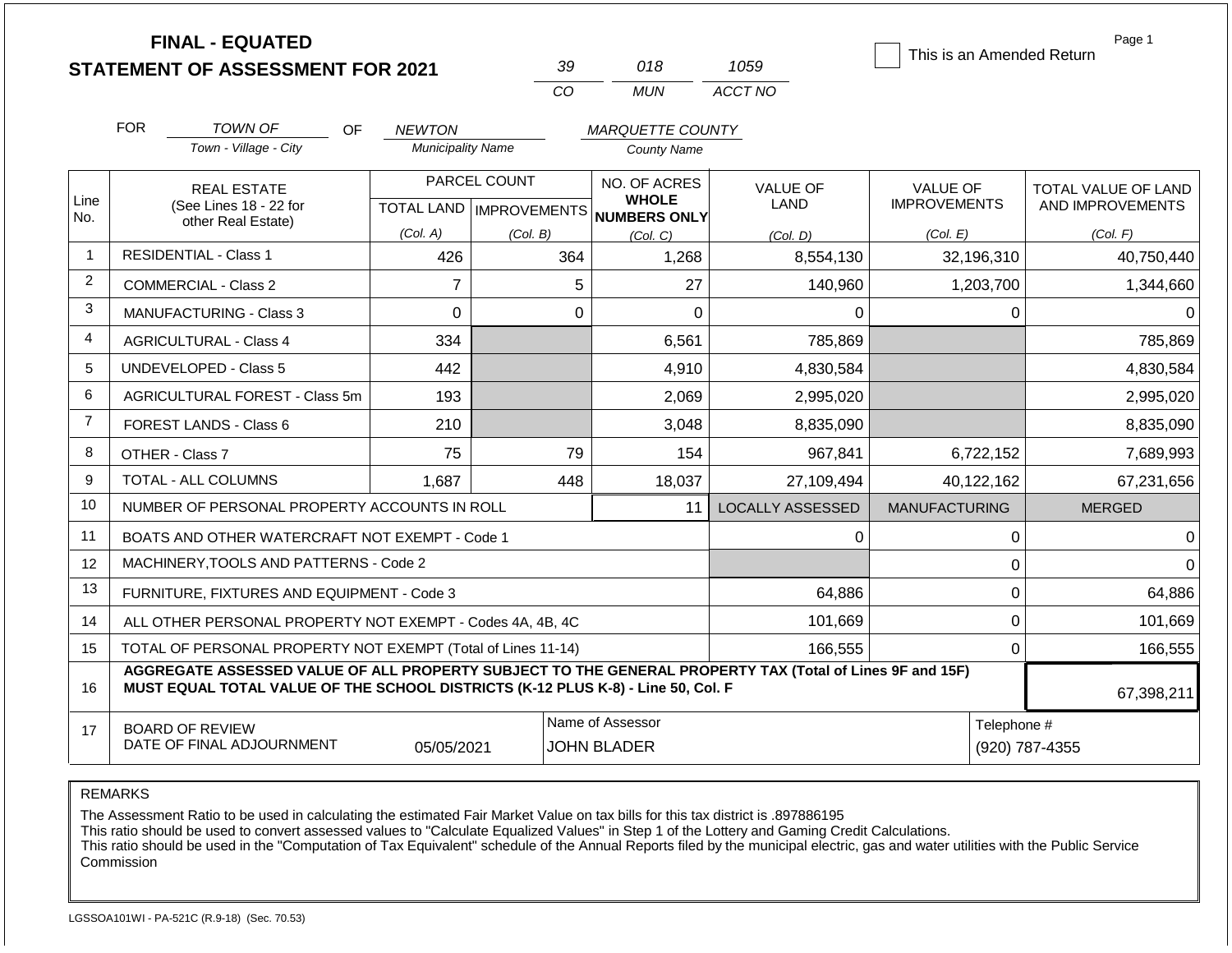2021 39 018 1059

FOREST LANDS (Line 7) and FOREST CROPS (in this section) - are **NOT** the same *YEAR CO MUN ACCT NO*

|    |                                                            | Private Forest Crop - Reg Class @ 10¢ per acre |  | Private Forest Crop - Reg Class @ \$2.52 per acre                              |                                                               |                 |                 |                                                                    |                                                                                                    |                    |
|----|------------------------------------------------------------|------------------------------------------------|--|--------------------------------------------------------------------------------|---------------------------------------------------------------|-----------------|-----------------|--------------------------------------------------------------------|----------------------------------------------------------------------------------------------------|--------------------|
|    | (a) PARCELS                                                | (b) ACRES                                      |  | (c) ASSESSED VALUE                                                             |                                                               | (d) PARCELS     |                 | (e) ACRES                                                          |                                                                                                    | (f) ASSESSED VALUE |
| 18 |                                                            |                                                |  |                                                                                |                                                               |                 |                 |                                                                    |                                                                                                    |                    |
|    |                                                            |                                                |  |                                                                                |                                                               |                 |                 |                                                                    |                                                                                                    |                    |
|    |                                                            |                                                |  | Private Forest Crop - Special Class @ 20¢ per acre<br>(c) ASSESSED VALUE       |                                                               | (d) PARCELS     |                 | (e) ACRES                                                          | Entered Before 2005 Managed Forest - Ferrous Mining CLOSED @ \$7.87 per acre<br>(f) ASSESSED VALUE |                    |
| 19 | (a) PARCELS                                                | (b) ACRES                                      |  |                                                                                |                                                               |                 |                 |                                                                    |                                                                                                    |                    |
|    |                                                            |                                                |  |                                                                                |                                                               |                 |                 |                                                                    |                                                                                                    |                    |
|    | Entered Before 2005 Managed Forest - OPEN @ 74 ¢ per acre  |                                                |  |                                                                                | Entered Before 2005 Managed Forest - CLOSED @                 |                 | \$1.75 per acre |                                                                    |                                                                                                    |                    |
| 20 | (a) PARCELS<br>(b) ACRES                                   |                                                |  | (c) ASSESSED VALUE                                                             |                                                               | (d) PARCELS     |                 | (e) ACRES                                                          |                                                                                                    | (f) ASSESSED VALUE |
|    |                                                            |                                                |  |                                                                                |                                                               |                 |                 |                                                                    |                                                                                                    |                    |
|    |                                                            |                                                |  |                                                                                |                                                               | 31              |                 | 641                                                                |                                                                                                    | 1,432,650          |
|    | Entered After 2004 Managed Forest - OPEN @ \$2.04 per acre |                                                |  |                                                                                | Entered After 2004 Managed Forest - CLOSED @ \$10.20 per acre |                 |                 |                                                                    |                                                                                                    |                    |
| 21 | (a) PARCELS                                                | (b) ACRES                                      |  | (c) ASSESSED VALUE                                                             |                                                               | (d) PARCELS     |                 | (e) ACRES                                                          |                                                                                                    | (f) ASSESSED VALUE |
|    |                                                            |                                                |  |                                                                                |                                                               |                 |                 |                                                                    |                                                                                                    |                    |
|    |                                                            | 234.5                                          |  | 680,050                                                                        |                                                               | 49              |                 | 1,188                                                              |                                                                                                    | 3,291,500          |
|    | (a) County Forest Cropland Acres                           |                                                |  | (b) Federal Acres                                                              |                                                               | (c) State Acres |                 | (d) County (NOT FOREST CROP) Acres                                 |                                                                                                    | (e) Other Acres    |
| 22 |                                                            |                                                |  |                                                                                |                                                               |                 |                 |                                                                    |                                                                                                    |                    |
|    |                                                            |                                                |  |                                                                                |                                                               | 2,485.13        |                 | 4.47                                                               |                                                                                                    | 18.38              |
|    |                                                            |                                                |  | Assessed Value of Omitted Property From Prior Years (Sec. 70.44)               |                                                               |                 |                 | Assessed Value of Sec. 70.43 Corrections of Errors by Assessors    |                                                                                                    |                    |
| 23 |                                                            | (a) REAL ESTATE                                |  | (b) PERSONAL                                                                   |                                                               |                 |                 | (c1) REAL ESTATE                                                   |                                                                                                    | (c2) PERSONAL      |
|    |                                                            |                                                |  |                                                                                |                                                               |                 |                 |                                                                    |                                                                                                    |                    |
|    |                                                            |                                                |  | Manufacturing Equated Value of Omitted Property From Prior Years (Sec. 70.995) |                                                               |                 |                 | Mfg. Equated Value of Sec.70.43 Corrections of Errors by Assessors |                                                                                                    |                    |
|    | (d) REAL ESTATE                                            |                                                |  | (e) PERSONAL                                                                   |                                                               |                 |                 | (f1) REAL ESTATE                                                   | (f2) PERSONAL                                                                                      |                    |
|    |                                                            |                                                |  |                                                                                |                                                               |                 |                 |                                                                    |                                                                                                    |                    |
|    |                                                            |                                                |  |                                                                                |                                                               |                 |                 |                                                                    |                                                                                                    |                    |

## **SPECIAL DISTRICTS**

| Line<br>No. | <b>Enter 6-digit</b><br>Special District<br>Code (Col. A) | <b>Account</b><br><b>Number</b><br>(Col. B) | <b>Special District Name</b><br>(Col. C) | <b>Locally Assessed Value</b><br>of Real Estate and<br>Personal Property (Col. D) | Mfg Value of Real Estate<br>and Personal Property<br>(Col. E) | <b>Merged Value of</b><br><b>Real Estate and</b><br>Personal Property (Col. F) |
|-------------|-----------------------------------------------------------|---------------------------------------------|------------------------------------------|-----------------------------------------------------------------------------------|---------------------------------------------------------------|--------------------------------------------------------------------------------|
| 24          | 398030                                                    | 0241                                        | SHARON LAKE MANAGEMENT DISTRICT          | 9,749,923                                                                         |                                                               | 9,749,923                                                                      |
| 25          |                                                           |                                             |                                          |                                                                                   |                                                               |                                                                                |
| 26          |                                                           |                                             |                                          |                                                                                   |                                                               |                                                                                |
| 27          |                                                           |                                             |                                          |                                                                                   |                                                               |                                                                                |
| 28          |                                                           |                                             |                                          |                                                                                   |                                                               |                                                                                |
| 29          |                                                           |                                             |                                          |                                                                                   |                                                               |                                                                                |
| 30          |                                                           |                                             |                                          |                                                                                   |                                                               |                                                                                |
| 31          |                                                           |                                             |                                          |                                                                                   |                                                               |                                                                                |
| 32          |                                                           |                                             |                                          |                                                                                   |                                                               |                                                                                |
| 33          |                                                           |                                             |                                          |                                                                                   |                                                               |                                                                                |
| 34          |                                                           |                                             |                                          |                                                                                   |                                                               |                                                                                |
| 35          |                                                           |                                             |                                          |                                                                                   |                                                               |                                                                                |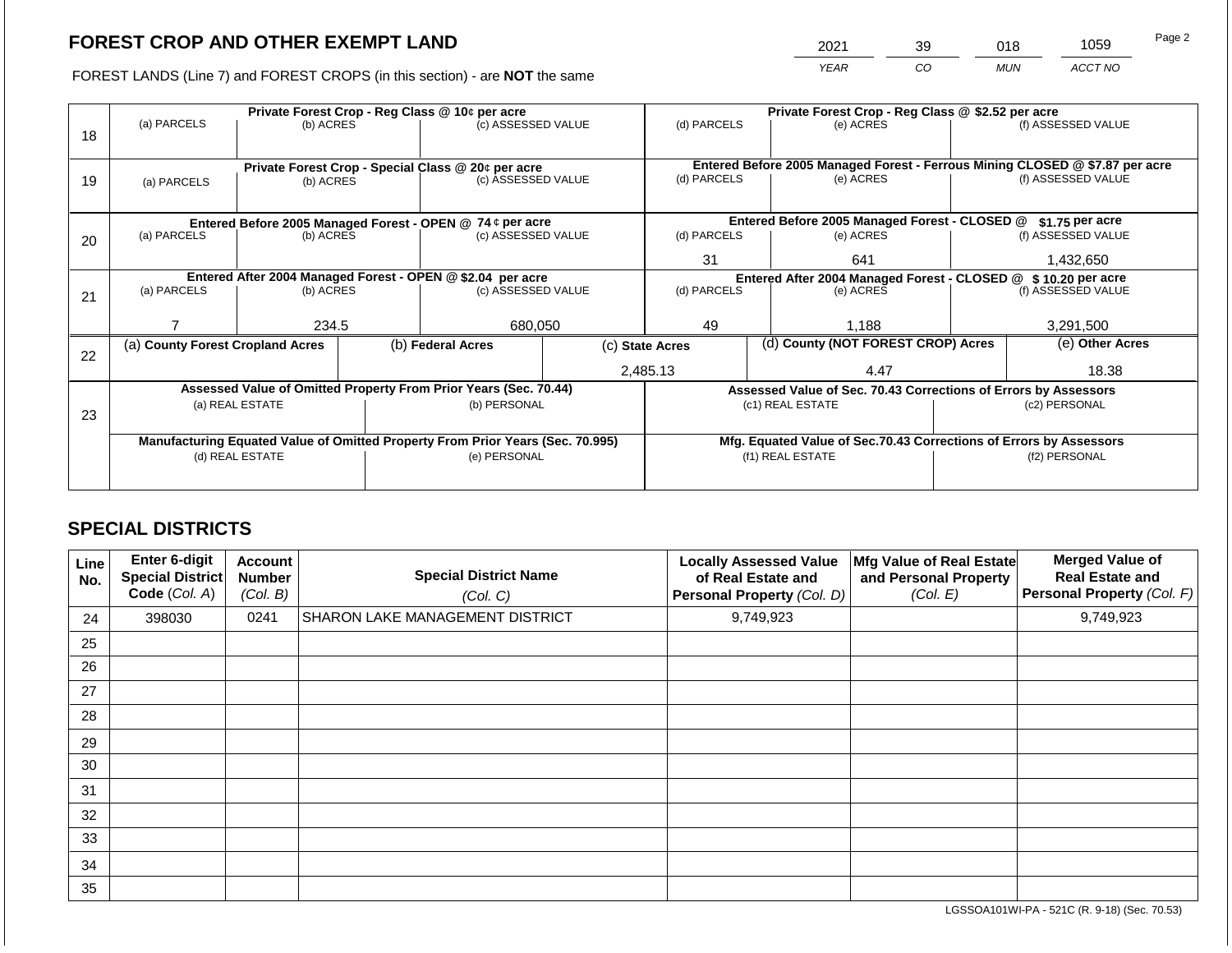| <b>SCHOOL DISTRICTS</b> |                                                                                                         |      |                                                         |                                                                                   | 2021                                                          | 39 | 018                                                                            | 1059       |
|-------------------------|---------------------------------------------------------------------------------------------------------|------|---------------------------------------------------------|-----------------------------------------------------------------------------------|---------------------------------------------------------------|----|--------------------------------------------------------------------------------|------------|
|                         |                                                                                                         |      |                                                         |                                                                                   | <b>YEAR</b>                                                   | CO | <b>MUN</b>                                                                     | ACCT NO    |
| Line<br>No.             | Enter 6-digit<br><b>Account</b><br><b>Number</b><br><b>School District</b><br>(Col. B)<br>Code (Col. A) |      | <b>School District Name</b><br>(Col. C)                 | <b>Locally Assessed Value</b><br>of Real Estate and<br>Personal Property (Col. D) | Mfg Value of Real Estate<br>and Personal Property<br>(Col. E) |    | <b>Merged Value of</b><br><b>Real Estate and</b><br>Personal Property (Col. F) |            |
|                         | A. SCHOOL DISTRICTS (K-8 and K-12)                                                                      |      |                                                         |                                                                                   |                                                               |    |                                                                                |            |
| 36                      | 396335                                                                                                  | 0232 | <b>SCH D OF WESTFIELD</b>                               |                                                                                   | 67,398,211                                                    |    |                                                                                | 67,398,211 |
| 37                      |                                                                                                         |      |                                                         |                                                                                   |                                                               |    |                                                                                |            |
| 38                      |                                                                                                         |      |                                                         |                                                                                   |                                                               |    |                                                                                |            |
| 39                      |                                                                                                         |      |                                                         |                                                                                   |                                                               |    |                                                                                |            |
| 40                      |                                                                                                         |      |                                                         |                                                                                   |                                                               |    |                                                                                |            |
| 41<br>42                |                                                                                                         |      |                                                         |                                                                                   |                                                               |    |                                                                                |            |
| 43                      |                                                                                                         |      |                                                         |                                                                                   |                                                               |    |                                                                                |            |
| 44                      |                                                                                                         |      |                                                         |                                                                                   |                                                               |    |                                                                                |            |
| 45                      |                                                                                                         |      |                                                         |                                                                                   |                                                               |    |                                                                                |            |
| 46                      |                                                                                                         |      |                                                         |                                                                                   |                                                               |    |                                                                                |            |
| 47                      |                                                                                                         |      |                                                         |                                                                                   |                                                               |    |                                                                                |            |
| 48                      |                                                                                                         |      |                                                         |                                                                                   |                                                               |    |                                                                                |            |
| 49                      |                                                                                                         |      |                                                         |                                                                                   |                                                               |    |                                                                                |            |
| 50                      |                                                                                                         |      | TOTAL ASSESSED VALUE OF SCHOOL DISTRICTS (K-8 and K-12) |                                                                                   | 67,398,211                                                    |    |                                                                                | 67,398,211 |
|                         | <b>B.</b><br><b>UNION HIGH SCHOOL DISTRICTS</b>                                                         |      |                                                         |                                                                                   |                                                               |    |                                                                                |            |
| 51                      |                                                                                                         |      |                                                         |                                                                                   |                                                               |    |                                                                                |            |
| 52<br>53                |                                                                                                         |      |                                                         |                                                                                   |                                                               |    |                                                                                |            |
| 54                      |                                                                                                         |      |                                                         |                                                                                   |                                                               |    |                                                                                |            |
| 55                      |                                                                                                         |      | TOTAL ASSESSED VALUE OF UNION HIGH SCHOOLS              |                                                                                   |                                                               |    |                                                                                |            |
|                         | <b>TECHNICAL COLLEGE DISTRICTS</b><br>C.                                                                |      |                                                         |                                                                                   |                                                               |    |                                                                                |            |
| 56                      | 000400                                                                                                  | 0004 | MADISON AREA TECHNICAL COLLEGE                          | <b>MADN</b>                                                                       | 67,398,211                                                    |    |                                                                                | 67,398,211 |
| 57                      |                                                                                                         |      |                                                         |                                                                                   |                                                               |    |                                                                                |            |
| 58                      |                                                                                                         |      |                                                         |                                                                                   |                                                               |    |                                                                                |            |
| 59                      |                                                                                                         |      | TOTAL ASSESSED VALUE OF TECHNICAL COLLEGES              |                                                                                   | 67,398,211                                                    |    |                                                                                | 67,398,211 |

**SCHOOL DISTRICTS**

| Name                                           |                            | Title | Submission date  |
|------------------------------------------------|----------------------------|-------|------------------|
| <b>SANDRA WRIGHT</b>                           |                            |       | 03<br>2021<br>06 |
| Phone                                          | Email address              |       |                  |
| 920<br>787<br>4561<br>$\overline{\phantom{0}}$ | SANDRARICHARD121@GMAIL.COM |       |                  |

LGSSOA101WI -PA-521C (R. 9-18) (Sec. 70.53)

Page 3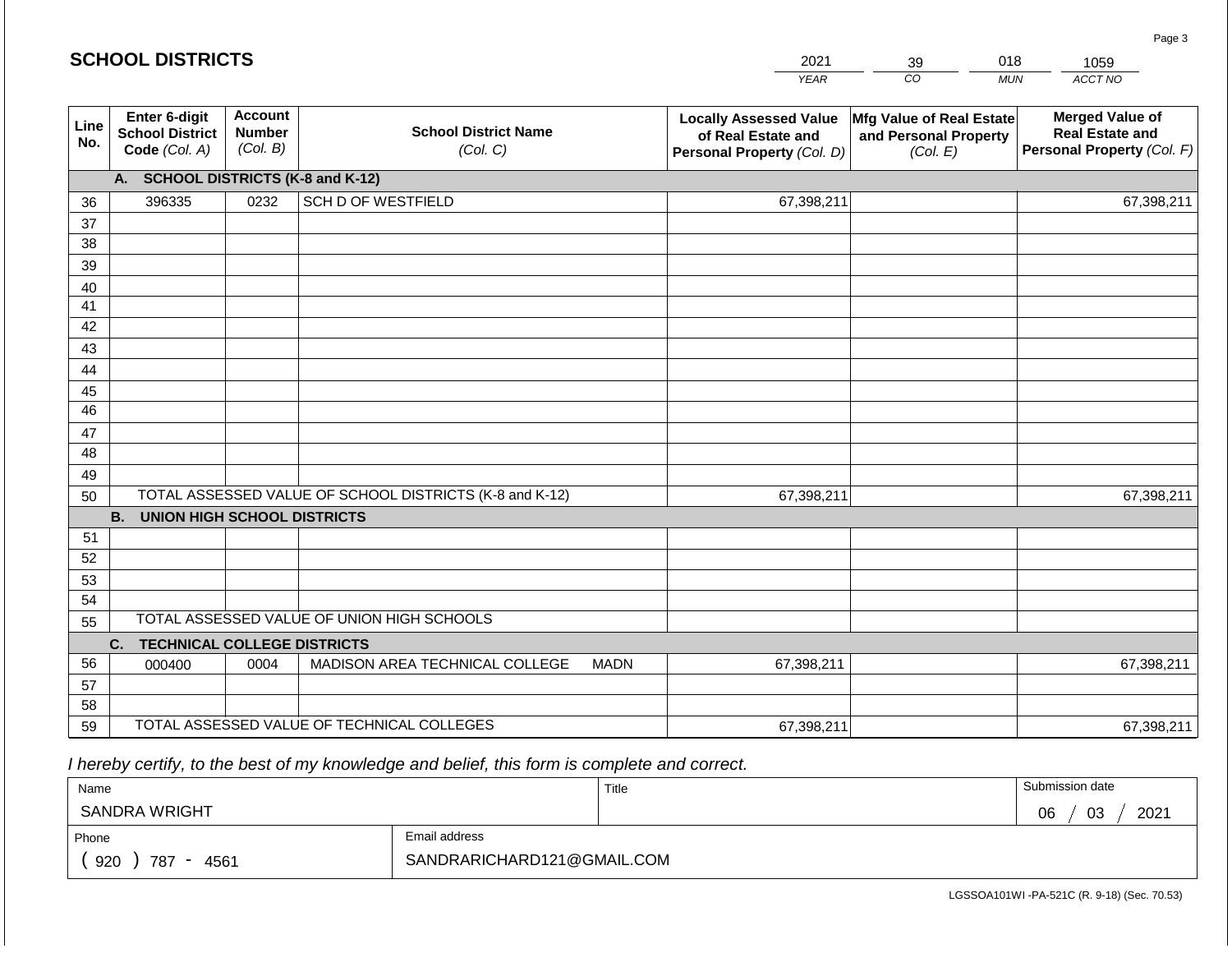- Each municipality's SOA is completed after the Board of Review and includes any changes made to the locally assessed values, under state law (sec. 70.53, Wis. Stats.)
- The Wisconsin Department of Revenue (DOR) merges the locally assessed values with the state assessed manufacturing values
- DOR provides the information regarding district names and codes. If a district is not listed, contact DOR.

Note: If you submit an amended SOA to DOR after your municipality's SOA is equated and posted to our website, we will process the SOA. However, DOR will not recalculate the *aggregate ratio or update the final SOA posted on our website. You should use the corrected values to calculate your tax rates.*

### **Page 1: Real Estate and Personal Property**

- Lines 1-9 assessed real estate values, parcel counts and acres by classification
- Lines 10-15 assessed personal property values and number of accounts by class
- Line 16 aggregate assessed value of all property subject to general property; use to calculate tax rates. Note: This line equals the total assessed value of K-8 and K-12 school districts (Line 50) and total assessed value of technical colleges (Line 59).
- Remarks assessment ratio used to calculate estimated fair market value on property tax bills

### **Page 2: Forest Crop, Other Exempt Land and Special Districts**

- Lines 18-21 private forest crop and managed forest lands assessed values
- Line  $22 -$  tax exempt land acres
- Line 23 prior years assessed value of omitted property under sec. 70.44 and correction of errors under sec. 70.43 shown by locally assessed or manufacturing real estate and personal property. Note: If there is an amount on this line, report the corresponding tax in the Statement of Taxes, Sections J or K.
- Lines 24-35 special district assessed values. These values are used to calculate tax rates for the special districts.

### **Page 3: School Districts**

- Lines 36-50 school districts (K-8 and K-12) assessed values. These values are used to calculate tax rates for school districts.
- Lines 51-55 union high school district assessed values. These values are used to calculate tax rates for union high school districts.
- Lines 56-59 technical college assessed values. These values are used to calculate tax rates for technical colleges.

If you have questions: Email: lgs@wisconsin.gov

 Phone: (608) 266-2569 or (608) 264-6892 Fax: (608) 264-6887

 $-8447$ WESTFIELD, WI 53964 - 8447WESTFIELD, WI 53964  $\mathbb N$ W4882 COUNTY RD Z SANDRA WRIGHT<br>TOWN OF NEWTON ZOLNHZ LO ZNOL W4882 COUNTY RD SANDRA WRIGHT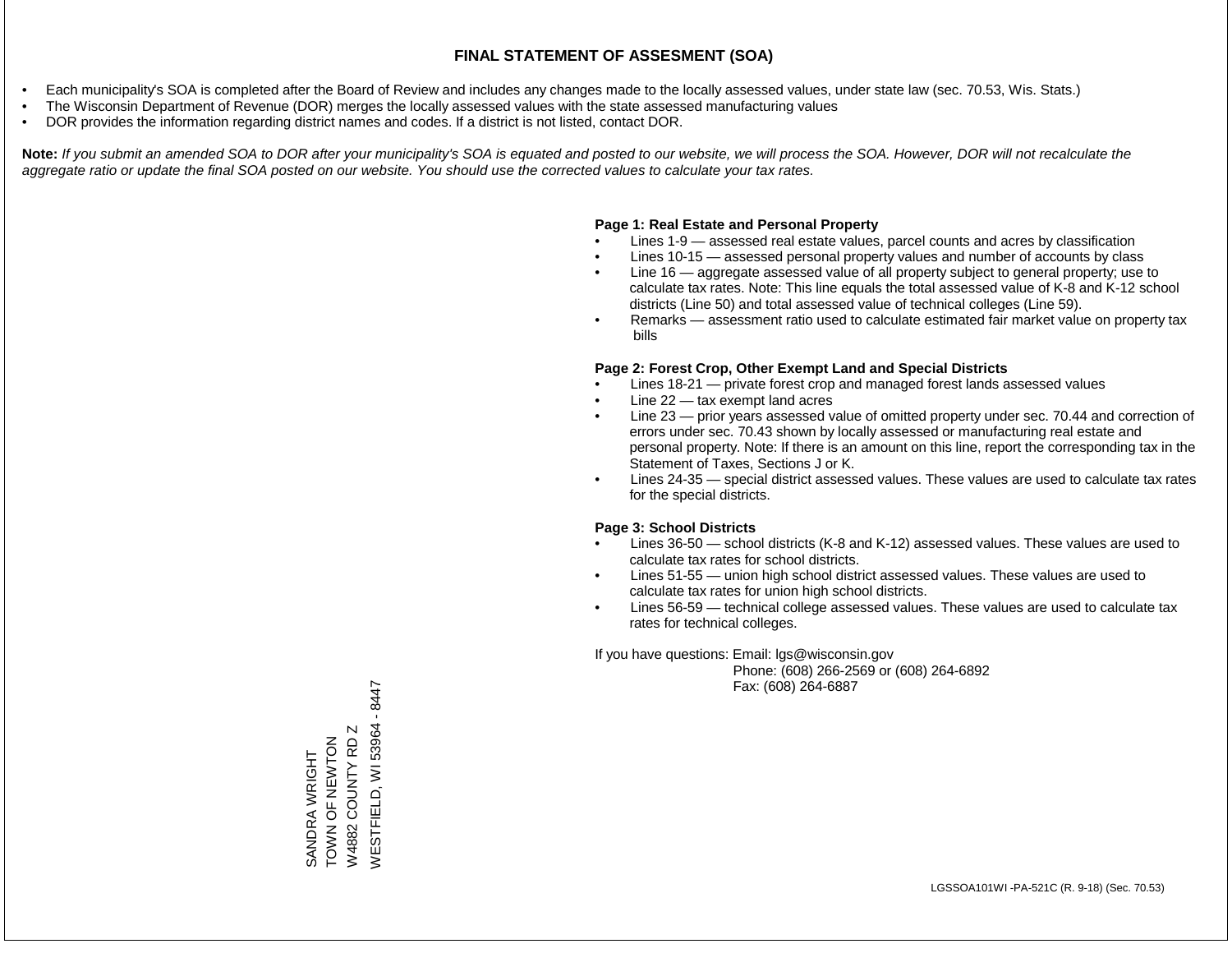**FINAL - EQUATED**

| -39 | กวก | 1060    |
|-----|-----|---------|
| cо  | MUN | ACCT NO |

This is an Amended Return

Page 1

|                 | <b>FOR</b>                                   | <b>TOWN OF</b><br>OF                                                                                                                                                                         | <b>OXFORD</b>            |                           | <b>MARQUETTE COUNTY</b>             |                                      |                      |                     |
|-----------------|----------------------------------------------|----------------------------------------------------------------------------------------------------------------------------------------------------------------------------------------------|--------------------------|---------------------------|-------------------------------------|--------------------------------------|----------------------|---------------------|
|                 |                                              | Town - Village - City                                                                                                                                                                        | <b>Municipality Name</b> |                           | <b>County Name</b>                  |                                      |                      |                     |
|                 |                                              | <b>REAL ESTATE</b>                                                                                                                                                                           |                          | PARCEL COUNT              | NO. OF ACRES                        | <b>VALUE OF</b>                      | <b>VALUE OF</b>      | TOTAL VALUE OF LAND |
| Line<br>No.     | (See Lines 18 - 22 for<br>other Real Estate) |                                                                                                                                                                                              |                          | TOTAL LAND   IMPROVEMENTS | <b>WHOLE</b><br><b>NUMBERS ONLY</b> | <b>LAND</b>                          | <b>IMPROVEMENTS</b>  | AND IMPROVEMENTS    |
|                 |                                              |                                                                                                                                                                                              | (Col. A)                 | (Col. B)                  | (Col. C)                            | (Col, D)                             | (Col. E)             | (Col. F)            |
| $\mathbf{1}$    |                                              | <b>RESIDENTIAL - Class 1</b>                                                                                                                                                                 | 722                      | 560                       | 1,829                               | 12,457,800                           | 50,470,300           | 62,928,100          |
| $\overline{2}$  |                                              | <b>COMMERCIAL - Class 2</b>                                                                                                                                                                  | 17                       | 12                        | 58                                  | 317,300                              | 1,806,300            | 2,123,600           |
| 3               |                                              | MANUFACTURING - Class 3                                                                                                                                                                      |                          |                           | 74                                  | 180,800                              | 12,476,000           | 12,656,800          |
| $\overline{4}$  |                                              | <b>AGRICULTURAL - Class 4</b>                                                                                                                                                                | 423                      |                           | 8,405                               | 1,245,500                            |                      | 1,245,500           |
| 5               | <b>UNDEVELOPED - Class 5</b>                 |                                                                                                                                                                                              | 318                      |                           | 3,188                               | 3,405,400                            |                      | 3,405,400           |
| 6               | AGRICULTURAL FOREST - Class 5m               |                                                                                                                                                                                              | 98                       |                           | 1,020                               | 1,492,000                            |                      | 1,492,000           |
| $\overline{7}$  | FOREST LANDS - Class 6                       |                                                                                                                                                                                              | 220                      |                           | 3,991                               | 11,748,900                           |                      | 11,748,900          |
| 8               |                                              | OTHER - Class 7                                                                                                                                                                              | 49                       | 49                        | 117                                 | 533,500                              | 5,180,000            | 5,713,500           |
| 9               |                                              | TOTAL - ALL COLUMNS                                                                                                                                                                          | 622<br>1,848             |                           | 18,682                              | 31,381,200                           | 69,932,600           | 101,313,800         |
| 10              |                                              | NUMBER OF PERSONAL PROPERTY ACCOUNTS IN ROLL                                                                                                                                                 |                          |                           | 16                                  | <b>LOCALLY ASSESSED</b>              | <b>MANUFACTURING</b> | <b>MERGED</b>       |
| 11              |                                              | BOATS AND OTHER WATERCRAFT NOT EXEMPT - Code 1                                                                                                                                               |                          |                           |                                     | 0                                    | $\Omega$             | 0                   |
| 12 <sup>°</sup> |                                              | MACHINERY, TOOLS AND PATTERNS - Code 2                                                                                                                                                       |                          |                           |                                     |                                      | 7,175,900            | 7,175,900           |
| 13              |                                              | FURNITURE, FIXTURES AND EQUIPMENT - Code 3                                                                                                                                                   |                          |                           |                                     | 69,600                               | 506,200              | 575,800             |
| 14              |                                              | ALL OTHER PERSONAL PROPERTY NOT EXEMPT - Codes 4A, 4B, 4C                                                                                                                                    |                          |                           |                                     | 74,900                               | 55,100               | 130,000             |
| 15              |                                              | TOTAL OF PERSONAL PROPERTY NOT EXEMPT (Total of Lines 11-14)                                                                                                                                 |                          |                           |                                     | 144,500                              | 7,737,200            | 7,881,700           |
| 16              |                                              | AGGREGATE ASSESSED VALUE OF ALL PROPERTY SUBJECT TO THE GENERAL PROPERTY TAX (Total of Lines 9F and 15F)<br>MUST EQUAL TOTAL VALUE OF THE SCHOOL DISTRICTS (K-12 PLUS K-8) - Line 50, Col. F |                          |                           |                                     |                                      |                      | 109,195,500         |
| 17              |                                              | <b>BOARD OF REVIEW</b><br>DATE OF FINAL ADJOURNMENT                                                                                                                                          | 06/02/2021               |                           | Name of Assessor                    | ASSOCIATED APPRAISAL CONSULTANTS INC | Telephone #          | (800) 721-4157      |
|                 |                                              |                                                                                                                                                                                              |                          |                           |                                     |                                      |                      |                     |

REMARKS

The Assessment Ratio to be used in calculating the estimated Fair Market Value on tax bills for this tax district is .84478563

This ratio should be used to convert assessed values to "Calculate Equalized Values" in Step 1 of the Lottery and Gaming Credit Calculations.

 This ratio should be used in the "Computation of Tax Equivalent" schedule of the Annual Reports filed by the municipal electric, gas and water utilities with the Public Service Commission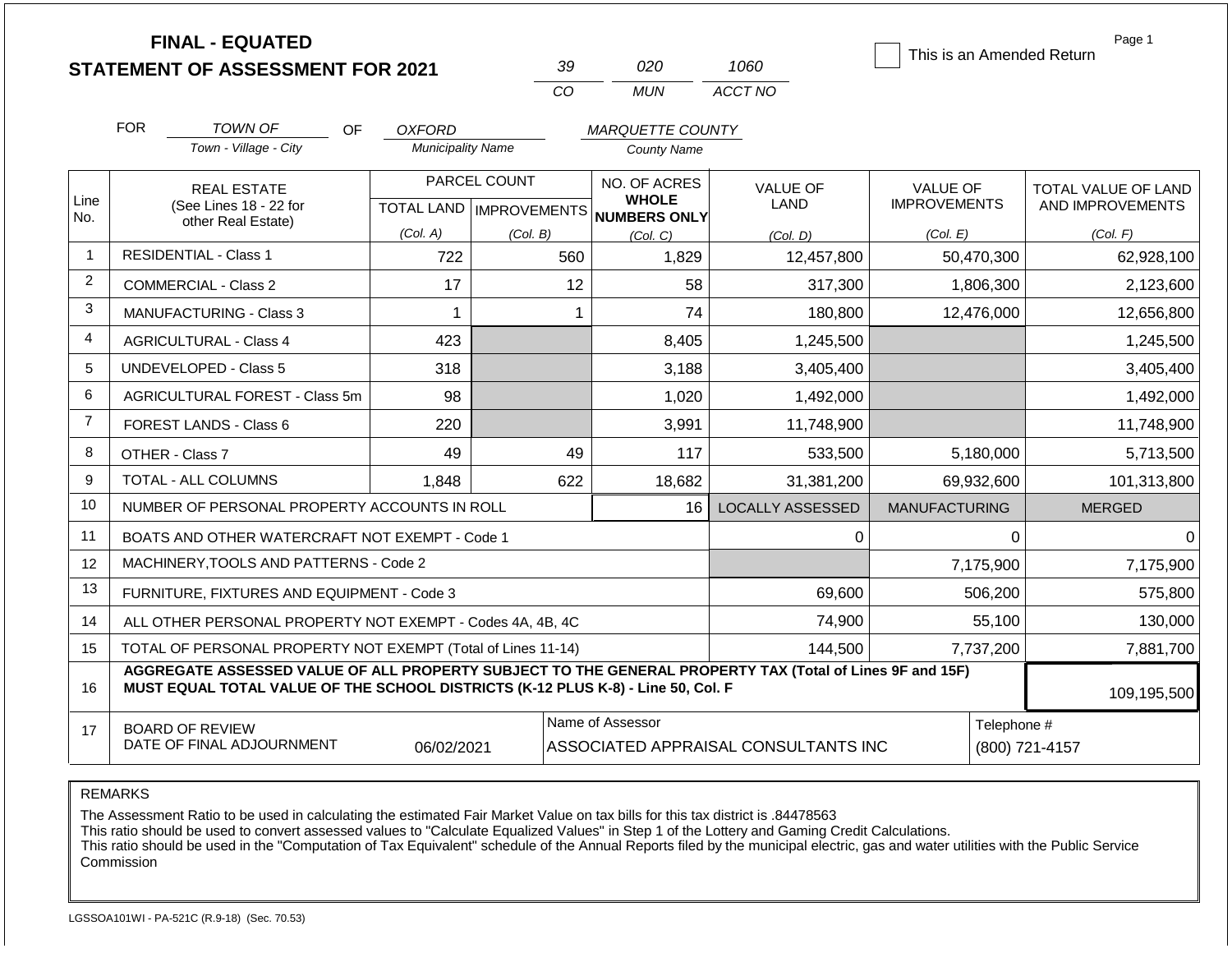2021 39 020 1060

FOREST LANDS (Line 7) and FOREST CROPS (in this section) - are **NOT** the same *YEAR CO MUN ACCT NO*

|    | Private Forest Crop - Reg Class @ 10¢ per acre             |                                 |                                                               |                                                                                |                 | Private Forest Crop - Reg Class @ \$2.52 per acre |  |                                                                    |               |                                                                              |
|----|------------------------------------------------------------|---------------------------------|---------------------------------------------------------------|--------------------------------------------------------------------------------|-----------------|---------------------------------------------------|--|--------------------------------------------------------------------|---------------|------------------------------------------------------------------------------|
| 18 | (a) PARCELS                                                | (b) ACRES                       |                                                               | (c) ASSESSED VALUE                                                             |                 | (d) PARCELS                                       |  | (e) ACRES                                                          |               | (f) ASSESSED VALUE                                                           |
|    |                                                            |                                 |                                                               |                                                                                |                 |                                                   |  |                                                                    |               |                                                                              |
|    |                                                            |                                 |                                                               |                                                                                |                 |                                                   |  |                                                                    |               | Entered Before 2005 Managed Forest - Ferrous Mining CLOSED @ \$7.87 per acre |
| 19 | (a) PARCELS                                                | (b) ACRES                       |                                                               | Private Forest Crop - Special Class @ 20¢ per acre<br>(c) ASSESSED VALUE       |                 | (d) PARCELS                                       |  | (e) ACRES                                                          |               | (f) ASSESSED VALUE                                                           |
|    |                                                            |                                 |                                                               |                                                                                |                 |                                                   |  |                                                                    |               |                                                                              |
|    |                                                            |                                 |                                                               |                                                                                |                 |                                                   |  |                                                                    |               |                                                                              |
|    | Entered Before 2005 Managed Forest - OPEN @ 74 ¢ per acre  |                                 |                                                               |                                                                                |                 |                                                   |  | Entered Before 2005 Managed Forest - CLOSED @                      |               | \$1.75 per acre                                                              |
| 20 | (a) PARCELS                                                | (c) ASSESSED VALUE<br>(b) ACRES |                                                               | (d) PARCELS                                                                    |                 | (e) ACRES                                         |  | (f) ASSESSED VALUE                                                 |               |                                                                              |
|    |                                                            |                                 |                                                               |                                                                                |                 | 24                                                |  | 636.37                                                             |               | 1,909,100                                                                    |
|    | Entered After 2004 Managed Forest - OPEN @ \$2.04 per acre |                                 | Entered After 2004 Managed Forest - CLOSED @ \$10.20 per acre |                                                                                |                 |                                                   |  |                                                                    |               |                                                                              |
| 21 | (a) PARCELS                                                | (b) ACRES                       |                                                               | (c) ASSESSED VALUE                                                             |                 | (d) PARCELS<br>(e) ACRES                          |  |                                                                    |               | (f) ASSESSED VALUE                                                           |
|    |                                                            |                                 |                                                               |                                                                                |                 |                                                   |  |                                                                    |               |                                                                              |
|    |                                                            |                                 |                                                               |                                                                                |                 | 43                                                |  | 952.19                                                             | 2,831,200     |                                                                              |
|    | (a) County Forest Cropland Acres                           |                                 |                                                               | (b) Federal Acres                                                              | (c) State Acres |                                                   |  | (d) County (NOT FOREST CROP) Acres                                 |               | (e) Other Acres                                                              |
| 22 |                                                            |                                 |                                                               |                                                                                |                 |                                                   |  |                                                                    |               |                                                                              |
|    |                                                            |                                 |                                                               |                                                                                |                 | 257.77                                            |  | 3.35                                                               |               | 900.98                                                                       |
|    |                                                            |                                 |                                                               | Assessed Value of Omitted Property From Prior Years (Sec. 70.44)               |                 |                                                   |  | Assessed Value of Sec. 70.43 Corrections of Errors by Assessors    |               |                                                                              |
|    |                                                            | (a) REAL ESTATE                 |                                                               | (b) PERSONAL                                                                   |                 |                                                   |  | (c1) REAL ESTATE                                                   |               | (c2) PERSONAL                                                                |
| 23 |                                                            | 262,600                         |                                                               |                                                                                |                 |                                                   |  |                                                                    |               |                                                                              |
|    |                                                            |                                 |                                                               | Manufacturing Equated Value of Omitted Property From Prior Years (Sec. 70.995) |                 |                                                   |  | Mfg. Equated Value of Sec.70.43 Corrections of Errors by Assessors |               |                                                                              |
|    |                                                            | (d) REAL ESTATE                 |                                                               | (e) PERSONAL                                                                   |                 |                                                   |  | (f1) REAL ESTATE                                                   | (f2) PERSONAL |                                                                              |
|    |                                                            |                                 |                                                               |                                                                                |                 |                                                   |  |                                                                    |               |                                                                              |
|    |                                                            |                                 |                                                               |                                                                                |                 |                                                   |  |                                                                    |               |                                                                              |

## **SPECIAL DISTRICTS**

| Line<br>No. | <b>Enter 6-digit</b><br>Special District | <b>Account</b><br><b>Number</b> | <b>Special District Name</b> | <b>Locally Assessed Value</b><br>of Real Estate and | Mfg Value of Real Estate<br>and Personal Property | <b>Merged Value of</b><br><b>Real Estate and</b> |
|-------------|------------------------------------------|---------------------------------|------------------------------|-----------------------------------------------------|---------------------------------------------------|--------------------------------------------------|
|             | Code (Col. A)                            | (Col. B)                        | (Col. C)                     | Personal Property (Col. D)                          | (Col. E)                                          | Personal Property (Col. F)                       |
| 24          |                                          |                                 |                              |                                                     |                                                   |                                                  |
| 25          |                                          |                                 |                              |                                                     |                                                   |                                                  |
| 26          |                                          |                                 |                              |                                                     |                                                   |                                                  |
| 27          |                                          |                                 |                              |                                                     |                                                   |                                                  |
| 28          |                                          |                                 |                              |                                                     |                                                   |                                                  |
| 29          |                                          |                                 |                              |                                                     |                                                   |                                                  |
| 30          |                                          |                                 |                              |                                                     |                                                   |                                                  |
| 31          |                                          |                                 |                              |                                                     |                                                   |                                                  |
| 32          |                                          |                                 |                              |                                                     |                                                   |                                                  |
| 33          |                                          |                                 |                              |                                                     |                                                   |                                                  |
| 34          |                                          |                                 |                              |                                                     |                                                   |                                                  |
| 35          |                                          |                                 |                              |                                                     |                                                   |                                                  |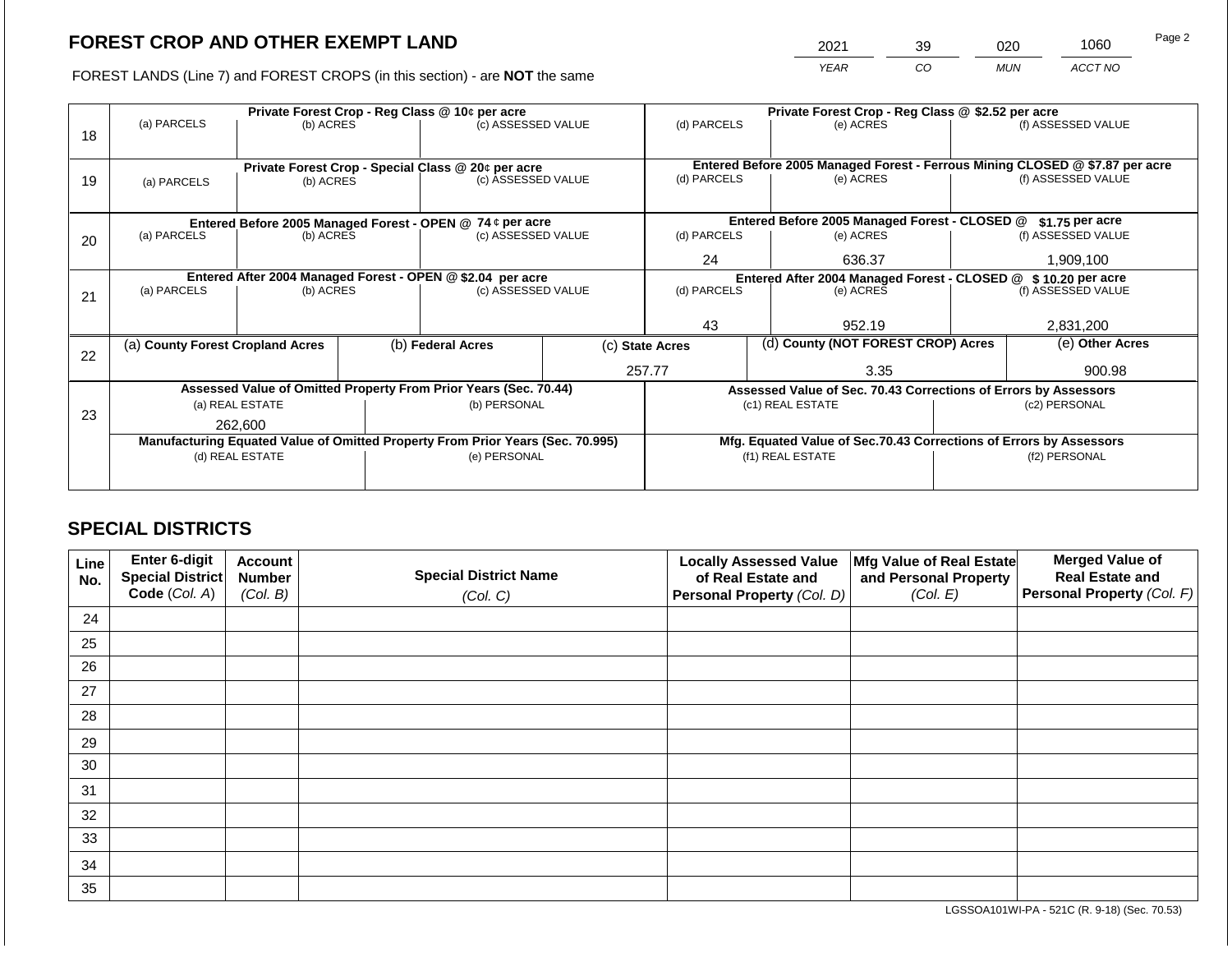|                 | <b>SCHOOL DISTRICTS</b>                                  |                                             |                                                         |             | 2021                                                                              | 020<br>39                                                     | 1060                                                                           |
|-----------------|----------------------------------------------------------|---------------------------------------------|---------------------------------------------------------|-------------|-----------------------------------------------------------------------------------|---------------------------------------------------------------|--------------------------------------------------------------------------------|
|                 |                                                          |                                             |                                                         |             | <b>YEAR</b>                                                                       | CO<br><b>MUN</b>                                              | ACCT NO                                                                        |
| Line<br>No.     | Enter 6-digit<br><b>School District</b><br>Code (Col. A) | <b>Account</b><br><b>Number</b><br>(Col. B) | <b>School District Name</b><br>(Col. C)                 |             | <b>Locally Assessed Value</b><br>of Real Estate and<br>Personal Property (Col. D) | Mfg Value of Real Estate<br>and Personal Property<br>(Col. E) | <b>Merged Value of</b><br><b>Real Estate and</b><br>Personal Property (Col. F) |
|                 | A. SCHOOL DISTRICTS (K-8 and K-12)                       |                                             |                                                         |             |                                                                                   |                                                               |                                                                                |
| 36              | 396335                                                   | 0232                                        | <b>SCH D OF WESTFIELD</b>                               |             | 88,801,500                                                                        | 20,394,000                                                    | 109,195,500                                                                    |
| 37              |                                                          |                                             |                                                         |             |                                                                                   |                                                               |                                                                                |
| 38              |                                                          |                                             |                                                         |             |                                                                                   |                                                               |                                                                                |
| 39              |                                                          |                                             |                                                         |             |                                                                                   |                                                               |                                                                                |
| 40              |                                                          |                                             |                                                         |             |                                                                                   |                                                               |                                                                                |
| 41<br>42        |                                                          |                                             |                                                         |             |                                                                                   |                                                               |                                                                                |
| 43              |                                                          |                                             |                                                         |             |                                                                                   |                                                               |                                                                                |
| 44              |                                                          |                                             |                                                         |             |                                                                                   |                                                               |                                                                                |
| 45              |                                                          |                                             |                                                         |             |                                                                                   |                                                               |                                                                                |
| $\overline{46}$ |                                                          |                                             |                                                         |             |                                                                                   |                                                               |                                                                                |
| 47              |                                                          |                                             |                                                         |             |                                                                                   |                                                               |                                                                                |
| 48              |                                                          |                                             |                                                         |             |                                                                                   |                                                               |                                                                                |
| 49              |                                                          |                                             |                                                         |             |                                                                                   |                                                               |                                                                                |
| 50              |                                                          |                                             | TOTAL ASSESSED VALUE OF SCHOOL DISTRICTS (K-8 and K-12) |             | 88,801,500                                                                        | 20,394,000                                                    | 109,195,500                                                                    |
|                 | <b>B.</b><br><b>UNION HIGH SCHOOL DISTRICTS</b>          |                                             |                                                         |             |                                                                                   |                                                               |                                                                                |
| 51<br>52        |                                                          |                                             |                                                         |             |                                                                                   |                                                               |                                                                                |
| 53              |                                                          |                                             |                                                         |             |                                                                                   |                                                               |                                                                                |
| 54              |                                                          |                                             |                                                         |             |                                                                                   |                                                               |                                                                                |
| 55              |                                                          |                                             | TOTAL ASSESSED VALUE OF UNION HIGH SCHOOLS              |             |                                                                                   |                                                               |                                                                                |
|                 | <b>TECHNICAL COLLEGE DISTRICTS</b><br>C.                 |                                             |                                                         |             |                                                                                   |                                                               |                                                                                |
| 56              | 000400                                                   | 0004                                        | MADISON AREA TECHNICAL COLLEGE                          | <b>MADN</b> | 88,801,500                                                                        | 20,394,000                                                    | 109,195,500                                                                    |
| 57              |                                                          |                                             |                                                         |             |                                                                                   |                                                               |                                                                                |
| 58              |                                                          |                                             |                                                         |             |                                                                                   |                                                               |                                                                                |
| 59              |                                                          |                                             | TOTAL ASSESSED VALUE OF TECHNICAL COLLEGES              |             | 88,801,500                                                                        | 20,394,000                                                    | 109,195,500                                                                    |

 *I hereby certify, to the best of my knowledge and belief, this form is complete and correct.*

**SCHOOL DISTRICTS**

| Name               |                         | Title | Submission date  |
|--------------------|-------------------------|-------|------------------|
| MARY P WALTERS     |                         |       | 2021<br>07<br>06 |
| Phone              | Email address           |       |                  |
| 608<br>586<br>4366 | OXFORDTOWNSHIP@MAQS.NET |       |                  |

Page 3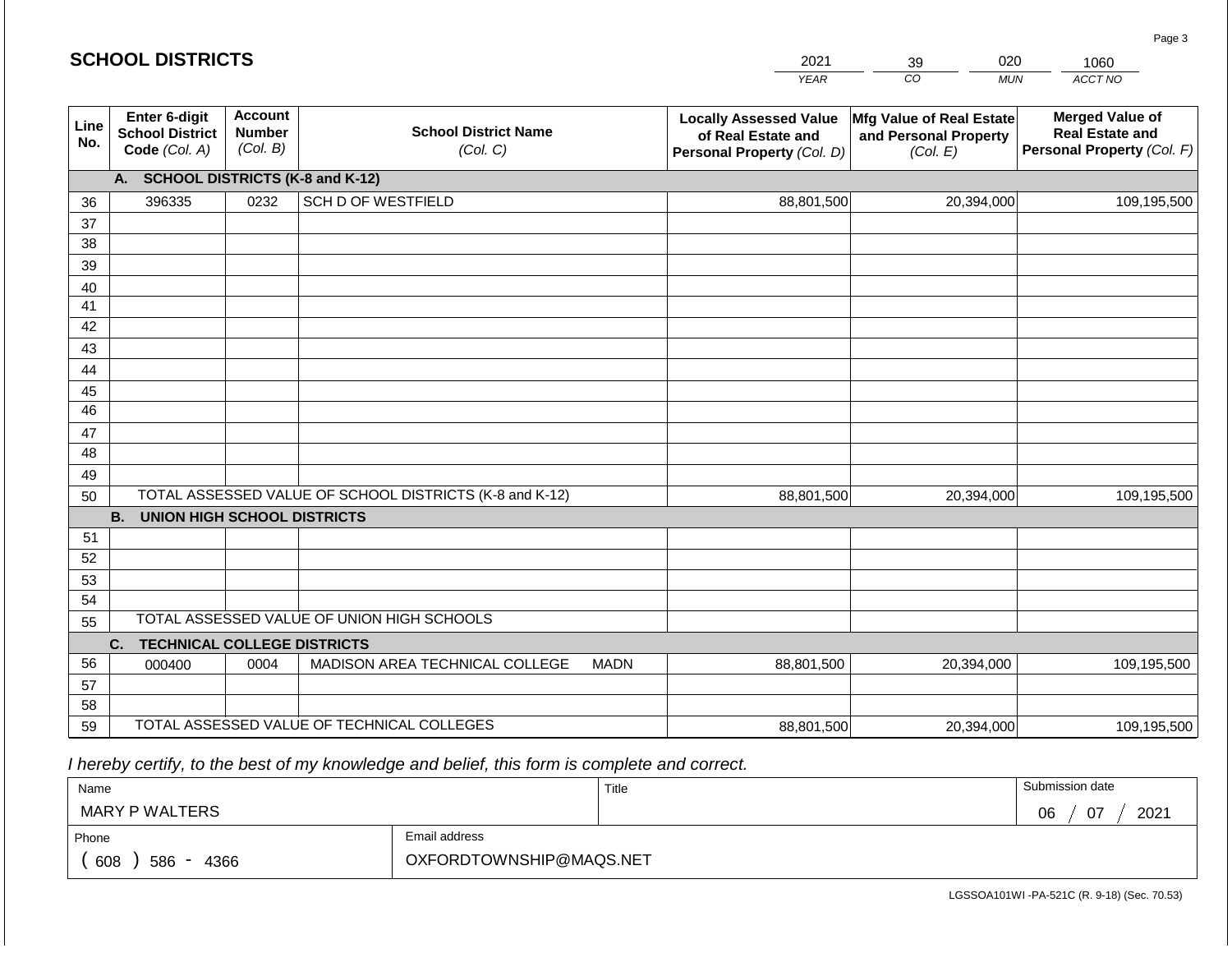- Each municipality's SOA is completed after the Board of Review and includes any changes made to the locally assessed values, under state law (sec. 70.53, Wis. Stats.)
- The Wisconsin Department of Revenue (DOR) merges the locally assessed values with the state assessed manufacturing values
- DOR provides the information regarding district names and codes. If a district is not listed, contact DOR.

Note: If you submit an amended SOA to DOR after your municipality's SOA is equated and posted to our website, we will process the SOA. However, DOR will not recalculate the *aggregate ratio or update the final SOA posted on our website. You should use the corrected values to calculate your tax rates.*

#### **Page 1: Real Estate and Personal Property**

- Lines 1-9 assessed real estate values, parcel counts and acres by classification
- Lines 10-15 assessed personal property values and number of accounts by class
- Line 16 aggregate assessed value of all property subject to general property; use to calculate tax rates. Note: This line equals the total assessed value of K-8 and K-12 school districts (Line 50) and total assessed value of technical colleges (Line 59).
- Remarks assessment ratio used to calculate estimated fair market value on property tax bills

#### **Page 2: Forest Crop, Other Exempt Land and Special Districts**

- Lines 18-21 private forest crop and managed forest lands assessed values
- Line  $22 -$  tax exempt land acres
- Line 23 prior years assessed value of omitted property under sec. 70.44 and correction of errors under sec. 70.43 shown by locally assessed or manufacturing real estate and personal property. Note: If there is an amount on this line, report the corresponding tax in the Statement of Taxes, Sections J or K.
- Lines 24-35 special district assessed values. These values are used to calculate tax rates for the special districts.

#### **Page 3: School Districts**

- Lines 36-50 school districts (K-8 and K-12) assessed values. These values are used to calculate tax rates for school districts.
- Lines 51-55 union high school district assessed values. These values are used to calculate tax rates for union high school districts.
- Lines 56-59 technical college assessed values. These values are used to calculate tax rates for technical colleges.

If you have questions: Email: lgs@wisconsin.gov

 Phone: (608) 266-2569 or (608) 264-6892 Fax: (608) 264-6887

OXFORD, WI 53952 - 8829 OXFORD, WI 53952 - 8829MARY PAT WALTERS<br>TOWN OF OXFORD<br>N2873 COUNTY RD A MARY PAT WALTERS N2873 COUNTY RD A TOWN OF OXFORD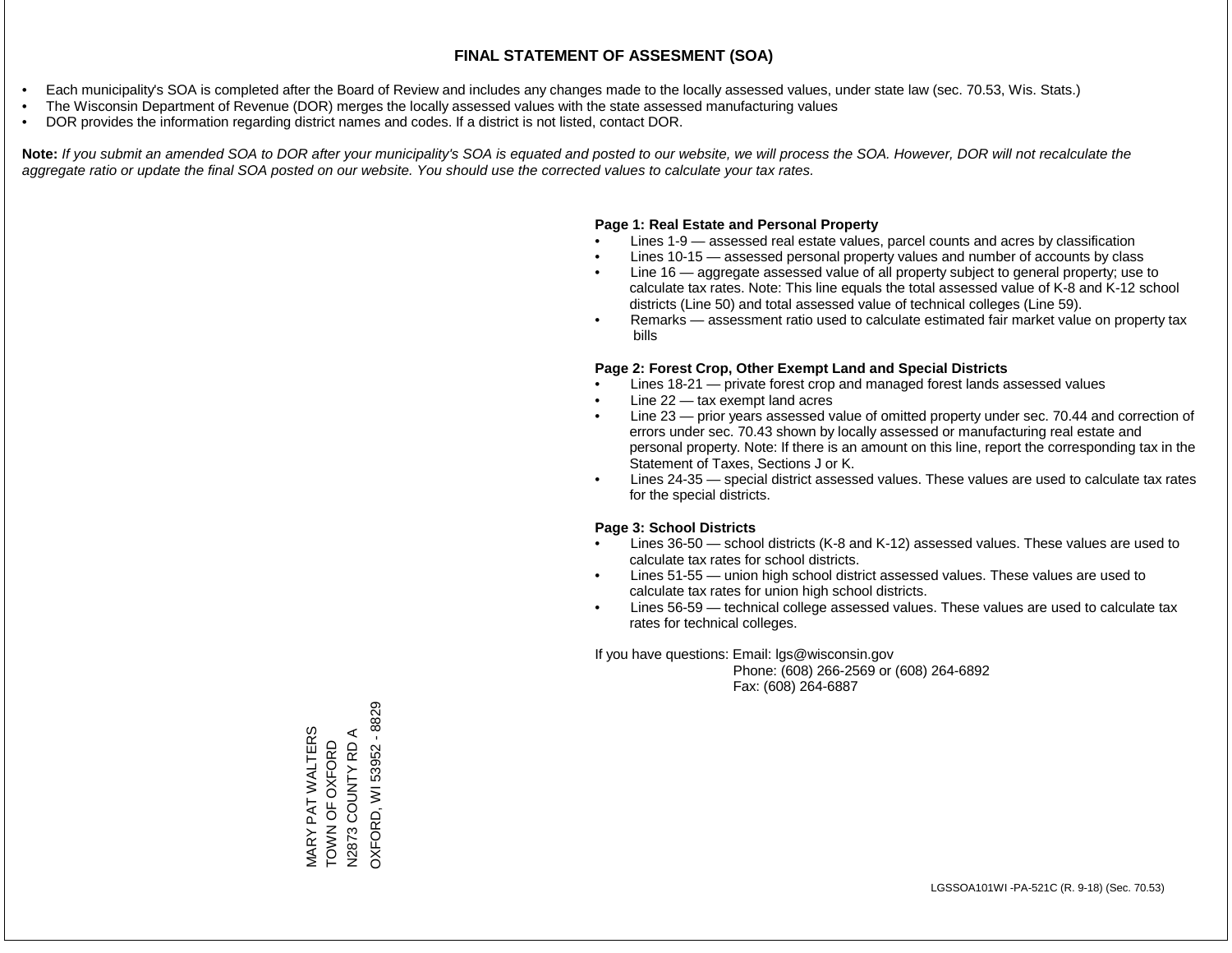|                |                                                              | <b>FINAL - EQUATED</b><br><b>STATEMENT OF ASSESSMENT FOR 2021</b>                                                                                                                            |                                                  |          | 39                           | 022                      | 1061                                 | This is an Amended Return              | Page 1                                  |  |  |
|----------------|--------------------------------------------------------------|----------------------------------------------------------------------------------------------------------------------------------------------------------------------------------------------|--------------------------------------------------|----------|------------------------------|--------------------------|--------------------------------------|----------------------------------------|-----------------------------------------|--|--|
|                |                                                              |                                                                                                                                                                                              |                                                  |          | CO                           | <b>MUN</b>               | ACCT NO                              |                                        |                                         |  |  |
|                | <b>FOR</b>                                                   | <b>TOWN OF</b><br>OF.                                                                                                                                                                        | PACKWAUKEE                                       |          |                              | <b>MARQUETTE COUNTY</b>  |                                      |                                        |                                         |  |  |
|                |                                                              | Town - Village - City                                                                                                                                                                        | <b>Municipality Name</b>                         |          | <b>County Name</b>           |                          |                                      |                                        |                                         |  |  |
| Line           |                                                              | <b>REAL ESTATE</b><br>(See Lines 18 - 22 for                                                                                                                                                 | PARCEL COUNT<br><b>TOTAL LAND   IMPROVEMENTS</b> |          | NO. OF ACRES<br><b>WHOLE</b> |                          | <b>VALUE OF</b><br><b>LAND</b>       | <b>VALUE OF</b><br><b>IMPROVEMENTS</b> | TOTAL VALUE OF LAND<br>AND IMPROVEMENTS |  |  |
| No.            |                                                              | other Real Estate)                                                                                                                                                                           | (Col. A)                                         | (Col. B) |                              | NUMBERS ONLY<br>(Col. C) | (Col. D)                             | (Col. E)                               | (Col. F)                                |  |  |
| $\mathbf{1}$   |                                                              | <b>RESIDENTIAL - Class 1</b>                                                                                                                                                                 | 1,486                                            |          | 1,095                        | 2,245                    | 29,743,400                           | 97,826,300                             | 127,569,700                             |  |  |
| $\overline{2}$ |                                                              | <b>COMMERCIAL - Class 2</b>                                                                                                                                                                  | 32                                               |          | 29                           | 100                      | 656,700                              | 3,400,300                              | 4,057,000                               |  |  |
| 3              |                                                              | <b>MANUFACTURING - Class 3</b>                                                                                                                                                               | $\Omega$                                         |          | $\Omega$                     | 0                        | 0                                    | 0                                      | $\Omega$                                |  |  |
| 4              |                                                              | <b>AGRICULTURAL - Class 4</b>                                                                                                                                                                | 414                                              |          |                              | 8,013                    | 981,700                              |                                        | 981,700                                 |  |  |
| 5              |                                                              | <b>UNDEVELOPED - Class 5</b>                                                                                                                                                                 | 421                                              |          |                              | 4,634                    | 2,920,000                            |                                        | 2,920,000                               |  |  |
| 6              |                                                              | AGRICULTURAL FOREST - Class 5m                                                                                                                                                               | 203                                              |          |                              | 2,358                    | 3,324,500                            |                                        | 3,324,500                               |  |  |
| $\overline{7}$ |                                                              | <b>FOREST LANDS - Class 6</b>                                                                                                                                                                | 282                                              |          |                              | 3,607                    | 9,959,900                            |                                        | 9,959,900                               |  |  |
| 8              |                                                              | OTHER - Class 7                                                                                                                                                                              | 73                                               |          | 73                           | 138                      | 871,300                              | 5,548,600                              | 6,419,900                               |  |  |
| 9              |                                                              | <b>TOTAL - ALL COLUMNS</b>                                                                                                                                                                   | 2,911                                            |          | 1,197                        | 21,095                   | 48,457,500                           | 106,775,200                            | 155,232,700                             |  |  |
| 10             |                                                              | NUMBER OF PERSONAL PROPERTY ACCOUNTS IN ROLL                                                                                                                                                 |                                                  |          |                              | 61                       | <b>LOCALLY ASSESSED</b>              | <b>MANUFACTURING</b>                   | <b>MERGED</b>                           |  |  |
| 11             |                                                              | BOATS AND OTHER WATERCRAFT NOT EXEMPT - Code 1                                                                                                                                               |                                                  |          |                              |                          | 0                                    | 0                                      | 0                                       |  |  |
| 12             |                                                              | MACHINERY, TOOLS AND PATTERNS - Code 2                                                                                                                                                       |                                                  |          |                              |                          |                                      | $\mathbf 0$                            | ∩                                       |  |  |
| 13             |                                                              | FURNITURE, FIXTURES AND EQUIPMENT - Code 3                                                                                                                                                   |                                                  |          |                              |                          | 106,700                              | $\pmb{0}$                              | 106,700                                 |  |  |
| 14             |                                                              | ALL OTHER PERSONAL PROPERTY NOT EXEMPT - Codes 4A, 4B, 4C                                                                                                                                    |                                                  |          |                              |                          | 167,900                              | $\pmb{0}$                              | 167,900                                 |  |  |
| 15             | TOTAL OF PERSONAL PROPERTY NOT EXEMPT (Total of Lines 11-14) |                                                                                                                                                                                              |                                                  |          |                              |                          | 274,600                              | $\mathbf 0$                            | 274,600                                 |  |  |
| 16             |                                                              | AGGREGATE ASSESSED VALUE OF ALL PROPERTY SUBJECT TO THE GENERAL PROPERTY TAX (Total of Lines 9F and 15F)<br>MUST EQUAL TOTAL VALUE OF THE SCHOOL DISTRICTS (K-12 PLUS K-8) - Line 50, Col. F |                                                  |          |                              |                          |                                      |                                        | 155,507,300                             |  |  |
| 17             |                                                              | <b>BOARD OF REVIEW</b>                                                                                                                                                                       |                                                  |          |                              | Name of Assessor         |                                      | Telephone #                            |                                         |  |  |
|                |                                                              | DATE OF FINAL ADJOURNMENT                                                                                                                                                                    | 06/02/2021                                       |          |                              |                          | ASSOCIATED APPRAISAL CONSULTANTS INC |                                        | (800) 721-4157                          |  |  |

REMARKS

The Assessment Ratio to be used in calculating the estimated Fair Market Value on tax bills for this tax district is .802685852

This ratio should be used to convert assessed values to "Calculate Equalized Values" in Step 1 of the Lottery and Gaming Credit Calculations.

 This ratio should be used in the "Computation of Tax Equivalent" schedule of the Annual Reports filed by the municipal electric, gas and water utilities with the Public Service Commission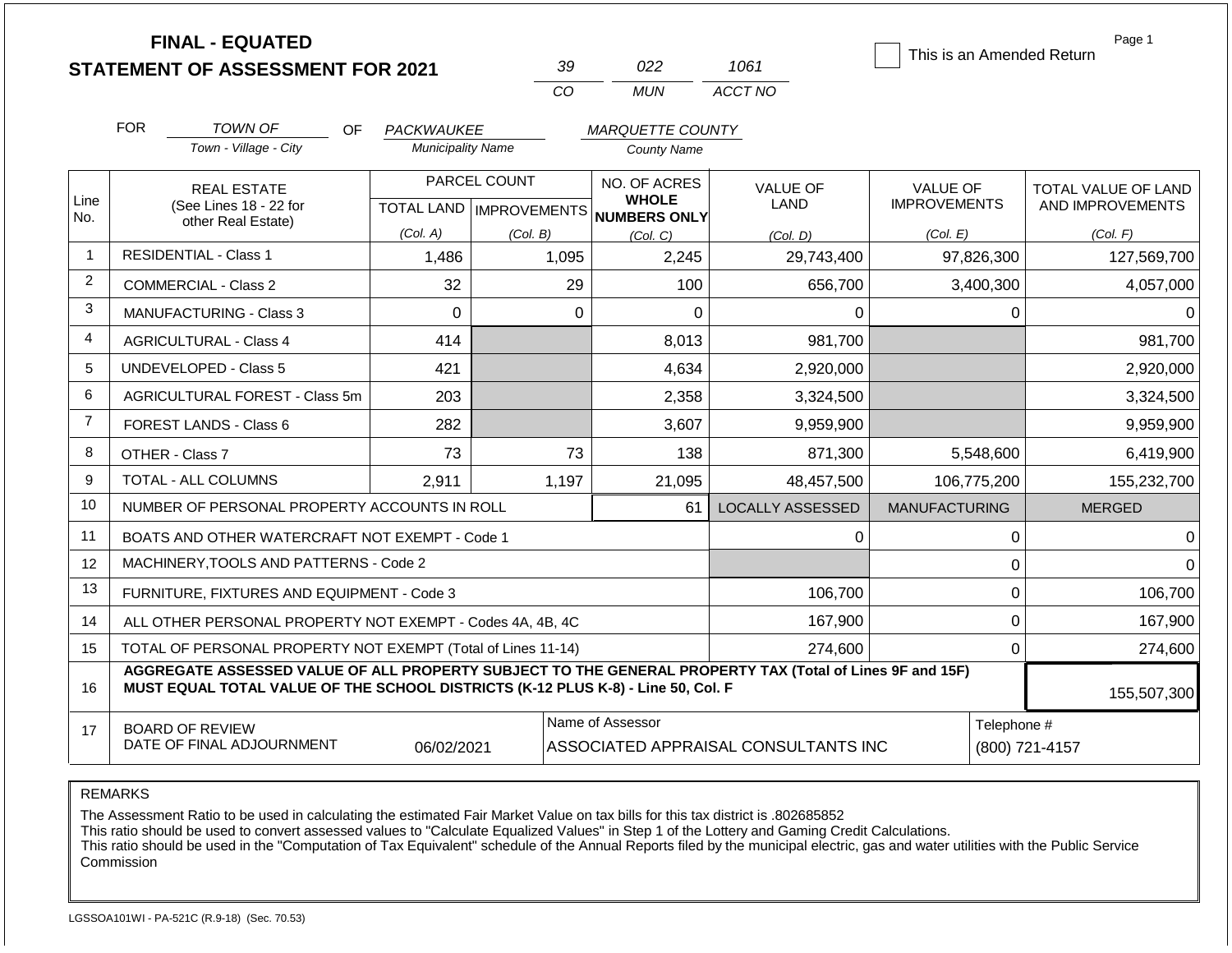2021 39 022 1061

FOREST LANDS (Line 7) and FOREST CROPS (in this section) - are **NOT** the same *YEAR CO MUN ACCT NO*

|    | Private Forest Crop - Reg Class @ 10¢ per acre            |                 |  |                                                                                |                 | Private Forest Crop - Reg Class @ \$2.52 per acre             |  |                                                                    |                    |                                                                              |
|----|-----------------------------------------------------------|-----------------|--|--------------------------------------------------------------------------------|-----------------|---------------------------------------------------------------|--|--------------------------------------------------------------------|--------------------|------------------------------------------------------------------------------|
| 18 | (a) PARCELS                                               | (b) ACRES       |  | (c) ASSESSED VALUE                                                             |                 | (d) PARCELS                                                   |  | (e) ACRES                                                          |                    | (f) ASSESSED VALUE                                                           |
|    |                                                           |                 |  |                                                                                |                 |                                                               |  |                                                                    |                    |                                                                              |
|    |                                                           |                 |  | Private Forest Crop - Special Class @ 20¢ per acre                             |                 |                                                               |  |                                                                    |                    | Entered Before 2005 Managed Forest - Ferrous Mining CLOSED @ \$7.87 per acre |
| 19 | (a) PARCELS                                               | (b) ACRES       |  | (c) ASSESSED VALUE                                                             |                 | (d) PARCELS                                                   |  | (e) ACRES                                                          |                    | (f) ASSESSED VALUE                                                           |
|    |                                                           |                 |  |                                                                                |                 |                                                               |  |                                                                    |                    |                                                                              |
|    |                                                           |                 |  |                                                                                |                 |                                                               |  |                                                                    |                    |                                                                              |
|    | Entered Before 2005 Managed Forest - OPEN @ 74 ¢ per acre |                 |  |                                                                                |                 |                                                               |  | Entered Before 2005 Managed Forest - CLOSED @                      |                    | \$1.75 per acre                                                              |
| 20 | (a) PARCELS                                               | (b) ACRES       |  | (c) ASSESSED VALUE                                                             |                 | (d) PARCELS                                                   |  | (e) ACRES                                                          |                    | (f) ASSESSED VALUE                                                           |
|    |                                                           |                 |  |                                                                                |                 | 33                                                            |  | 624.54                                                             |                    | 1,614,200                                                                    |
|    |                                                           |                 |  | Entered After 2004 Managed Forest - OPEN @ \$2.04 per acre                     |                 | Entered After 2004 Managed Forest - CLOSED @ \$10.20 per acre |  |                                                                    |                    |                                                                              |
| 21 | (a) PARCELS                                               | (b) ACRES       |  | (c) ASSESSED VALUE                                                             |                 | (d) PARCELS<br>(e) ACRES                                      |  |                                                                    | (f) ASSESSED VALUE |                                                                              |
|    |                                                           |                 |  |                                                                                |                 |                                                               |  |                                                                    |                    |                                                                              |
|    |                                                           |                 |  |                                                                                |                 | 34                                                            |  | 801.05                                                             |                    | 2,154,700                                                                    |
|    | (a) County Forest Cropland Acres                          |                 |  | (b) Federal Acres                                                              | (c) State Acres |                                                               |  | (d) County (NOT FOREST CROP) Acres                                 |                    | (e) Other Acres                                                              |
| 22 |                                                           |                 |  |                                                                                |                 |                                                               |  |                                                                    |                    |                                                                              |
|    |                                                           |                 |  |                                                                                |                 | 115.89                                                        |  | 19.95                                                              |                    | 1,037.61                                                                     |
|    |                                                           |                 |  | Assessed Value of Omitted Property From Prior Years (Sec. 70.44)               |                 |                                                               |  | Assessed Value of Sec. 70.43 Corrections of Errors by Assessors    |                    |                                                                              |
| 23 |                                                           | (a) REAL ESTATE |  | (b) PERSONAL                                                                   |                 |                                                               |  | (c1) REAL ESTATE                                                   |                    | (c2) PERSONAL                                                                |
|    |                                                           |                 |  |                                                                                |                 |                                                               |  | 13,400                                                             |                    |                                                                              |
|    |                                                           |                 |  | Manufacturing Equated Value of Omitted Property From Prior Years (Sec. 70.995) |                 |                                                               |  | Mfg. Equated Value of Sec.70.43 Corrections of Errors by Assessors |                    |                                                                              |
|    |                                                           | (d) REAL ESTATE |  | (e) PERSONAL                                                                   |                 |                                                               |  | (f1) REAL ESTATE                                                   | (f2) PERSONAL      |                                                                              |
|    |                                                           |                 |  |                                                                                |                 |                                                               |  |                                                                    |                    |                                                                              |
|    |                                                           |                 |  |                                                                                |                 |                                                               |  |                                                                    |                    |                                                                              |

## **SPECIAL DISTRICTS**

| Line<br>No. | Enter 6-digit<br>Special District<br>Code (Col. A) | <b>Account</b><br><b>Number</b><br>(Col. B) | <b>Special District Name</b><br>(Col. C)     | <b>Locally Assessed Value</b><br>of Real Estate and<br><b>Personal Property (Col. D)</b> | Mfg Value of Real Estate<br>and Personal Property<br>(Col. E) | <b>Merged Value of</b><br><b>Real Estate and</b><br>Personal Property (Col. F) |
|-------------|----------------------------------------------------|---------------------------------------------|----------------------------------------------|------------------------------------------------------------------------------------------|---------------------------------------------------------------|--------------------------------------------------------------------------------|
| 24          | 397020                                             | 0239                                        | PACKWAUKEE SANITARY SEWER DISTRICT           | 11,825,200                                                                               |                                                               | 11,825,200                                                                     |
| 25          | 398050                                             | 0243                                        | LAKE EMERY REHABILITATION DISTRICT           | 6,044,200                                                                                |                                                               | 6,044,200                                                                      |
| 26          | 398060                                             | 0244                                        | WILLIAMS LAKE PROTECTION DISTRICT            | 9,275,600                                                                                |                                                               | 9,275,600                                                                      |
| 27          | 398080                                             | 0246                                        | <b>BUFFALO LAKE PRO &amp; REHAB DISTRICT</b> | 57,034,000                                                                               |                                                               | 57,034,000                                                                     |
| 28          |                                                    |                                             |                                              |                                                                                          |                                                               |                                                                                |
| 29          |                                                    |                                             |                                              |                                                                                          |                                                               |                                                                                |
| 30          |                                                    |                                             |                                              |                                                                                          |                                                               |                                                                                |
| 31          |                                                    |                                             |                                              |                                                                                          |                                                               |                                                                                |
| 32          |                                                    |                                             |                                              |                                                                                          |                                                               |                                                                                |
| 33          |                                                    |                                             |                                              |                                                                                          |                                                               |                                                                                |
| 34          |                                                    |                                             |                                              |                                                                                          |                                                               |                                                                                |
| 35          |                                                    |                                             |                                              |                                                                                          |                                                               |                                                                                |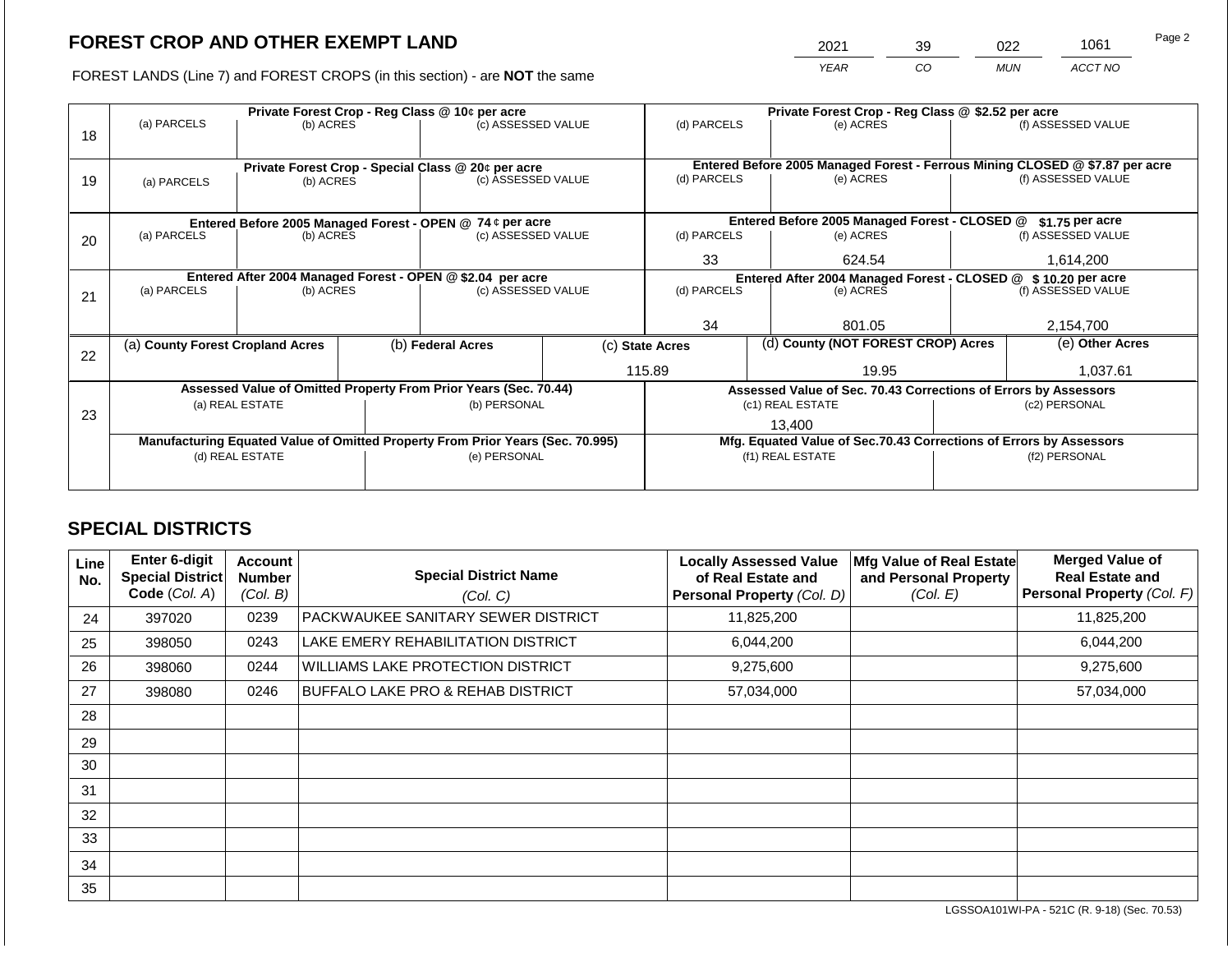|             | <b>SCHOOL DISTRICTS</b>                                  |                                             |                                                         |             | 2021                                                                              | 39                                                            | 022<br>1061 |                                                                                |
|-------------|----------------------------------------------------------|---------------------------------------------|---------------------------------------------------------|-------------|-----------------------------------------------------------------------------------|---------------------------------------------------------------|-------------|--------------------------------------------------------------------------------|
|             |                                                          |                                             |                                                         |             | <b>YEAR</b>                                                                       | $\overline{co}$                                               | <b>MUN</b>  | ACCT NO                                                                        |
| Line<br>No. | Enter 6-digit<br><b>School District</b><br>Code (Col. A) | <b>Account</b><br><b>Number</b><br>(Col. B) | <b>School District Name</b><br>(Col. C)                 |             | <b>Locally Assessed Value</b><br>of Real Estate and<br>Personal Property (Col. D) | Mfg Value of Real Estate<br>and Personal Property<br>(Col. E) |             | <b>Merged Value of</b><br><b>Real Estate and</b><br>Personal Property (Col. F) |
|             | A. SCHOOL DISTRICTS (K-8 and K-12)                       |                                             |                                                         |             |                                                                                   |                                                               |             |                                                                                |
| 36          | 393689                                                   | 0231                                        | SCH D OF MONTELLO                                       |             | 140,256,200                                                                       |                                                               |             | 140,256,200                                                                    |
| 37          | 396335                                                   | 0232                                        | SCH D OF WESTFIELD                                      |             | 15,251,100                                                                        |                                                               |             | 15,251,100                                                                     |
| 38          |                                                          |                                             |                                                         |             |                                                                                   |                                                               |             |                                                                                |
| 39          |                                                          |                                             |                                                         |             |                                                                                   |                                                               |             |                                                                                |
| 40          |                                                          |                                             |                                                         |             |                                                                                   |                                                               |             |                                                                                |
| 41          |                                                          |                                             |                                                         |             |                                                                                   |                                                               |             |                                                                                |
| 42          |                                                          |                                             |                                                         |             |                                                                                   |                                                               |             |                                                                                |
| 43          |                                                          |                                             |                                                         |             |                                                                                   |                                                               |             |                                                                                |
| 44          |                                                          |                                             |                                                         |             |                                                                                   |                                                               |             |                                                                                |
| 45<br>46    |                                                          |                                             |                                                         |             |                                                                                   |                                                               |             |                                                                                |
| 47          |                                                          |                                             |                                                         |             |                                                                                   |                                                               |             |                                                                                |
| 48          |                                                          |                                             |                                                         |             |                                                                                   |                                                               |             |                                                                                |
| 49          |                                                          |                                             |                                                         |             |                                                                                   |                                                               |             |                                                                                |
| 50          |                                                          |                                             | TOTAL ASSESSED VALUE OF SCHOOL DISTRICTS (K-8 and K-12) |             | 155,507,300                                                                       |                                                               |             | 155,507,300                                                                    |
|             | <b>B.</b><br><b>UNION HIGH SCHOOL DISTRICTS</b>          |                                             |                                                         |             |                                                                                   |                                                               |             |                                                                                |
| 51          |                                                          |                                             |                                                         |             |                                                                                   |                                                               |             |                                                                                |
| 52          |                                                          |                                             |                                                         |             |                                                                                   |                                                               |             |                                                                                |
| 53          |                                                          |                                             |                                                         |             |                                                                                   |                                                               |             |                                                                                |
| 54          |                                                          |                                             |                                                         |             |                                                                                   |                                                               |             |                                                                                |
| 55          |                                                          |                                             | TOTAL ASSESSED VALUE OF UNION HIGH SCHOOLS              |             |                                                                                   |                                                               |             |                                                                                |
|             | <b>TECHNICAL COLLEGE DISTRICTS</b><br>C.                 |                                             |                                                         |             |                                                                                   |                                                               |             |                                                                                |
| 56          | 000400                                                   | 0004                                        | MADISON AREA TECHNICAL COLLEGE                          | <b>MADN</b> | 155,507,300                                                                       |                                                               |             | 155,507,300                                                                    |
| 57          |                                                          |                                             |                                                         |             |                                                                                   |                                                               |             |                                                                                |
| 58          |                                                          |                                             |                                                         |             |                                                                                   |                                                               |             |                                                                                |
| 59          |                                                          |                                             | TOTAL ASSESSED VALUE OF TECHNICAL COLLEGES              |             | 155,507,300                                                                       |                                                               |             | 155,507,300                                                                    |

2021

 *I hereby certify, to the best of my knowledge and belief, this form is complete and correct.*

**SCHOOL DISTRICTS**

| Name                                           |                    | Title | Submission date            |
|------------------------------------------------|--------------------|-------|----------------------------|
| <b>COURTNEY TRIMBLE</b>                        |                    |       | $\sim$<br>2021<br>06<br>U7 |
| Phone                                          | Email address      |       |                            |
| 608<br>6678<br>617<br>$\overline{\phantom{a}}$ | TRIM44@HOTMAIL.COM |       |                            |

LGSSOA101WI -PA-521C (R. 9-18) (Sec. 70.53)

Page 3

022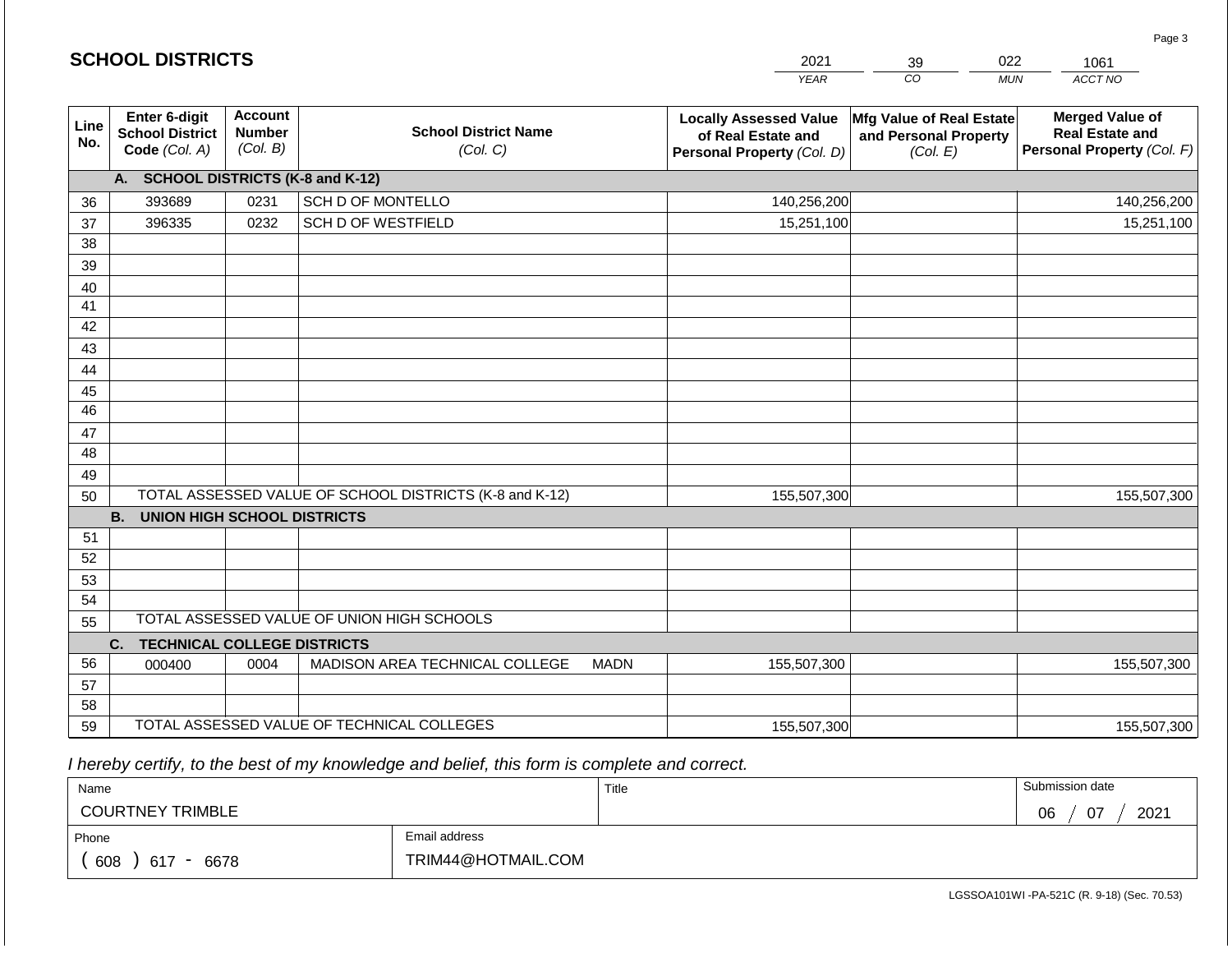- Each municipality's SOA is completed after the Board of Review and includes any changes made to the locally assessed values, under state law (sec. 70.53, Wis. Stats.)
- The Wisconsin Department of Revenue (DOR) merges the locally assessed values with the state assessed manufacturing values
- DOR provides the information regarding district names and codes. If a district is not listed, contact DOR.

Note: If you submit an amended SOA to DOR after your municipality's SOA is equated and posted to our website, we will process the SOA. However, DOR will not recalculate the *aggregate ratio or update the final SOA posted on our website. You should use the corrected values to calculate your tax rates.*

### **Page 1: Real Estate and Personal Property**

- Lines 1-9 assessed real estate values, parcel counts and acres by classification
- Lines 10-15 assessed personal property values and number of accounts by class
- Line 16 aggregate assessed value of all property subject to general property; use to calculate tax rates. Note: This line equals the total assessed value of K-8 and K-12 school districts (Line 50) and total assessed value of technical colleges (Line 59).
- Remarks assessment ratio used to calculate estimated fair market value on property tax bills

### **Page 2: Forest Crop, Other Exempt Land and Special Districts**

- Lines 18-21 private forest crop and managed forest lands assessed values
- Line  $22 -$  tax exempt land acres
- Line 23 prior years assessed value of omitted property under sec. 70.44 and correction of errors under sec. 70.43 shown by locally assessed or manufacturing real estate and personal property. Note: If there is an amount on this line, report the corresponding tax in the Statement of Taxes, Sections J or K.
- Lines 24-35 special district assessed values. These values are used to calculate tax rates for the special districts.

### **Page 3: School Districts**

- Lines 36-50 school districts (K-8 and K-12) assessed values. These values are used to calculate tax rates for school districts.
- Lines 51-55 union high school district assessed values. These values are used to calculate tax rates for union high school districts.
- Lines 56-59 technical college assessed values. These values are used to calculate tax rates for technical colleges.

If you have questions: Email: lgs@wisconsin.gov

 Phone: (608) 266-2569 or (608) 264-6892 Fax: (608) 264-6887

COURTNEY TRIMBLE TOWN OF PACKWAUKEE COURTNEY TRIMBLE<br>TOWN OF PACKWAUKEE<br>PO BOX 412<br>PACKWAUKEE, WI 53953 PACKWAUKEE, WI 53953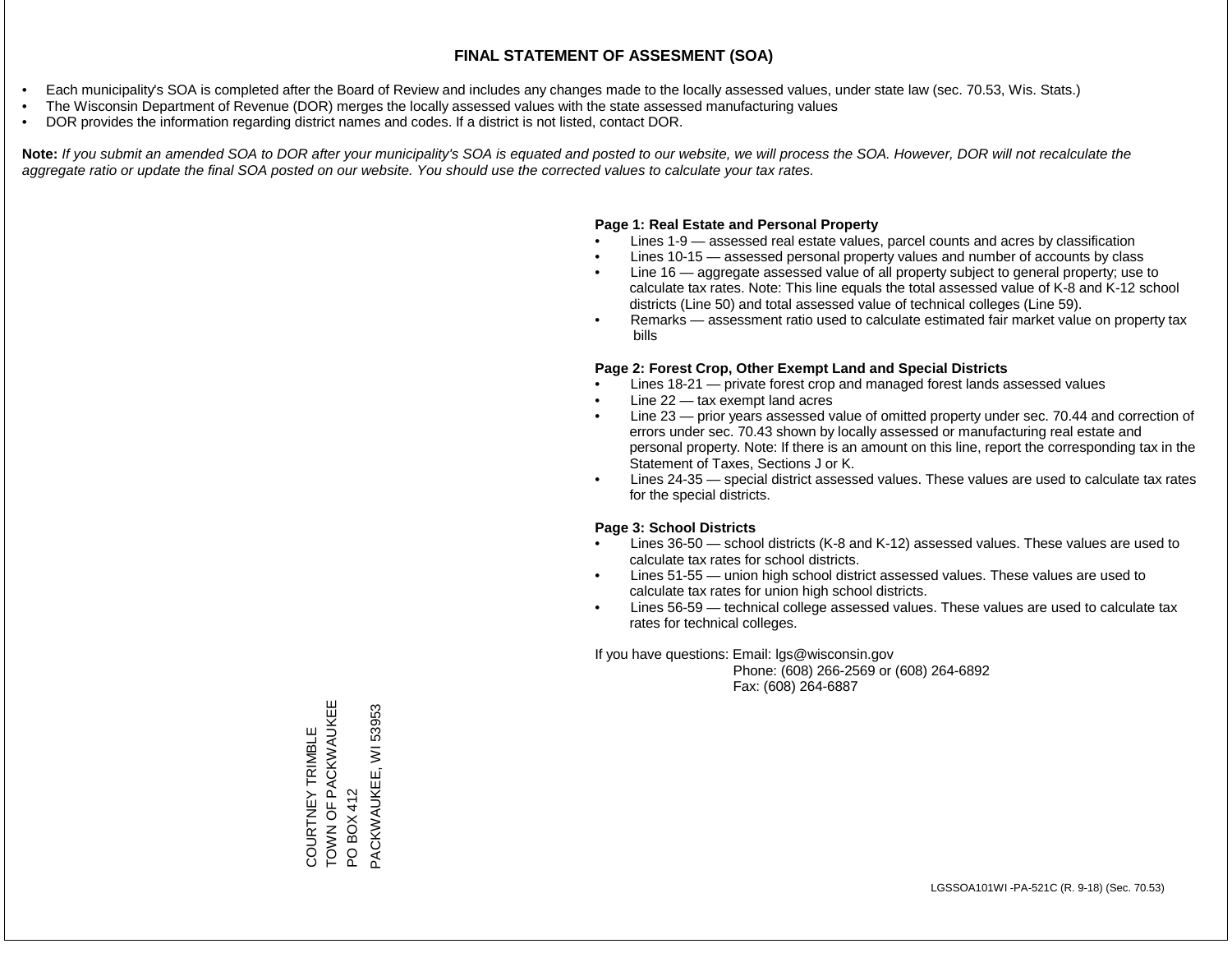**STATEMENT OF ASSESSMENT FOR 2021 FINAL - EQUATED** <sup>X</sup> This is an Amended Return

| -39 | በ24   | 1062    |
|-----|-------|---------|
| cо  | MI IN | ACCT NO |

|                | <b>FOR</b>                                                                       | <b>TOWN OF</b><br><b>OF</b>                                                                              | <b>SHIELDS</b>           |                                                         | <b>MARQUETTE COUNTY</b>      |                         |                      |                     |
|----------------|----------------------------------------------------------------------------------|----------------------------------------------------------------------------------------------------------|--------------------------|---------------------------------------------------------|------------------------------|-------------------------|----------------------|---------------------|
|                |                                                                                  | Town - Village - City                                                                                    | <b>Municipality Name</b> |                                                         | <b>County Name</b>           |                         |                      |                     |
|                |                                                                                  | <b>REAL ESTATE</b>                                                                                       |                          | PARCEL COUNT                                            | NO. OF ACRES<br><b>WHOLE</b> | <b>VALUE OF</b>         | <b>VALUE OF</b>      | TOTAL VALUE OF LAND |
| Line<br>No.    |                                                                                  | (See Lines 18 - 22 for<br>other Real Estate)                                                             |                          | <b>TOTAL LAND   IMPROVEMENTS</b><br><b>NUMBERS ONLY</b> |                              | <b>LAND</b>             | <b>IMPROVEMENTS</b>  | AND IMPROVEMENTS    |
|                |                                                                                  |                                                                                                          | (Col. A)                 | (Col. B)                                                | (Col, C)                     | (Col. D)                | (Col. E)             | (Col. F)            |
| $\mathbf{1}$   | <b>RESIDENTIAL - Class 1</b>                                                     |                                                                                                          | 427                      | 356                                                     | 1,019                        | 6,489,200               | 32,441,200           | 38,930,400          |
| $\overline{2}$ |                                                                                  | <b>COMMERCIAL - Class 2</b>                                                                              | 6                        | 6                                                       | 10                           | 68,300                  | 499,900              | 568,200             |
| 3              |                                                                                  | <b>MANUFACTURING - Class 3</b>                                                                           | $\Omega$                 | $\mathbf{0}$                                            | $\Omega$                     | 0                       | 0                    | $\overline{0}$      |
| $\overline{4}$ |                                                                                  | <b>AGRICULTURAL - Class 4</b>                                                                            | 356                      |                                                         | 7,160                        | 1,041,800               |                      | 1,041,800           |
| 5              |                                                                                  | <b>UNDEVELOPED - Class 5</b>                                                                             | 326                      |                                                         | 4,417                        | 3,402,900               |                      | 3,402,900           |
| 6              |                                                                                  | AGRICULTURAL FOREST - Class 5m                                                                           | 185                      |                                                         | 2,182<br>3,198,600           |                         |                      | 3,198,600           |
| $\overline{7}$ |                                                                                  | FOREST LANDS - Class 6                                                                                   | 187                      |                                                         | 2,710                        | 8,164,500               |                      | 8,164,500           |
| 8              |                                                                                  | OTHER - Class 7                                                                                          | 44                       | 44                                                      | 51                           | 348,500                 | 3,203,500            | 3,552,000           |
| 9              |                                                                                  | TOTAL - ALL COLUMNS                                                                                      | 1,531                    | 406                                                     | 17,549                       | 22,713,800              | 36,144,600           | 58,858,400          |
| 10             |                                                                                  | NUMBER OF PERSONAL PROPERTY ACCOUNTS IN ROLL                                                             |                          |                                                         | 12 <sup>2</sup>              | <b>LOCALLY ASSESSED</b> | <b>MANUFACTURING</b> | <b>MERGED</b>       |
| 11             |                                                                                  | BOATS AND OTHER WATERCRAFT NOT EXEMPT - Code 1                                                           |                          |                                                         |                              | 0                       | $\Omega$             | $\Omega$            |
| 12             |                                                                                  | MACHINERY, TOOLS AND PATTERNS - Code 2                                                                   |                          |                                                         |                              |                         | 0                    | $\overline{0}$      |
| 13             |                                                                                  | FURNITURE, FIXTURES AND EQUIPMENT - Code 3                                                               |                          |                                                         |                              | 7,300                   | 0                    | 7,300               |
| 14             |                                                                                  | ALL OTHER PERSONAL PROPERTY NOT EXEMPT - Codes 4A, 4B, 4C                                                |                          |                                                         |                              | 15,000                  | 0                    | 15,000              |
| 15             |                                                                                  | TOTAL OF PERSONAL PROPERTY NOT EXEMPT (Total of Lines 11-14)                                             |                          |                                                         |                              | 22,300                  | 0                    | 22,300              |
| 16             | MUST EQUAL TOTAL VALUE OF THE SCHOOL DISTRICTS (K-12 PLUS K-8) - Line 50, Col. F | AGGREGATE ASSESSED VALUE OF ALL PROPERTY SUBJECT TO THE GENERAL PROPERTY TAX (Total of Lines 9F and 15F) | 58,880,700               |                                                         |                              |                         |                      |                     |
| 17             |                                                                                  | <b>BOARD OF REVIEW</b>                                                                                   |                          |                                                         | Name of Assessor             |                         | Telephone #          |                     |

REMARKS

The Assessment Ratio to be used in calculating the estimated Fair Market Value on tax bills for this tax district is .915339844

This ratio should be used to convert assessed values to "Calculate Equalized Values" in Step 1 of the Lottery and Gaming Credit Calculations.

 This ratio should be used in the "Computation of Tax Equivalent" schedule of the Annual Reports filed by the municipal electric, gas and water utilities with the Public Service Commission

05/18/2021 BOWMAR APPRAISAL (920) 733-5369

DATE OF FINAL ADJOURNMENT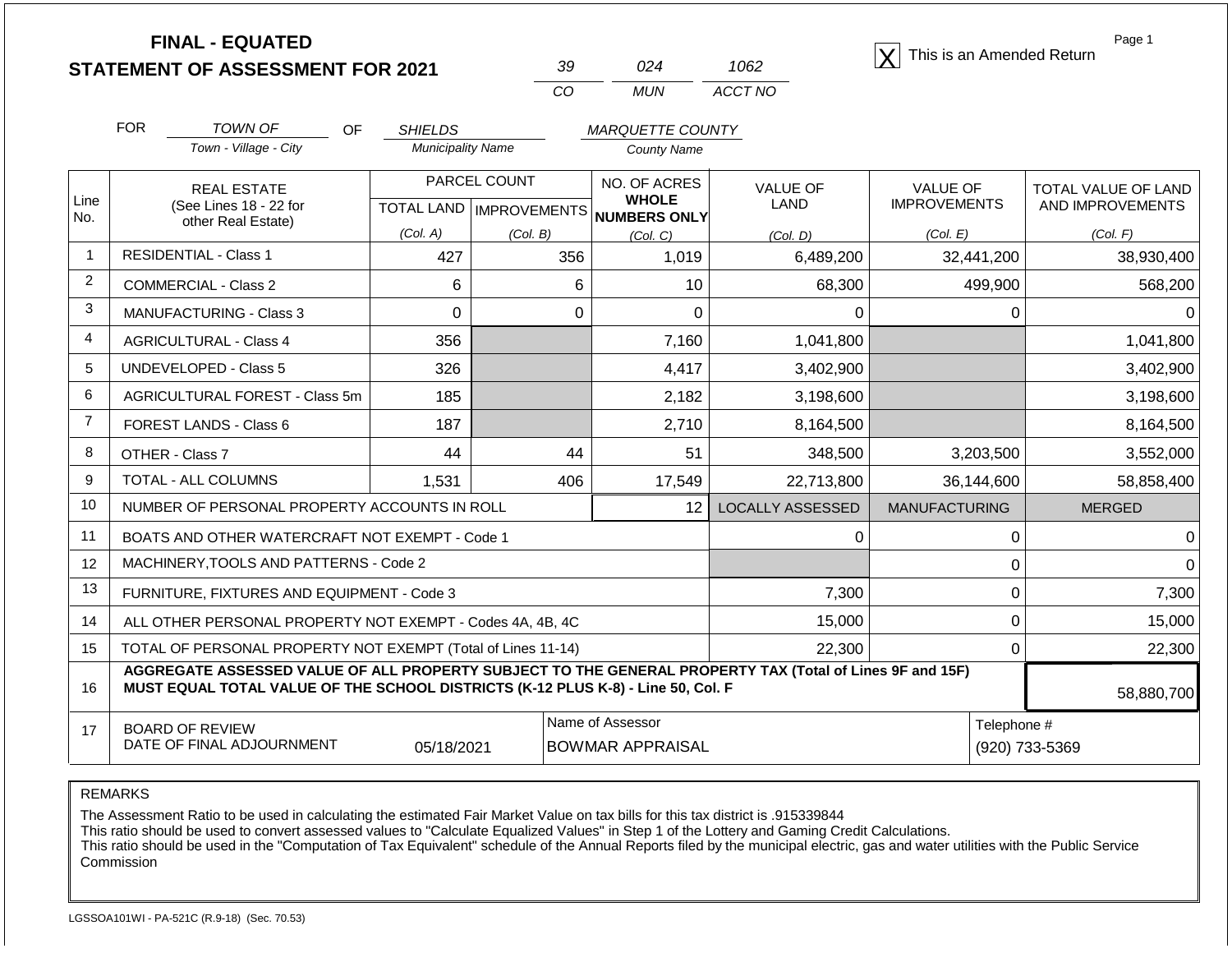2021 39 024 1062

FOREST LANDS (Line 7) and FOREST CROPS (in this section) - are **NOT** the same *YEAR CO MUN ACCT NO*

|    |                                                            |                 |  | Private Forest Crop - Reg Class @ 10¢ per acre                                 |                                               | Private Forest Crop - Reg Class @ \$2.52 per acre |                  |                                                                              |                    |                    |
|----|------------------------------------------------------------|-----------------|--|--------------------------------------------------------------------------------|-----------------------------------------------|---------------------------------------------------|------------------|------------------------------------------------------------------------------|--------------------|--------------------|
| 18 | (a) PARCELS                                                | (b) ACRES       |  | (c) ASSESSED VALUE                                                             |                                               | (d) PARCELS                                       |                  | (e) ACRES                                                                    |                    | (f) ASSESSED VALUE |
|    |                                                            |                 |  | Private Forest Crop - Special Class @ 20¢ per acre                             |                                               |                                                   |                  | Entered Before 2005 Managed Forest - Ferrous Mining CLOSED @ \$7.87 per acre |                    |                    |
| 19 | (a) PARCELS                                                | (b) ACRES       |  | (c) ASSESSED VALUE                                                             |                                               | (d) PARCELS                                       |                  | (e) ACRES                                                                    |                    | (f) ASSESSED VALUE |
|    |                                                            |                 |  |                                                                                |                                               |                                                   |                  |                                                                              |                    |                    |
|    | Entered Before 2005 Managed Forest - OPEN @ 74 ¢ per acre  |                 |  |                                                                                | Entered Before 2005 Managed Forest - CLOSED @ |                                                   | $$1.75$ per acre |                                                                              |                    |                    |
| 20 | (a) PARCELS<br>(b) ACRES                                   |                 |  | (c) ASSESSED VALUE                                                             |                                               | (d) PARCELS                                       |                  | (e) ACRES                                                                    |                    | (f) ASSESSED VALUE |
|    |                                                            |                 |  |                                                                                |                                               | 10                                                |                  | 317.86                                                                       |                    | 969,600            |
|    | Entered After 2004 Managed Forest - OPEN @ \$2.04 per acre |                 |  |                                                                                |                                               |                                                   |                  | Entered After 2004 Managed Forest - CLOSED @ \$10.20 per acre                |                    |                    |
| 21 | (a) PARCELS                                                | (b) ACRES       |  | (c) ASSESSED VALUE                                                             | (d) PARCELS                                   |                                                   | (e) ACRES        |                                                                              | (f) ASSESSED VALUE |                    |
|    |                                                            |                 |  |                                                                                |                                               |                                                   |                  |                                                                              |                    |                    |
|    |                                                            |                 |  |                                                                                |                                               | 33                                                |                  | 821.78                                                                       |                    | 2,471,600          |
| 22 | (a) County Forest Cropland Acres                           |                 |  | (b) Federal Acres                                                              | (c) State Acres                               |                                                   |                  | (d) County (NOT FOREST CROP) Acres                                           |                    | (e) Other Acres    |
|    |                                                            |                 |  |                                                                                |                                               | 903.53<br>32.63                                   |                  |                                                                              |                    | 9.45               |
|    |                                                            |                 |  | Assessed Value of Omitted Property From Prior Years (Sec. 70.44)               |                                               |                                                   |                  | Assessed Value of Sec. 70.43 Corrections of Errors by Assessors              |                    |                    |
| 23 |                                                            | (a) REAL ESTATE |  | (b) PERSONAL                                                                   |                                               |                                                   |                  | (c1) REAL ESTATE                                                             |                    | (c2) PERSONAL      |
|    |                                                            |                 |  |                                                                                |                                               |                                                   |                  |                                                                              |                    |                    |
|    |                                                            |                 |  | Manufacturing Equated Value of Omitted Property From Prior Years (Sec. 70.995) |                                               |                                                   |                  | Mfg. Equated Value of Sec.70.43 Corrections of Errors by Assessors           |                    |                    |
|    |                                                            | (d) REAL ESTATE |  | (e) PERSONAL                                                                   |                                               |                                                   |                  | (f1) REAL ESTATE                                                             | (f2) PERSONAL      |                    |
|    |                                                            |                 |  |                                                                                |                                               |                                                   |                  |                                                                              |                    |                    |
|    |                                                            |                 |  |                                                                                |                                               |                                                   |                  |                                                                              |                    |                    |

# **SPECIAL DISTRICTS**

| Line<br>No. | <b>Enter 6-digit</b><br>Special District<br>Code (Col. A) | <b>Account</b><br><b>Number</b><br>(Col. B) | <b>Special District Name</b><br>(Col. C) | <b>Locally Assessed Value</b><br>of Real Estate and<br>Personal Property (Col. D) | Mfg Value of Real Estate<br>and Personal Property<br>(Col. E) | <b>Merged Value of</b><br><b>Real Estate and</b><br>Personal Property (Col. F) |
|-------------|-----------------------------------------------------------|---------------------------------------------|------------------------------------------|-----------------------------------------------------------------------------------|---------------------------------------------------------------|--------------------------------------------------------------------------------|
| 24          | 398040                                                    | 0242                                        | MONTELLO LAKE PRO & REHAB DISTRICT       | 338,200                                                                           |                                                               | 338,200                                                                        |
| 25          |                                                           |                                             |                                          |                                                                                   |                                                               |                                                                                |
| 26          |                                                           |                                             |                                          |                                                                                   |                                                               |                                                                                |
| 27          |                                                           |                                             |                                          |                                                                                   |                                                               |                                                                                |
| 28          |                                                           |                                             |                                          |                                                                                   |                                                               |                                                                                |
| 29          |                                                           |                                             |                                          |                                                                                   |                                                               |                                                                                |
| 30          |                                                           |                                             |                                          |                                                                                   |                                                               |                                                                                |
| 31          |                                                           |                                             |                                          |                                                                                   |                                                               |                                                                                |
| 32          |                                                           |                                             |                                          |                                                                                   |                                                               |                                                                                |
| 33          |                                                           |                                             |                                          |                                                                                   |                                                               |                                                                                |
| 34          |                                                           |                                             |                                          |                                                                                   |                                                               |                                                                                |
| 35          |                                                           |                                             |                                          |                                                                                   |                                                               |                                                                                |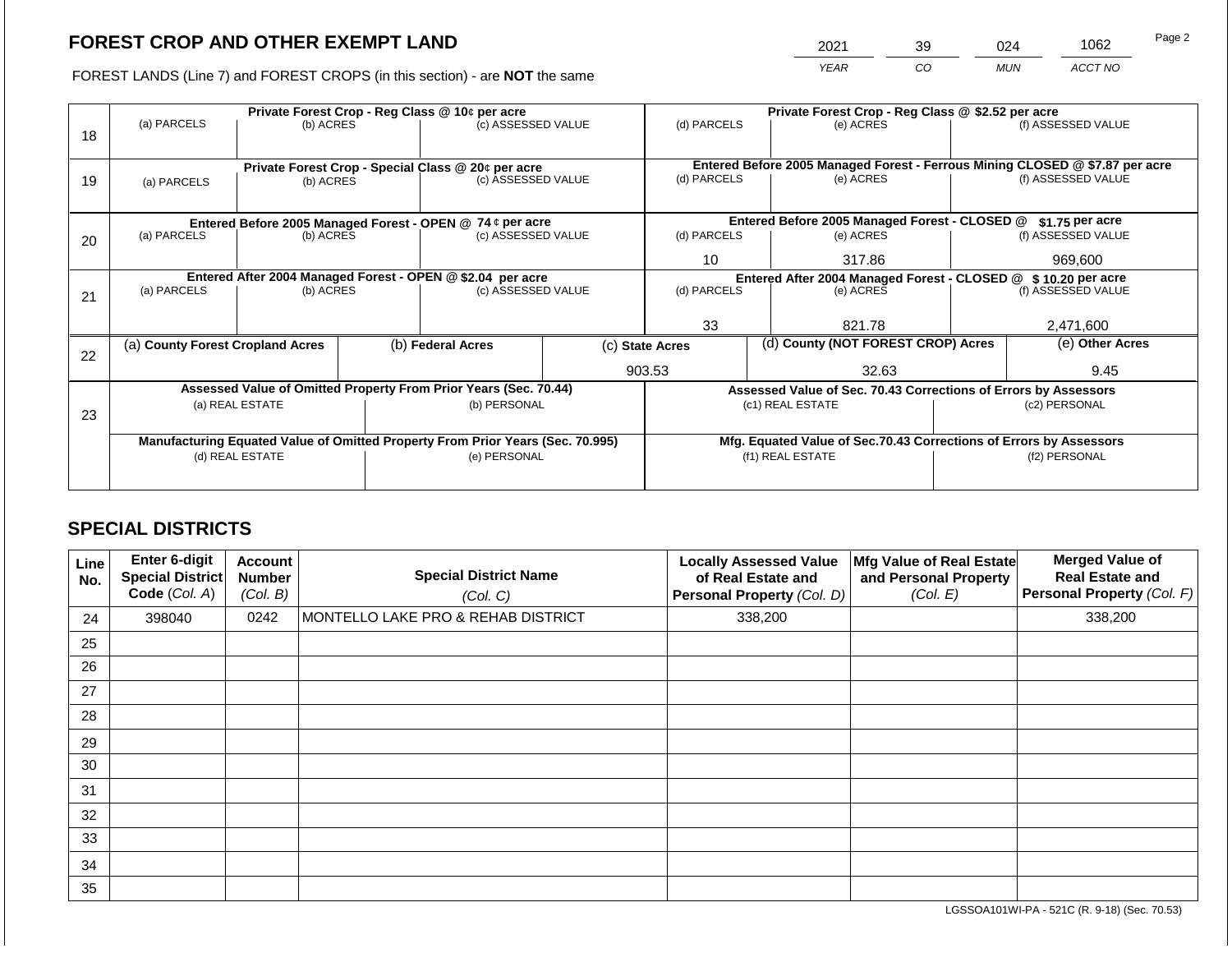|                 |                                                          |                                             |                                                         |             | <b>YEAR</b>                                                                       | $\overline{co}$<br><b>MUN</b>                                 | ACCT NO                                                                        |
|-----------------|----------------------------------------------------------|---------------------------------------------|---------------------------------------------------------|-------------|-----------------------------------------------------------------------------------|---------------------------------------------------------------|--------------------------------------------------------------------------------|
| Line<br>No.     | Enter 6-digit<br><b>School District</b><br>Code (Col. A) | <b>Account</b><br><b>Number</b><br>(Col. B) | <b>School District Name</b><br>(Col. C)                 |             | <b>Locally Assessed Value</b><br>of Real Estate and<br>Personal Property (Col. D) | Mfg Value of Real Estate<br>and Personal Property<br>(Col. E) | <b>Merged Value of</b><br><b>Real Estate and</b><br>Personal Property (Col. F) |
|                 | A.                                                       |                                             | <b>SCHOOL DISTRICTS (K-8 and K-12)</b>                  |             |                                                                                   |                                                               |                                                                                |
| 36              | 393689                                                   | 0231                                        | SCH D OF MONTELLO                                       |             | 58,880,700                                                                        |                                                               | 58,880,700                                                                     |
| 37              |                                                          |                                             |                                                         |             |                                                                                   |                                                               |                                                                                |
| 38              |                                                          |                                             |                                                         |             |                                                                                   |                                                               |                                                                                |
| 39              |                                                          |                                             |                                                         |             |                                                                                   |                                                               |                                                                                |
| 40              |                                                          |                                             |                                                         |             |                                                                                   |                                                               |                                                                                |
| 41              |                                                          |                                             |                                                         |             |                                                                                   |                                                               |                                                                                |
| 42              |                                                          |                                             |                                                         |             |                                                                                   |                                                               |                                                                                |
| 43              |                                                          |                                             |                                                         |             |                                                                                   |                                                               |                                                                                |
| 44              |                                                          |                                             |                                                         |             |                                                                                   |                                                               |                                                                                |
| 45              |                                                          |                                             |                                                         |             |                                                                                   |                                                               |                                                                                |
| $\overline{46}$ |                                                          |                                             |                                                         |             |                                                                                   |                                                               |                                                                                |
| 47<br>48        |                                                          |                                             |                                                         |             |                                                                                   |                                                               |                                                                                |
|                 |                                                          |                                             |                                                         |             |                                                                                   |                                                               |                                                                                |
| 49<br>50        |                                                          |                                             | TOTAL ASSESSED VALUE OF SCHOOL DISTRICTS (K-8 and K-12) |             | 58,880,700                                                                        |                                                               | 58,880,700                                                                     |
|                 | <b>B.</b><br><b>UNION HIGH SCHOOL DISTRICTS</b>          |                                             |                                                         |             |                                                                                   |                                                               |                                                                                |
| 51              |                                                          |                                             |                                                         |             |                                                                                   |                                                               |                                                                                |
| 52              |                                                          |                                             |                                                         |             |                                                                                   |                                                               |                                                                                |
| 53              |                                                          |                                             |                                                         |             |                                                                                   |                                                               |                                                                                |
| 54              |                                                          |                                             |                                                         |             |                                                                                   |                                                               |                                                                                |
| 55              |                                                          |                                             | TOTAL ASSESSED VALUE OF UNION HIGH SCHOOLS              |             |                                                                                   |                                                               |                                                                                |
|                 | C.<br><b>TECHNICAL COLLEGE DISTRICTS</b>                 |                                             |                                                         |             |                                                                                   |                                                               |                                                                                |
| 56              | 000400                                                   | 0004                                        | MADISON AREA TECHNICAL COLLEGE                          | <b>MADN</b> | 58,880,700                                                                        |                                                               | 58,880,700                                                                     |
| 57              |                                                          |                                             |                                                         |             |                                                                                   |                                                               |                                                                                |
| 58              |                                                          |                                             |                                                         |             |                                                                                   |                                                               |                                                                                |
| 59              |                                                          |                                             | TOTAL ASSESSED VALUE OF TECHNICAL COLLEGES              |             | 58,880,700                                                                        |                                                               | 58,880,700                                                                     |

2021

39

024

1062

Page 3

 *I hereby certify, to the best of my knowledge and belief, this form is complete and correct.*

**SCHOOL DISTRICTS**

| Name                                           |                               | Title | Submission date  |
|------------------------------------------------|-------------------------------|-------|------------------|
| <b>PATRICK TIERNEY</b>                         |                               |       | 2021<br>03<br>06 |
| Phone                                          | Email address                 |       |                  |
| 608<br>297<br>9253<br>$\overline{\phantom{0}}$ | PTIERNEY@TOWNOFSHIELDS-WI.GOV |       |                  |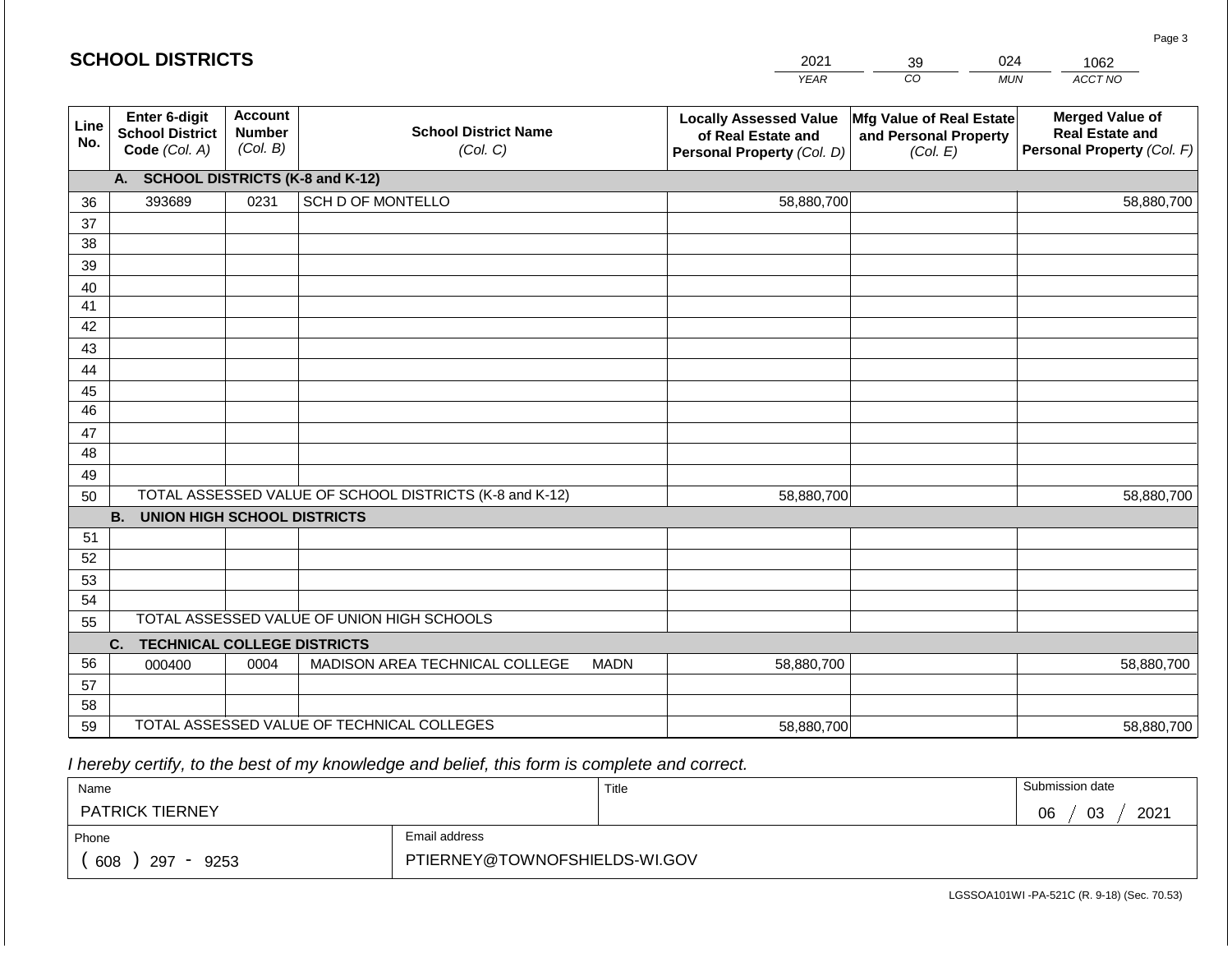- Each municipality's SOA is completed after the Board of Review and includes any changes made to the locally assessed values, under state law (sec. 70.53, Wis. Stats.)
- The Wisconsin Department of Revenue (DOR) merges the locally assessed values with the state assessed manufacturing values
- DOR provides the information regarding district names and codes. If a district is not listed, contact DOR.

Note: If you submit an amended SOA to DOR after your municipality's SOA is equated and posted to our website, we will process the SOA. However, DOR will not recalculate the *aggregate ratio or update the final SOA posted on our website. You should use the corrected values to calculate your tax rates.*

### **Page 1: Real Estate and Personal Property**

- Lines 1-9 assessed real estate values, parcel counts and acres by classification
- Lines 10-15 assessed personal property values and number of accounts by class
- Line 16 aggregate assessed value of all property subject to general property; use to calculate tax rates. Note: This line equals the total assessed value of K-8 and K-12 school districts (Line 50) and total assessed value of technical colleges (Line 59).
- Remarks assessment ratio used to calculate estimated fair market value on property tax bills

### **Page 2: Forest Crop, Other Exempt Land and Special Districts**

- Lines 18-21 private forest crop and managed forest lands assessed values
- Line  $22 -$  tax exempt land acres
- Line 23 prior years assessed value of omitted property under sec. 70.44 and correction of errors under sec. 70.43 shown by locally assessed or manufacturing real estate and personal property. Note: If there is an amount on this line, report the corresponding tax in the Statement of Taxes, Sections J or K.
- Lines 24-35 special district assessed values. These values are used to calculate tax rates for the special districts.

### **Page 3: School Districts**

- Lines 36-50 school districts (K-8 and K-12) assessed values. These values are used to calculate tax rates for school districts.
- Lines 51-55 union high school district assessed values. These values are used to calculate tax rates for union high school districts.
- Lines 56-59 technical college assessed values. These values are used to calculate tax rates for technical colleges.

If you have questions: Email: lgs@wisconsin.gov

 Phone: (608) 266-2569 or (608) 264-6892 Fax: (608) 264-6887

LOIS ZELLMER<br>TOWN OF SHIELDS<br>N5173 COUNTY ROAD Y N5173 COUNTY ROAD Y VIONTELLO, WI 53949 MONTELLO, WI 53949TOWN OF SHIELDS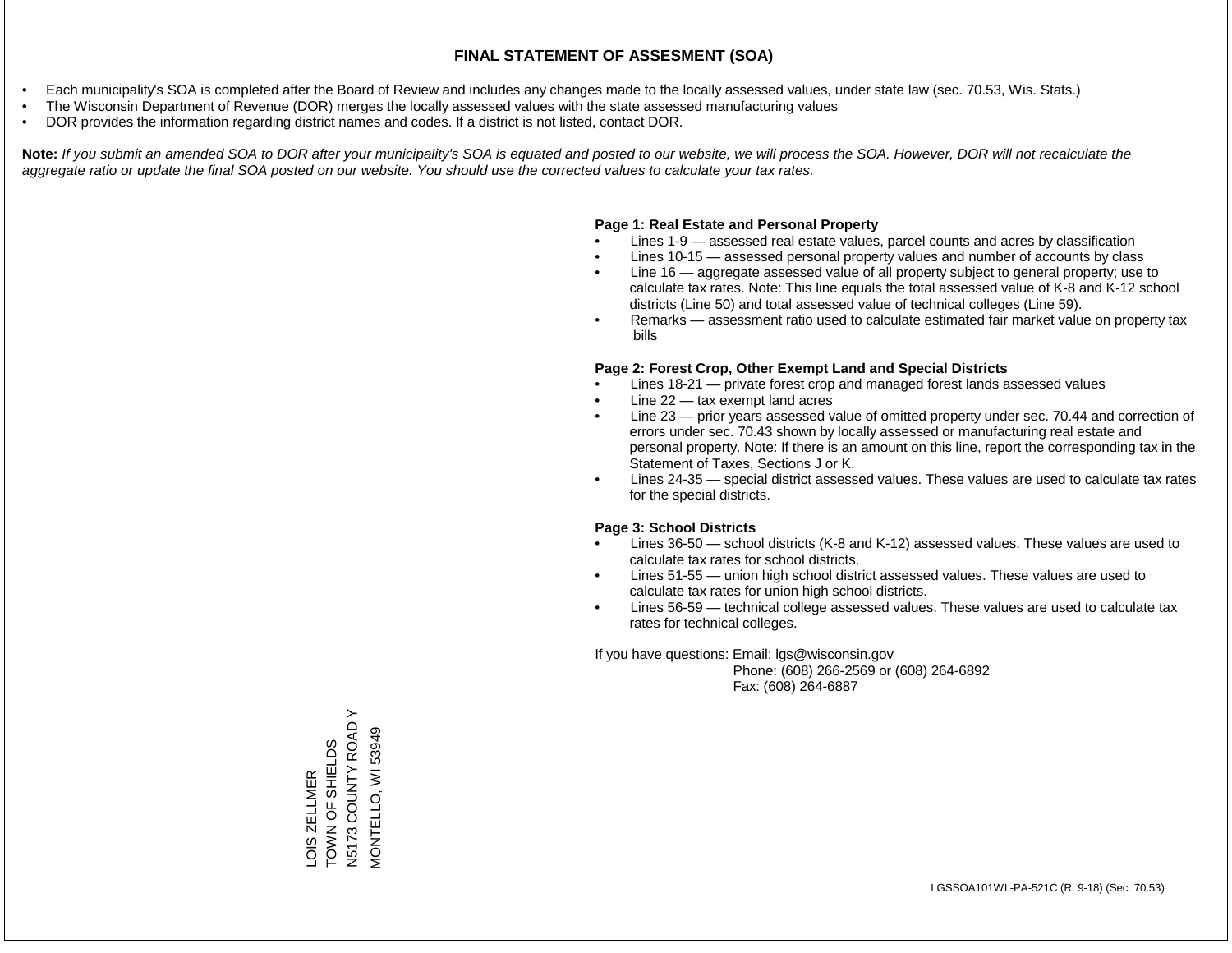|                |                    | <b>FINAL - EQUATED</b><br><b>STATEMENT OF ASSESSMENT FOR 2021</b>                                                                                                                            |                          | 39             | 026                                                  | 1063                    | This is an Amended Return | Page 1                     |  |
|----------------|--------------------|----------------------------------------------------------------------------------------------------------------------------------------------------------------------------------------------|--------------------------|----------------|------------------------------------------------------|-------------------------|---------------------------|----------------------------|--|
|                |                    |                                                                                                                                                                                              |                          | CO             | <b>MUN</b>                                           | ACCT NO                 |                           |                            |  |
|                | <b>FOR</b>         | <b>TOWN OF</b><br>OF.                                                                                                                                                                        | <b>SPRINGFIELD</b>       |                | <b>MARQUETTE COUNTY</b>                              |                         |                           |                            |  |
|                |                    | Town - Village - City                                                                                                                                                                        | <b>Municipality Name</b> |                | County Name                                          |                         |                           |                            |  |
|                |                    | <b>REAL ESTATE</b>                                                                                                                                                                           |                          | PARCEL COUNT   | NO. OF ACRES                                         | <b>VALUE OF</b>         | <b>VALUE OF</b>           | <b>TOTAL VALUE OF LAND</b> |  |
| Line<br>No.    |                    | (See Lines 18 - 22 for                                                                                                                                                                       |                          |                | <b>WHOLE</b><br>TOTAL LAND IMPROVEMENTS NUMBERS ONLY | LAND                    | <b>IMPROVEMENTS</b>       | AND IMPROVEMENTS           |  |
|                | other Real Estate) |                                                                                                                                                                                              | (Col. A)                 | (Col. B)       | (Col, C)                                             | (Col, D)                | (Col. E)                  | (Col. F)                   |  |
| 1              |                    | <b>RESIDENTIAL - Class 1</b>                                                                                                                                                                 | 958                      | 699            | 3,108                                                | 29,073,400              | 86,541,700                | 115,615,100                |  |
| 2              |                    | <b>COMMERCIAL - Class 2</b>                                                                                                                                                                  | 7                        |                | 5<br>13                                              | 193,600                 | 640,900                   | 834,500                    |  |
| 3              |                    | <b>MANUFACTURING - Class 3</b>                                                                                                                                                               | 0                        |                | $\Omega$<br>$\overline{0}$                           | 0                       | $\mathbf 0$               | 0                          |  |
| 4              |                    | <b>AGRICULTURAL - Class 4</b>                                                                                                                                                                | 282                      |                | 5,895                                                | 905,000                 |                           | 905,000                    |  |
| 5              |                    | <b>UNDEVELOPED - Class 5</b>                                                                                                                                                                 | 243                      |                | 1,995                                                | 1,990,000               |                           | 1,990,000                  |  |
| 6              |                    | AGRICULTURAL FOREST - Class 5m                                                                                                                                                               | 174                      |                | 2,158                                                | 2,806,600               |                           | 2,806,600                  |  |
| $\overline{7}$ |                    | FOREST LANDS - Class 6                                                                                                                                                                       | 258                      |                | 4,212                                                | 10,934,900              |                           | 10,934,900                 |  |
| 8              |                    | OTHER - Class 7                                                                                                                                                                              | 69                       | 70             | 142                                                  | 893,800                 | 9,761,300                 | 10,655,100                 |  |
| 9              |                    | TOTAL - ALL COLUMNS                                                                                                                                                                          | 1,991                    | 774            | 17,523                                               | 46,797,300              | 96,943,900                | 143,741,200                |  |
| 10             |                    | NUMBER OF PERSONAL PROPERTY ACCOUNTS IN ROLL                                                                                                                                                 |                          |                | 25                                                   | <b>LOCALLY ASSESSED</b> | <b>MANUFACTURING</b>      | <b>MERGED</b>              |  |
| 11             |                    | BOATS AND OTHER WATERCRAFT NOT EXEMPT - Code 1                                                                                                                                               |                          |                |                                                      | 0                       | $\mathsf 0$               | 0                          |  |
| 12             |                    | MACHINERY, TOOLS AND PATTERNS - Code 2                                                                                                                                                       |                          |                |                                                      |                         | 0                         | 0                          |  |
| 13             |                    | FURNITURE, FIXTURES AND EQUIPMENT - Code 3                                                                                                                                                   |                          |                |                                                      | 14,100                  | $\mathsf 0$               | 14,100                     |  |
| 14             |                    | ALL OTHER PERSONAL PROPERTY NOT EXEMPT - Codes 4A, 4B, 4C                                                                                                                                    |                          |                |                                                      | 628,300                 | 0                         | 628,300                    |  |
| 15             |                    | TOTAL OF PERSONAL PROPERTY NOT EXEMPT (Total of Lines 11-14)                                                                                                                                 |                          |                |                                                      | 642,400                 | $\mathbf{0}$              | 642,400                    |  |
| 16             |                    | AGGREGATE ASSESSED VALUE OF ALL PROPERTY SUBJECT TO THE GENERAL PROPERTY TAX (Total of Lines 9F and 15F)<br>MUST EQUAL TOTAL VALUE OF THE SCHOOL DISTRICTS (K-12 PLUS K-8) - Line 50, Col. F |                          |                |                                                      |                         |                           | 144,383,600                |  |
| 17             |                    | <b>BOARD OF REVIEW</b><br>DATE OF FINAL ADJOURNMENT                                                                                                                                          | Telephone #              | (608) 296-3308 |                                                      |                         |                           |                            |  |

#### REMARKS

The Assessment Ratio to be used in calculating the estimated Fair Market Value on tax bills for this tax district is .923456935

This ratio should be used to convert assessed values to "Calculate Equalized Values" in Step 1 of the Lottery and Gaming Credit Calculations.

 This ratio should be used in the "Computation of Tax Equivalent" schedule of the Annual Reports filed by the municipal electric, gas and water utilities with the Public Service Commission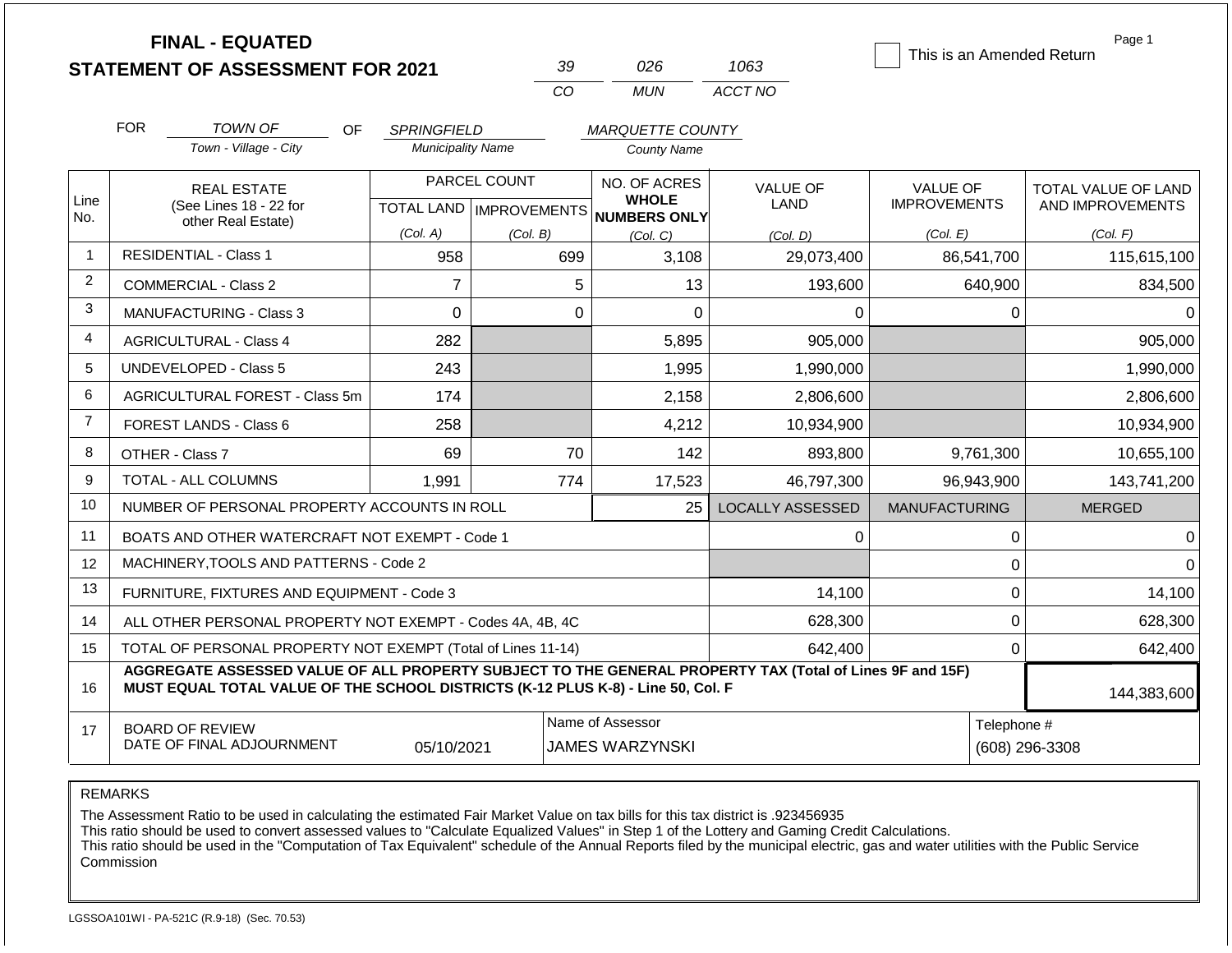2021 39 026 1063

FOREST LANDS (Line 7) and FOREST CROPS (in this section) - are **NOT** the same *YEAR CO MUN ACCT NO*

|    |                                                                                                   | Private Forest Crop - Reg Class @ 10¢ per acre |  |                                                                  |                                                                    |                                                               |                  | Private Forest Crop - Reg Class @ \$2.52 per acre               |  |                                                                              |  |  |
|----|---------------------------------------------------------------------------------------------------|------------------------------------------------|--|------------------------------------------------------------------|--------------------------------------------------------------------|---------------------------------------------------------------|------------------|-----------------------------------------------------------------|--|------------------------------------------------------------------------------|--|--|
|    | (a) PARCELS                                                                                       | (b) ACRES                                      |  | (c) ASSESSED VALUE                                               |                                                                    | (d) PARCELS                                                   |                  | (e) ACRES                                                       |  | (f) ASSESSED VALUE                                                           |  |  |
| 18 |                                                                                                   |                                                |  |                                                                  |                                                                    |                                                               |                  |                                                                 |  |                                                                              |  |  |
|    |                                                                                                   |                                                |  |                                                                  |                                                                    |                                                               |                  |                                                                 |  |                                                                              |  |  |
|    |                                                                                                   |                                                |  | Private Forest Crop - Special Class @ 20¢ per acre               |                                                                    |                                                               |                  |                                                                 |  | Entered Before 2005 Managed Forest - Ferrous Mining CLOSED @ \$7.87 per acre |  |  |
| 19 | (a) PARCELS                                                                                       | (b) ACRES                                      |  | (c) ASSESSED VALUE                                               |                                                                    | (d) PARCELS                                                   |                  | (e) ACRES                                                       |  | (f) ASSESSED VALUE                                                           |  |  |
|    |                                                                                                   |                                                |  |                                                                  |                                                                    |                                                               |                  |                                                                 |  |                                                                              |  |  |
|    | Entered Before 2005 Managed Forest - OPEN @ 74 ¢ per acre                                         |                                                |  |                                                                  | Entered Before 2005 Managed Forest - CLOSED @                      |                                                               | $$1.75$ per acre |                                                                 |  |                                                                              |  |  |
| 20 | (a) PARCELS                                                                                       | (b) ACRES                                      |  | (c) ASSESSED VALUE                                               |                                                                    | (d) PARCELS                                                   |                  | (e) ACRES                                                       |  | (f) ASSESSED VALUE                                                           |  |  |
|    |                                                                                                   |                                                |  |                                                                  |                                                                    |                                                               |                  |                                                                 |  |                                                                              |  |  |
|    |                                                                                                   |                                                |  |                                                                  |                                                                    | 41                                                            |                  | 992.43                                                          |  | 2,580,600                                                                    |  |  |
|    | Entered After 2004 Managed Forest - OPEN @ \$2.04 per acre                                        |                                                |  |                                                                  |                                                                    | Entered After 2004 Managed Forest - CLOSED @ \$10.20 per acre |                  |                                                                 |  |                                                                              |  |  |
| 21 | (a) PARCELS                                                                                       | (b) ACRES                                      |  | (c) ASSESSED VALUE                                               |                                                                    | (d) PARCELS                                                   |                  | (e) ACRES                                                       |  | (f) ASSESSED VALUE                                                           |  |  |
|    |                                                                                                   |                                                |  |                                                                  |                                                                    |                                                               |                  |                                                                 |  |                                                                              |  |  |
|    |                                                                                                   | 38                                             |  | 98,800                                                           |                                                                    | 73                                                            |                  | 1,819.77                                                        |  | 4,731,400                                                                    |  |  |
|    | (a) County Forest Cropland Acres                                                                  |                                                |  | (b) Federal Acres                                                |                                                                    | (d) County (NOT FOREST CROP) Acres<br>(c) State Acres         |                  |                                                                 |  | (e) Other Acres                                                              |  |  |
| 22 |                                                                                                   |                                                |  |                                                                  |                                                                    |                                                               |                  |                                                                 |  |                                                                              |  |  |
|    |                                                                                                   |                                                |  |                                                                  |                                                                    | 1,321.2                                                       |                  | 18.97                                                           |  | 92.11                                                                        |  |  |
|    |                                                                                                   |                                                |  | Assessed Value of Omitted Property From Prior Years (Sec. 70.44) |                                                                    |                                                               |                  | Assessed Value of Sec. 70.43 Corrections of Errors by Assessors |  |                                                                              |  |  |
|    |                                                                                                   | (a) REAL ESTATE                                |  | (b) PERSONAL                                                     |                                                                    |                                                               |                  | (c1) REAL ESTATE                                                |  | (c2) PERSONAL                                                                |  |  |
| 23 |                                                                                                   |                                                |  |                                                                  |                                                                    |                                                               |                  |                                                                 |  |                                                                              |  |  |
|    |                                                                                                   |                                                |  |                                                                  | Mfg. Equated Value of Sec.70.43 Corrections of Errors by Assessors |                                                               |                  |                                                                 |  |                                                                              |  |  |
|    | Manufacturing Equated Value of Omitted Property From Prior Years (Sec. 70.995)<br>(d) REAL ESTATE |                                                |  | (e) PERSONAL                                                     |                                                                    |                                                               |                  | (f1) REAL ESTATE                                                |  | (f2) PERSONAL                                                                |  |  |
|    |                                                                                                   |                                                |  |                                                                  |                                                                    |                                                               |                  |                                                                 |  |                                                                              |  |  |
|    |                                                                                                   |                                                |  |                                                                  |                                                                    |                                                               |                  |                                                                 |  |                                                                              |  |  |

# **SPECIAL DISTRICTS**

| Line<br>No. | <b>Enter 6-digit</b><br>Special District<br>Code (Col. A) | <b>Account</b><br><b>Number</b><br>(Col. B) | <b>Special District Name</b><br>(Col. C) | <b>Locally Assessed Value</b><br>of Real Estate and<br>Personal Property (Col. D) | Mfg Value of Real Estate<br>and Personal Property<br>(Col. E) | <b>Merged Value of</b><br><b>Real Estate and</b><br><b>Personal Property (Col. F)</b> |
|-------------|-----------------------------------------------------------|---------------------------------------------|------------------------------------------|-----------------------------------------------------------------------------------|---------------------------------------------------------------|---------------------------------------------------------------------------------------|
| 24          | 698180                                                    | 0567                                        | PLEASANT LAKE MANAGEMENT DISTRICT        | 7,401,800                                                                         |                                                               | 7,401,800                                                                             |
| 25          |                                                           |                                             |                                          |                                                                                   |                                                               |                                                                                       |
| 26          |                                                           |                                             |                                          |                                                                                   |                                                               |                                                                                       |
| 27          |                                                           |                                             |                                          |                                                                                   |                                                               |                                                                                       |
| 28          |                                                           |                                             |                                          |                                                                                   |                                                               |                                                                                       |
| 29          |                                                           |                                             |                                          |                                                                                   |                                                               |                                                                                       |
| 30          |                                                           |                                             |                                          |                                                                                   |                                                               |                                                                                       |
| 31          |                                                           |                                             |                                          |                                                                                   |                                                               |                                                                                       |
| 32          |                                                           |                                             |                                          |                                                                                   |                                                               |                                                                                       |
| 33          |                                                           |                                             |                                          |                                                                                   |                                                               |                                                                                       |
| 34          |                                                           |                                             |                                          |                                                                                   |                                                               |                                                                                       |
| 35          |                                                           |                                             |                                          |                                                                                   |                                                               |                                                                                       |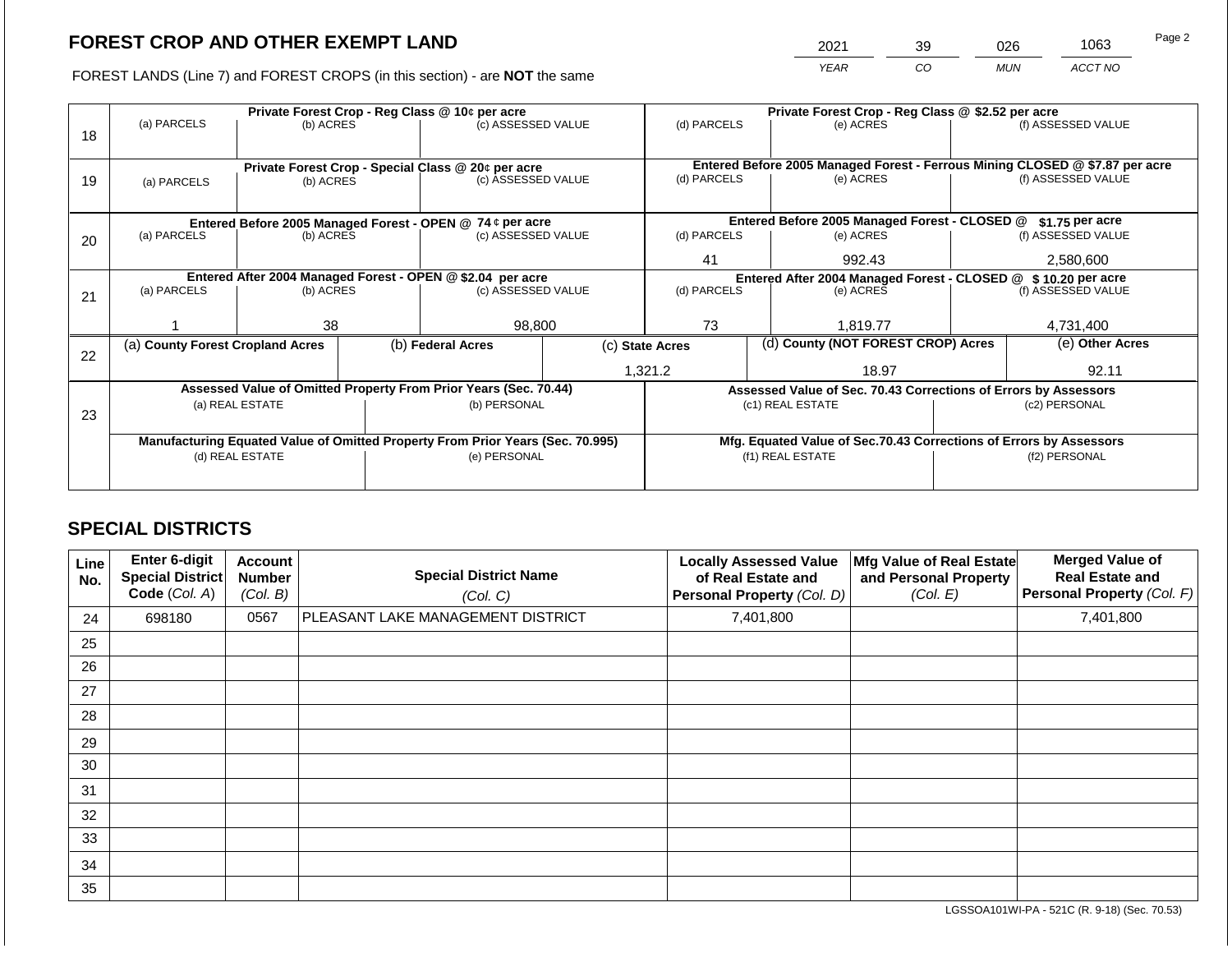|             | <b>SCHOOL DISTRICTS</b>                                  |                                             |                                                         |             | 2021                                                                              | 39                                                            | 026        | 1063                                                                           |
|-------------|----------------------------------------------------------|---------------------------------------------|---------------------------------------------------------|-------------|-----------------------------------------------------------------------------------|---------------------------------------------------------------|------------|--------------------------------------------------------------------------------|
|             |                                                          |                                             |                                                         |             | <b>YEAR</b>                                                                       | CO                                                            | <b>MUN</b> | ACCT NO                                                                        |
| Line<br>No. | Enter 6-digit<br><b>School District</b><br>Code (Col. A) | <b>Account</b><br><b>Number</b><br>(Col. B) | <b>School District Name</b><br>(Col. C)                 |             | <b>Locally Assessed Value</b><br>of Real Estate and<br>Personal Property (Col. D) | Mfg Value of Real Estate<br>and Personal Property<br>(Col. E) |            | <b>Merged Value of</b><br><b>Real Estate and</b><br>Personal Property (Col. F) |
|             | A. SCHOOL DISTRICTS (K-8 and K-12)                       |                                             |                                                         |             |                                                                                   |                                                               |            |                                                                                |
| 36          | 396335                                                   | 0232                                        | <b>SCH D OF WESTFIELD</b>                               |             | 144,383,600                                                                       |                                                               |            | 144,383,600                                                                    |
| 37          |                                                          |                                             |                                                         |             |                                                                                   |                                                               |            |                                                                                |
| 38          |                                                          |                                             |                                                         |             |                                                                                   |                                                               |            |                                                                                |
| 39          |                                                          |                                             |                                                         |             |                                                                                   |                                                               |            |                                                                                |
| 40          |                                                          |                                             |                                                         |             |                                                                                   |                                                               |            |                                                                                |
| 41<br>42    |                                                          |                                             |                                                         |             |                                                                                   |                                                               |            |                                                                                |
| 43          |                                                          |                                             |                                                         |             |                                                                                   |                                                               |            |                                                                                |
| 44          |                                                          |                                             |                                                         |             |                                                                                   |                                                               |            |                                                                                |
| 45          |                                                          |                                             |                                                         |             |                                                                                   |                                                               |            |                                                                                |
| 46          |                                                          |                                             |                                                         |             |                                                                                   |                                                               |            |                                                                                |
| 47          |                                                          |                                             |                                                         |             |                                                                                   |                                                               |            |                                                                                |
| 48          |                                                          |                                             |                                                         |             |                                                                                   |                                                               |            |                                                                                |
| 49          |                                                          |                                             |                                                         |             |                                                                                   |                                                               |            |                                                                                |
| 50          |                                                          |                                             | TOTAL ASSESSED VALUE OF SCHOOL DISTRICTS (K-8 and K-12) |             | 144,383,600                                                                       |                                                               |            | 144,383,600                                                                    |
|             | <b>B.</b><br><b>UNION HIGH SCHOOL DISTRICTS</b>          |                                             |                                                         |             |                                                                                   |                                                               |            |                                                                                |
| 51          |                                                          |                                             |                                                         |             |                                                                                   |                                                               |            |                                                                                |
| 52<br>53    |                                                          |                                             |                                                         |             |                                                                                   |                                                               |            |                                                                                |
| 54          |                                                          |                                             |                                                         |             |                                                                                   |                                                               |            |                                                                                |
| 55          |                                                          |                                             | TOTAL ASSESSED VALUE OF UNION HIGH SCHOOLS              |             |                                                                                   |                                                               |            |                                                                                |
|             | C.<br><b>TECHNICAL COLLEGE DISTRICTS</b>                 |                                             |                                                         |             |                                                                                   |                                                               |            |                                                                                |
| 56          | 000400                                                   | 0004                                        | MADISON AREA TECHNICAL COLLEGE                          | <b>MADN</b> | 144,383,600                                                                       |                                                               |            | 144,383,600                                                                    |
| 57          |                                                          |                                             |                                                         |             |                                                                                   |                                                               |            |                                                                                |
| 58          |                                                          |                                             |                                                         |             |                                                                                   |                                                               |            |                                                                                |
| 59          |                                                          |                                             | TOTAL ASSESSED VALUE OF TECHNICAL COLLEGES              |             | 144,383,600                                                                       |                                                               |            | 144,383,600                                                                    |

 *I hereby certify, to the best of my knowledge and belief, this form is complete and correct.*

**SCHOOL DISTRICTS**

| Name               |                          | Title | Submission date  |
|--------------------|--------------------------|-------|------------------|
| MEGAN HOCKERMAN    |                          |       | 2021<br>03<br>06 |
| Phone              | Email address            |       |                  |
| 608<br>296<br>1982 | TWNSPRINGFIELD@GMAIL.COM |       |                  |

Page 3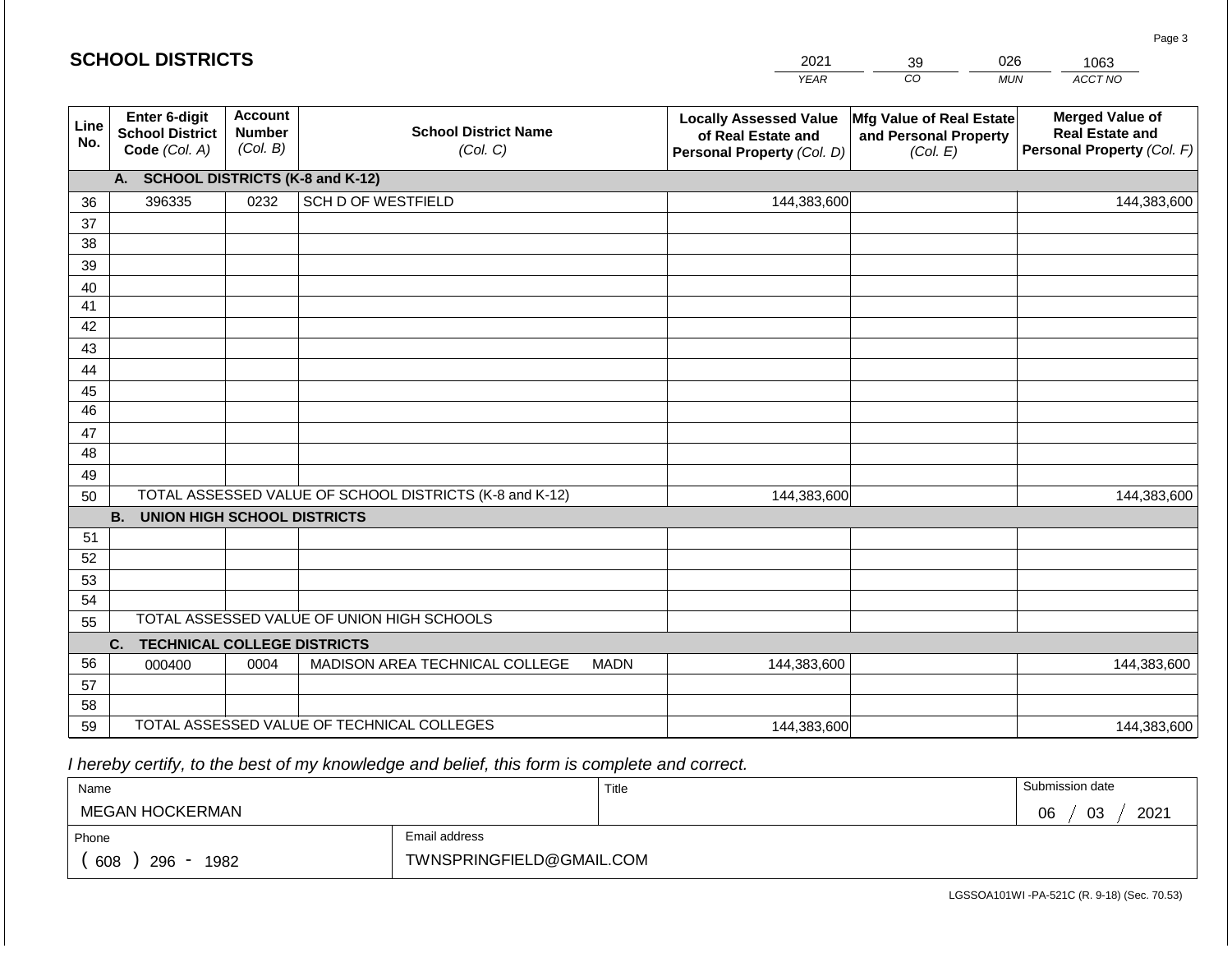- Each municipality's SOA is completed after the Board of Review and includes any changes made to the locally assessed values, under state law (sec. 70.53, Wis. Stats.)
- The Wisconsin Department of Revenue (DOR) merges the locally assessed values with the state assessed manufacturing values
- DOR provides the information regarding district names and codes. If a district is not listed, contact DOR.

Note: If you submit an amended SOA to DOR after your municipality's SOA is equated and posted to our website, we will process the SOA. However, DOR will not recalculate the *aggregate ratio or update the final SOA posted on our website. You should use the corrected values to calculate your tax rates.*

### **Page 1: Real Estate and Personal Property**

- Lines 1-9 assessed real estate values, parcel counts and acres by classification
- Lines 10-15 assessed personal property values and number of accounts by class
- Line 16 aggregate assessed value of all property subject to general property; use to calculate tax rates. Note: This line equals the total assessed value of K-8 and K-12 school districts (Line 50) and total assessed value of technical colleges (Line 59).
- Remarks assessment ratio used to calculate estimated fair market value on property tax bills

### **Page 2: Forest Crop, Other Exempt Land and Special Districts**

- Lines 18-21 private forest crop and managed forest lands assessed values
- Line  $22 -$  tax exempt land acres
- Line 23 prior years assessed value of omitted property under sec. 70.44 and correction of errors under sec. 70.43 shown by locally assessed or manufacturing real estate and personal property. Note: If there is an amount on this line, report the corresponding tax in the Statement of Taxes, Sections J or K.
- Lines 24-35 special district assessed values. These values are used to calculate tax rates for the special districts.

### **Page 3: School Districts**

- Lines 36-50 school districts (K-8 and K-12) assessed values. These values are used to calculate tax rates for school districts.
- Lines 51-55 union high school district assessed values. These values are used to calculate tax rates for union high school districts.
- Lines 56-59 technical college assessed values. These values are used to calculate tax rates for technical colleges.

If you have questions: Email: lgs@wisconsin.gov

 Phone: (608) 266-2569 or (608) 264-6892 Fax: (608) 264-6887

MEGAN HOCKERMAN<br>TOWN OF SPRINGFIELD TOWN OF SPRINGFIELD  $\blacktriangleleft$ N7088 COUNTY ROAD A COUNTY ROAD 53964 WESTFIELD, WI 53964MEGAN HOCKERMAN **WESTFIELD, WI** N7088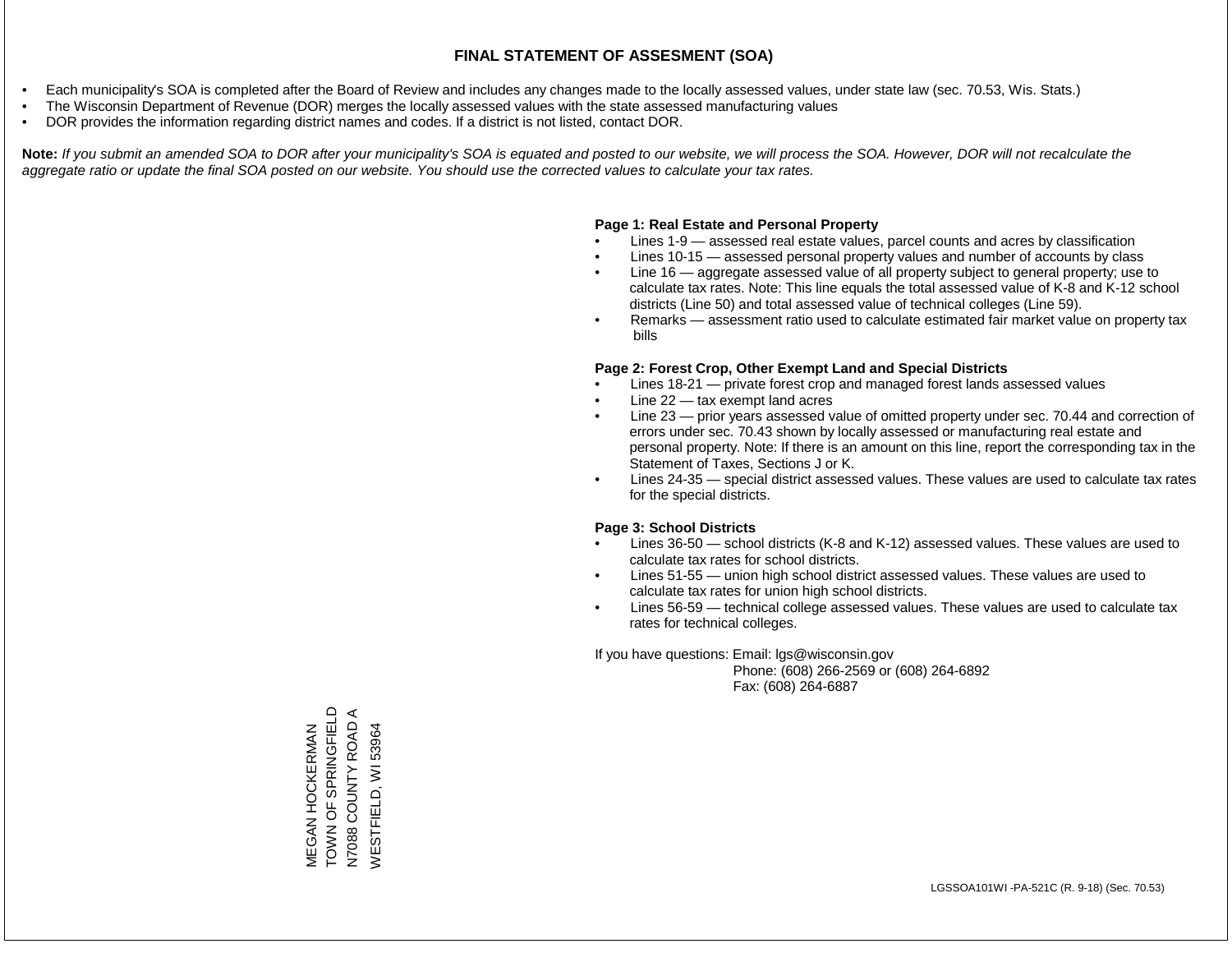|                | <b>FINAL - EQUATED</b>                                                                                                                                                                       |                          | 39                        | 028                                 | 1064                    | This is an Amended Return | Page 1              |
|----------------|----------------------------------------------------------------------------------------------------------------------------------------------------------------------------------------------|--------------------------|---------------------------|-------------------------------------|-------------------------|---------------------------|---------------------|
|                | <b>STATEMENT OF ASSESSMENT FOR 2021</b>                                                                                                                                                      |                          | CO                        | <b>MUN</b>                          | ACCT NO                 |                           |                     |
|                |                                                                                                                                                                                              |                          |                           |                                     |                         |                           |                     |
|                | <b>FOR</b><br>TOWN OF<br><b>OF</b>                                                                                                                                                           | <b>WESTFIELD</b>         |                           | <b>MARQUETTE COUNTY</b>             |                         |                           |                     |
|                | Town - Village - City                                                                                                                                                                        | <b>Municipality Name</b> |                           | <b>County Name</b>                  |                         |                           |                     |
|                | <b>REAL ESTATE</b>                                                                                                                                                                           |                          | PARCEL COUNT              | NO. OF ACRES                        | <b>VALUE OF</b>         | <b>VALUE OF</b>           | TOTAL VALUE OF LAND |
| Line<br>No.    | (See Lines 18 - 22 for                                                                                                                                                                       |                          | TOTAL LAND   IMPROVEMENTS | <b>WHOLE</b><br><b>NUMBERS ONLY</b> | LAND                    | <b>IMPROVEMENTS</b>       | AND IMPROVEMENTS    |
|                | other Real Estate)                                                                                                                                                                           | (Col. A)                 | (Col. B)                  | (Col. C)                            | (Col. D)                | (Col. E)                  | (Col. F)            |
| $\mathbf{1}$   | <b>RESIDENTIAL - Class 1</b>                                                                                                                                                                 | 709                      | 534                       | 2,067                               | 20,633,550              | 62,232,900                | 82,866,450          |
| $\overline{2}$ | <b>COMMERCIAL - Class 2</b>                                                                                                                                                                  | 20                       | 13                        | 144                                 | 727,100                 | 1,580,000                 | 2,307,100           |
| 3              | <b>MANUFACTURING - Class 3</b>                                                                                                                                                               | 3                        | 3                         | 17                                  | 49,500                  | 220,800                   | 270,300             |
| 4              | <b>AGRICULTURAL - Class 4</b>                                                                                                                                                                | 339                      |                           | 7,243                               | 972,535                 |                           | 972,535             |
| 5              | <b>UNDEVELOPED - Class 5</b>                                                                                                                                                                 | 315                      |                           | 2,914                               | 2,437,898               |                           | 2,437,898           |
| 6              | AGRICULTURAL FOREST - Class 5m                                                                                                                                                               | 129                      |                           | 1,879                               | 3,041,566               |                           | 3,041,566           |
| $\overline{7}$ | FOREST LANDS - Class 6                                                                                                                                                                       | 130                      |                           | 1,969                               | 6,363,563               |                           | 6,363,563           |
| 8              | OTHER - Class 7                                                                                                                                                                              | 54                       | 54                        | 131                                 | 769,518                 | 7,845,905                 | 8,615,423           |
| 9              | <b>TOTAL - ALL COLUMNS</b>                                                                                                                                                                   | 1.699                    | 604                       | 16,364                              | 34.995.230              | 71.879.605                | 106,874,835         |
| 10             | NUMBER OF PERSONAL PROPERTY ACCOUNTS IN ROLL                                                                                                                                                 |                          |                           | 36                                  | <b>LOCALLY ASSESSED</b> | <b>MANUFACTURING</b>      | <b>MERGED</b>       |
| 11             | BOATS AND OTHER WATERCRAFT NOT EXEMPT - Code 1                                                                                                                                               |                          |                           |                                     | 600                     | 0                         | 600                 |
| 12             | MACHINERY, TOOLS AND PATTERNS - Code 2                                                                                                                                                       |                          |                           |                                     |                         | 706,600                   | 706,600             |
| 13             | FURNITURE, FIXTURES AND EQUIPMENT - Code 3                                                                                                                                                   |                          |                           |                                     | 74,826                  | 2,300                     | 77,126              |
| 14             | ALL OTHER PERSONAL PROPERTY NOT EXEMPT - Codes 4A, 4B, 4C                                                                                                                                    |                          |                           | 180,567                             | 100                     | 180,667                   |                     |
| 15             | TOTAL OF PERSONAL PROPERTY NOT EXEMPT (Total of Lines 11-14)                                                                                                                                 |                          |                           |                                     | 255,993                 | 709,000                   | 964,993             |
| 16             | AGGREGATE ASSESSED VALUE OF ALL PROPERTY SUBJECT TO THE GENERAL PROPERTY TAX (Total of Lines 9F and 15F)<br>MUST EQUAL TOTAL VALUE OF THE SCHOOL DISTRICTS (K-12 PLUS K-8) - Line 50, Col. F | 107,839,828              |                           |                                     |                         |                           |                     |

| $\overline{\phantom{0}}$ | <b>BOARD OF REVIEW</b>    |            | Assessor<br>Name        | I elephone # |               |
|--------------------------|---------------------------|------------|-------------------------|--------------|---------------|
|                          | DATE OF FINAL ADJOURNMENT | 05/06/2021 | <b>JOHN</b><br>I BLADER | (920)        | 7-4355<br>787 |

REMARKS

The Assessment Ratio to be used in calculating the estimated Fair Market Value on tax bills for this tax district is .9146371

This ratio should be used to convert assessed values to "Calculate Equalized Values" in Step 1 of the Lottery and Gaming Credit Calculations.

 This ratio should be used in the "Computation of Tax Equivalent" schedule of the Annual Reports filed by the municipal electric, gas and water utilities with the Public Service Commission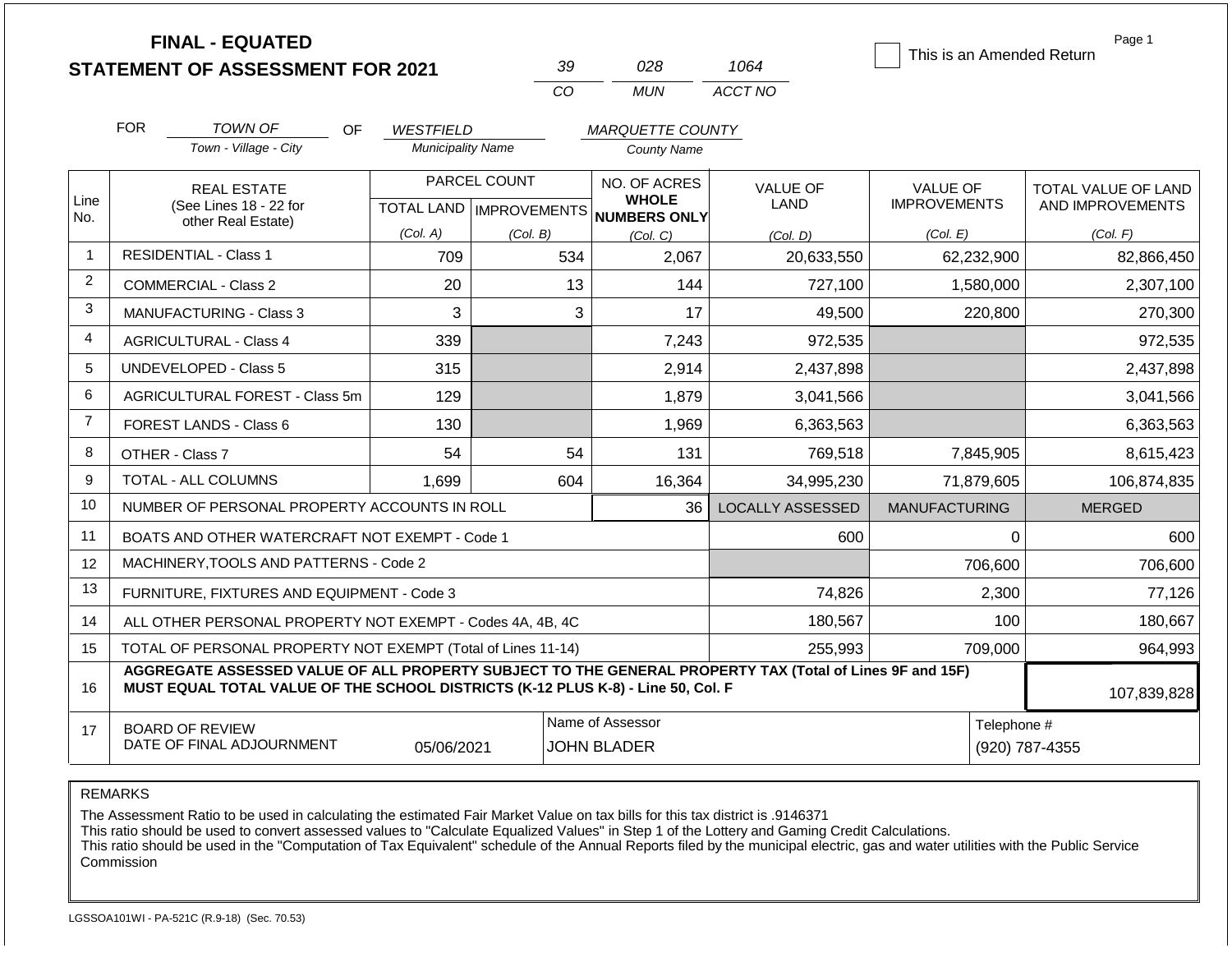2021 39 028 1064

FOREST LANDS (Line 7) and FOREST CROPS (in this section) - are **NOT** the same *YEAR CO MUN ACCT NO*

|    |                                                                                |                                 |  | Private Forest Crop - Reg Class @ 10¢ per acre                           |                                                                    | Private Forest Crop - Reg Class @ \$2.52 per acre |                                    |                                                                              |  |                    |
|----|--------------------------------------------------------------------------------|---------------------------------|--|--------------------------------------------------------------------------|--------------------------------------------------------------------|---------------------------------------------------|------------------------------------|------------------------------------------------------------------------------|--|--------------------|
| 18 | (a) PARCELS                                                                    | (b) ACRES                       |  | (c) ASSESSED VALUE                                                       |                                                                    | (d) PARCELS                                       |                                    | (e) ACRES                                                                    |  | (f) ASSESSED VALUE |
|    |                                                                                |                                 |  |                                                                          |                                                                    |                                                   |                                    |                                                                              |  |                    |
|    |                                                                                |                                 |  |                                                                          |                                                                    |                                                   |                                    | Entered Before 2005 Managed Forest - Ferrous Mining CLOSED @ \$7.87 per acre |  |                    |
| 19 |                                                                                | (b) ACRES                       |  | Private Forest Crop - Special Class @ 20¢ per acre<br>(c) ASSESSED VALUE |                                                                    | (d) PARCELS                                       |                                    | (e) ACRES                                                                    |  | (f) ASSESSED VALUE |
|    | (a) PARCELS                                                                    |                                 |  |                                                                          |                                                                    |                                                   |                                    |                                                                              |  |                    |
|    |                                                                                |                                 |  |                                                                          |                                                                    |                                                   |                                    |                                                                              |  |                    |
|    |                                                                                |                                 |  | Entered Before 2005 Managed Forest - OPEN @ 74 ¢ per acre                |                                                                    |                                                   |                                    | Entered Before 2005 Managed Forest - CLOSED @                                |  | $$1.75$ per acre   |
| 20 | (a) PARCELS                                                                    | (c) ASSESSED VALUE<br>(b) ACRES |  | (d) PARCELS                                                              |                                                                    | (e) ACRES                                         |                                    | (f) ASSESSED VALUE                                                           |  |                    |
|    |                                                                                |                                 |  |                                                                          |                                                                    | 18                                                |                                    | 424.87                                                                       |  | 1,106,506          |
|    |                                                                                |                                 |  |                                                                          |                                                                    |                                                   |                                    |                                                                              |  |                    |
|    | Entered After 2004 Managed Forest - OPEN @ \$2.04 per acre                     |                                 |  |                                                                          |                                                                    |                                                   |                                    | Entered After 2004 Managed Forest - CLOSED @ \$10.20 per acre                |  |                    |
| 21 | (a) PARCELS                                                                    | (b) ACRES                       |  | (c) ASSESSED VALUE                                                       |                                                                    | (d) PARCELS                                       |                                    | (e) ACRES                                                                    |  | (f) ASSESSED VALUE |
|    |                                                                                |                                 |  |                                                                          |                                                                    |                                                   |                                    |                                                                              |  |                    |
|    |                                                                                |                                 |  |                                                                          |                                                                    | 31                                                |                                    | 921.08                                                                       |  | 2,241,472          |
|    | (a) County Forest Cropland Acres                                               |                                 |  | (b) Federal Acres<br>(c) State Acres                                     |                                                                    |                                                   | (d) County (NOT FOREST CROP) Acres |                                                                              |  | (e) Other Acres    |
| 22 |                                                                                |                                 |  |                                                                          |                                                                    |                                                   |                                    |                                                                              |  |                    |
|    |                                                                                |                                 |  |                                                                          |                                                                    | 272.42                                            |                                    | 6.4                                                                          |  | 125.75             |
|    |                                                                                |                                 |  | Assessed Value of Omitted Property From Prior Years (Sec. 70.44)         |                                                                    |                                                   |                                    | Assessed Value of Sec. 70.43 Corrections of Errors by Assessors              |  |                    |
|    |                                                                                | (a) REAL ESTATE                 |  | (b) PERSONAL                                                             |                                                                    |                                                   |                                    | (c1) REAL ESTATE                                                             |  | (c2) PERSONAL      |
| 23 |                                                                                |                                 |  |                                                                          |                                                                    |                                                   |                                    |                                                                              |  |                    |
|    | Manufacturing Equated Value of Omitted Property From Prior Years (Sec. 70.995) |                                 |  |                                                                          | Mfg. Equated Value of Sec.70.43 Corrections of Errors by Assessors |                                                   |                                    |                                                                              |  |                    |
|    |                                                                                | (d) REAL ESTATE                 |  | (e) PERSONAL                                                             |                                                                    |                                                   |                                    | (f1) REAL ESTATE                                                             |  | (f2) PERSONAL      |
|    |                                                                                |                                 |  |                                                                          |                                                                    |                                                   |                                    |                                                                              |  |                    |
|    |                                                                                |                                 |  |                                                                          |                                                                    |                                                   |                                    |                                                                              |  |                    |

# **SPECIAL DISTRICTS**

| Line<br>No. | <b>Enter 6-digit</b><br>Special District<br>Code (Col. A) | <b>Account</b><br><b>Number</b><br>(Col. B) | <b>Special District Name</b><br>(Col. C) | <b>Locally Assessed Value</b><br>of Real Estate and<br>Personal Property (Col. D) | Mfg Value of Real Estate<br>and Personal Property<br>(Col. E) | <b>Merged Value of</b><br><b>Real Estate and</b><br>Personal Property (Col. F) |
|-------------|-----------------------------------------------------------|---------------------------------------------|------------------------------------------|-----------------------------------------------------------------------------------|---------------------------------------------------------------|--------------------------------------------------------------------------------|
| 24          | 398070                                                    | 0245                                        | LAKE LAWRENCE PRO & REHAB DISTRICT       | 40,581,132                                                                        |                                                               | 40,581,132                                                                     |
| 25          |                                                           |                                             |                                          |                                                                                   |                                                               |                                                                                |
| 26          |                                                           |                                             |                                          |                                                                                   |                                                               |                                                                                |
| 27          |                                                           |                                             |                                          |                                                                                   |                                                               |                                                                                |
| 28          |                                                           |                                             |                                          |                                                                                   |                                                               |                                                                                |
| 29          |                                                           |                                             |                                          |                                                                                   |                                                               |                                                                                |
| 30          |                                                           |                                             |                                          |                                                                                   |                                                               |                                                                                |
| 31          |                                                           |                                             |                                          |                                                                                   |                                                               |                                                                                |
| 32          |                                                           |                                             |                                          |                                                                                   |                                                               |                                                                                |
| 33          |                                                           |                                             |                                          |                                                                                   |                                                               |                                                                                |
| 34          |                                                           |                                             |                                          |                                                                                   |                                                               |                                                                                |
| 35          |                                                           |                                             |                                          |                                                                                   |                                                               |                                                                                |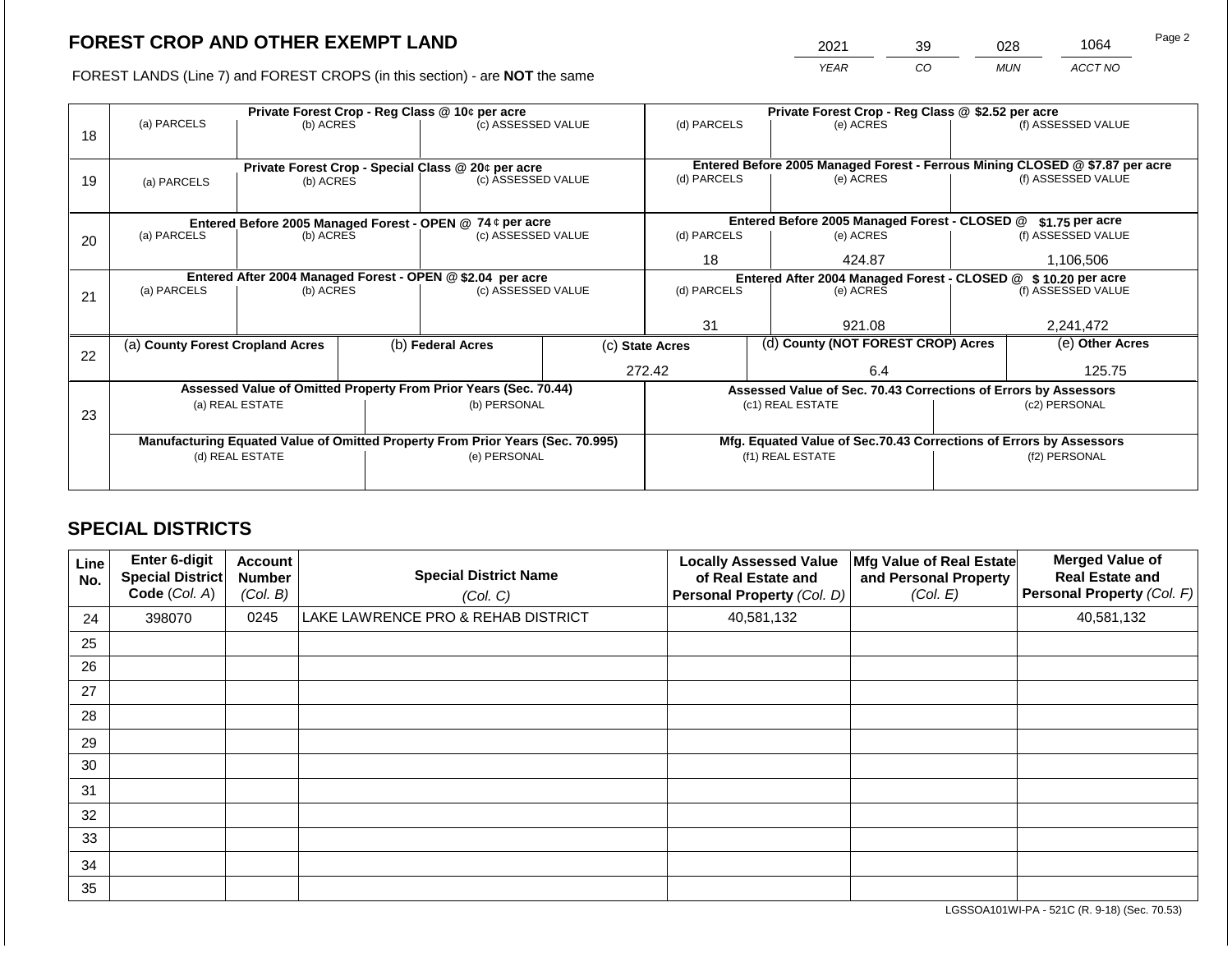|             | <b>SCHOOL DISTRICTS</b>                                  |                                             |                                                         | 2021        | 028<br>39                                                                         | 1064                                                          |                                                                                |
|-------------|----------------------------------------------------------|---------------------------------------------|---------------------------------------------------------|-------------|-----------------------------------------------------------------------------------|---------------------------------------------------------------|--------------------------------------------------------------------------------|
|             |                                                          |                                             |                                                         |             | <b>YEAR</b>                                                                       | CO<br><b>MUN</b>                                              | ACCT NO                                                                        |
| Line<br>No. | Enter 6-digit<br><b>School District</b><br>Code (Col. A) | <b>Account</b><br><b>Number</b><br>(Col. B) | <b>School District Name</b><br>(Col. C)                 |             | <b>Locally Assessed Value</b><br>of Real Estate and<br>Personal Property (Col. D) | Mfg Value of Real Estate<br>and Personal Property<br>(Col. E) | <b>Merged Value of</b><br><b>Real Estate and</b><br>Personal Property (Col. F) |
|             | <b>SCHOOL DISTRICTS (K-8 and K-12)</b><br>А.             |                                             |                                                         |             |                                                                                   |                                                               |                                                                                |
| 36          | 396335                                                   | 0232                                        | <b>SCH D OF WESTFIELD</b>                               |             | 106,860,528                                                                       | 979,300                                                       | 107,839,828                                                                    |
| 37          |                                                          |                                             |                                                         |             |                                                                                   |                                                               |                                                                                |
| 38          |                                                          |                                             |                                                         |             |                                                                                   |                                                               |                                                                                |
| 39          |                                                          |                                             |                                                         |             |                                                                                   |                                                               |                                                                                |
| 40          |                                                          |                                             |                                                         |             |                                                                                   |                                                               |                                                                                |
| 41          |                                                          |                                             |                                                         |             |                                                                                   |                                                               |                                                                                |
| 42          |                                                          |                                             |                                                         |             |                                                                                   |                                                               |                                                                                |
| 43<br>44    |                                                          |                                             |                                                         |             |                                                                                   |                                                               |                                                                                |
| 45          |                                                          |                                             |                                                         |             |                                                                                   |                                                               |                                                                                |
| 46          |                                                          |                                             |                                                         |             |                                                                                   |                                                               |                                                                                |
| 47          |                                                          |                                             |                                                         |             |                                                                                   |                                                               |                                                                                |
| 48          |                                                          |                                             |                                                         |             |                                                                                   |                                                               |                                                                                |
| 49          |                                                          |                                             |                                                         |             |                                                                                   |                                                               |                                                                                |
| 50          |                                                          |                                             | TOTAL ASSESSED VALUE OF SCHOOL DISTRICTS (K-8 and K-12) |             | 106,860,528                                                                       | 979,300                                                       | 107,839,828                                                                    |
|             | <b>B.</b><br><b>UNION HIGH SCHOOL DISTRICTS</b>          |                                             |                                                         |             |                                                                                   |                                                               |                                                                                |
| 51          |                                                          |                                             |                                                         |             |                                                                                   |                                                               |                                                                                |
| 52          |                                                          |                                             |                                                         |             |                                                                                   |                                                               |                                                                                |
| 53          |                                                          |                                             |                                                         |             |                                                                                   |                                                               |                                                                                |
| 54          |                                                          |                                             | TOTAL ASSESSED VALUE OF UNION HIGH SCHOOLS              |             |                                                                                   |                                                               |                                                                                |
| 55          |                                                          |                                             |                                                         |             |                                                                                   |                                                               |                                                                                |
| 56          | <b>TECHNICAL COLLEGE DISTRICTS</b><br>C.                 | 0004                                        | MADISON AREA TECHNICAL COLLEGE                          | <b>MADN</b> |                                                                                   |                                                               |                                                                                |
| 57          | 000400                                                   |                                             |                                                         |             | 106,860,528                                                                       | 979,300                                                       | 107,839,828                                                                    |
| 58          |                                                          |                                             |                                                         |             |                                                                                   |                                                               |                                                                                |
| 59          |                                                          |                                             | TOTAL ASSESSED VALUE OF TECHNICAL COLLEGES              |             | 106,860,528                                                                       | 979,300                                                       | 107,839,828                                                                    |

 *I hereby certify, to the best of my knowledge and belief, this form is complete and correct.*

| Name                   |                           | Title | Submission date  |
|------------------------|---------------------------|-------|------------------|
| <b>MOLLY BUCHHOLZ</b>  |                           |       | 03<br>2021<br>06 |
| Phone                  | Email address             |       |                  |
| 608<br>$296 -$<br>1314 | TOWNOFWESTFIELD@GMAIL.COM |       |                  |

Page 3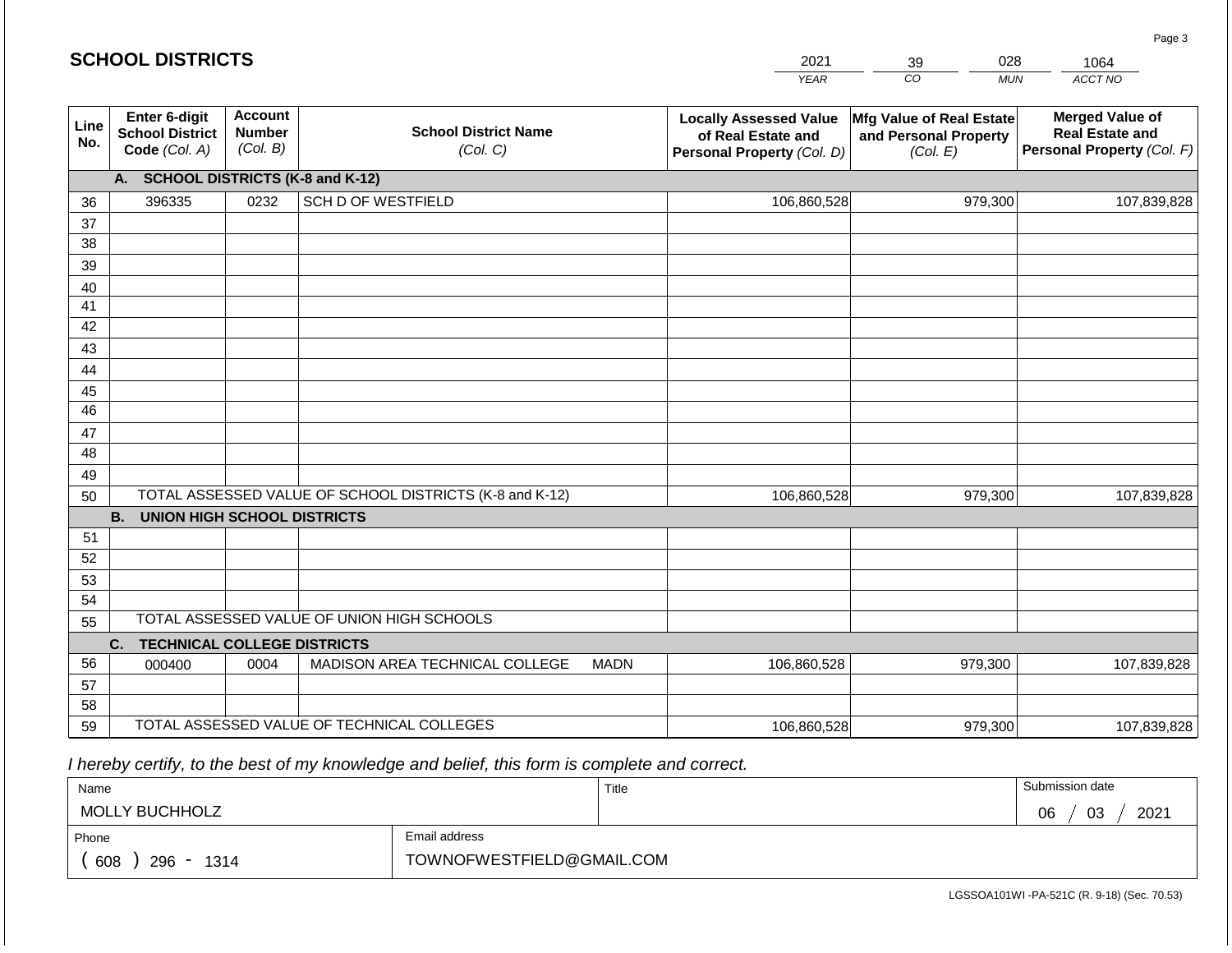- Each municipality's SOA is completed after the Board of Review and includes any changes made to the locally assessed values, under state law (sec. 70.53, Wis. Stats.)
- The Wisconsin Department of Revenue (DOR) merges the locally assessed values with the state assessed manufacturing values
- DOR provides the information regarding district names and codes. If a district is not listed, contact DOR.

Note: If you submit an amended SOA to DOR after your municipality's SOA is equated and posted to our website, we will process the SOA. However, DOR will not recalculate the *aggregate ratio or update the final SOA posted on our website. You should use the corrected values to calculate your tax rates.*

#### **Page 1: Real Estate and Personal Property**

- Lines 1-9 assessed real estate values, parcel counts and acres by classification
- Lines 10-15 assessed personal property values and number of accounts by class
- Line 16 aggregate assessed value of all property subject to general property; use to calculate tax rates. Note: This line equals the total assessed value of K-8 and K-12 school districts (Line 50) and total assessed value of technical colleges (Line 59).
- Remarks assessment ratio used to calculate estimated fair market value on property tax bills

#### **Page 2: Forest Crop, Other Exempt Land and Special Districts**

- Lines 18-21 private forest crop and managed forest lands assessed values
- Line  $22 -$  tax exempt land acres
- Line 23 prior years assessed value of omitted property under sec. 70.44 and correction of errors under sec. 70.43 shown by locally assessed or manufacturing real estate and personal property. Note: If there is an amount on this line, report the corresponding tax in the Statement of Taxes, Sections J or K.
- Lines 24-35 special district assessed values. These values are used to calculate tax rates for the special districts.

#### **Page 3: School Districts**

- Lines 36-50 school districts (K-8 and K-12) assessed values. These values are used to calculate tax rates for school districts.
- Lines 51-55 union high school district assessed values. These values are used to calculate tax rates for union high school districts.
- Lines 56-59 technical college assessed values. These values are used to calculate tax rates for technical colleges.

If you have questions: Email: lgs@wisconsin.gov

 Phone: (608) 266-2569 or (608) 264-6892 Fax: (608) 264-6887

TOWN OF WESTELD TOWN OF WESTFIELD PO BOX 157<br>WESTFIELD, WI 53964 WESTFIELD, WI 53964**VOLLY BUCHHOLZ** MOLLY BUCHHOLZ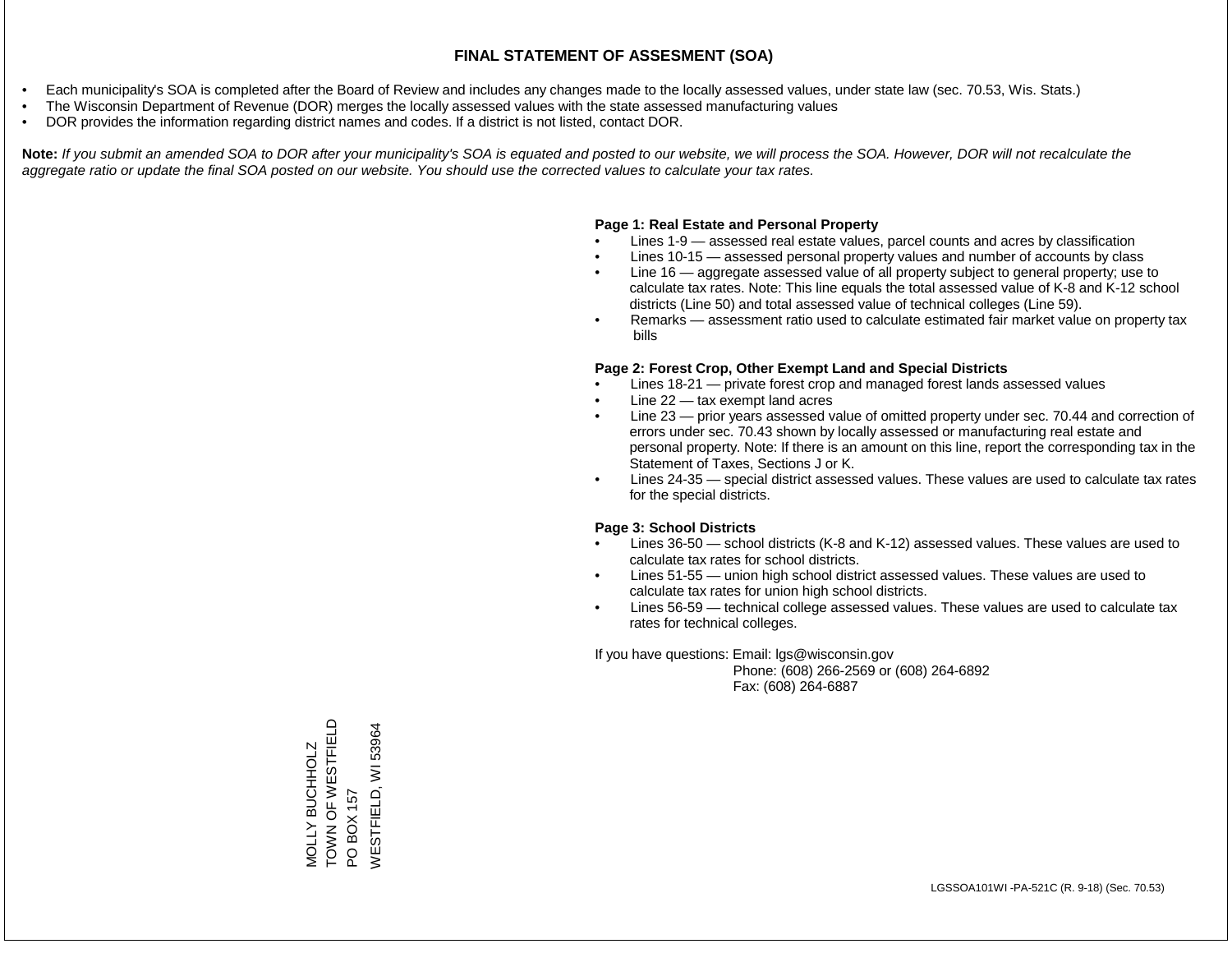|                | <b>FINAL - EQUATED</b>                                                                                                                                                                       |                          |                           |                                     |                                      |                           | Page 1              |  |
|----------------|----------------------------------------------------------------------------------------------------------------------------------------------------------------------------------------------|--------------------------|---------------------------|-------------------------------------|--------------------------------------|---------------------------|---------------------|--|
|                | <b>STATEMENT OF ASSESSMENT FOR 2021</b>                                                                                                                                                      |                          | 39                        | 121                                 | 1065                                 | This is an Amended Return |                     |  |
|                |                                                                                                                                                                                              |                          | CO                        | <b>MUN</b>                          | ACCT NO                              |                           |                     |  |
|                | <b>FOR</b><br><b>VILLAGE OF</b><br>OF.                                                                                                                                                       | <b>ENDEAVOR</b>          |                           | <b>MARQUETTE COUNTY</b>             |                                      |                           |                     |  |
|                | Town - Village - City                                                                                                                                                                        | <b>Municipality Name</b> |                           | <b>County Name</b>                  |                                      |                           |                     |  |
|                | <b>REAL ESTATE</b>                                                                                                                                                                           |                          | PARCEL COUNT              | NO. OF ACRES                        | <b>VALUE OF</b>                      | <b>VALUE OF</b>           | TOTAL VALUE OF LAND |  |
| Line<br>No.    | (See Lines 18 - 22 for                                                                                                                                                                       |                          | TOTAL LAND   IMPROVEMENTS | <b>WHOLE</b><br><b>NUMBERS ONLY</b> | <b>LAND</b>                          | <b>IMPROVEMENTS</b>       | AND IMPROVEMENTS    |  |
|                | other Real Estate)                                                                                                                                                                           | (Col. A)                 | (Col. B)                  | (Col, C)                            | (Col. D)                             | (Col. E)                  | (Col. F)            |  |
| $\overline{1}$ | <b>RESIDENTIAL - Class 1</b>                                                                                                                                                                 | 221                      | 181                       | 149                                 | 2,281,300                            | 12,927,900                | 15,209,200          |  |
| 2              | <b>COMMERCIAL - Class 2</b>                                                                                                                                                                  | 33                       | 24                        | 81                                  | 392,500                              | 1,621,600                 | 2,014,100           |  |
| 3              | <b>MANUFACTURING - Class 3</b>                                                                                                                                                               | $\overline{2}$           | $\overline{2}$            | 9                                   | 59,700                               | 965,000                   | 1,024,700           |  |
| $\overline{4}$ | <b>AGRICULTURAL - Class 4</b>                                                                                                                                                                | $\Omega$                 |                           | 0                                   | $\Omega$                             |                           | $\Omega$            |  |
| 5              | <b>UNDEVELOPED - Class 5</b>                                                                                                                                                                 | 5                        |                           | 35                                  | 30,200                               |                           | 30,200              |  |
| 6              | AGRICULTURAL FOREST - Class 5m                                                                                                                                                               | 0                        |                           | 0                                   | 0                                    |                           | 0                   |  |
| $\overline{7}$ | FOREST LANDS - Class 6                                                                                                                                                                       | 0                        |                           | 0                                   | 0                                    |                           | 0                   |  |
| 8              | OTHER - Class 7                                                                                                                                                                              | 0                        | $\mathbf 0$               | 0                                   | $\Omega$                             | 0                         | $\Omega$            |  |
| 9              | <b>TOTAL - ALL COLUMNS</b>                                                                                                                                                                   | 261                      | 207                       | 274                                 | 2,763,700                            | 15,514,500                | 18,278,200          |  |
| 10             | NUMBER OF PERSONAL PROPERTY ACCOUNTS IN ROLL                                                                                                                                                 |                          |                           | 17                                  | <b>LOCALLY ASSESSED</b>              | <b>MANUFACTURING</b>      | <b>MERGED</b>       |  |
| 11             | BOATS AND OTHER WATERCRAFT NOT EXEMPT - Code 1                                                                                                                                               |                          |                           |                                     | 0                                    | 0                         | $\Omega$            |  |
| 12             | MACHINERY, TOOLS AND PATTERNS - Code 2                                                                                                                                                       |                          |                           |                                     |                                      | 50,500                    | 50,500              |  |
| 13             | FURNITURE, FIXTURES AND EQUIPMENT - Code 3                                                                                                                                                   |                          |                           |                                     | 22,000                               | 7,900                     | 29,900              |  |
| 14             | ALL OTHER PERSONAL PROPERTY NOT EXEMPT - Codes 4A, 4B, 4C                                                                                                                                    |                          |                           |                                     | 92,500                               | 4,100                     | 96,600              |  |
| 15             | TOTAL OF PERSONAL PROPERTY NOT EXEMPT (Total of Lines 11-14)                                                                                                                                 |                          |                           |                                     | 114,500                              | 62,500                    | 177,000             |  |
| 16             | AGGREGATE ASSESSED VALUE OF ALL PROPERTY SUBJECT TO THE GENERAL PROPERTY TAX (Total of Lines 9F and 15F)<br>MUST EQUAL TOTAL VALUE OF THE SCHOOL DISTRICTS (K-12 PLUS K-8) - Line 50, Col. F |                          |                           |                                     |                                      |                           |                     |  |
| 17             | <b>BOARD OF REVIEW</b>                                                                                                                                                                       |                          |                           | Name of Assessor                    |                                      | Telephone #               |                     |  |
|                | DATE OF FINAL ADJOURNMENT                                                                                                                                                                    | 05/18/2021               |                           |                                     | ASSOCIATED APPRAISAL CONSULTANTS INC | (800) 721-4157            |                     |  |

REMARKS

The Assessment Ratio to be used in calculating the estimated Fair Market Value on tax bills for this tax district is .804714866

This ratio should be used to convert assessed values to "Calculate Equalized Values" in Step 1 of the Lottery and Gaming Credit Calculations.

 This ratio should be used in the "Computation of Tax Equivalent" schedule of the Annual Reports filed by the municipal electric, gas and water utilities with the Public Service Commission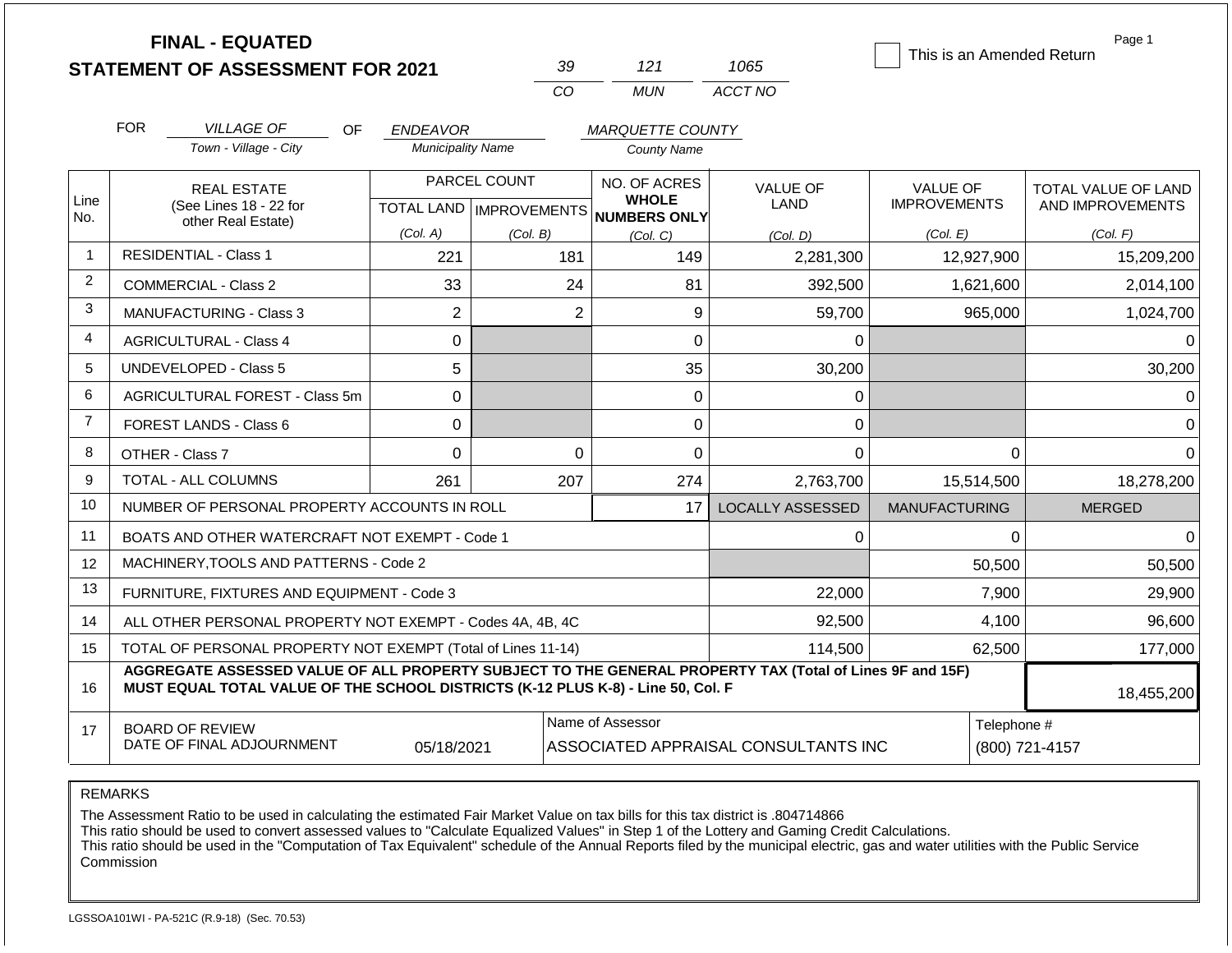2021 39 121 1065

FOREST LANDS (Line 7) and FOREST CROPS (in this section) - are **NOT** the same *YEAR CO MUN ACCT NO*

|    |                                  |                                 |                                 | Private Forest Crop - Reg Class @ 10¢ per acre                                 |             | Private Forest Crop - Reg Class @ \$2.52 per acre                            |           |                                                                    |                    |                    |  |
|----|----------------------------------|---------------------------------|---------------------------------|--------------------------------------------------------------------------------|-------------|------------------------------------------------------------------------------|-----------|--------------------------------------------------------------------|--------------------|--------------------|--|
| 18 | (a) PARCELS                      | (b) ACRES                       |                                 | (c) ASSESSED VALUE                                                             |             | (d) PARCELS                                                                  |           | (e) ACRES                                                          |                    | (f) ASSESSED VALUE |  |
|    |                                  |                                 |                                 | Private Forest Crop - Special Class @ 20¢ per acre                             |             | Entered Before 2005 Managed Forest - Ferrous Mining CLOSED @ \$7.87 per acre |           |                                                                    |                    |                    |  |
| 19 | (a) PARCELS                      |                                 | (c) ASSESSED VALUE<br>(b) ACRES |                                                                                |             | (d) PARCELS<br>(e) ACRES                                                     |           |                                                                    |                    | (f) ASSESSED VALUE |  |
|    |                                  |                                 |                                 |                                                                                |             |                                                                              |           |                                                                    |                    |                    |  |
|    |                                  |                                 |                                 | Entered Before 2005 Managed Forest - OPEN @ 74 ¢ per acre                      |             |                                                                              |           | Entered Before 2005 Managed Forest - CLOSED @                      |                    | $$1.75$ per acre   |  |
| 20 | (a) PARCELS                      | (b) ACRES                       |                                 | (c) ASSESSED VALUE                                                             |             | (d) PARCELS                                                                  |           | (e) ACRES                                                          |                    | (f) ASSESSED VALUE |  |
|    |                                  |                                 |                                 |                                                                                |             |                                                                              |           |                                                                    |                    |                    |  |
|    |                                  |                                 |                                 | Entered After 2004 Managed Forest - OPEN @ \$2.04 per acre                     |             |                                                                              |           | Entered After 2004 Managed Forest - CLOSED @ \$10.20 per acre      |                    |                    |  |
| 21 | (a) PARCELS                      | (c) ASSESSED VALUE<br>(b) ACRES |                                 |                                                                                | (d) PARCELS |                                                                              | (e) ACRES |                                                                    | (f) ASSESSED VALUE |                    |  |
|    |                                  |                                 |                                 |                                                                                |             |                                                                              |           |                                                                    |                    |                    |  |
| 22 | (a) County Forest Cropland Acres |                                 |                                 | (b) Federal Acres                                                              |             | (c) State Acres                                                              |           | (d) County (NOT FOREST CROP) Acres                                 |                    | (e) Other Acres    |  |
|    |                                  |                                 |                                 |                                                                                |             | 13.58<br>.69                                                                 |           |                                                                    |                    | 62.49              |  |
|    |                                  |                                 |                                 | Assessed Value of Omitted Property From Prior Years (Sec. 70.44)               |             |                                                                              |           | Assessed Value of Sec. 70.43 Corrections of Errors by Assessors    |                    |                    |  |
| 23 |                                  | (a) REAL ESTATE                 |                                 | (b) PERSONAL                                                                   |             |                                                                              |           | (c1) REAL ESTATE                                                   |                    | (c2) PERSONAL      |  |
|    |                                  |                                 |                                 |                                                                                |             |                                                                              |           |                                                                    |                    |                    |  |
|    |                                  |                                 |                                 | Manufacturing Equated Value of Omitted Property From Prior Years (Sec. 70.995) |             |                                                                              |           | Mfg. Equated Value of Sec.70.43 Corrections of Errors by Assessors |                    |                    |  |
|    |                                  | (d) REAL ESTATE                 |                                 | (e) PERSONAL                                                                   |             | (f1) REAL ESTATE                                                             |           |                                                                    | (f2) PERSONAL      |                    |  |
|    |                                  |                                 |                                 |                                                                                |             |                                                                              |           |                                                                    |                    |                    |  |

## **SPECIAL DISTRICTS**

| Line<br>No. | Enter 6-digit<br>Special District<br>Code (Col. A) | <b>Account</b><br><b>Number</b><br>(Col. B) | <b>Special District Name</b><br>(Col. C) | <b>Locally Assessed Value</b><br>of Real Estate and<br><b>Personal Property (Col. D)</b> | Mfg Value of Real Estate<br>and Personal Property<br>(Col. E) | <b>Merged Value of</b><br><b>Real Estate and</b><br>Personal Property (Col. F) |
|-------------|----------------------------------------------------|---------------------------------------------|------------------------------------------|------------------------------------------------------------------------------------------|---------------------------------------------------------------|--------------------------------------------------------------------------------|
| 24          |                                                    |                                             |                                          |                                                                                          |                                                               |                                                                                |
| 25          |                                                    |                                             |                                          |                                                                                          |                                                               |                                                                                |
| 26          |                                                    |                                             |                                          |                                                                                          |                                                               |                                                                                |
| 27          |                                                    |                                             |                                          |                                                                                          |                                                               |                                                                                |
| 28          |                                                    |                                             |                                          |                                                                                          |                                                               |                                                                                |
| 29          |                                                    |                                             |                                          |                                                                                          |                                                               |                                                                                |
| 30          |                                                    |                                             |                                          |                                                                                          |                                                               |                                                                                |
| 31          |                                                    |                                             |                                          |                                                                                          |                                                               |                                                                                |
| 32          |                                                    |                                             |                                          |                                                                                          |                                                               |                                                                                |
| 33          |                                                    |                                             |                                          |                                                                                          |                                                               |                                                                                |
| 34          |                                                    |                                             |                                          |                                                                                          |                                                               |                                                                                |
| 35          |                                                    |                                             |                                          |                                                                                          |                                                               |                                                                                |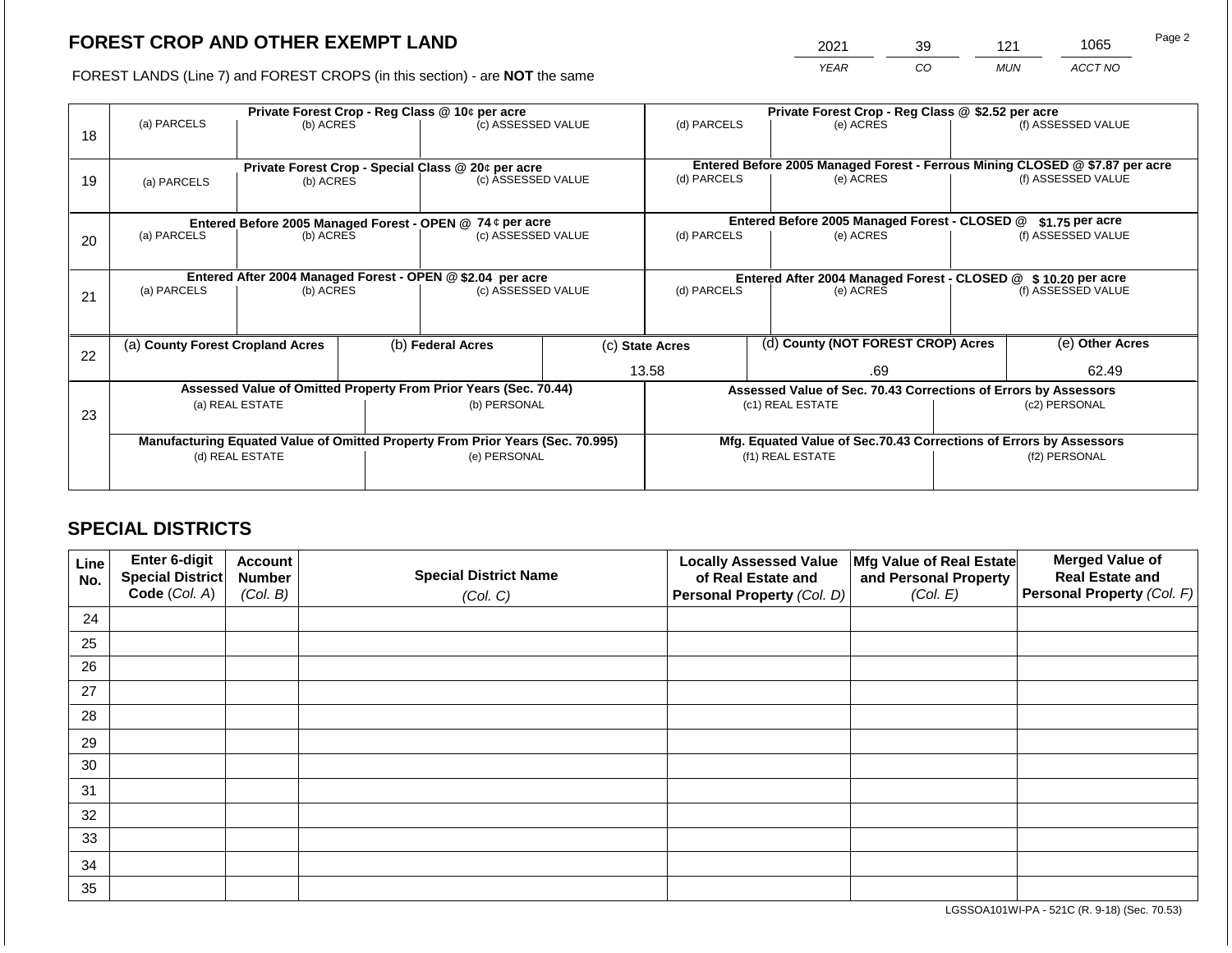#### *YEAR*  2021  $\overline{co}$ 39 *MUN ACCT NO*  1065 **Line No. Enter 6-digit School District Code** *(Col. A)* **Account Number** *(Col. B)* **School District Name** *(Col. C)* **Locally Assessed Value of Real Estate and Personal Property** *(Col. D)* **Mfg Value of Real Estate and Personal Property** *(Col. E)* **Merged Value of Real Estate and Personal Property** *(Col. F)* **A. SCHOOL DISTRICTS (K-8 and K-12)** 36 37 38 39 40 41 42 43 44 45 46 47 48 49 50 TOTAL ASSESSED VALUE OF SCHOOL DISTRICTS (K-8 and K-12) **B. UNION HIGH SCHOOL DISTRICTS** 51 52 53 54 55 **C. TECHNICAL COLLEGE DISTRICTS** 56 57 58 59 TOTAL ASSESSED VALUE OF TECHNICAL COLLEGES TOTAL ASSESSED VALUE OF UNION HIGH SCHOOLS 114501 0073 SCH D OF PORTAGE COMMUNITY 14501 17,368,000 17,368,000 000400 | 0004 | MADISON AREA TECHNICAL COLLEGE MADN 17,368,000 1,087,200 18,455,200 1,087,200 18,455,200 1,087,200 18,455,200 17,368,000 1,087,200 18,455,200

 *I hereby certify, to the best of my knowledge and belief, this form is complete and correct.*

| Name                 |                           | Title | Submission date  |
|----------------------|---------------------------|-------|------------------|
| CHERYL SELBACH       |                           |       | 03<br>2021<br>06 |
| Phone                | Email address             |       |                  |
| 608<br>587 -<br>2486 | VOE@VILLAGEOFENDEAVOR.ORG |       |                  |

LGSSOA101WI -PA-521C (R. 9-18) (Sec. 70.53)

Page 3

|  |  |  | <b>SCHOOL DISTRICTS</b> |  |  |  |
|--|--|--|-------------------------|--|--|--|
|  |  |  |                         |  |  |  |

121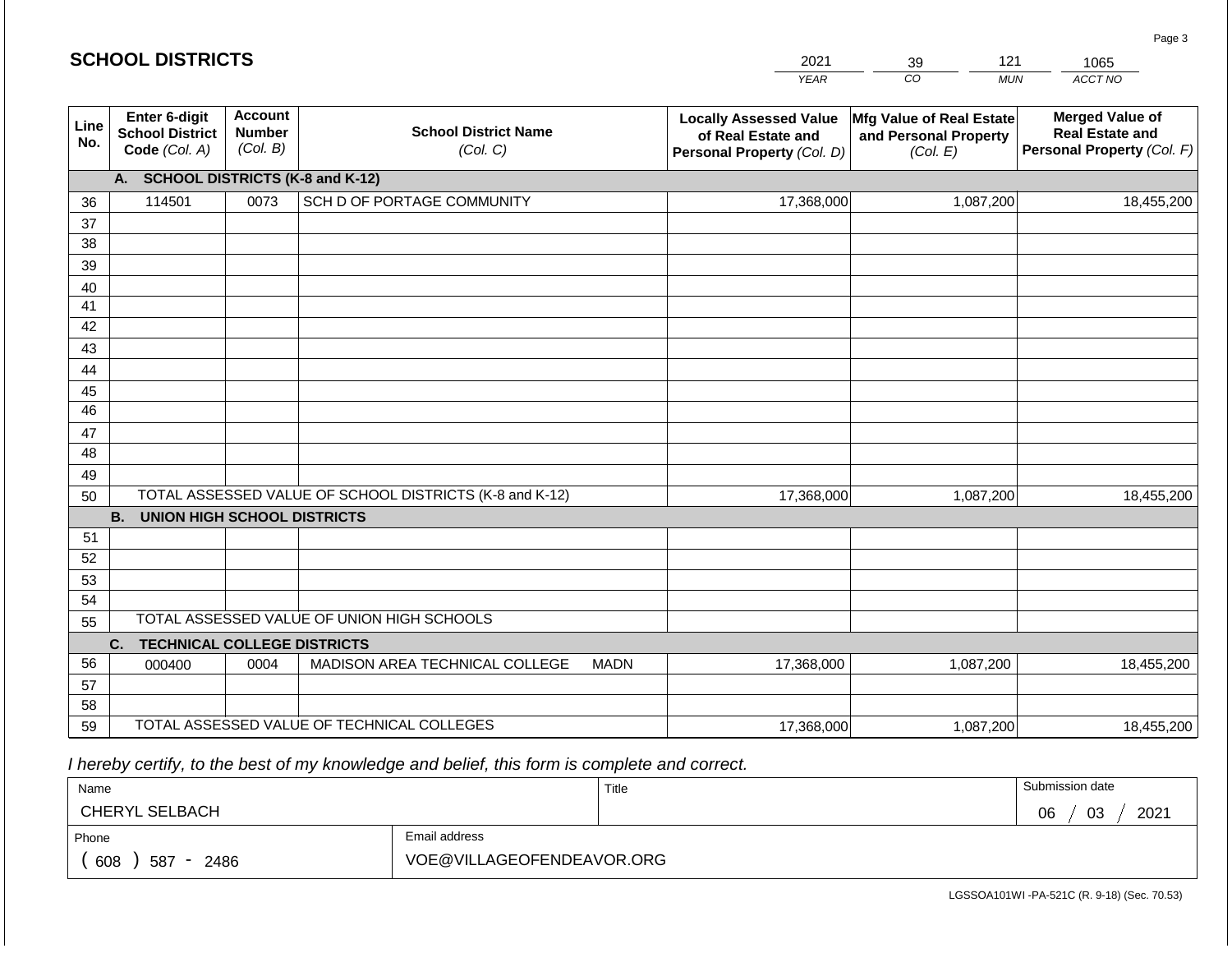- Each municipality's SOA is completed after the Board of Review and includes any changes made to the locally assessed values, under state law (sec. 70.53, Wis. Stats.)
- The Wisconsin Department of Revenue (DOR) merges the locally assessed values with the state assessed manufacturing values
- DOR provides the information regarding district names and codes. If a district is not listed, contact DOR.

Note: If you submit an amended SOA to DOR after your municipality's SOA is equated and posted to our website, we will process the SOA. However, DOR will not recalculate the *aggregate ratio or update the final SOA posted on our website. You should use the corrected values to calculate your tax rates.*

### **Page 1: Real Estate and Personal Property**

- Lines 1-9 assessed real estate values, parcel counts and acres by classification
- Lines 10-15 assessed personal property values and number of accounts by class
- Line 16 aggregate assessed value of all property subject to general property; use to calculate tax rates. Note: This line equals the total assessed value of K-8 and K-12 school districts (Line 50) and total assessed value of technical colleges (Line 59).
- Remarks assessment ratio used to calculate estimated fair market value on property tax bills

### **Page 2: Forest Crop, Other Exempt Land and Special Districts**

- Lines 18-21 private forest crop and managed forest lands assessed values
- Line  $22 -$  tax exempt land acres
- Line 23 prior years assessed value of omitted property under sec. 70.44 and correction of errors under sec. 70.43 shown by locally assessed or manufacturing real estate and personal property. Note: If there is an amount on this line, report the corresponding tax in the Statement of Taxes, Sections J or K.
- Lines 24-35 special district assessed values. These values are used to calculate tax rates for the special districts.

### **Page 3: School Districts**

- Lines 36-50 school districts (K-8 and K-12) assessed values. These values are used to calculate tax rates for school districts.
- Lines 51-55 union high school district assessed values. These values are used to calculate tax rates for union high school districts.
- Lines 56-59 technical college assessed values. These values are used to calculate tax rates for technical colleges.

If you have questions: Email: lgs@wisconsin.gov

 Phone: (608) 266-2569 or (608) 264-6892 Fax: (608) 264-6887

BOX 228, 400 CHURCH ST. PO BOX 228, 400 CHURCH ST. VILLAGE OF ENDEAVOR BRANDI WENDT<br>VILLAGE OF ENDEAVOR WI 53930 ENDEAVOR, WI 53930BRANDI WENDT ENDEAVOR,  $\overline{Q}$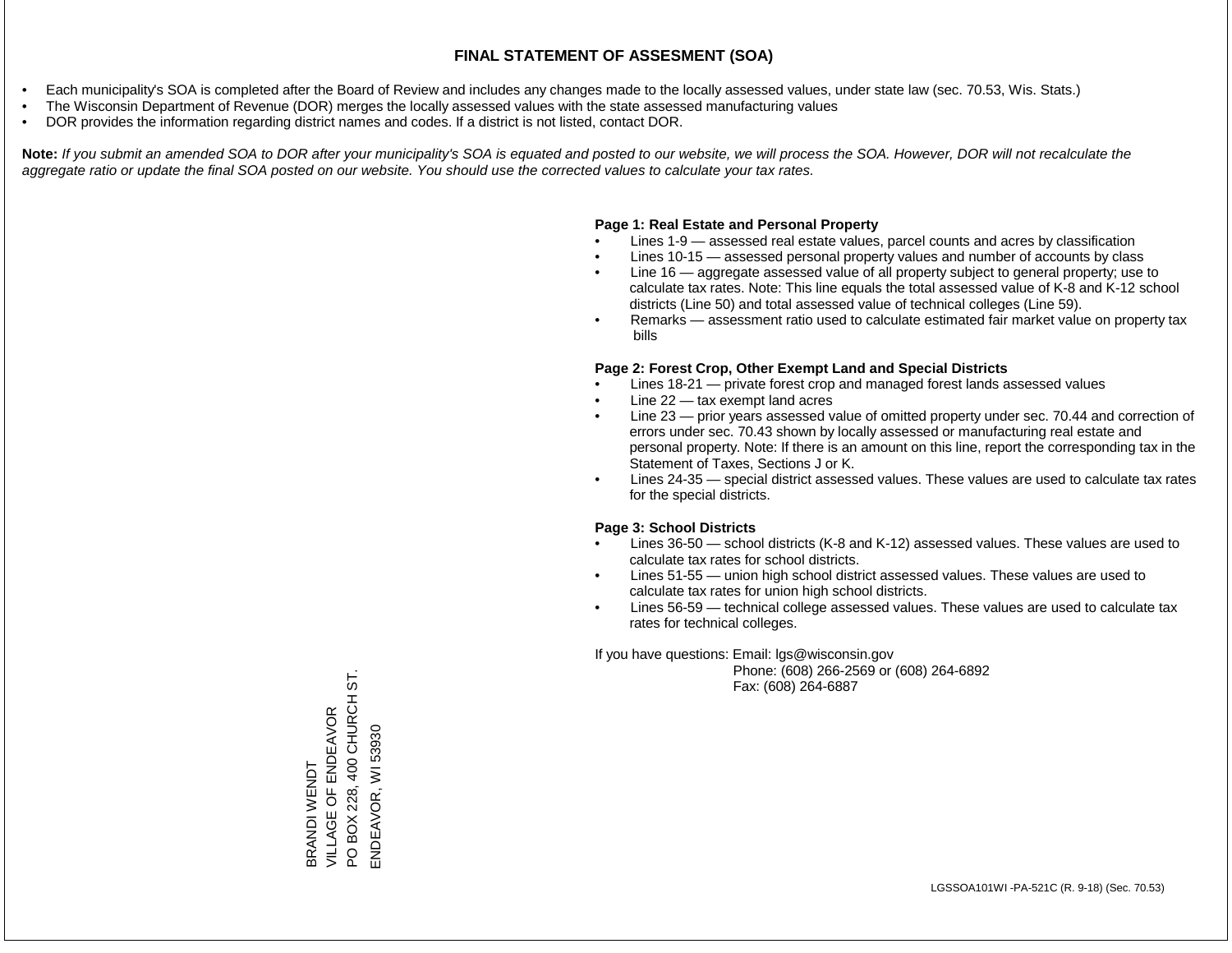**STATEMENT OF ASSESSMENT FOR 2021** 39 161 1066 **X** This is an Amended Return<br> **STATEMENT OF ASSESSMENT FOR 2021** 39 161 1066 **X** This is an Amended Return

| -30 | 161 | 1066    |
|-----|-----|---------|
| CO. | MUN | ACCT NO |

Page 1

|                | <b>FOR</b> | <b>VILLAGE OF</b><br>OF                                                                                                                                                                      | <b>NESHKORO</b>          |                              | <b>MARQUETTE COUNTY</b>                             |                                |                                        |                                                |
|----------------|------------|----------------------------------------------------------------------------------------------------------------------------------------------------------------------------------------------|--------------------------|------------------------------|-----------------------------------------------------|--------------------------------|----------------------------------------|------------------------------------------------|
|                |            | Town - Village - City                                                                                                                                                                        | <b>Municipality Name</b> |                              | <b>County Name</b>                                  |                                |                                        |                                                |
| Line<br>No.    |            | <b>REAL ESTATE</b><br>(See Lines 18 - 22 for<br>other Real Estate)                                                                                                                           | <b>TOTAL LAND</b>        | PARCEL COUNT<br>IMPROVEMENTS | NO. OF ACRES<br><b>WHOLE</b><br><b>NUMBERS ONLY</b> | <b>VALUE OF</b><br><b>LAND</b> | <b>VALUE OF</b><br><b>IMPROVEMENTS</b> | <b>TOTAL VALUE OF LAND</b><br>AND IMPROVEMENTS |
|                |            |                                                                                                                                                                                              | (Col. A)                 | (Col, B)                     | (Col, C)                                            | (Col, D)                       | (Col. E)                               | (Col. F)                                       |
| $\mathbf{1}$   |            | <b>RESIDENTIAL - Class 1</b>                                                                                                                                                                 | 240                      | 206                          | 363                                                 | 4,087,700                      | 14,264,200                             | 18,351,900                                     |
| $\overline{2}$ |            | <b>COMMERCIAL - Class 2</b>                                                                                                                                                                  | 35                       | 30                           | 31                                                  | 362,800                        | 3,268,400                              | 3,631,200                                      |
| 3              |            | <b>MANUFACTURING - Class 3</b>                                                                                                                                                               | $\Omega$                 | 0                            | $\Omega$                                            | $\Omega$                       | 0                                      | $\Omega$                                       |
| 4              |            | <b>AGRICULTURAL - Class 4</b>                                                                                                                                                                | 15                       |                              | 169                                                 | 29,000                         |                                        | 29,000                                         |
| 5              |            | <b>UNDEVELOPED - Class 5</b>                                                                                                                                                                 | 18                       |                              | 173                                                 | 107,900                        |                                        | 107,900                                        |
| 6              |            | AGRICULTURAL FOREST - Class 5m                                                                                                                                                               | 3                        |                              | 24                                                  | 30,300                         |                                        | 30,300                                         |
| $\overline{7}$ |            | <b>FOREST LANDS - Class 6</b>                                                                                                                                                                | 14                       |                              | 161                                                 | 280,000                        |                                        | 280,000                                        |
| 8              |            | OTHER - Class 7                                                                                                                                                                              | $\Omega$                 | $\Omega$                     | 0                                                   | 0                              | 0                                      | $\Omega$                                       |
| 9              |            | TOTAL - ALL COLUMNS                                                                                                                                                                          | 325                      | 236                          | 921                                                 | 4,897,700                      | 17,532,600                             | 22,430,300                                     |
| 10             |            | NUMBER OF PERSONAL PROPERTY ACCOUNTS IN ROLL                                                                                                                                                 |                          |                              | 25                                                  | <b>LOCALLY ASSESSED</b>        | <b>MANUFACTURING</b>                   | <b>MERGED</b>                                  |
| 11             |            | BOATS AND OTHER WATERCRAFT NOT EXEMPT - Code 1                                                                                                                                               |                          |                              |                                                     | 0                              | 0                                      | 0                                              |
| 12             |            | MACHINERY, TOOLS AND PATTERNS - Code 2                                                                                                                                                       |                          |                              |                                                     |                                | 0                                      | $\mathbf 0$                                    |
| 13             |            | FURNITURE, FIXTURES AND EQUIPMENT - Code 3                                                                                                                                                   |                          |                              |                                                     | 149,500                        | 0                                      | 149,500                                        |
| 14             |            | ALL OTHER PERSONAL PROPERTY NOT EXEMPT - Codes 4A, 4B, 4C                                                                                                                                    |                          |                              |                                                     | 85,700                         | 0                                      | 85,700                                         |
| 15             |            | TOTAL OF PERSONAL PROPERTY NOT EXEMPT (Total of Lines 11-14)                                                                                                                                 |                          |                              |                                                     | 235,200                        | $\Omega$                               | 235,200                                        |
| 16             |            | AGGREGATE ASSESSED VALUE OF ALL PROPERTY SUBJECT TO THE GENERAL PROPERTY TAX (Total of Lines 9F and 15F)<br>MUST EQUAL TOTAL VALUE OF THE SCHOOL DISTRICTS (K-12 PLUS K-8) - Line 50, Col. F |                          |                              |                                                     |                                |                                        | 22,665,500                                     |
| 17             |            | <b>BOARD OF REVIEW</b>                                                                                                                                                                       |                          |                              | Name of Assessor                                    |                                | Telephone #                            |                                                |

REMARKS

The Assessment Ratio to be used in calculating the estimated Fair Market Value on tax bills for this tax district is .891079572

This ratio should be used to convert assessed values to "Calculate Equalized Values" in Step 1 of the Lottery and Gaming Credit Calculations.

 This ratio should be used in the "Computation of Tax Equivalent" schedule of the Annual Reports filed by the municipal electric, gas and water utilities with the Public Service Commission

05/20/2021 | ALLEN SUNSTROM | (800) 721-4157

DATE OF FINAL ADJOURNMENT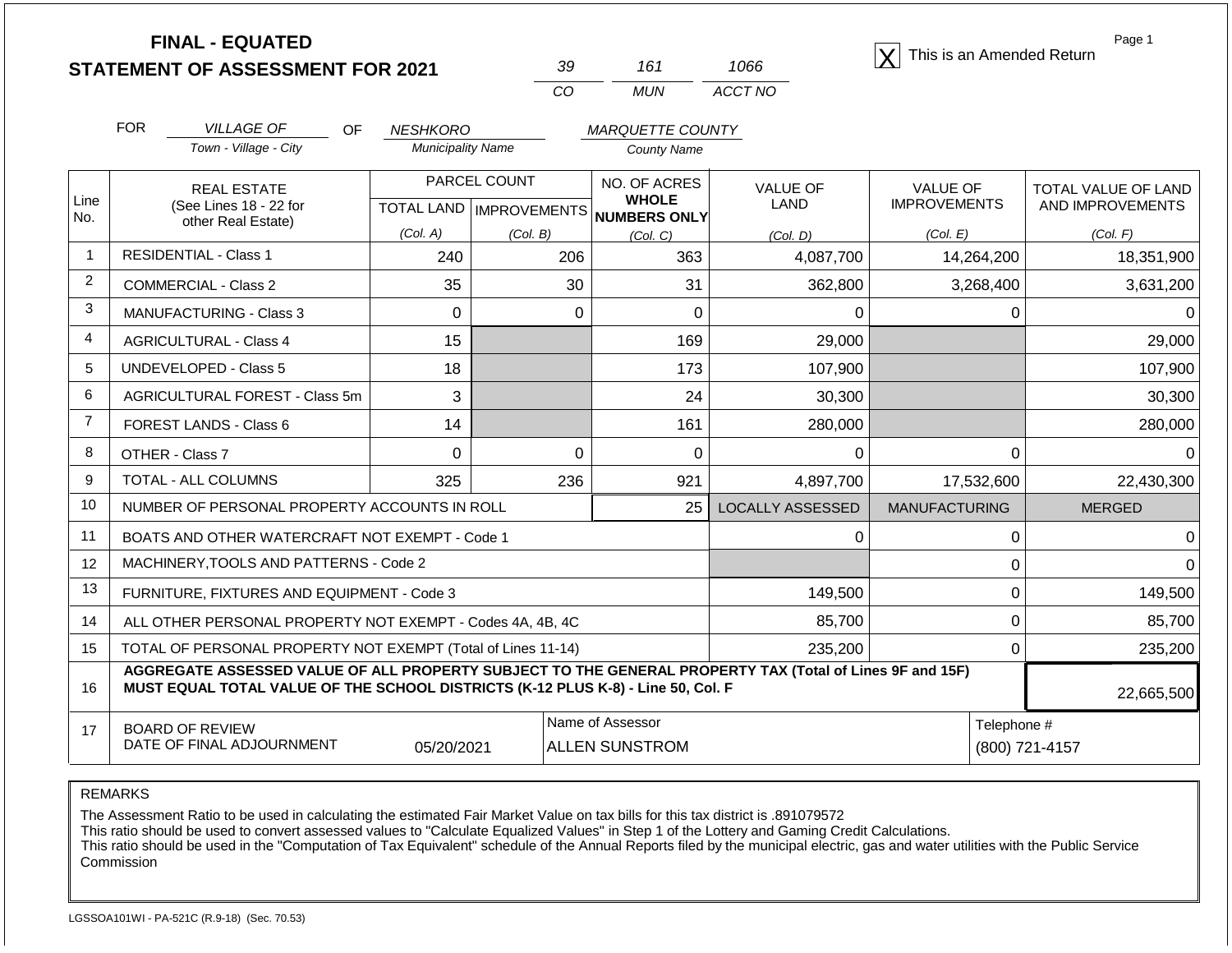2021 39 161 1066

FOREST LANDS (Line 7) and FOREST CROPS (in this section) - are **NOT** the same *YEAR CO MUN ACCT NO*

|    |                                                                                |           |              | Private Forest Crop - Reg Class @ 10¢ per acre                   |                                                               | Private Forest Crop - Reg Class @ \$2.52 per acre                            |                  |                                                                 |                                                                    |                    |  |
|----|--------------------------------------------------------------------------------|-----------|--------------|------------------------------------------------------------------|---------------------------------------------------------------|------------------------------------------------------------------------------|------------------|-----------------------------------------------------------------|--------------------------------------------------------------------|--------------------|--|
| 18 | (a) PARCELS                                                                    | (b) ACRES |              | (c) ASSESSED VALUE                                               |                                                               | (d) PARCELS                                                                  |                  | (e) ACRES                                                       |                                                                    | (f) ASSESSED VALUE |  |
|    |                                                                                |           |              |                                                                  |                                                               |                                                                              |                  |                                                                 |                                                                    |                    |  |
|    |                                                                                |           |              | Private Forest Crop - Special Class @ 20¢ per acre               |                                                               | Entered Before 2005 Managed Forest - Ferrous Mining CLOSED @ \$7.87 per acre |                  |                                                                 |                                                                    |                    |  |
| 19 | (a) PARCELS                                                                    | (b) ACRES |              | (c) ASSESSED VALUE                                               |                                                               | (d) PARCELS                                                                  |                  | (e) ACRES                                                       |                                                                    | (f) ASSESSED VALUE |  |
|    |                                                                                |           |              |                                                                  |                                                               |                                                                              |                  |                                                                 |                                                                    |                    |  |
|    | Entered Before 2005 Managed Forest - OPEN @ 74 ¢ per acre                      |           |              |                                                                  | Entered Before 2005 Managed Forest - CLOSED @                 |                                                                              | $$1.75$ per acre |                                                                 |                                                                    |                    |  |
| 20 | (a) PARCELS<br>(b) ACRES                                                       |           |              | (c) ASSESSED VALUE                                               |                                                               | (d) PARCELS                                                                  |                  | (e) ACRES                                                       |                                                                    | (f) ASSESSED VALUE |  |
|    |                                                                                |           |              |                                                                  |                                                               |                                                                              |                  |                                                                 |                                                                    |                    |  |
|    |                                                                                |           |              | Entered After 2004 Managed Forest - OPEN @ \$2.04 per acre       | Entered After 2004 Managed Forest - CLOSED @ \$10.20 per acre |                                                                              |                  |                                                                 |                                                                    |                    |  |
| 21 | (a) PARCELS                                                                    | (b) ACRES |              | (c) ASSESSED VALUE                                               |                                                               | (d) PARCELS                                                                  |                  | (e) ACRES                                                       |                                                                    | (f) ASSESSED VALUE |  |
|    |                                                                                |           |              |                                                                  |                                                               |                                                                              |                  |                                                                 |                                                                    |                    |  |
|    |                                                                                |           |              |                                                                  |                                                               | 5                                                                            |                  | 111                                                             |                                                                    | 239,000            |  |
| 22 | (a) County Forest Cropland Acres                                               |           |              | (b) Federal Acres                                                |                                                               | (c) State Acres                                                              |                  | (d) County (NOT FOREST CROP) Acres                              |                                                                    | (e) Other Acres    |  |
|    |                                                                                |           |              |                                                                  |                                                               | .95                                                                          |                  | 6.66                                                            |                                                                    | 162.4              |  |
|    |                                                                                |           |              | Assessed Value of Omitted Property From Prior Years (Sec. 70.44) |                                                               |                                                                              |                  | Assessed Value of Sec. 70.43 Corrections of Errors by Assessors |                                                                    |                    |  |
|    | (a) REAL ESTATE                                                                |           |              | (b) PERSONAL                                                     |                                                               |                                                                              |                  | (c1) REAL ESTATE                                                | (c2) PERSONAL                                                      |                    |  |
| 23 |                                                                                |           |              |                                                                  |                                                               |                                                                              |                  |                                                                 |                                                                    |                    |  |
|    | Manufacturing Equated Value of Omitted Property From Prior Years (Sec. 70.995) |           |              |                                                                  |                                                               |                                                                              |                  |                                                                 | Mfg. Equated Value of Sec.70.43 Corrections of Errors by Assessors |                    |  |
|    | (d) REAL ESTATE                                                                |           | (e) PERSONAL |                                                                  |                                                               | (f1) REAL ESTATE                                                             |                  | (f2) PERSONAL                                                   |                                                                    |                    |  |
|    |                                                                                |           |              |                                                                  |                                                               |                                                                              |                  |                                                                 |                                                                    |                    |  |
|    |                                                                                |           |              |                                                                  |                                                               |                                                                              |                  |                                                                 |                                                                    |                    |  |

### **SPECIAL DISTRICTS**

| Line<br>No. | Enter 6-digit<br>Special District | <b>Account</b><br><b>Number</b> | <b>Special District Name</b> | <b>Locally Assessed Value</b><br>of Real Estate and | Mfg Value of Real Estate<br>and Personal Property | <b>Merged Value of</b><br><b>Real Estate and</b> |
|-------------|-----------------------------------|---------------------------------|------------------------------|-----------------------------------------------------|---------------------------------------------------|--------------------------------------------------|
|             | Code (Col. A)                     | (Col. B)                        | (Col. C)                     | Personal Property (Col. D)                          | (Col. E)                                          | Personal Property (Col. F)                       |
| 24          |                                   |                                 |                              |                                                     |                                                   |                                                  |
| 25          |                                   |                                 |                              |                                                     |                                                   |                                                  |
| 26          |                                   |                                 |                              |                                                     |                                                   |                                                  |
| 27          |                                   |                                 |                              |                                                     |                                                   |                                                  |
| 28          |                                   |                                 |                              |                                                     |                                                   |                                                  |
| 29          |                                   |                                 |                              |                                                     |                                                   |                                                  |
| 30          |                                   |                                 |                              |                                                     |                                                   |                                                  |
| 31          |                                   |                                 |                              |                                                     |                                                   |                                                  |
| 32          |                                   |                                 |                              |                                                     |                                                   |                                                  |
| 33          |                                   |                                 |                              |                                                     |                                                   |                                                  |
| 34          |                                   |                                 |                              |                                                     |                                                   |                                                  |
| 35          |                                   |                                 |                              |                                                     |                                                   |                                                  |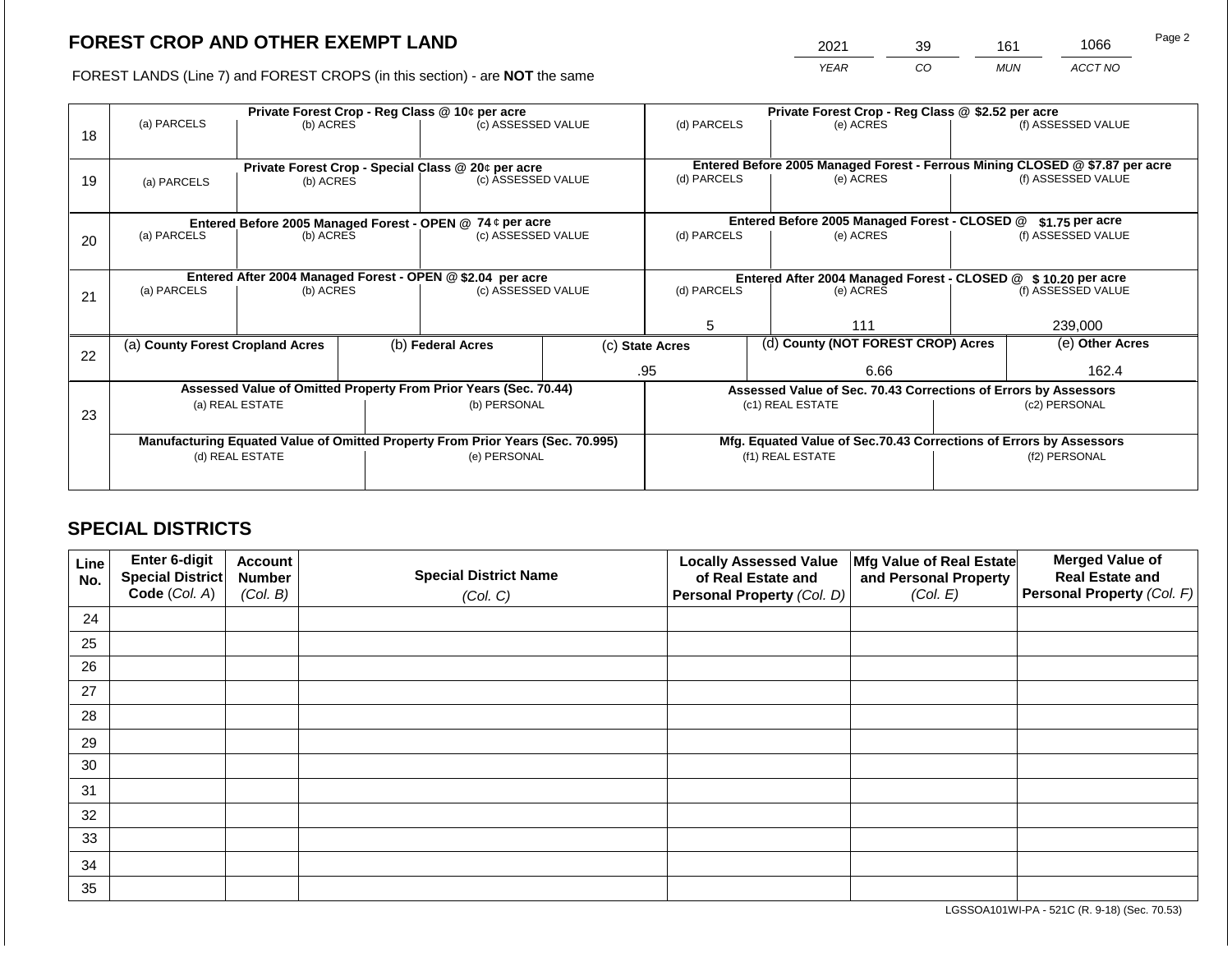|             | <b>SCHOOL DISTRICTS</b>                                  |                                             |                                                         |             | 2021                                                                              | 39                                                            | 161        | 1066                                                                           |
|-------------|----------------------------------------------------------|---------------------------------------------|---------------------------------------------------------|-------------|-----------------------------------------------------------------------------------|---------------------------------------------------------------|------------|--------------------------------------------------------------------------------|
|             |                                                          |                                             |                                                         |             | <b>YEAR</b>                                                                       | CO                                                            | <b>MUN</b> | ACCT NO                                                                        |
| Line<br>No. | Enter 6-digit<br><b>School District</b><br>Code (Col. A) | <b>Account</b><br><b>Number</b><br>(Col. B) | <b>School District Name</b><br>(Col. C)                 |             | <b>Locally Assessed Value</b><br>of Real Estate and<br>Personal Property (Col. D) | Mfg Value of Real Estate<br>and Personal Property<br>(Col. E) |            | <b>Merged Value of</b><br><b>Real Estate and</b><br>Personal Property (Col. F) |
|             | A. SCHOOL DISTRICTS (K-8 and K-12)                       |                                             |                                                         |             |                                                                                   |                                                               |            |                                                                                |
| 36          | 396335                                                   | 0232                                        | <b>SCH D OF WESTFIELD</b>                               |             | 22,665,500                                                                        |                                                               |            | 22,665,500                                                                     |
| 37          |                                                          |                                             |                                                         |             |                                                                                   |                                                               |            |                                                                                |
| 38          |                                                          |                                             |                                                         |             |                                                                                   |                                                               |            |                                                                                |
| 39          |                                                          |                                             |                                                         |             |                                                                                   |                                                               |            |                                                                                |
| 40          |                                                          |                                             |                                                         |             |                                                                                   |                                                               |            |                                                                                |
| 41          |                                                          |                                             |                                                         |             |                                                                                   |                                                               |            |                                                                                |
| 42          |                                                          |                                             |                                                         |             |                                                                                   |                                                               |            |                                                                                |
| 43<br>44    |                                                          |                                             |                                                         |             |                                                                                   |                                                               |            |                                                                                |
| 45          |                                                          |                                             |                                                         |             |                                                                                   |                                                               |            |                                                                                |
| 46          |                                                          |                                             |                                                         |             |                                                                                   |                                                               |            |                                                                                |
| 47          |                                                          |                                             |                                                         |             |                                                                                   |                                                               |            |                                                                                |
| 48          |                                                          |                                             |                                                         |             |                                                                                   |                                                               |            |                                                                                |
| 49          |                                                          |                                             |                                                         |             |                                                                                   |                                                               |            |                                                                                |
| 50          |                                                          |                                             | TOTAL ASSESSED VALUE OF SCHOOL DISTRICTS (K-8 and K-12) |             | 22,665,500                                                                        |                                                               |            | 22,665,500                                                                     |
|             | <b>B.</b><br><b>UNION HIGH SCHOOL DISTRICTS</b>          |                                             |                                                         |             |                                                                                   |                                                               |            |                                                                                |
| 51          |                                                          |                                             |                                                         |             |                                                                                   |                                                               |            |                                                                                |
| 52          |                                                          |                                             |                                                         |             |                                                                                   |                                                               |            |                                                                                |
| 53          |                                                          |                                             |                                                         |             |                                                                                   |                                                               |            |                                                                                |
| 54          |                                                          |                                             | TOTAL ASSESSED VALUE OF UNION HIGH SCHOOLS              |             |                                                                                   |                                                               |            |                                                                                |
| 55          |                                                          |                                             |                                                         |             |                                                                                   |                                                               |            |                                                                                |
| 56          | C.<br><b>TECHNICAL COLLEGE DISTRICTS</b>                 | 0004                                        | MADISON AREA TECHNICAL COLLEGE                          | <b>MADN</b> | 22,665,500                                                                        |                                                               |            | 22,665,500                                                                     |
| 57          | 000400                                                   |                                             |                                                         |             |                                                                                   |                                                               |            |                                                                                |
| 58          |                                                          |                                             |                                                         |             |                                                                                   |                                                               |            |                                                                                |
| 59          |                                                          |                                             | TOTAL ASSESSED VALUE OF TECHNICAL COLLEGES              |             | 22,665,500                                                                        |                                                               |            | 22,665,500                                                                     |

 *I hereby certify, to the best of my knowledge and belief, this form is complete and correct.*

**SCHOOL DISTRICTS**

| Name                 |                                | Title                  | Submission date         |
|----------------------|--------------------------------|------------------------|-------------------------|
| <b>BRITTANY SODA</b> |                                | <b>CLERK/TREASURER</b> | 2021<br>ົດດ<br>∩ഭ<br>vv |
| Phone                | Email address                  |                        |                         |
| 920<br>293<br>4410   | VILLAGENESHKORO@CENTURYTEL.NET |                        |                         |

LGSSOA101WI -PA-521C (R. 9-18) (Sec. 70.53)

Page 3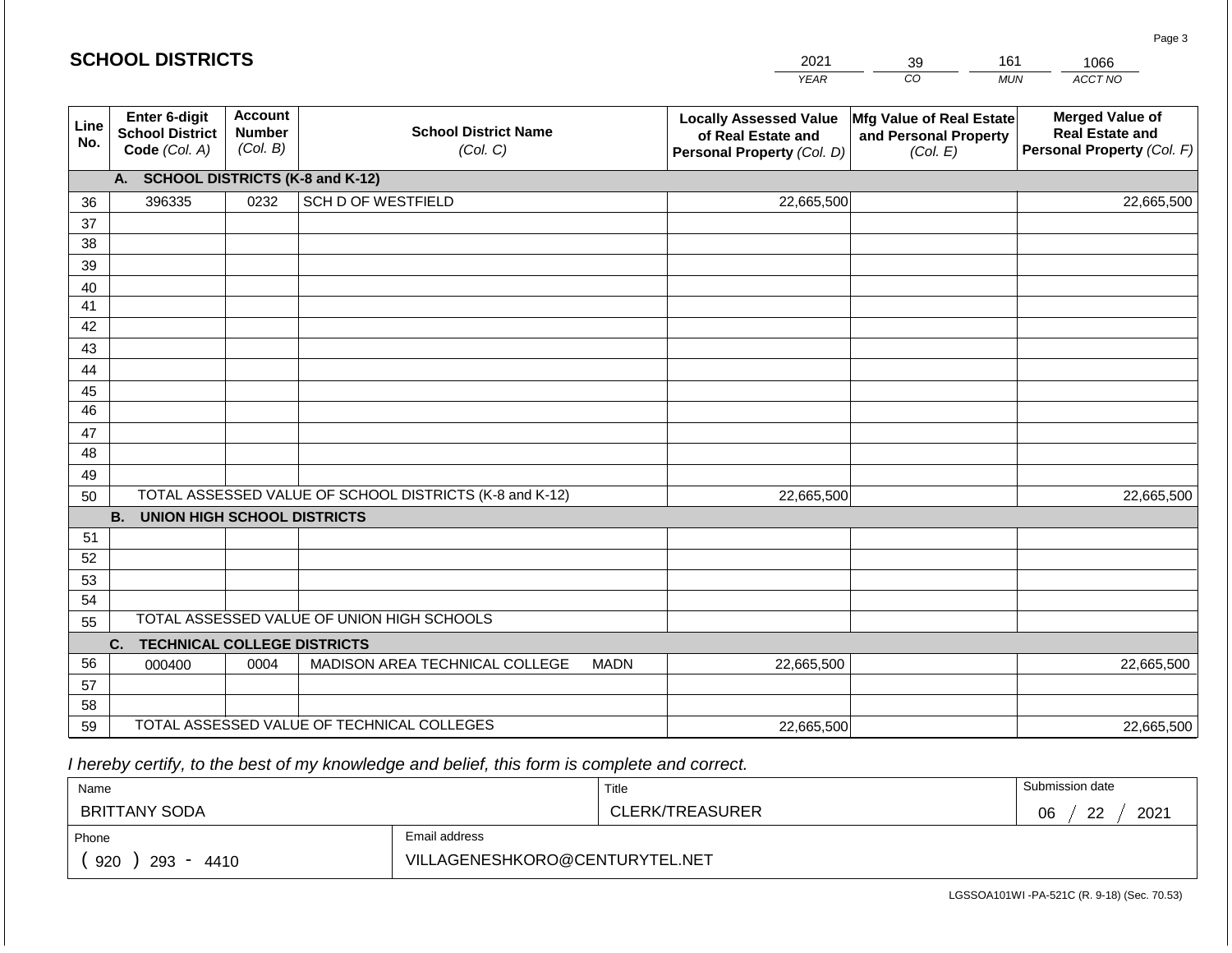- Each municipality's SOA is completed after the Board of Review and includes any changes made to the locally assessed values, under state law (sec. 70.53, Wis. Stats.)
- The Wisconsin Department of Revenue (DOR) merges the locally assessed values with the state assessed manufacturing values
- DOR provides the information regarding district names and codes. If a district is not listed, contact DOR.

Note: If you submit an amended SOA to DOR after your municipality's SOA is equated and posted to our website, we will process the SOA. However, DOR will not recalculate the *aggregate ratio or update the final SOA posted on our website. You should use the corrected values to calculate your tax rates.*

#### **Page 1: Real Estate and Personal Property**

- Lines 1-9 assessed real estate values, parcel counts and acres by classification
- Lines 10-15 assessed personal property values and number of accounts by class
- Line 16 aggregate assessed value of all property subject to general property; use to calculate tax rates. Note: This line equals the total assessed value of K-8 and K-12 school districts (Line 50) and total assessed value of technical colleges (Line 59).
- Remarks assessment ratio used to calculate estimated fair market value on property tax bills

#### **Page 2: Forest Crop, Other Exempt Land and Special Districts**

- Lines 18-21 private forest crop and managed forest lands assessed values
- Line  $22 -$  tax exempt land acres
- Line 23 prior years assessed value of omitted property under sec. 70.44 and correction of errors under sec. 70.43 shown by locally assessed or manufacturing real estate and personal property. Note: If there is an amount on this line, report the corresponding tax in the Statement of Taxes, Sections J or K.
- Lines 24-35 special district assessed values. These values are used to calculate tax rates for the special districts.

#### **Page 3: School Districts**

- Lines 36-50 school districts (K-8 and K-12) assessed values. These values are used to calculate tax rates for school districts.
- Lines 51-55 union high school district assessed values. These values are used to calculate tax rates for union high school districts.
- Lines 56-59 technical college assessed values. These values are used to calculate tax rates for technical colleges.

If you have questions: Email: lgs@wisconsin.gov

 Phone: (608) 266-2569 or (608) 264-6892 Fax: (608) 264-6887

BRITTANY SODA VILLAGE OF NESHKORO BRITTANY SODA<br>VILLAGE OF NESHKORO<br>PO BOX 265<br>NESHKORO, WI 54960 - 0265 NESHKORO, WESHSO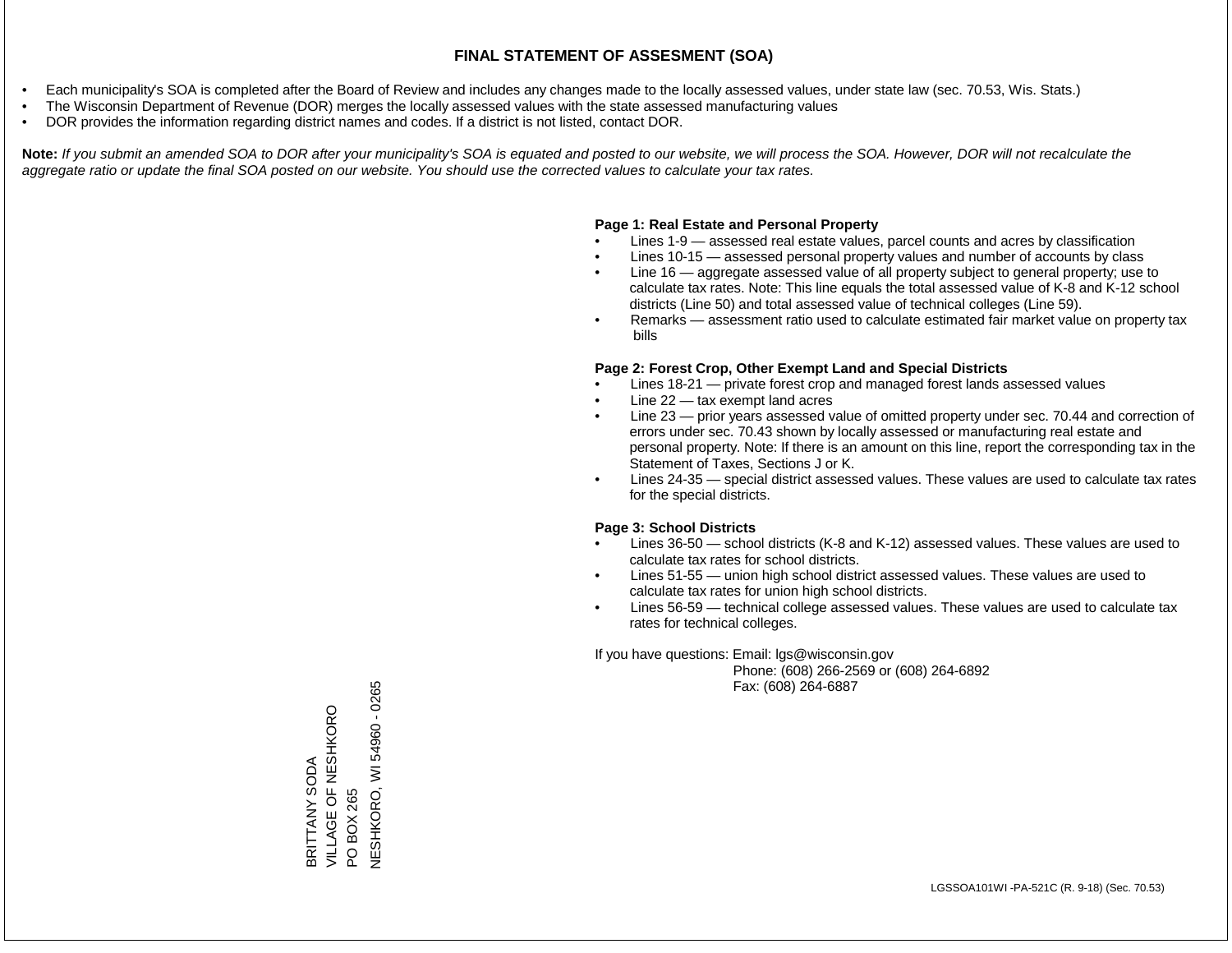|      | <b>FINAL - EQUATED</b>                                                                                                                                                                       |                           |              |                              |                                        |                           | Page 1              |
|------|----------------------------------------------------------------------------------------------------------------------------------------------------------------------------------------------|---------------------------|--------------|------------------------------|----------------------------------------|---------------------------|---------------------|
|      | <b>STATEMENT OF ASSESSMENT FOR 2021</b>                                                                                                                                                      |                           | 39           | 165                          | 1067                                   | This is an Amended Return |                     |
|      |                                                                                                                                                                                              |                           | CO           | <b>MUN</b>                   | ACCT NO                                |                           |                     |
|      | <b>FOR</b><br><b>VILLAGE OF</b><br><b>OF</b>                                                                                                                                                 | <b>OXFORD</b>             |              | <b>MARQUETTE COUNTY</b>      |                                        |                           |                     |
|      | Town - Village - City                                                                                                                                                                        | <b>Municipality Name</b>  |              | <b>County Name</b>           |                                        |                           |                     |
|      | <b>REAL ESTATE</b>                                                                                                                                                                           |                           | PARCEL COUNT | NO. OF ACRES                 | <b>VALUE OF</b>                        | <b>VALUE OF</b>           | TOTAL VALUE OF LAND |
| Line | (See Lines 18 - 22 for                                                                                                                                                                       | TOTAL LAND   IMPROVEMENTS |              | <b>WHOLE</b><br>NUMBERS ONLY | <b>LAND</b>                            | <b>IMPROVEMENTS</b>       | AND IMPROVEMENTS    |
| No.  | other Real Estate)                                                                                                                                                                           | (Col. A)                  | (Col. B)     | (Col. C)                     | (Col. D)                               | (Col. E)                  | (Col. F)            |
| -1   | <b>RESIDENTIAL - Class 1</b>                                                                                                                                                                 | 315                       | 263          | 243                          | 3,788,100                              | 16,885,500                | 20,673,600          |
| 2    | <b>COMMERCIAL - Class 2</b>                                                                                                                                                                  | 48                        | 41           | 97                           | 1,166,600                              | 4,626,000                 | 5,792,600           |
| 3    | MANUFACTURING - Class 3                                                                                                                                                                      | 1                         | 1            | 3                            | 23,200                                 | 193,900                   | 217,100             |
| 4    | <b>AGRICULTURAL - Class 4</b>                                                                                                                                                                | $\overline{2}$            |              | 14                           | 2,900                                  |                           | 2,900               |
| 5    | <b>UNDEVELOPED - Class 5</b>                                                                                                                                                                 | 1                         |              | 9                            | 7,200                                  |                           | 7,200               |
| 6    | AGRICULTURAL FOREST - Class 5m                                                                                                                                                               | $\mathbf 0$               |              | $\boldsymbol{0}$             | 0                                      |                           | 0                   |
| 7    | <b>FOREST LANDS - Class 6</b>                                                                                                                                                                | $\mathbf 0$               |              | 0                            | $\Omega$                               |                           | ∩                   |
| 8    | OTHER - Class 7                                                                                                                                                                              | 1                         | 1            | $\overline{2}$               | 39,800                                 | 23,900                    | 63,700              |
| 9    | <b>TOTAL - ALL COLUMNS</b>                                                                                                                                                                   | 368                       | 306          | 368                          | 5,027,800                              | 21,729,300                | 26,757,100          |
| 10   | NUMBER OF PERSONAL PROPERTY ACCOUNTS IN ROLL                                                                                                                                                 |                           |              | 37                           | <b>LOCALLY ASSESSED</b>                | <b>MANUFACTURING</b>      | <b>MERGED</b>       |
| 11   | BOATS AND OTHER WATERCRAFT NOT EXEMPT - Code 1                                                                                                                                               |                           |              |                              | 0                                      | $\Omega$                  | ∩                   |
| 12   | MACHINERY, TOOLS AND PATTERNS - Code 2                                                                                                                                                       |                           |              |                              |                                        | 52,400                    | 52,400              |
| 13   | FURNITURE, FIXTURES AND EQUIPMENT - Code 3                                                                                                                                                   |                           |              |                              | 198,690                                | 200                       | 198,890             |
| 14   | ALL OTHER PERSONAL PROPERTY NOT EXEMPT - Codes 4A, 4B, 4C                                                                                                                                    |                           |              |                              | 49,595                                 | 16,900                    | 66,495              |
| 15   | TOTAL OF PERSONAL PROPERTY NOT EXEMPT (Total of Lines 11-14)                                                                                                                                 |                           |              |                              | 248,285                                | 69,500                    | 317,785             |
| 16   | AGGREGATE ASSESSED VALUE OF ALL PROPERTY SUBJECT TO THE GENERAL PROPERTY TAX (Total of Lines 9F and 15F)<br>MUST EQUAL TOTAL VALUE OF THE SCHOOL DISTRICTS (K-12 PLUS K-8) - Line 50, Col. F |                           |              |                              |                                        |                           | 27,074,885          |
| 17   | <b>BOARD OF REVIEW</b>                                                                                                                                                                       |                           |              | Name of Assessor             |                                        | Telephone #               |                     |
|      | DATE OF FINAL ADJOURNMENT                                                                                                                                                                    | 05/12/2021                |              |                              | <b>ACTION APPRAISER/TROY ZACHARIAS</b> |                           | (920) 766-7323      |

REMARKS

The Assessment Ratio to be used in calculating the estimated Fair Market Value on tax bills for this tax district is .86304967

This ratio should be used to convert assessed values to "Calculate Equalized Values" in Step 1 of the Lottery and Gaming Credit Calculations.

 This ratio should be used in the "Computation of Tax Equivalent" schedule of the Annual Reports filed by the municipal electric, gas and water utilities with the Public Service Commission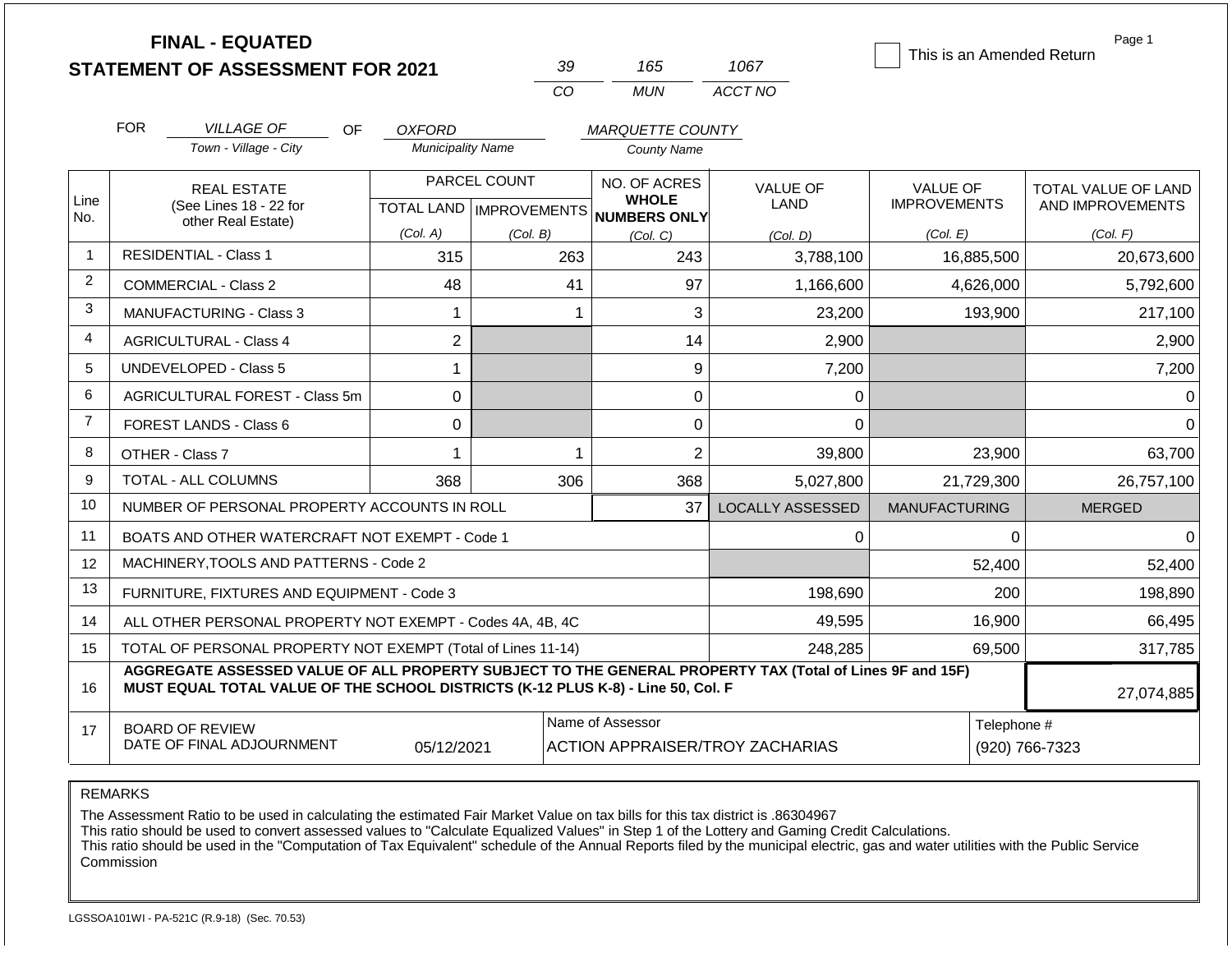2021 39 165 1067

FOREST LANDS (Line 7) and FOREST CROPS (in this section) - are **NOT** the same *YEAR CO MUN ACCT NO*

| 18 | (a) PARCELS                      | (b) ACRES       |                   | Private Forest Crop - Reg Class @ 10¢ per acre<br>(c) ASSESSED VALUE           |  |                          | Private Forest Crop - Reg Class @ \$2.52 per acre<br>(d) PARCELS<br>(e) ACRES |                                               |                                                                 | (f) ASSESSED VALUE                                                                                 |  |
|----|----------------------------------|-----------------|-------------------|--------------------------------------------------------------------------------|--|--------------------------|-------------------------------------------------------------------------------|-----------------------------------------------|-----------------------------------------------------------------|----------------------------------------------------------------------------------------------------|--|
| 19 | (a) PARCELS                      | (b) ACRES       |                   | Private Forest Crop - Special Class @ 20¢ per acre<br>(c) ASSESSED VALUE       |  | (d) PARCELS              |                                                                               | (e) ACRES                                     |                                                                 | Entered Before 2005 Managed Forest - Ferrous Mining CLOSED @ \$7.87 per acre<br>(f) ASSESSED VALUE |  |
|    |                                  |                 |                   | Entered Before 2005 Managed Forest - OPEN @ 74 ¢ per acre                      |  |                          |                                                                               | Entered Before 2005 Managed Forest - CLOSED @ |                                                                 | $$1.75$ per acre                                                                                   |  |
| 20 | (a) PARCELS<br>(b) ACRES         |                 |                   | (c) ASSESSED VALUE                                                             |  | (d) PARCELS<br>(e) ACRES |                                                                               |                                               |                                                                 | (f) ASSESSED VALUE                                                                                 |  |
|    |                                  |                 |                   | Entered After 2004 Managed Forest - OPEN @ \$2.04 per acre                     |  |                          | Entered After 2004 Managed Forest - CLOSED @ \$10.20 per acre                 |                                               |                                                                 |                                                                                                    |  |
| 21 | (a) PARCELS                      | (b) ACRES       |                   | (c) ASSESSED VALUE                                                             |  | (d) PARCELS              |                                                                               | (e) ACRES                                     |                                                                 | (f) ASSESSED VALUE                                                                                 |  |
|    |                                  |                 |                   |                                                                                |  |                          |                                                                               |                                               |                                                                 |                                                                                                    |  |
| 22 | (a) County Forest Cropland Acres |                 | (b) Federal Acres |                                                                                |  | (c) State Acres          | (d) County (NOT FOREST CROP) Acres                                            |                                               |                                                                 | (e) Other Acres                                                                                    |  |
|    |                                  |                 |                   |                                                                                |  | .41                      |                                                                               | 33.62                                         |                                                                 |                                                                                                    |  |
|    |                                  |                 |                   | Assessed Value of Omitted Property From Prior Years (Sec. 70.44)               |  |                          |                                                                               |                                               | Assessed Value of Sec. 70.43 Corrections of Errors by Assessors |                                                                                                    |  |
| 23 |                                  | (a) REAL ESTATE |                   | (b) PERSONAL                                                                   |  |                          |                                                                               | (c1) REAL ESTATE                              | (c2) PERSONAL                                                   |                                                                                                    |  |
|    |                                  |                 |                   |                                                                                |  |                          |                                                                               |                                               |                                                                 |                                                                                                    |  |
|    |                                  |                 |                   | Manufacturing Equated Value of Omitted Property From Prior Years (Sec. 70.995) |  |                          | Mfg. Equated Value of Sec.70.43 Corrections of Errors by Assessors            |                                               |                                                                 |                                                                                                    |  |
|    |                                  | (d) REAL ESTATE |                   | (e) PERSONAL                                                                   |  |                          | (f1) REAL ESTATE                                                              |                                               |                                                                 | (f2) PERSONAL                                                                                      |  |
|    |                                  |                 |                   |                                                                                |  |                          |                                                                               |                                               |                                                                 |                                                                                                    |  |

## **SPECIAL DISTRICTS**

| Line<br>No. | <b>Enter 6-digit</b><br>Special District | <b>Account</b><br><b>Number</b> | <b>Special District Name</b> | <b>Locally Assessed Value</b><br>of Real Estate and | Mfg Value of Real Estate<br>and Personal Property | <b>Merged Value of</b><br><b>Real Estate and</b> |
|-------------|------------------------------------------|---------------------------------|------------------------------|-----------------------------------------------------|---------------------------------------------------|--------------------------------------------------|
|             | Code (Col. A)                            | (Col. B)                        | (Col. C)                     | Personal Property (Col. D)                          | (Col. E)                                          | Personal Property (Col. F)                       |
| 24          |                                          |                                 |                              |                                                     |                                                   |                                                  |
| 25          |                                          |                                 |                              |                                                     |                                                   |                                                  |
| 26          |                                          |                                 |                              |                                                     |                                                   |                                                  |
| 27          |                                          |                                 |                              |                                                     |                                                   |                                                  |
| 28          |                                          |                                 |                              |                                                     |                                                   |                                                  |
| 29          |                                          |                                 |                              |                                                     |                                                   |                                                  |
| 30          |                                          |                                 |                              |                                                     |                                                   |                                                  |
| 31          |                                          |                                 |                              |                                                     |                                                   |                                                  |
| 32          |                                          |                                 |                              |                                                     |                                                   |                                                  |
| 33          |                                          |                                 |                              |                                                     |                                                   |                                                  |
| 34          |                                          |                                 |                              |                                                     |                                                   |                                                  |
| 35          |                                          |                                 |                              |                                                     |                                                   |                                                  |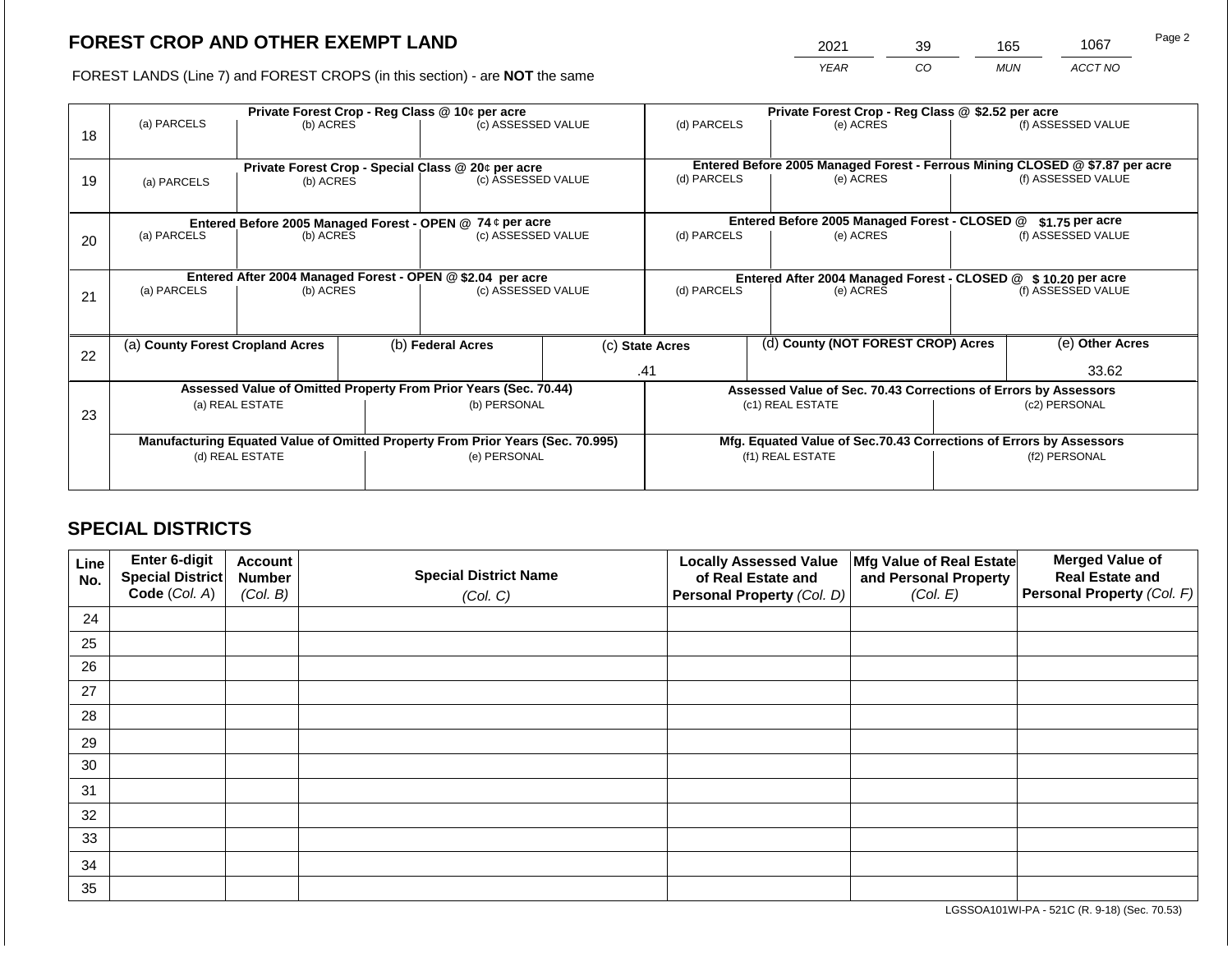|                 |                                                          |                                             |                                                         |             | <b>YEAR</b>                                                                       | CO<br><b>MUN</b>                                              | ACCT NO                                                                        |
|-----------------|----------------------------------------------------------|---------------------------------------------|---------------------------------------------------------|-------------|-----------------------------------------------------------------------------------|---------------------------------------------------------------|--------------------------------------------------------------------------------|
| Line<br>No.     | Enter 6-digit<br><b>School District</b><br>Code (Col. A) | <b>Account</b><br><b>Number</b><br>(Col. B) | <b>School District Name</b><br>(Col. C)                 |             | <b>Locally Assessed Value</b><br>of Real Estate and<br>Personal Property (Col. D) | Mfg Value of Real Estate<br>and Personal Property<br>(Col. E) | <b>Merged Value of</b><br><b>Real Estate and</b><br>Personal Property (Col. F) |
|                 | A.                                                       |                                             | <b>SCHOOL DISTRICTS (K-8 and K-12)</b>                  |             |                                                                                   |                                                               |                                                                                |
| 36              | 396335                                                   | 0232                                        | SCH D OF WESTFIELD                                      |             | 26,788,285                                                                        | 286,600                                                       | 27,074,885                                                                     |
| 37              |                                                          |                                             |                                                         |             |                                                                                   |                                                               |                                                                                |
| 38              |                                                          |                                             |                                                         |             |                                                                                   |                                                               |                                                                                |
| 39              |                                                          |                                             |                                                         |             |                                                                                   |                                                               |                                                                                |
| 40              |                                                          |                                             |                                                         |             |                                                                                   |                                                               |                                                                                |
| 41              |                                                          |                                             |                                                         |             |                                                                                   |                                                               |                                                                                |
| 42              |                                                          |                                             |                                                         |             |                                                                                   |                                                               |                                                                                |
| 43              |                                                          |                                             |                                                         |             |                                                                                   |                                                               |                                                                                |
| 44<br>45        |                                                          |                                             |                                                         |             |                                                                                   |                                                               |                                                                                |
| $\overline{46}$ |                                                          |                                             |                                                         |             |                                                                                   |                                                               |                                                                                |
| 47              |                                                          |                                             |                                                         |             |                                                                                   |                                                               |                                                                                |
| 48              |                                                          |                                             |                                                         |             |                                                                                   |                                                               |                                                                                |
| 49              |                                                          |                                             |                                                         |             |                                                                                   |                                                               |                                                                                |
| 50              |                                                          |                                             | TOTAL ASSESSED VALUE OF SCHOOL DISTRICTS (K-8 and K-12) |             | 26,788,285                                                                        | 286,600                                                       | 27,074,885                                                                     |
|                 | <b>B.</b><br><b>UNION HIGH SCHOOL DISTRICTS</b>          |                                             |                                                         |             |                                                                                   |                                                               |                                                                                |
| 51              |                                                          |                                             |                                                         |             |                                                                                   |                                                               |                                                                                |
| 52              |                                                          |                                             |                                                         |             |                                                                                   |                                                               |                                                                                |
| 53              |                                                          |                                             |                                                         |             |                                                                                   |                                                               |                                                                                |
| 54              |                                                          |                                             |                                                         |             |                                                                                   |                                                               |                                                                                |
| 55              |                                                          |                                             | TOTAL ASSESSED VALUE OF UNION HIGH SCHOOLS              |             |                                                                                   |                                                               |                                                                                |
|                 | C.<br><b>TECHNICAL COLLEGE DISTRICTS</b>                 |                                             |                                                         |             |                                                                                   |                                                               |                                                                                |
| 56              | 000400                                                   | 0004                                        | MADISON AREA TECHNICAL COLLEGE                          | <b>MADN</b> | 26,788,285                                                                        | 286,600                                                       | 27,074,885                                                                     |
| 57<br>58        |                                                          |                                             |                                                         |             |                                                                                   |                                                               |                                                                                |
| 59              |                                                          |                                             | TOTAL ASSESSED VALUE OF TECHNICAL COLLEGES              |             | 26,788,285                                                                        | 286,600                                                       | 27,074,885                                                                     |

2021

39

165

 *I hereby certify, to the best of my knowledge and belief, this form is complete and correct.*

**SCHOOL DISTRICTS**

| Name                     |                  | Title | Submission date        |
|--------------------------|------------------|-------|------------------------|
| <b>SHANNON MC MULLIN</b> |                  |       | 2021<br>03<br>∩≧<br>νυ |
| Phone                    | Email address    |       |                        |
| 608<br>586<br>4488       | VOXFORD@MAQS.NET |       |                        |

Page 3

1067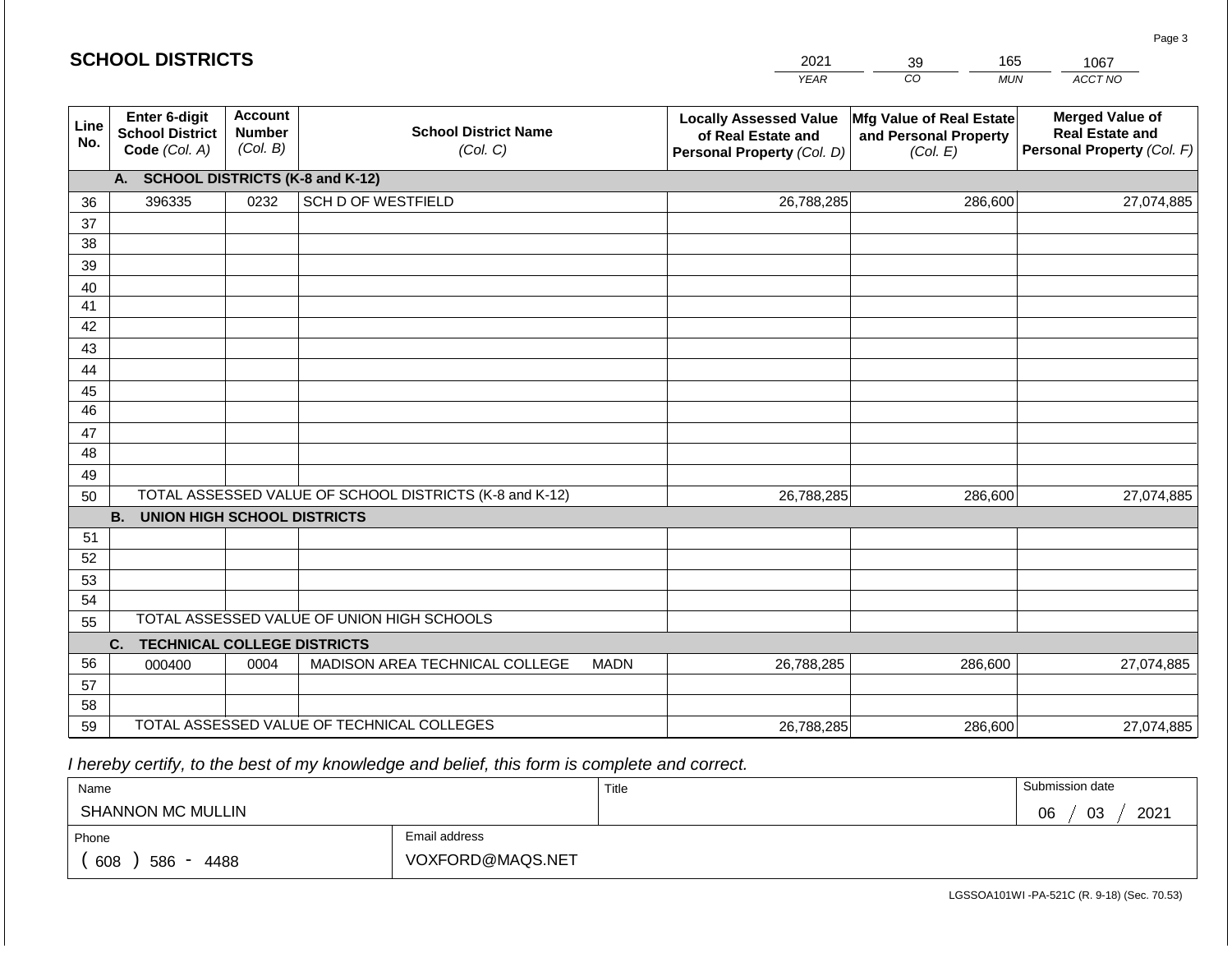- Each municipality's SOA is completed after the Board of Review and includes any changes made to the locally assessed values, under state law (sec. 70.53, Wis. Stats.)
- The Wisconsin Department of Revenue (DOR) merges the locally assessed values with the state assessed manufacturing values
- DOR provides the information regarding district names and codes. If a district is not listed, contact DOR.

Note: If you submit an amended SOA to DOR after your municipality's SOA is equated and posted to our website, we will process the SOA. However, DOR will not recalculate the *aggregate ratio or update the final SOA posted on our website. You should use the corrected values to calculate your tax rates.*

#### **Page 1: Real Estate and Personal Property**

- Lines 1-9 assessed real estate values, parcel counts and acres by classification
- Lines 10-15 assessed personal property values and number of accounts by class
- Line 16 aggregate assessed value of all property subject to general property; use to calculate tax rates. Note: This line equals the total assessed value of K-8 and K-12 school districts (Line 50) and total assessed value of technical colleges (Line 59).
- Remarks assessment ratio used to calculate estimated fair market value on property tax bills

#### **Page 2: Forest Crop, Other Exempt Land and Special Districts**

- Lines 18-21 private forest crop and managed forest lands assessed values
- Line  $22 -$  tax exempt land acres
- Line 23 prior years assessed value of omitted property under sec. 70.44 and correction of errors under sec. 70.43 shown by locally assessed or manufacturing real estate and personal property. Note: If there is an amount on this line, report the corresponding tax in the Statement of Taxes, Sections J or K.
- Lines 24-35 special district assessed values. These values are used to calculate tax rates for the special districts.

#### **Page 3: School Districts**

- Lines 36-50 school districts (K-8 and K-12) assessed values. These values are used to calculate tax rates for school districts.
- Lines 51-55 union high school district assessed values. These values are used to calculate tax rates for union high school districts.
- Lines 56-59 technical college assessed values. These values are used to calculate tax rates for technical colleges.

If you have questions: Email: lgs@wisconsin.gov

 Phone: (608) 266-2569 or (608) 264-6892 Fax: (608) 264-6887

OXFORD, WI 53952 - 0122 OXFORD, WI 53952 - 0122SHANNON MCMULLIN<br>VILLAGE OF OXFORD<br>PO BOX 122 VILLAGE OF OXFORD SHANNON MCMULLIN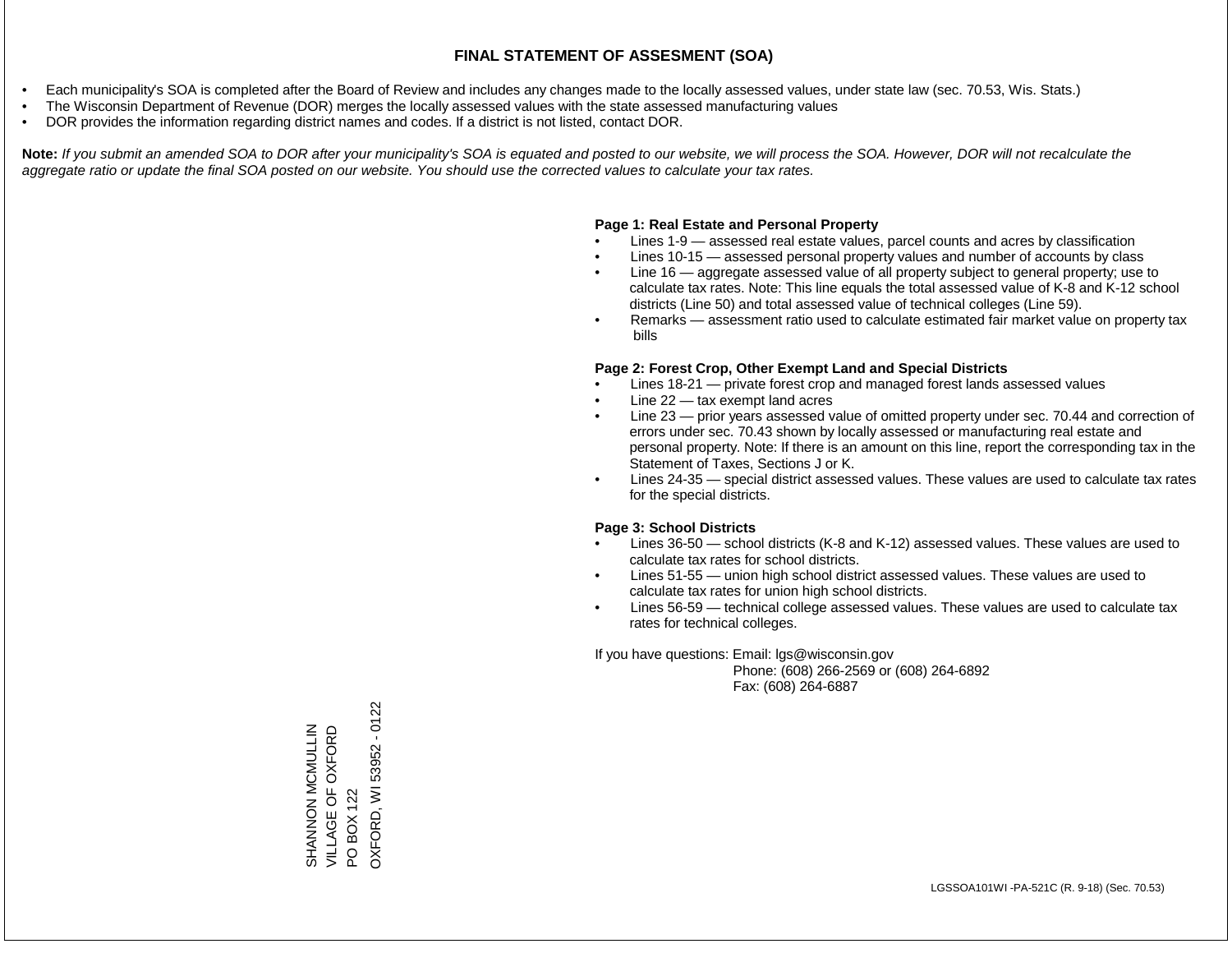|                | <b>FINAL - EQUATED</b><br><b>STATEMENT OF ASSESSMENT FOR 2021</b>                                                                                                                            |                                              | 39                        | 191                                           | 1068                                     | This is an Amended Return | Page 1              |  |  |  |  |
|----------------|----------------------------------------------------------------------------------------------------------------------------------------------------------------------------------------------|----------------------------------------------|---------------------------|-----------------------------------------------|------------------------------------------|---------------------------|---------------------|--|--|--|--|
|                |                                                                                                                                                                                              |                                              | CO                        | <b>MUN</b>                                    | ACCT NO                                  |                           |                     |  |  |  |  |
|                |                                                                                                                                                                                              |                                              |                           |                                               |                                          |                           |                     |  |  |  |  |
|                | <b>FOR</b><br><b>VILLAGE OF</b><br>OF.<br>Town - Village - City                                                                                                                              | <b>WESTFIELD</b><br><b>Municipality Name</b> |                           | <b>MARQUETTE COUNTY</b><br><b>County Name</b> |                                          |                           |                     |  |  |  |  |
|                |                                                                                                                                                                                              |                                              |                           |                                               |                                          |                           |                     |  |  |  |  |
|                | <b>REAL ESTATE</b>                                                                                                                                                                           |                                              | PARCEL COUNT              | NO. OF ACRES<br><b>WHOLE</b>                  | <b>VALUE OF</b>                          | <b>VALUE OF</b>           | TOTAL VALUE OF LAND |  |  |  |  |
| Line<br>No.    | (See Lines 18 - 22 for<br>other Real Estate)                                                                                                                                                 |                                              | TOTAL LAND   IMPROVEMENTS | <b>NUMBERS ONLY</b>                           | LAND                                     | <b>IMPROVEMENTS</b>       | AND IMPROVEMENTS    |  |  |  |  |
|                |                                                                                                                                                                                              | (Col. A)                                     | (Col. B)                  | (Col, C)                                      | (Col. D)                                 | (Col. E)                  | (Col. F)            |  |  |  |  |
| -1             | <b>RESIDENTIAL - Class 1</b>                                                                                                                                                                 | 495                                          | 420                       | 266                                           | 5,296,900                                | 34,782,000                | 40,078,900          |  |  |  |  |
| 2              | <b>COMMERCIAL - Class 2</b>                                                                                                                                                                  | 92                                           | 80                        | 80                                            | 1,934,800                                | 14,017,800                | 15,952,600          |  |  |  |  |
| 3              | <b>MANUFACTURING - Class 3</b>                                                                                                                                                               | $\overline{4}$                               | 4                         | 15                                            | 117,800                                  | 1,310,900                 | 1,428,700           |  |  |  |  |
| $\overline{4}$ | <b>AGRICULTURAL - Class 4</b>                                                                                                                                                                | 9                                            |                           | 52                                            | 8,500                                    |                           | 8,500               |  |  |  |  |
| 5              | <b>UNDEVELOPED - Class 5</b>                                                                                                                                                                 | $\mathbf 1$                                  |                           | 3                                             | 500                                      |                           | 500                 |  |  |  |  |
| 6              | <b>AGRICULTURAL FOREST - Class 5m</b>                                                                                                                                                        | 0                                            |                           | $\mathbf 0$                                   | 0                                        |                           | 0                   |  |  |  |  |
| $\overline{7}$ | <b>FOREST LANDS - Class 6</b>                                                                                                                                                                | $\mathbf 0$                                  |                           | $\boldsymbol{0}$                              | $\mathbf 0$                              |                           | $\Omega$            |  |  |  |  |
| 8              | OTHER - Class 7                                                                                                                                                                              | $\mathbf 0$                                  | $\mathbf 0$               | $\overline{0}$                                | $\Omega$                                 | 0                         | $\Omega$            |  |  |  |  |
| 9              | TOTAL - ALL COLUMNS                                                                                                                                                                          | 601                                          | 504                       | 416                                           | 7,358,500                                | 50,110,700                | 57,469,200          |  |  |  |  |
| 10             | NUMBER OF PERSONAL PROPERTY ACCOUNTS IN ROLL                                                                                                                                                 |                                              |                           | 87                                            | <b>LOCALLY ASSESSED</b>                  | <b>MANUFACTURING</b>      | <b>MERGED</b>       |  |  |  |  |
| 11             | BOATS AND OTHER WATERCRAFT NOT EXEMPT - Code 1                                                                                                                                               |                                              |                           |                                               | $\Omega$                                 | $\Omega$                  | $\Omega$            |  |  |  |  |
| 12             | MACHINERY, TOOLS AND PATTERNS - Code 2                                                                                                                                                       |                                              |                           |                                               |                                          | 72,200                    | 72,200              |  |  |  |  |
| 13             | FURNITURE, FIXTURES AND EQUIPMENT - Code 3                                                                                                                                                   |                                              |                           |                                               | 1,191,200                                | 57,500                    | 1,248,700           |  |  |  |  |
| 14             | ALL OTHER PERSONAL PROPERTY NOT EXEMPT - Codes 4A, 4B, 4C                                                                                                                                    |                                              |                           |                                               | 454,200                                  | 42,500                    | 496,700             |  |  |  |  |
| 15             | TOTAL OF PERSONAL PROPERTY NOT EXEMPT (Total of Lines 11-14)                                                                                                                                 |                                              |                           |                                               | 1,645,400                                | 172,200                   | 1,817,600           |  |  |  |  |
| 16             | AGGREGATE ASSESSED VALUE OF ALL PROPERTY SUBJECT TO THE GENERAL PROPERTY TAX (Total of Lines 9F and 15F)<br>MUST EQUAL TOTAL VALUE OF THE SCHOOL DISTRICTS (K-12 PLUS K-8) - Line 50, Col. F |                                              |                           |                                               |                                          |                           |                     |  |  |  |  |
| 17             | <b>BOARD OF REVIEW</b>                                                                                                                                                                       |                                              |                           | Name of Assessor                              |                                          | Telephone #               |                     |  |  |  |  |
|                | DATE OF FINAL ADJOURNMENT                                                                                                                                                                    | 05/05/2021                                   |                           |                                               | BA PAULS AND ASSOCIATES INC/ATTN: JO ANN |                           | (715) 848-9300      |  |  |  |  |

### REMARKS

The Assessment Ratio to be used in calculating the estimated Fair Market Value on tax bills for this tax district is .892963677

This ratio should be used to convert assessed values to "Calculate Equalized Values" in Step 1 of the Lottery and Gaming Credit Calculations.

 This ratio should be used in the "Computation of Tax Equivalent" schedule of the Annual Reports filed by the municipal electric, gas and water utilities with the Public Service Commission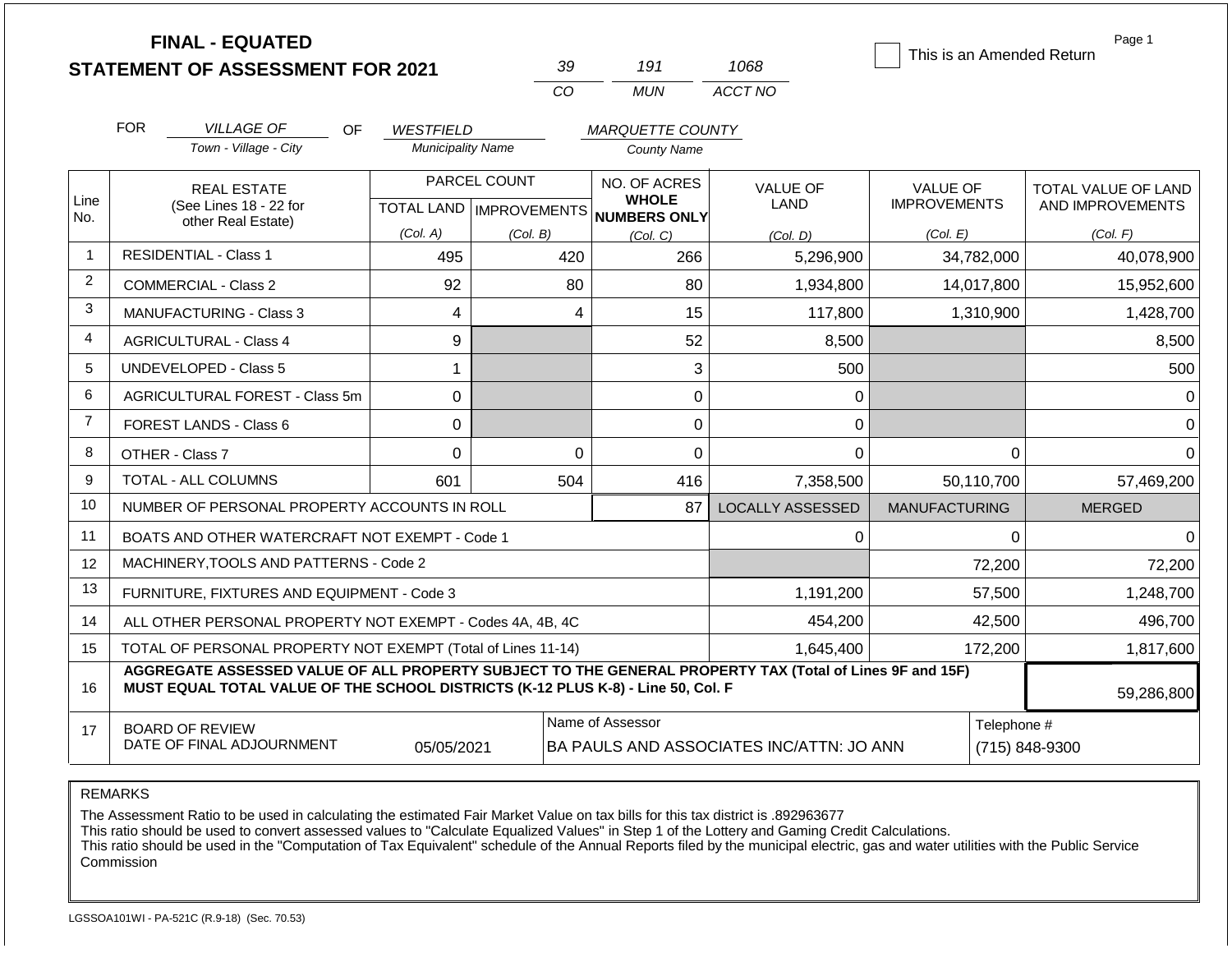2021 39 191 1068

FOREST LANDS (Line 7) and FOREST CROPS (in this section) - are **NOT** the same *YEAR CO MUN ACCT NO*

|                          |             |                                                                        |                        |                                                | Private Forest Crop - Reg Class @ \$2.52 per acre                                                                                                                                                                                                                                                                                                                                                                     |                                                                              |               |                  |                                                                                                                                                                                                                                                                                               |  |
|--------------------------|-------------|------------------------------------------------------------------------|------------------------|------------------------------------------------|-----------------------------------------------------------------------------------------------------------------------------------------------------------------------------------------------------------------------------------------------------------------------------------------------------------------------------------------------------------------------------------------------------------------------|------------------------------------------------------------------------------|---------------|------------------|-----------------------------------------------------------------------------------------------------------------------------------------------------------------------------------------------------------------------------------------------------------------------------------------------|--|
|                          |             |                                                                        |                        |                                                | (d) PARCELS                                                                                                                                                                                                                                                                                                                                                                                                           |                                                                              | (e) ACRES     |                  | (f) ASSESSED VALUE                                                                                                                                                                                                                                                                            |  |
|                          |             |                                                                        |                        |                                                |                                                                                                                                                                                                                                                                                                                                                                                                                       | Entered Before 2005 Managed Forest - Ferrous Mining CLOSED @ \$7.87 per acre |               |                  |                                                                                                                                                                                                                                                                                               |  |
| (b) ACRES<br>(a) PARCELS |             |                                                                        |                        |                                                | (d) PARCELS                                                                                                                                                                                                                                                                                                                                                                                                           |                                                                              | (e) ACRES     |                  | (f) ASSESSED VALUE                                                                                                                                                                                                                                                                            |  |
|                          |             |                                                                        |                        |                                                |                                                                                                                                                                                                                                                                                                                                                                                                                       |                                                                              |               |                  |                                                                                                                                                                                                                                                                                               |  |
|                          |             |                                                                        |                        |                                                |                                                                                                                                                                                                                                                                                                                                                                                                                       |                                                                              |               |                  | $$1.75$ per acre                                                                                                                                                                                                                                                                              |  |
| (a) PARCELS<br>(b) ACRES |             |                                                                        |                        |                                                | (d) PARCELS                                                                                                                                                                                                                                                                                                                                                                                                           |                                                                              | (e) ACRES     |                  | (f) ASSESSED VALUE                                                                                                                                                                                                                                                                            |  |
|                          |             |                                                                        |                        |                                                |                                                                                                                                                                                                                                                                                                                                                                                                                       |                                                                              |               |                  |                                                                                                                                                                                                                                                                                               |  |
|                          |             |                                                                        |                        |                                                |                                                                                                                                                                                                                                                                                                                                                                                                                       |                                                                              |               |                  |                                                                                                                                                                                                                                                                                               |  |
| (a) PARCELS              |             |                                                                        | (c) ASSESSED VALUE     |                                                |                                                                                                                                                                                                                                                                                                                                                                                                                       |                                                                              | (e) ACRES     |                  | (f) ASSESSED VALUE                                                                                                                                                                                                                                                                            |  |
|                          |             |                                                                        |                        |                                                |                                                                                                                                                                                                                                                                                                                                                                                                                       |                                                                              |               |                  |                                                                                                                                                                                                                                                                                               |  |
|                          |             |                                                                        | (b) Federal Acres      |                                                |                                                                                                                                                                                                                                                                                                                                                                                                                       |                                                                              |               |                  | (e) Other Acres                                                                                                                                                                                                                                                                               |  |
|                          |             |                                                                        |                        |                                                | 37.93                                                                                                                                                                                                                                                                                                                                                                                                                 |                                                                              |               |                  | 198.31                                                                                                                                                                                                                                                                                        |  |
|                          |             |                                                                        |                        |                                                |                                                                                                                                                                                                                                                                                                                                                                                                                       |                                                                              |               |                  |                                                                                                                                                                                                                                                                                               |  |
|                          |             |                                                                        |                        |                                                |                                                                                                                                                                                                                                                                                                                                                                                                                       |                                                                              |               | (c2) PERSONAL    |                                                                                                                                                                                                                                                                                               |  |
|                          |             |                                                                        |                        |                                                |                                                                                                                                                                                                                                                                                                                                                                                                                       |                                                                              |               |                  |                                                                                                                                                                                                                                                                                               |  |
|                          |             |                                                                        |                        |                                                |                                                                                                                                                                                                                                                                                                                                                                                                                       |                                                                              |               |                  |                                                                                                                                                                                                                                                                                               |  |
|                          |             | (e) PERSONAL                                                           |                        | (f1) REAL ESTATE                               |                                                                                                                                                                                                                                                                                                                                                                                                                       |                                                                              | (f2) PERSONAL |                  |                                                                                                                                                                                                                                                                                               |  |
|                          |             |                                                                        |                        |                                                |                                                                                                                                                                                                                                                                                                                                                                                                                       |                                                                              |               |                  |                                                                                                                                                                                                                                                                                               |  |
|                          | (a) PARCELS | (a) County Forest Cropland Acres<br>(a) REAL ESTATE<br>(d) REAL ESTATE | (b) ACRES<br>(b) ACRES | Private Forest Crop - Reg Class @ 10¢ per acre | (c) ASSESSED VALUE<br>Private Forest Crop - Special Class @ 20¢ per acre<br>(c) ASSESSED VALUE<br>Entered Before 2005 Managed Forest - OPEN @ 74 ¢ per acre<br>(c) ASSESSED VALUE<br>Entered After 2004 Managed Forest - OPEN @ \$2.04 per acre<br>Assessed Value of Omitted Property From Prior Years (Sec. 70.44)<br>(b) PERSONAL<br>Manufacturing Equated Value of Omitted Property From Prior Years (Sec. 70.995) | (c) State Acres                                                              | (d) PARCELS   | (c1) REAL ESTATE | Entered Before 2005 Managed Forest - CLOSED @<br>Entered After 2004 Managed Forest - CLOSED @ \$10.20 per acre<br>(d) County (NOT FOREST CROP) Acres<br>Assessed Value of Sec. 70.43 Corrections of Errors by Assessors<br>Mfg. Equated Value of Sec.70.43 Corrections of Errors by Assessors |  |

## **SPECIAL DISTRICTS**

| Line<br>No. | <b>Enter 6-digit</b><br>Special District | <b>Account</b><br><b>Number</b> | <b>Special District Name</b> | <b>Locally Assessed Value</b><br>of Real Estate and | Mfg Value of Real Estate<br>and Personal Property | <b>Merged Value of</b><br><b>Real Estate and</b> |
|-------------|------------------------------------------|---------------------------------|------------------------------|-----------------------------------------------------|---------------------------------------------------|--------------------------------------------------|
|             | Code (Col. A)                            | (Col. B)                        | (Col. C)                     | Personal Property (Col. D)                          | (Col. E)                                          | Personal Property (Col. F)                       |
| 24          |                                          |                                 |                              |                                                     |                                                   |                                                  |
| 25          |                                          |                                 |                              |                                                     |                                                   |                                                  |
| 26          |                                          |                                 |                              |                                                     |                                                   |                                                  |
| 27          |                                          |                                 |                              |                                                     |                                                   |                                                  |
| 28          |                                          |                                 |                              |                                                     |                                                   |                                                  |
| 29          |                                          |                                 |                              |                                                     |                                                   |                                                  |
| 30          |                                          |                                 |                              |                                                     |                                                   |                                                  |
| 31          |                                          |                                 |                              |                                                     |                                                   |                                                  |
| 32          |                                          |                                 |                              |                                                     |                                                   |                                                  |
| 33          |                                          |                                 |                              |                                                     |                                                   |                                                  |
| 34          |                                          |                                 |                              |                                                     |                                                   |                                                  |
| 35          |                                          |                                 |                              |                                                     |                                                   |                                                  |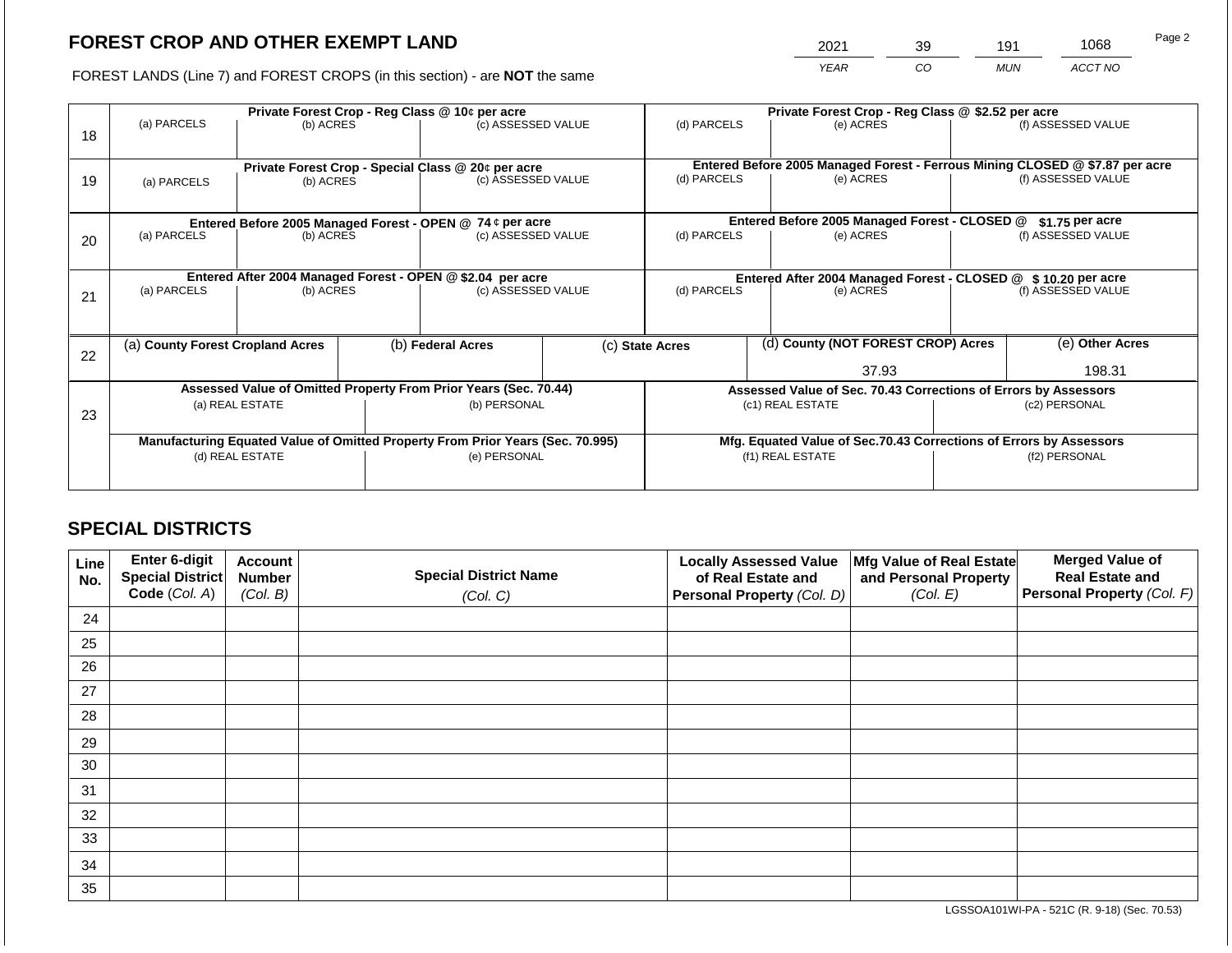| CO<br><b>YEAR</b><br><b>MUN</b><br><b>Account</b><br>Enter 6-digit<br><b>Locally Assessed Value</b><br>Mfg Value of Real Estate<br>Line<br><b>School District Name</b><br><b>Number</b><br><b>School District</b><br>and Personal Property<br>of Real Estate and<br>No.<br>(Col. B)<br>Code (Col. A)<br>(Col. C)<br>Personal Property (Col. D)<br>(Col. E)<br><b>SCHOOL DISTRICTS (K-8 and K-12)</b><br>A. | ACCT NO<br><b>Merged Value of</b><br><b>Real Estate and</b><br>Personal Property (Col. F)<br>59,286,800 |  |  |  |
|------------------------------------------------------------------------------------------------------------------------------------------------------------------------------------------------------------------------------------------------------------------------------------------------------------------------------------------------------------------------------------------------------------|---------------------------------------------------------------------------------------------------------|--|--|--|
|                                                                                                                                                                                                                                                                                                                                                                                                            |                                                                                                         |  |  |  |
|                                                                                                                                                                                                                                                                                                                                                                                                            |                                                                                                         |  |  |  |
|                                                                                                                                                                                                                                                                                                                                                                                                            |                                                                                                         |  |  |  |
| <b>SCH D OF WESTFIELD</b><br>396335<br>0232<br>57,685,900<br>1,600,900<br>36                                                                                                                                                                                                                                                                                                                               |                                                                                                         |  |  |  |
| 37                                                                                                                                                                                                                                                                                                                                                                                                         |                                                                                                         |  |  |  |
| 38                                                                                                                                                                                                                                                                                                                                                                                                         |                                                                                                         |  |  |  |
| 39                                                                                                                                                                                                                                                                                                                                                                                                         |                                                                                                         |  |  |  |
| 40                                                                                                                                                                                                                                                                                                                                                                                                         |                                                                                                         |  |  |  |
| 41<br>42                                                                                                                                                                                                                                                                                                                                                                                                   |                                                                                                         |  |  |  |
| 43                                                                                                                                                                                                                                                                                                                                                                                                         |                                                                                                         |  |  |  |
| 44                                                                                                                                                                                                                                                                                                                                                                                                         |                                                                                                         |  |  |  |
| 45                                                                                                                                                                                                                                                                                                                                                                                                         |                                                                                                         |  |  |  |
| 46                                                                                                                                                                                                                                                                                                                                                                                                         |                                                                                                         |  |  |  |
| 47                                                                                                                                                                                                                                                                                                                                                                                                         |                                                                                                         |  |  |  |
| 48                                                                                                                                                                                                                                                                                                                                                                                                         |                                                                                                         |  |  |  |
| 49                                                                                                                                                                                                                                                                                                                                                                                                         |                                                                                                         |  |  |  |
| TOTAL ASSESSED VALUE OF SCHOOL DISTRICTS (K-8 and K-12)<br>57,685,900<br>1,600,900<br>50                                                                                                                                                                                                                                                                                                                   |                                                                                                         |  |  |  |
| <b>B.</b><br><b>UNION HIGH SCHOOL DISTRICTS</b>                                                                                                                                                                                                                                                                                                                                                            |                                                                                                         |  |  |  |
| 51                                                                                                                                                                                                                                                                                                                                                                                                         |                                                                                                         |  |  |  |
| 52                                                                                                                                                                                                                                                                                                                                                                                                         |                                                                                                         |  |  |  |
| 53                                                                                                                                                                                                                                                                                                                                                                                                         |                                                                                                         |  |  |  |
| 54                                                                                                                                                                                                                                                                                                                                                                                                         |                                                                                                         |  |  |  |
| TOTAL ASSESSED VALUE OF UNION HIGH SCHOOLS<br>55                                                                                                                                                                                                                                                                                                                                                           |                                                                                                         |  |  |  |
| <b>TECHNICAL COLLEGE DISTRICTS</b><br>C.                                                                                                                                                                                                                                                                                                                                                                   |                                                                                                         |  |  |  |
| 56<br>MADISON AREA TECHNICAL COLLEGE<br><b>MADN</b><br>0004<br>57,685,900<br>1,600,900<br>000400                                                                                                                                                                                                                                                                                                           | 59,286,800                                                                                              |  |  |  |
| 57<br>58                                                                                                                                                                                                                                                                                                                                                                                                   |                                                                                                         |  |  |  |
| TOTAL ASSESSED VALUE OF TECHNICAL COLLEGES<br>59<br>57,685,900<br>1,600,900                                                                                                                                                                                                                                                                                                                                | 59,286,800                                                                                              |  |  |  |

 *I hereby certify, to the best of my knowledge and belief, this form is complete and correct.*

| Name               |                      | Title | Submission date        |
|--------------------|----------------------|-------|------------------------|
| <b>LINDA QUINN</b> |                      |       | 2021<br>03<br>∩ഭ<br>vv |
| Phone              | Email address        |       |                        |
| 608<br>2363<br>296 | VILWEST@FRONTIER.COM |       |                        |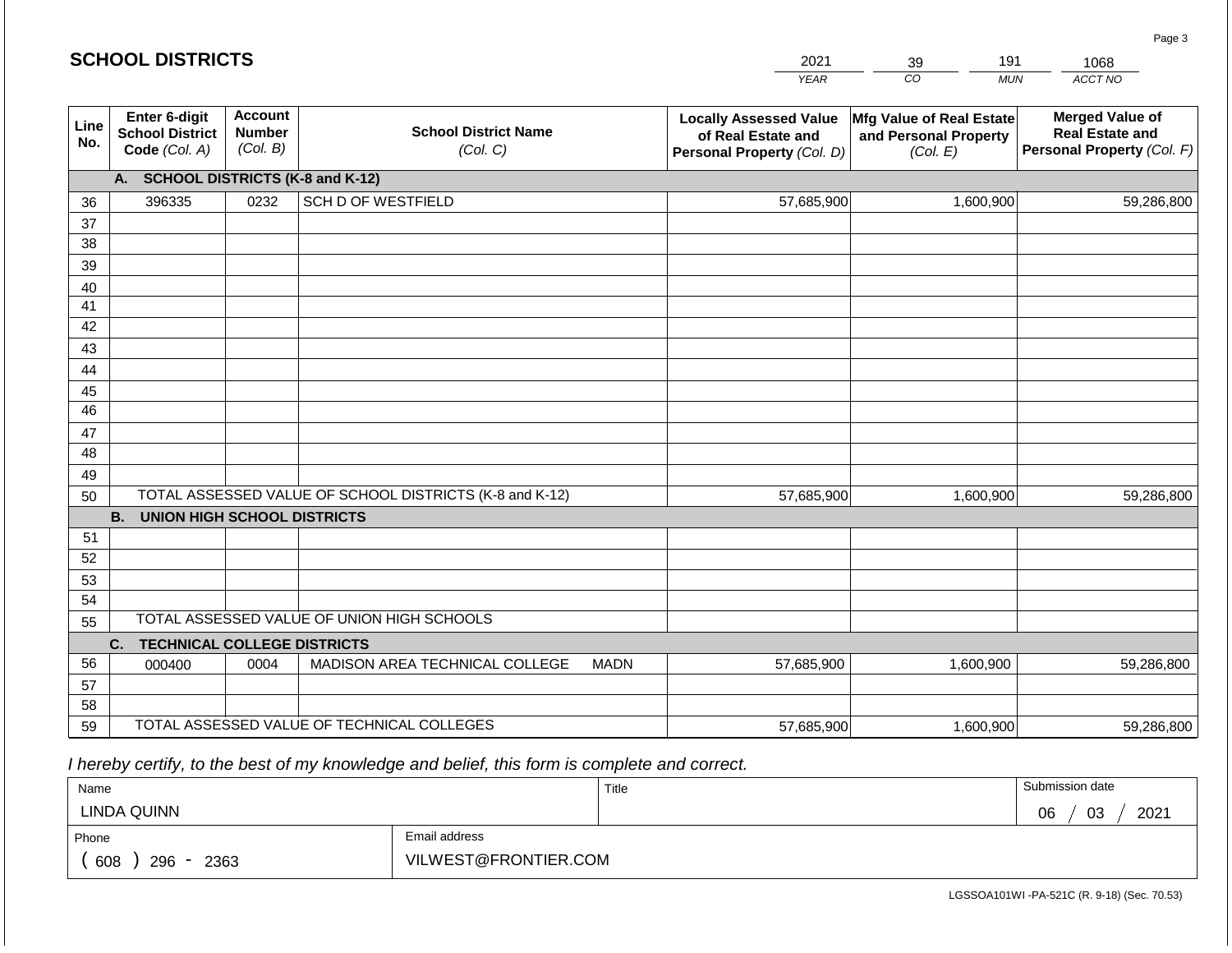- Each municipality's SOA is completed after the Board of Review and includes any changes made to the locally assessed values, under state law (sec. 70.53, Wis. Stats.)
- The Wisconsin Department of Revenue (DOR) merges the locally assessed values with the state assessed manufacturing values
- DOR provides the information regarding district names and codes. If a district is not listed, contact DOR.

Note: If you submit an amended SOA to DOR after your municipality's SOA is equated and posted to our website, we will process the SOA. However, DOR will not recalculate the *aggregate ratio or update the final SOA posted on our website. You should use the corrected values to calculate your tax rates.*

### **Page 1: Real Estate and Personal Property**

- Lines 1-9 assessed real estate values, parcel counts and acres by classification
- Lines 10-15 assessed personal property values and number of accounts by class
- Line 16 aggregate assessed value of all property subject to general property; use to calculate tax rates. Note: This line equals the total assessed value of K-8 and K-12 school districts (Line 50) and total assessed value of technical colleges (Line 59).
- Remarks assessment ratio used to calculate estimated fair market value on property tax bills

### **Page 2: Forest Crop, Other Exempt Land and Special Districts**

- Lines 18-21 private forest crop and managed forest lands assessed values
- Line  $22 -$  tax exempt land acres
- Line 23 prior years assessed value of omitted property under sec. 70.44 and correction of errors under sec. 70.43 shown by locally assessed or manufacturing real estate and personal property. Note: If there is an amount on this line, report the corresponding tax in the Statement of Taxes, Sections J or K.
- Lines 24-35 special district assessed values. These values are used to calculate tax rates for the special districts.

### **Page 3: School Districts**

- Lines 36-50 school districts (K-8 and K-12) assessed values. These values are used to calculate tax rates for school districts.
- Lines 51-55 union high school district assessed values. These values are used to calculate tax rates for union high school districts.
- Lines 56-59 technical college assessed values. These values are used to calculate tax rates for technical colleges.

If you have questions: Email: lgs@wisconsin.gov

 Phone: (608) 266-2569 or (608) 264-6892 Fax: (608) 264-6887

**WESTFIELD, WI 53964 - 0265** WESTFIELD, WI 53964 - 0265PO BOX 250, 129 E 3RD ST. PO BOX 250, 129 E 3RD ST. VILLAGE OF WESTFIELD LINDA QUINN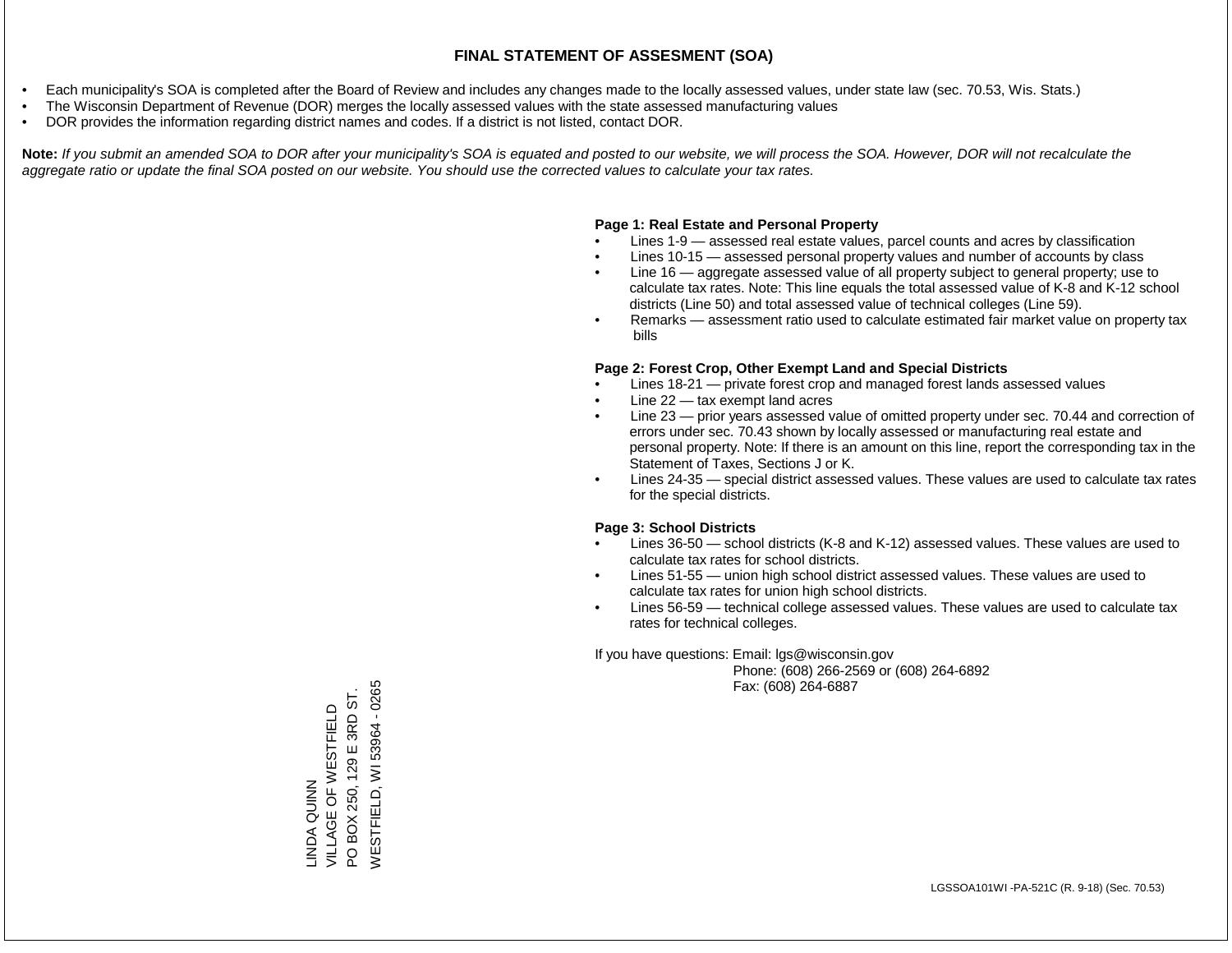**STATEMENT OF ASSESSMENT FOR 2021** 39 251 1069 **X** This is an Amended Return<br> **STATEMENT OF ASSESSMENT FOR 2021** 39 251 1069 **X** This is an Amended Return

| שצ | 251 | 1069    |
|----|-----|---------|
| ΓO | MUN | ACCT NO |

Page 1

|                                                                                 | <b>FOR</b>                                                         | CITY OF<br><b>OF</b>                                                                                                                                                                         | <b>MONTELLO</b>          |                                         | <b>MARQUETTE COUNTY</b>      |                         |                                        |                                                |
|---------------------------------------------------------------------------------|--------------------------------------------------------------------|----------------------------------------------------------------------------------------------------------------------------------------------------------------------------------------------|--------------------------|-----------------------------------------|------------------------------|-------------------------|----------------------------------------|------------------------------------------------|
|                                                                                 |                                                                    | Town - Village - City                                                                                                                                                                        | <b>Municipality Name</b> |                                         | County Name                  |                         |                                        |                                                |
| Line                                                                            | <b>REAL ESTATE</b><br>(See Lines 18 - 22 for<br>other Real Estate) |                                                                                                                                                                                              |                          | PARCEL COUNT                            | NO. OF ACRES<br><b>WHOLE</b> | <b>VALUE OF</b><br>LAND | <b>VALUE OF</b><br><b>IMPROVEMENTS</b> | <b>TOTAL VALUE OF LAND</b><br>AND IMPROVEMENTS |
| No.                                                                             |                                                                    |                                                                                                                                                                                              | (Col. A)                 | TOTAL LAND   IMPROVEMENTS  <br>(Col. B) | NUMBERS ONLY<br>(Col, C)     |                         | (Col. E)                               | (Col. F)                                       |
| 1                                                                               |                                                                    | <b>RESIDENTIAL - Class 1</b>                                                                                                                                                                 | 850                      | 658                                     | 490                          | (Col, D)<br>19,618,100  | 48,160,300                             | 67,778,400                                     |
| $\overline{2}$                                                                  |                                                                    | <b>COMMERCIAL - Class 2</b>                                                                                                                                                                  | 114                      | 91                                      | 105                          | 2,849,200               | 12,550,800                             | 15,400,000                                     |
| 3                                                                               |                                                                    | MANUFACTURING - Class 3                                                                                                                                                                      | 6                        | 6                                       | 22                           | 202,700                 | 2,033,700                              | 2,236,400                                      |
| $\overline{4}$                                                                  |                                                                    | <b>AGRICULTURAL - Class 4</b>                                                                                                                                                                | $\overline{2}$           |                                         | 62                           | 7,100                   |                                        | 7,100                                          |
| 5                                                                               |                                                                    | <b>UNDEVELOPED - Class 5</b>                                                                                                                                                                 | $\Omega$                 |                                         | 0                            | 0                       |                                        | $\Omega$                                       |
| 6                                                                               |                                                                    | AGRICULTURAL FOREST - Class 5m                                                                                                                                                               | 0                        |                                         | 0                            | 0                       |                                        | 0                                              |
| $\overline{7}$                                                                  |                                                                    | <b>FOREST LANDS - Class 6</b>                                                                                                                                                                | $\Omega$                 |                                         | 0                            | $\Omega$                |                                        | $\Omega$                                       |
| 8                                                                               |                                                                    | OTHER - Class 7                                                                                                                                                                              |                          | 1                                       | 11                           | 69,200                  | 166,300                                | 235,500                                        |
| 9                                                                               |                                                                    | TOTAL - ALL COLUMNS                                                                                                                                                                          | 973                      | 756                                     | 690                          | 22,746,300              | 62,911,100                             | 85,657,400                                     |
| 10                                                                              | NUMBER OF PERSONAL PROPERTY ACCOUNTS IN ROLL                       |                                                                                                                                                                                              |                          |                                         | 91                           | <b>LOCALLY ASSESSED</b> | <b>MANUFACTURING</b>                   | <b>MERGED</b>                                  |
| 11                                                                              | BOATS AND OTHER WATERCRAFT NOT EXEMPT - Code 1                     |                                                                                                                                                                                              |                          |                                         |                              | 400                     | $\Omega$                               | 400                                            |
| 12                                                                              |                                                                    | MACHINERY, TOOLS AND PATTERNS - Code 2                                                                                                                                                       |                          |                                         |                              |                         | 55,800                                 | 55,800                                         |
| 13                                                                              | FURNITURE, FIXTURES AND EQUIPMENT - Code 3                         |                                                                                                                                                                                              |                          |                                         |                              | 717,100                 | 25,400                                 | 742,500                                        |
| 14                                                                              | ALL OTHER PERSONAL PROPERTY NOT EXEMPT - Codes 4A, 4B, 4C          |                                                                                                                                                                                              |                          |                                         |                              | 114,400                 | 8,900<br>123,300                       |                                                |
| 15                                                                              | TOTAL OF PERSONAL PROPERTY NOT EXEMPT (Total of Lines 11-14)       |                                                                                                                                                                                              |                          |                                         |                              | 831,900                 | 90,100                                 | 922,000                                        |
| 16                                                                              |                                                                    | AGGREGATE ASSESSED VALUE OF ALL PROPERTY SUBJECT TO THE GENERAL PROPERTY TAX (Total of Lines 9F and 15F)<br>MUST EQUAL TOTAL VALUE OF THE SCHOOL DISTRICTS (K-12 PLUS K-8) - Line 50, Col. F |                          |                                         |                              |                         |                                        | 86,579,400                                     |
| 17                                                                              |                                                                    | <b>BOARD OF REVIEW</b><br>DATE OF FINAL ADJOURNMENT                                                                                                                                          |                          |                                         | Name of Assessor             |                         | Telephone #                            |                                                |
| (715) 848-9300<br>10/05/2021<br><b>BA PAULS AND ASSOCIATES INC/ATTN: JO ANN</b> |                                                                    |                                                                                                                                                                                              |                          |                                         |                              |                         |                                        |                                                |

REMARKS

The Assessment Ratio to be used in calculating the estimated Fair Market Value on tax bills for this tax district is .927257119

This ratio should be used to convert assessed values to "Calculate Equalized Values" in Step 1 of the Lottery and Gaming Credit Calculations.

 This ratio should be used in the "Computation of Tax Equivalent" schedule of the Annual Reports filed by the municipal electric, gas and water utilities with the Public Service Commission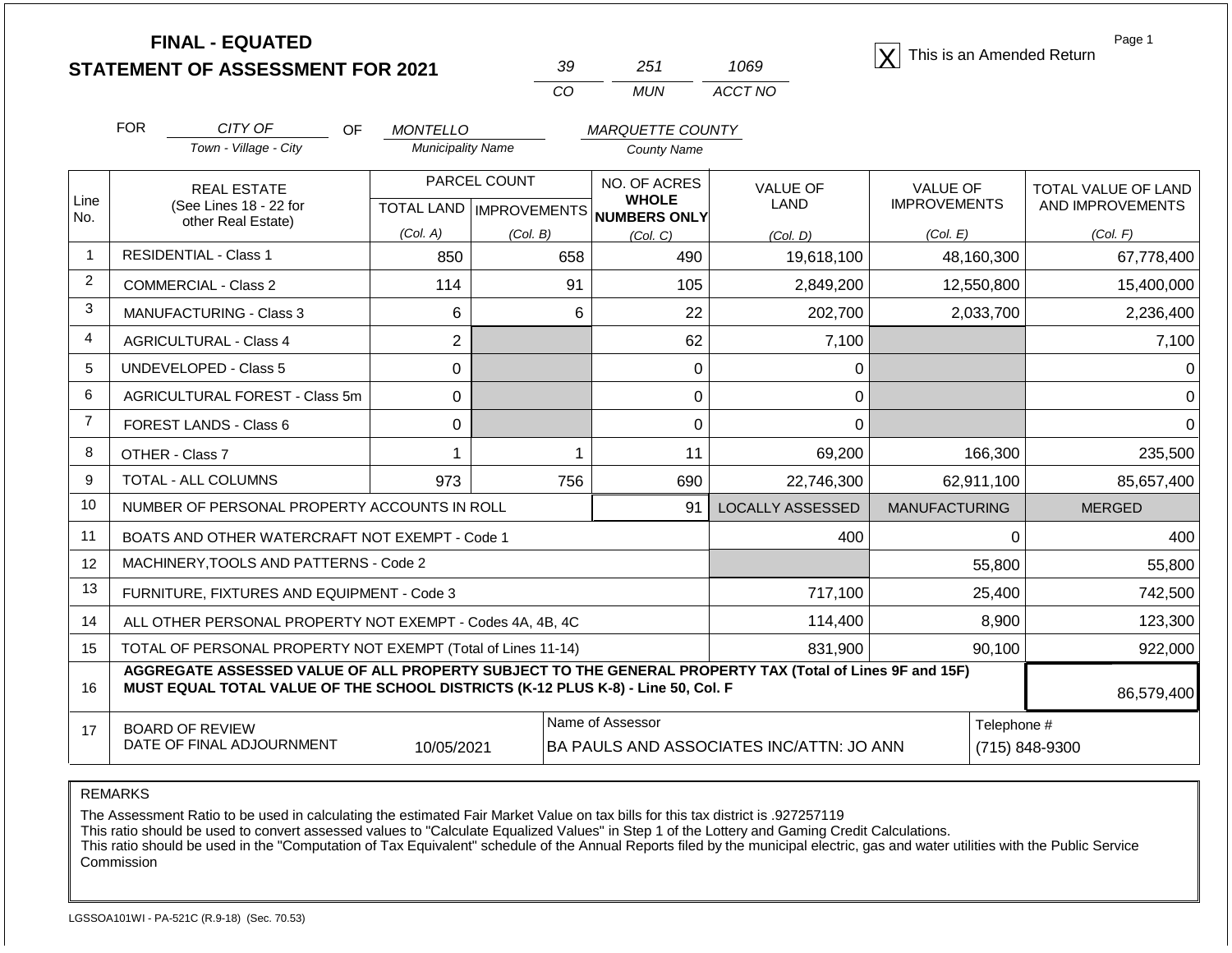# **FOREST CROP AND OTHER EXEMPT LAND**

2021 39 251 1069

FOREST LANDS (Line 7) and FOREST CROPS (in this section) - are **NOT** the same *YEAR CO MUN ACCT NO*

|    | Private Forest Crop - Reg Class @ 10¢ per acre                                 |                                                            |  |                                                           |  | Private Forest Crop - Reg Class @ \$2.52 per acre                                           |                                                               |                                               |                    |                    |  |
|----|--------------------------------------------------------------------------------|------------------------------------------------------------|--|-----------------------------------------------------------|--|---------------------------------------------------------------------------------------------|---------------------------------------------------------------|-----------------------------------------------|--------------------|--------------------|--|
|    | (a) PARCELS                                                                    | (b) ACRES                                                  |  | (c) ASSESSED VALUE                                        |  | (d) PARCELS                                                                                 |                                                               | (e) ACRES                                     |                    | (f) ASSESSED VALUE |  |
| 18 |                                                                                |                                                            |  |                                                           |  |                                                                                             |                                                               |                                               |                    |                    |  |
|    |                                                                                |                                                            |  |                                                           |  |                                                                                             |                                                               |                                               |                    |                    |  |
|    |                                                                                |                                                            |  | Private Forest Crop - Special Class @ 20¢ per acre        |  | Entered Before 2005 Managed Forest - Ferrous Mining CLOSED @ \$7.87 per acre<br>(d) PARCELS |                                                               |                                               | (f) ASSESSED VALUE |                    |  |
| 19 | (a) PARCELS                                                                    | (b) ACRES                                                  |  | (c) ASSESSED VALUE                                        |  |                                                                                             |                                                               | (e) ACRES                                     |                    |                    |  |
|    |                                                                                |                                                            |  |                                                           |  |                                                                                             |                                                               |                                               |                    |                    |  |
|    |                                                                                |                                                            |  | Entered Before 2005 Managed Forest - OPEN @ 74 ¢ per acre |  |                                                                                             |                                                               | Entered Before 2005 Managed Forest - CLOSED @ |                    | \$1.75 per acre    |  |
| 20 | (a) PARCELS                                                                    | (b) ACRES                                                  |  | (c) ASSESSED VALUE                                        |  | (d) PARCELS                                                                                 |                                                               | (e) ACRES                                     |                    | (f) ASSESSED VALUE |  |
|    |                                                                                |                                                            |  |                                                           |  |                                                                                             |                                                               |                                               |                    |                    |  |
|    |                                                                                |                                                            |  |                                                           |  |                                                                                             |                                                               |                                               |                    |                    |  |
|    |                                                                                | Entered After 2004 Managed Forest - OPEN @ \$2.04 per acre |  |                                                           |  |                                                                                             | Entered After 2004 Managed Forest - CLOSED @ \$10.20 per acre |                                               |                    |                    |  |
| 21 | (a) PARCELS                                                                    | (b) ACRES                                                  |  | (c) ASSESSED VALUE                                        |  | (d) PARCELS                                                                                 |                                                               | (e) ACRES                                     |                    | (f) ASSESSED VALUE |  |
|    |                                                                                |                                                            |  |                                                           |  |                                                                                             |                                                               |                                               |                    |                    |  |
|    |                                                                                |                                                            |  |                                                           |  |                                                                                             |                                                               |                                               |                    |                    |  |
|    | (a) County Forest Cropland Acres                                               |                                                            |  | (b) Federal Acres                                         |  | (c) State Acres                                                                             |                                                               | (d) County (NOT FOREST CROP) Acres            |                    | (e) Other Acres    |  |
| 22 |                                                                                |                                                            |  |                                                           |  |                                                                                             |                                                               |                                               |                    |                    |  |
|    |                                                                                |                                                            |  |                                                           |  | 14.54<br>24.97                                                                              |                                                               |                                               |                    | 70.87              |  |
|    | Assessed Value of Omitted Property From Prior Years (Sec. 70.44)               |                                                            |  |                                                           |  | Assessed Value of Sec. 70.43 Corrections of Errors by Assessors                             |                                                               |                                               |                    |                    |  |
|    |                                                                                | (a) REAL ESTATE                                            |  | (b) PERSONAL                                              |  | (c1) REAL ESTATE                                                                            |                                                               |                                               |                    | (c2) PERSONAL      |  |
| 23 |                                                                                |                                                            |  |                                                           |  |                                                                                             |                                                               |                                               |                    |                    |  |
|    | Manufacturing Equated Value of Omitted Property From Prior Years (Sec. 70.995) |                                                            |  |                                                           |  | Mfg. Equated Value of Sec.70.43 Corrections of Errors by Assessors                          |                                                               |                                               |                    |                    |  |
|    | (d) REAL ESTATE                                                                |                                                            |  | (e) PERSONAL                                              |  | (f1) REAL ESTATE                                                                            |                                                               |                                               | (f2) PERSONAL      |                    |  |
|    |                                                                                |                                                            |  |                                                           |  |                                                                                             |                                                               |                                               |                    |                    |  |
|    |                                                                                |                                                            |  |                                                           |  |                                                                                             |                                                               |                                               |                    |                    |  |

## **SPECIAL DISTRICTS**

| Line<br>No. | Enter 6-digit<br>Special District<br>Code (Col. A) | Account<br><b>Number</b><br>(Col. B) | <b>Special District Name</b><br>(Col. C) | <b>Locally Assessed Value</b><br>of Real Estate and<br>Personal Property (Col. D) | Mfg Value of Real Estate<br>and Personal Property<br>(Col. E) | <b>Merged Value of</b><br><b>Real Estate and</b><br>Personal Property (Col. F) |
|-------------|----------------------------------------------------|--------------------------------------|------------------------------------------|-----------------------------------------------------------------------------------|---------------------------------------------------------------|--------------------------------------------------------------------------------|
| 24          | 398040                                             | 0242                                 | MONTELLO LAKE PRO & REHAB DISTRICT       | 22,451,900                                                                        | 355,900                                                       | 22,807,800                                                                     |
| 25          | 398080                                             | 0246                                 | BUFFALO LAKE PRO & REHAB DISTRICT        | 7,534,100                                                                         |                                                               | 7,534,100                                                                      |
| 26          | 398090                                             | 0247                                 | <b>KILBY LAKE DISTRICT</b>               | 2,858,700                                                                         |                                                               | 2,858,700                                                                      |
| 27          |                                                    |                                      |                                          |                                                                                   |                                                               |                                                                                |
| 28          |                                                    |                                      |                                          |                                                                                   |                                                               |                                                                                |
| 29          |                                                    |                                      |                                          |                                                                                   |                                                               |                                                                                |
| 30          |                                                    |                                      |                                          |                                                                                   |                                                               |                                                                                |
| 31          |                                                    |                                      |                                          |                                                                                   |                                                               |                                                                                |
| 32          |                                                    |                                      |                                          |                                                                                   |                                                               |                                                                                |
| 33          |                                                    |                                      |                                          |                                                                                   |                                                               |                                                                                |
| 34          |                                                    |                                      |                                          |                                                                                   |                                                               |                                                                                |
| 35          |                                                    |                                      |                                          |                                                                                   |                                                               |                                                                                |

LGSSOA101WI-PA - 521C (R. 9-18) (Sec. 70.53)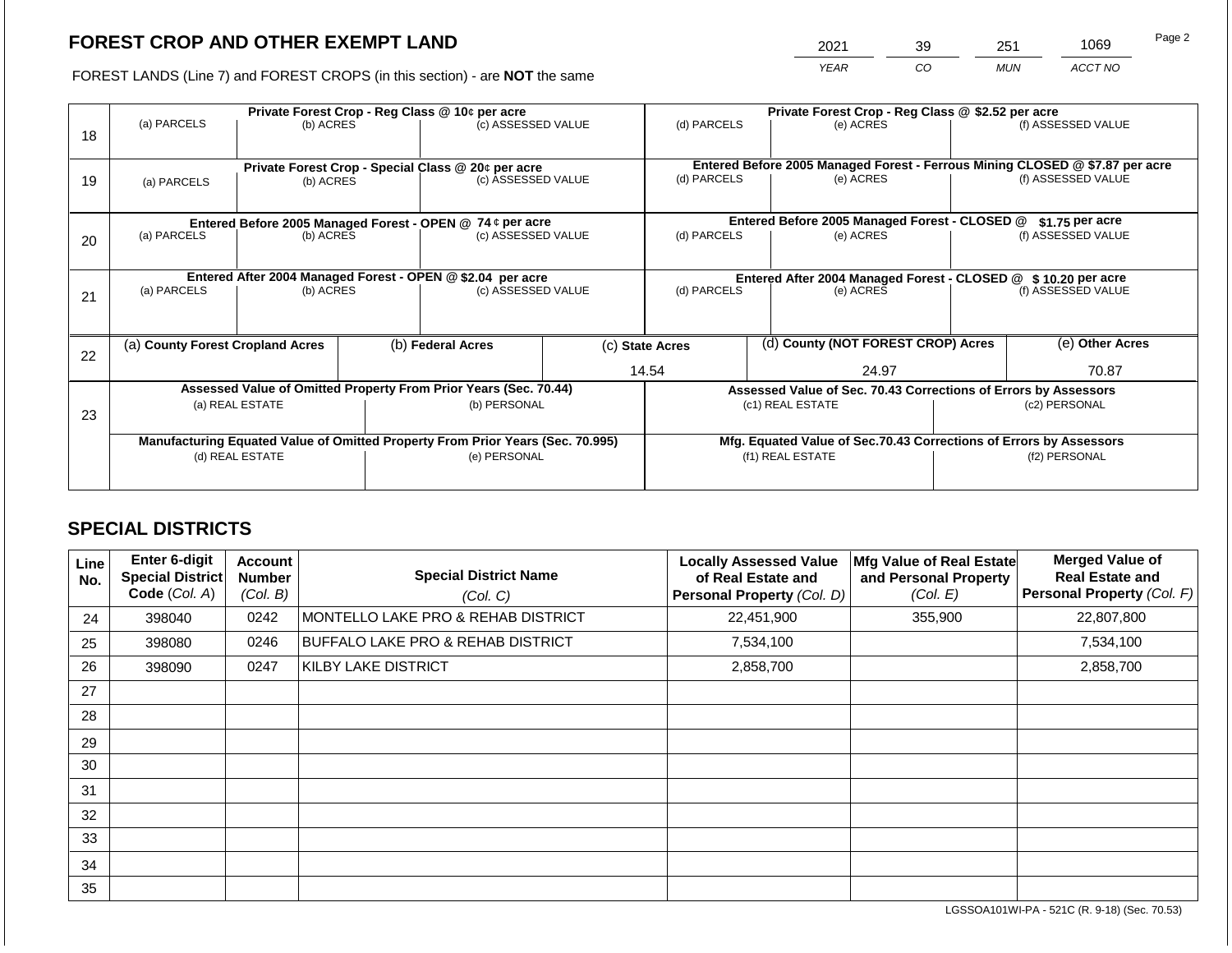| <b>SCHOOL DISTRICTS</b> |                                                          |                                             |                                                         |                                                                                   | 2021                                                          | 251<br>39                                                                      | 1069       |  |  |  |  |  |
|-------------------------|----------------------------------------------------------|---------------------------------------------|---------------------------------------------------------|-----------------------------------------------------------------------------------|---------------------------------------------------------------|--------------------------------------------------------------------------------|------------|--|--|--|--|--|
|                         |                                                          |                                             |                                                         |                                                                                   | <b>YEAR</b>                                                   | CO<br><b>MUN</b>                                                               | ACCT NO    |  |  |  |  |  |
| Line<br>No.             | Enter 6-digit<br><b>School District</b><br>Code (Col. A) | <b>Account</b><br><b>Number</b><br>(Col. B) | <b>School District Name</b><br>(Col. C)                 | <b>Locally Assessed Value</b><br>of Real Estate and<br>Personal Property (Col. D) | Mfg Value of Real Estate<br>and Personal Property<br>(Col. E) | <b>Merged Value of</b><br><b>Real Estate and</b><br>Personal Property (Col. F) |            |  |  |  |  |  |
|                         | <b>SCHOOL DISTRICTS (K-8 and K-12)</b><br>A.             |                                             |                                                         |                                                                                   |                                                               |                                                                                |            |  |  |  |  |  |
| 36                      | 393689                                                   | 0231                                        | <b>SCH D OF MONTELLO</b>                                |                                                                                   | 84,252,900                                                    | 2,326,500                                                                      | 86,579,400 |  |  |  |  |  |
| 37                      |                                                          |                                             |                                                         |                                                                                   |                                                               |                                                                                |            |  |  |  |  |  |
| 38                      |                                                          |                                             |                                                         |                                                                                   |                                                               |                                                                                |            |  |  |  |  |  |
| 39                      |                                                          |                                             |                                                         |                                                                                   |                                                               |                                                                                |            |  |  |  |  |  |
| 40                      |                                                          |                                             |                                                         |                                                                                   |                                                               |                                                                                |            |  |  |  |  |  |
| 41                      |                                                          |                                             |                                                         |                                                                                   |                                                               |                                                                                |            |  |  |  |  |  |
| 42                      |                                                          |                                             |                                                         |                                                                                   |                                                               |                                                                                |            |  |  |  |  |  |
| 43<br>44                |                                                          |                                             |                                                         |                                                                                   |                                                               |                                                                                |            |  |  |  |  |  |
| 45                      |                                                          |                                             |                                                         |                                                                                   |                                                               |                                                                                |            |  |  |  |  |  |
| $\overline{46}$         |                                                          |                                             |                                                         |                                                                                   |                                                               |                                                                                |            |  |  |  |  |  |
| 47                      |                                                          |                                             |                                                         |                                                                                   |                                                               |                                                                                |            |  |  |  |  |  |
| 48                      |                                                          |                                             |                                                         |                                                                                   |                                                               |                                                                                |            |  |  |  |  |  |
| 49                      |                                                          |                                             |                                                         |                                                                                   |                                                               |                                                                                |            |  |  |  |  |  |
| 50                      |                                                          |                                             | TOTAL ASSESSED VALUE OF SCHOOL DISTRICTS (K-8 and K-12) | 84,252,900                                                                        | 2,326,500                                                     | 86,579,400                                                                     |            |  |  |  |  |  |
|                         | <b>B.</b><br><b>UNION HIGH SCHOOL DISTRICTS</b>          |                                             |                                                         |                                                                                   |                                                               |                                                                                |            |  |  |  |  |  |
| 51                      |                                                          |                                             |                                                         |                                                                                   |                                                               |                                                                                |            |  |  |  |  |  |
| 52                      |                                                          |                                             |                                                         |                                                                                   |                                                               |                                                                                |            |  |  |  |  |  |
| 53                      |                                                          |                                             |                                                         |                                                                                   |                                                               |                                                                                |            |  |  |  |  |  |
| 54                      |                                                          |                                             |                                                         |                                                                                   |                                                               |                                                                                |            |  |  |  |  |  |
| 55                      |                                                          |                                             | TOTAL ASSESSED VALUE OF UNION HIGH SCHOOLS              |                                                                                   |                                                               |                                                                                |            |  |  |  |  |  |
|                         | <b>TECHNICAL COLLEGE DISTRICTS</b><br>C.                 |                                             |                                                         |                                                                                   |                                                               |                                                                                |            |  |  |  |  |  |
| 56                      | 000400                                                   | 0004                                        | MADISON AREA TECHNICAL COLLEGE                          | <b>MADN</b>                                                                       | 84,252,900                                                    | 2,326,500                                                                      | 86,579,400 |  |  |  |  |  |
| 57<br>58                |                                                          |                                             |                                                         |                                                                                   |                                                               |                                                                                |            |  |  |  |  |  |
| 59                      |                                                          |                                             | TOTAL ASSESSED VALUE OF TECHNICAL COLLEGES              | 84,252,900                                                                        | 2,326,500                                                     | 86,579,400                                                                     |            |  |  |  |  |  |
|                         |                                                          |                                             |                                                         |                                                                                   |                                                               |                                                                                |            |  |  |  |  |  |

 *I hereby certify, to the best of my knowledge and belief, this form is complete and correct.*

| Name                                           |                         | Title | Submission date    |
|------------------------------------------------|-------------------------|-------|--------------------|
| <b>DAWN CALNIN</b>                             |                         |       | 2021<br>- 07<br>10 |
| Phone                                          | Email address           |       |                    |
| 608<br>297<br>2727<br>$\overline{\phantom{0}}$ | DAWNCALNIN@FRONTIER.COM |       |                    |

LGSSOA101WI -PA-521C (R. 9-18) (Sec. 70.53)

Page 3